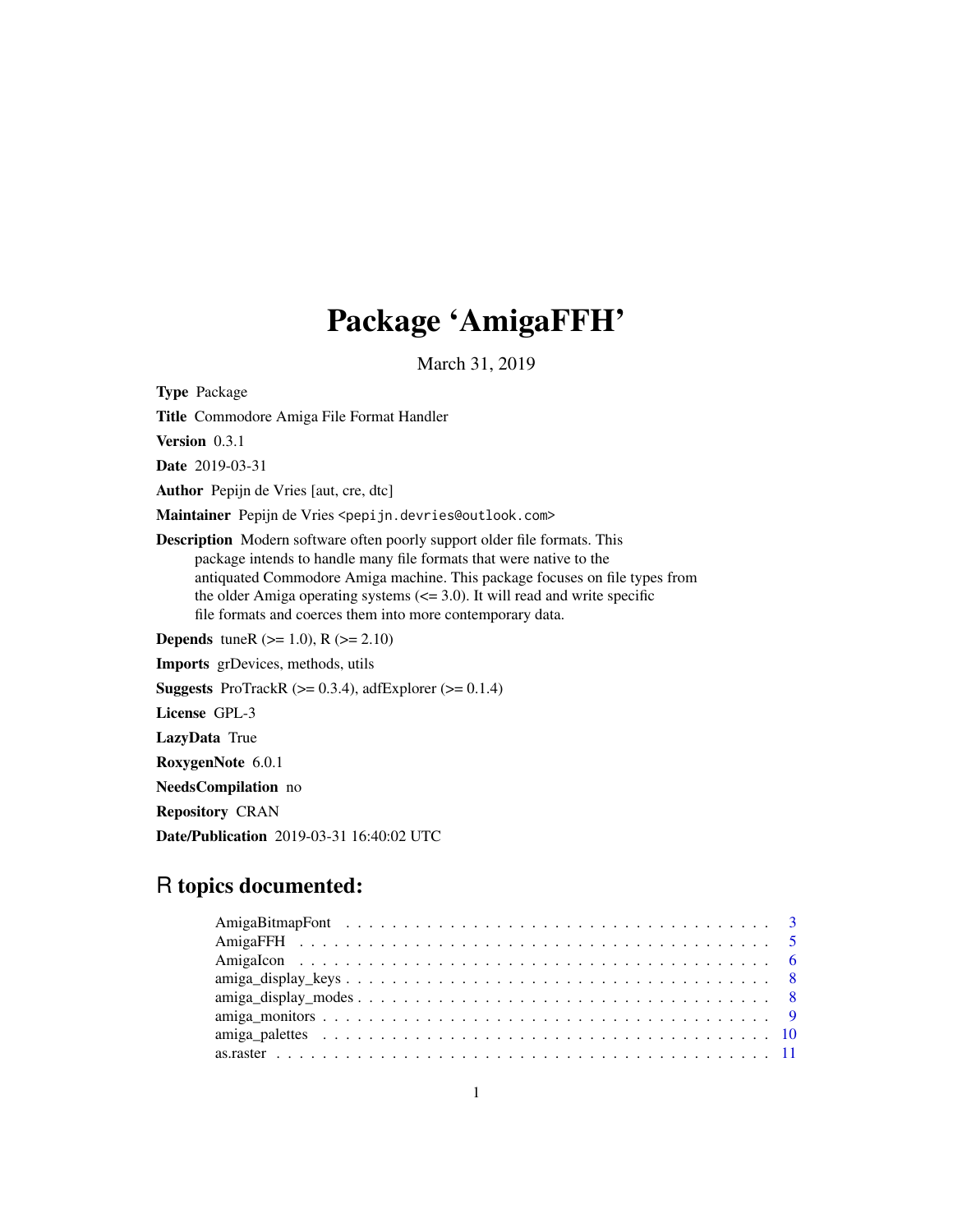| -13             |  |
|-----------------|--|
| 14              |  |
| 15              |  |
| 17              |  |
| 18              |  |
| 19              |  |
| 22              |  |
| 24              |  |
| 25              |  |
| 25              |  |
| 26              |  |
| 28              |  |
| 29              |  |
| 31              |  |
|                 |  |
| 38              |  |
| 40              |  |
| 41              |  |
| 43              |  |
| 44              |  |
| 46              |  |
| 49              |  |
| 51              |  |
| 53              |  |
| 54              |  |
| 55              |  |
| 57              |  |
| 58              |  |
| 59              |  |
| 60              |  |
| 62              |  |
| 63              |  |
| 64              |  |
| 66              |  |
| 67              |  |
|                 |  |
| 69              |  |
| 70              |  |
| 71<br>timeval   |  |
| WaveToIFF<br>72 |  |
| 74              |  |
| 75              |  |
| 77              |  |
| 78              |  |
|                 |  |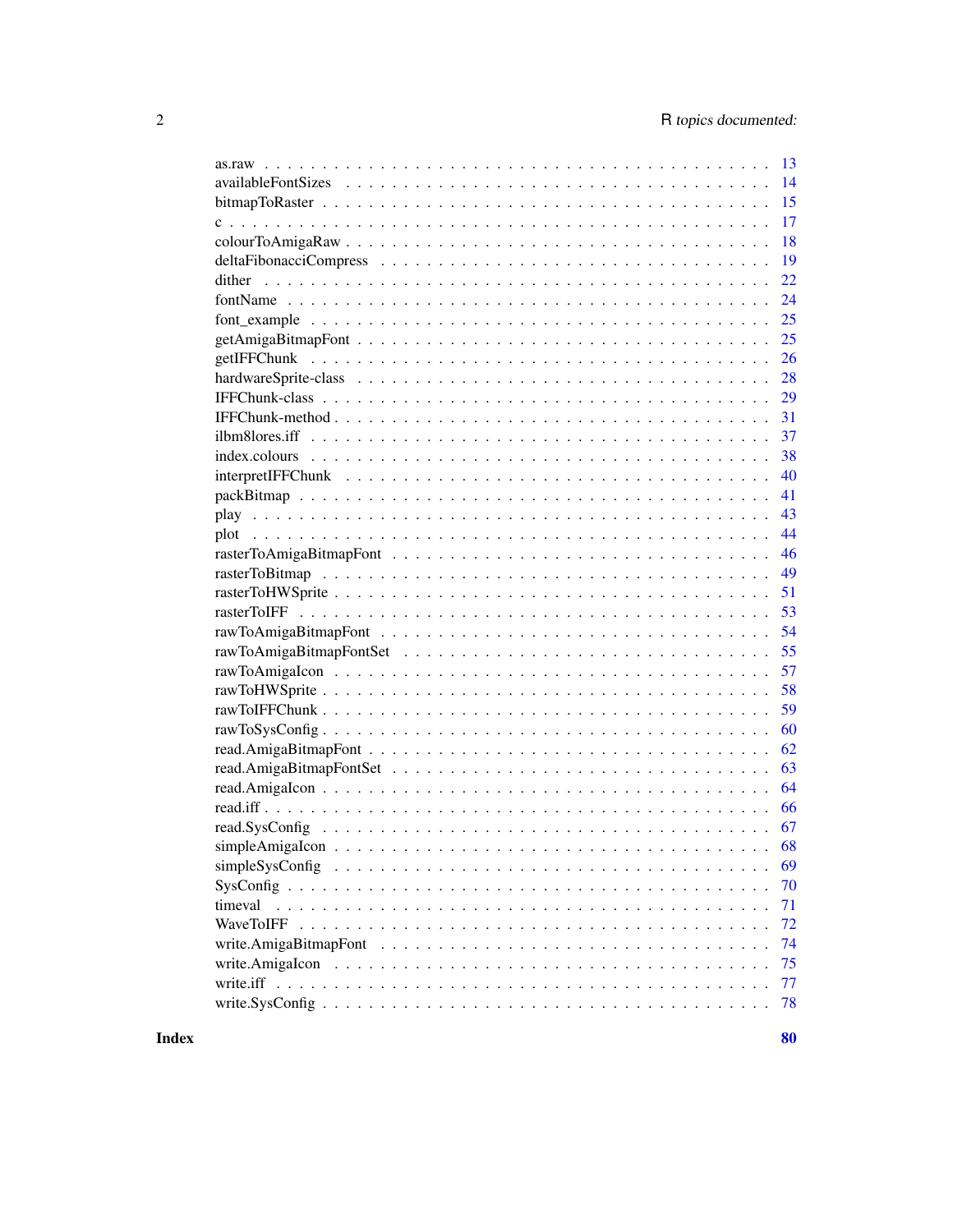<span id="page-2-1"></span><span id="page-2-0"></span>

#### <span id="page-2-2"></span>**Description**

A comprehensive representation of monochromous Amiga bitmap fonts.

# Details

Nowadays fonts are represented by vector graphics an computer systems. On the original Commodore Amiga, the screen resolution, system memory and cpu speed were limited. On those systems, it was more efficient to use bitmap images to represent the glyphs in fonts. The AmigaBitmapFontSet and AmigaBitmapFont classes can be used to represent Amiga bitmap fonts.

The Commodore Amiga had a directory named 'FONTS' located in the root, where (bitmap) fonts were stored. Font sets where stored under the font name with a \*.font extension. Files with the \*.font extension did not contain the bitmap images of the font. Rather the \*.font file contained information on which font heights (in pixels) are available, in addition to some other meta-information.

The bitmap images where stored in separate files for each individual height. The AmigaBitmapFontSet is an S3 class that forms a comprehensive format (named list) to represent the \*.font files. The AmigaBitmapFont is an S3 class is a comprehensive format (named list) that represent each font bitmap and glyph information. The AmigaBitmapFontSet objects will hold one or more AmigaBitmapFont objects.

The AmigaBitmapFont and AmigaBitmapFontSet objects are essentially named lists. Their structure and most important elements are described below. Although it is possible to replace elements manually, it is only advisable when you know what you are doing as it may break the validity of the font.

#### AmigaBitmapFontSet

- fch\_FileID A factor with levels 'FontContents', 'TFontContents' and 'ScalableOutline'. It specifies the type of font. Currently only the first level is supported.
- fch\_NumEntries number of font heights available for this font. It should match with the length of FontContents. Do not change this value manually.
- FontContents This is a list with bitmap entries for each specific font height (in pixels). The name of each element in this list is 'pt' followed by the height. Each element in this list holds the elements:

Miscellaneous Miscellaneous information from the \*.font file

- fc\_FileName This element represents the filename of the nested font bitmap images. Note that it should be a valid Commodore Amiga filename. It is best to modify this name using [fontName](#page-23-1). Note that this field could cause problems as Commodore Amiga filenames can contain characters that most modern platforms would not allow (such as the question mark).
- BitmapFont This element is of type AmigaBitmapFont and is structured as described in the following section. The information in this element is no longer part of the \*.font file.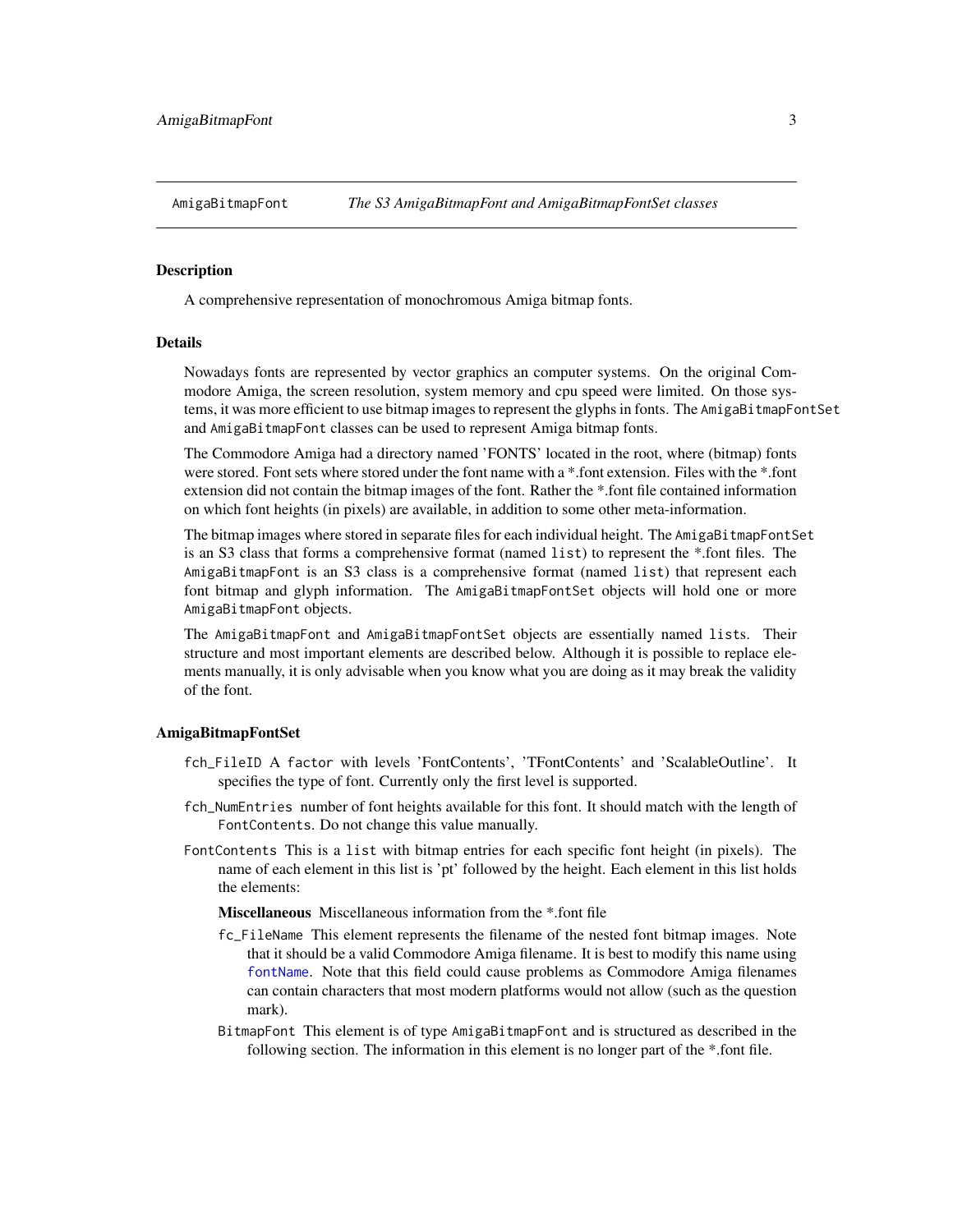#### AmigaBitmapFont

Information represented by a AmigaBitmapFont is not stored in \*.font files. Rather it is stored in sub-directories of the font in separate files. It has the following structure:

- Miscellaneous Elements with information on the font properties and style, and also relative file pointers.
- glyph.info A data.frame containing glyph info with information for specific glyphs on each row. Each row matches with a specific ASCII code, ranging from tf\_LoChar up to tf\_HiChar. There is an additional row that contains information for the default glyph that is out of the range of the tf\_LoChar and tf\_HiChar. The data.frame thus has 2 + tf\_HiChar - tf\_LoChar rows. This table is used to extract and plot a glyph from the bitmap image correctly.
- bitmap Is a monochromous bitmap image of all the font's glyphs in a single line. It is a simple raster object (see [as.raster](#page-10-1)) with an additional attribute 'palette', which lists the two colours in the image. In this palette, the first colour is the background colour and the second colour is interpreted as the foregroundcolour.

#### Useful functions

For importing and exporting the following functions are useful: [read.AmigaBitmapFont](#page-61-1), [read.AmigaBitmapFontSet](#page-62-1), [write.AmigaBitmapFont](#page-73-1) and [write.AmigaBitmapFontSet](#page-73-2).

The following generic functions are implemented for these objects: [plot](#page-43-1), print, [as.raster](#page-10-1) and [as.raw](#page-12-1).

Use [c](#page-16-1) to combine one or more AmigaBitmapFont objects into a AmigaBitmapFontSet.

#### Author(s)

Pepijn de Vries

#### References

[http://amigadev.elowar.com/read/ADCD\\_2.1/Libraries\\_Manual\\_guide/node03E0.html](http://amigadev.elowar.com/read/ADCD_2.1/Libraries_Manual_guide/node03E0.html) [ht](http://amigadev.elowar.com/read/ADCD_2.1/Libraries_Manual_guide/node03DE.html)tp: [//amigadev.elowar.com/read/ADCD\\_2.1/Libraries\\_Manual\\_guide/node03DE.html](http://amigadev.elowar.com/read/ADCD_2.1/Libraries_Manual_guide/node03DE.html) [http://](http://amigadev.elowar.com/read/ADCD_2.1/Libraries_Manual_guide/node05BA.html) [amigadev.elowar.com/read/ADCD\\_2.1/Libraries\\_Manual\\_guide/node05BA.html](http://amigadev.elowar.com/read/ADCD_2.1/Libraries_Manual_guide/node05BA.html)

#### See Also

Other AmigaBitmapFont.operations: [availableFontSizes](#page-13-1), [c](#page-16-1), [fontName](#page-23-1), [font\\_example](#page-24-1), [getAmigaBitmapFont](#page-24-2), [rasterToAmigaBitmapFont](#page-45-1), [rawToAmigaBitmapFontSet](#page-54-1), [rawToAmigaBitmapFont](#page-53-1), [read.AmigaBitmapFontSet](#page-62-1), [read.AmigaBitmapFont](#page-61-1), [write.AmigaBitmapFont](#page-73-1)

Other raster.operations: [as.raster](#page-10-1), [bitmapToRaster](#page-14-1), [dither](#page-21-1), [index.colours](#page-37-1), [rasterToAmigaBitmapFont](#page-45-1), [rasterToBitmap](#page-48-1), [rasterToHWSprite](#page-50-1), [rasterToIFF](#page-52-1)

#### Examples

```
## Not run:
## 'font_example' is an example of the AmigaBitmapFontSet object:
data(font_example)
```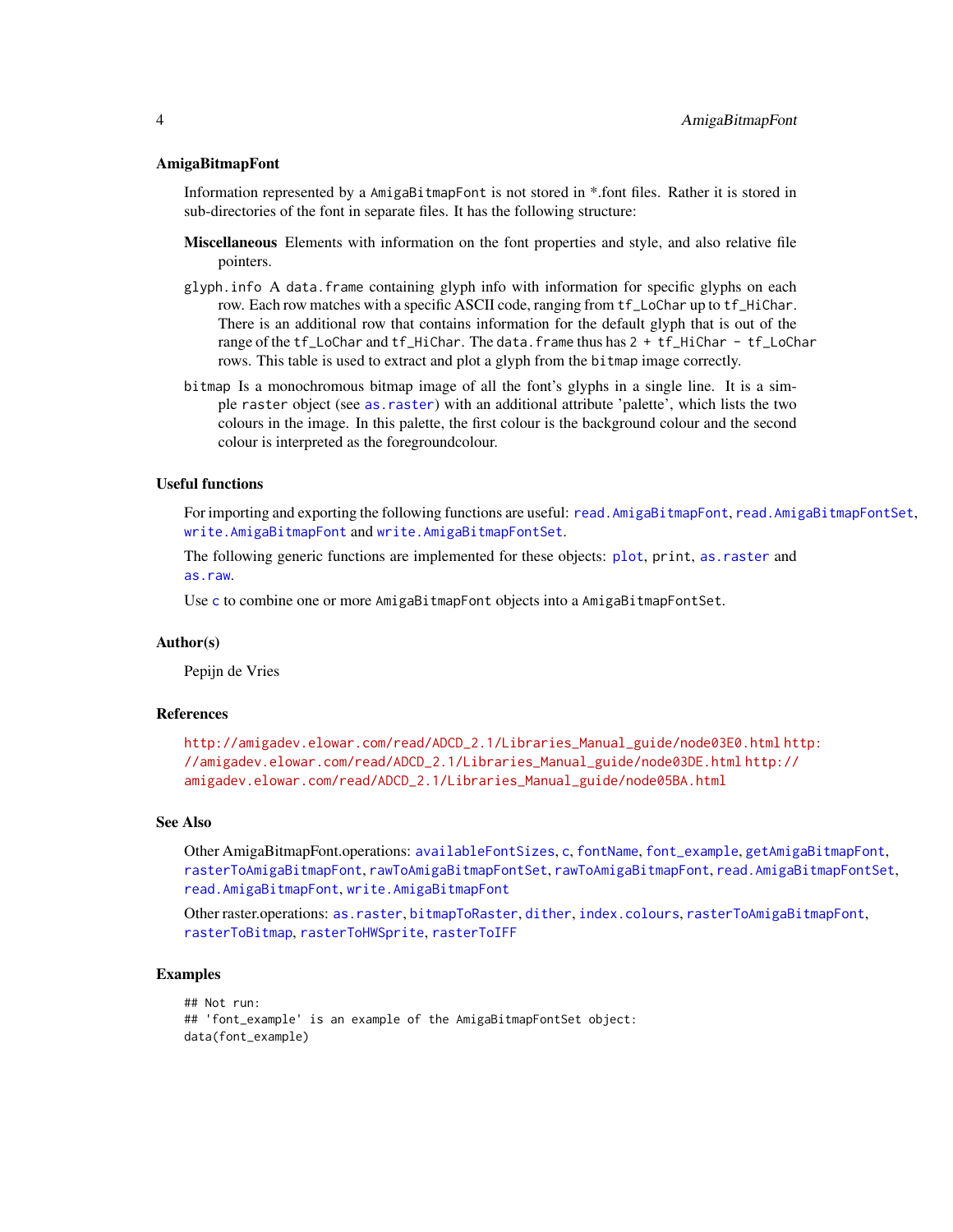# <span id="page-4-0"></span>AmigaFFH 5

```
## An AmigaBitmapFont object can also be extracted from this object:
font_example_9 <- getAmigaBitmapFont(font_example, 9)
## the objects can be printed, plotted, converted to raw data or a raster:
print(font_example)
plot(font_example)
font_example_raw <- as.raw(font_example)
font_example_raster <- as.raster(font_example)
## You can also format text using the font:
formated_raster <- as.raster(font_example, text = "Foo bar", style = "bold")
plot(font_example, text = "Foo bar", style = "underlined", interpolate = F)
## End(Not run)
```
AmigaFFH *The Amiga File Format Handler package*

#### **Description**

The Amiga File Format Handler package (AmigaFFH) is designed to interpret file formats that were native to Commodore Amiga machines.

#### Details

In combination with the adfExplorer package this package can be used to interpret older file formats that were native to the Commodore Amiga. The focus of this package will be on the older system (Amiga  $OS \le 3.0$ ). This will allow you to analyse and interpret these files in the scripted environment of R.

Note that all functions and methods in this package are implemented as scripted source code and may not run very fast.

## Supported File Formats

This package supports a number of file formats. The ProTracker module file format requires sophisticated interpretation and a dedicated package [\(ProTrackR\)](#page-0-0) is developed for that purpose.

The following formats are supported by this package (to some extend):

- Bitmap Font (\*.font). Originally fonts where stored in separate files on the Amiga. An overarching \*.font file contained generic information, amongst others the specific pixel heights that where available for a font. The actual font bitmap images where stored in separate files. There was a file available for each individual font height. For more details see [AmigaBitmapFont](#page-2-1) and [AmigaBitmapFontSet](#page-2-2).
- Interchange File Format (IFF). This file format is actually a container for a wide variety of data flavours. Of which the following are supported:
	- 8SVX (8-bit sampled voices (i.e., audio)). There are no major restrictions in this package's implementation.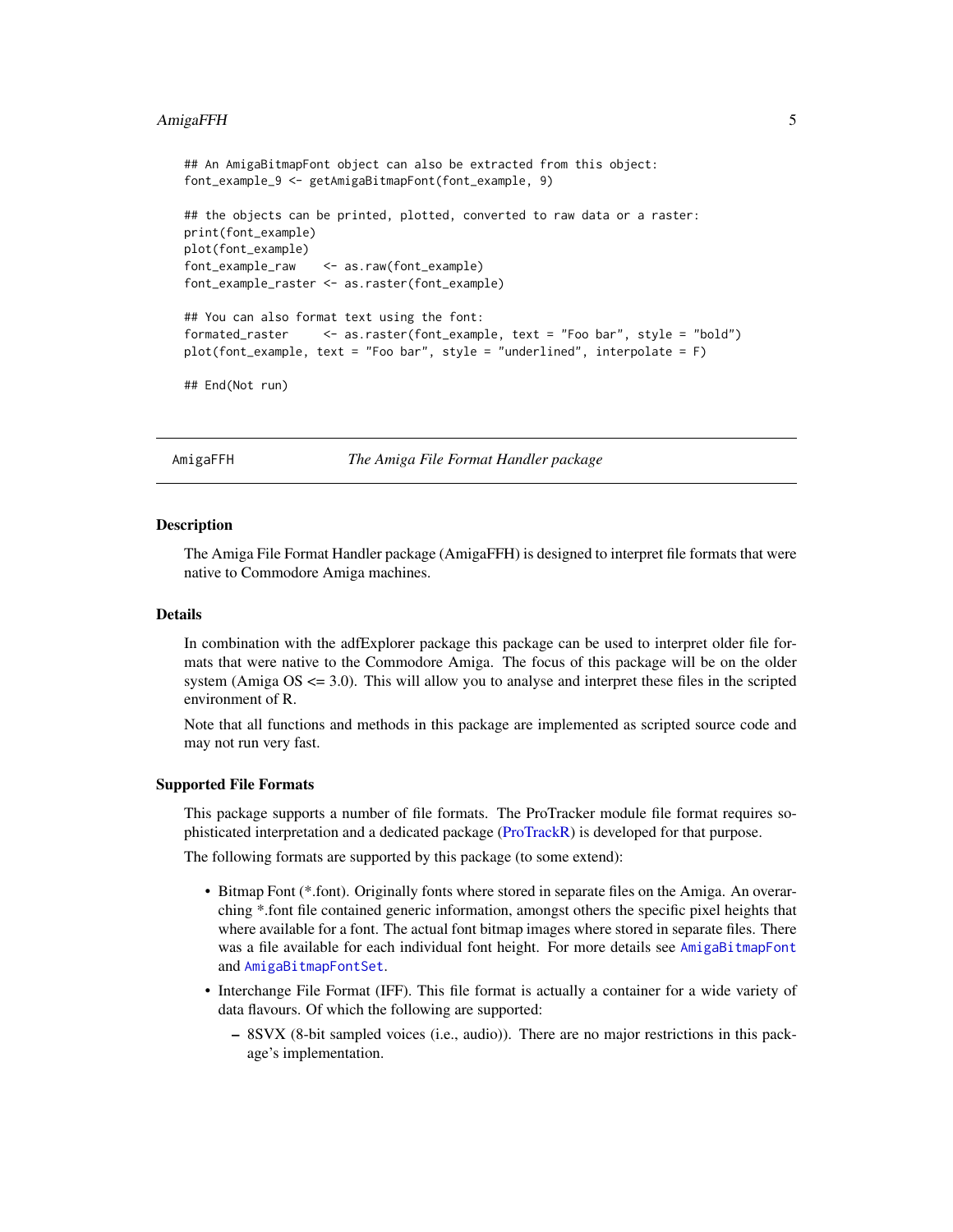- <span id="page-5-0"></span>– ANIM (animations). Not all display modes are supported as per ILBM. Furthermore, the vertical byterun encoding for the animation frames is the only encoding currently supported.
- ILBM (InterLeaved BitMap images). Specific display modes (such as 'extra halfbrite') can in some cases be decoded, but encoding for these modes may not (yet) be supported.

For more details see [IFFChunk](#page-30-1), [interpretIFFChunk](#page-39-1), [read.iff](#page-65-1) and [write.iff](#page-76-1).

- Hardware sprites. This format follows the hardware structure for displaying sprites on the screen. It is usually not used as a file format as such, but it can be found embedded in some files (for instance the mouse pointer is embeded as a hardware sprite in the 'system-configuration' file). For more details see [hardwareSprite](#page-27-1).
- System-configuration. A file that was stored in the 'devs' directory of a system disk. As the file name suggests, it holds many of the systems configurations. See [SysConfig](#page-69-1) for more details.
- Workbench icons (\*.info). Icons (i.e., graphical representation of files and directories on the Amiga) were stored as separate files with the extension \*.info. See [AmigaIcon](#page-5-1) for more details.

In future versions of this package more file types may be added to this list.

# In Addition...

Several helper functions are also exported by this package. This will give you access to older compression techniques, such as the run length encoding ([packBitmap](#page-40-1)) and delta Fibonacci compression ([deltaFibonacciCompress](#page-18-1)). But also other techniques that will help in converting modern files into classic file formats and vice versa. Such as for instance the function to [dither](#page-21-1) full colour images to a limited colour palette.

#### Author(s)

Pepijn de Vries

#### References

Documentation on several Amiga File types: [http://amigadev.elowar.com/read/ADCD\\_2.1/](http://amigadev.elowar.com/read/ADCD_2.1/Devices_Manual_guide/) [Devices\\_Manual\\_guide/](http://amigadev.elowar.com/read/ADCD_2.1/Devices_Manual_guide/)

<span id="page-5-1"></span>AmigaIcon *The S3 AmigaIcon class*

#### Description

A comprehensive representation of an Amiga Workbench icon file.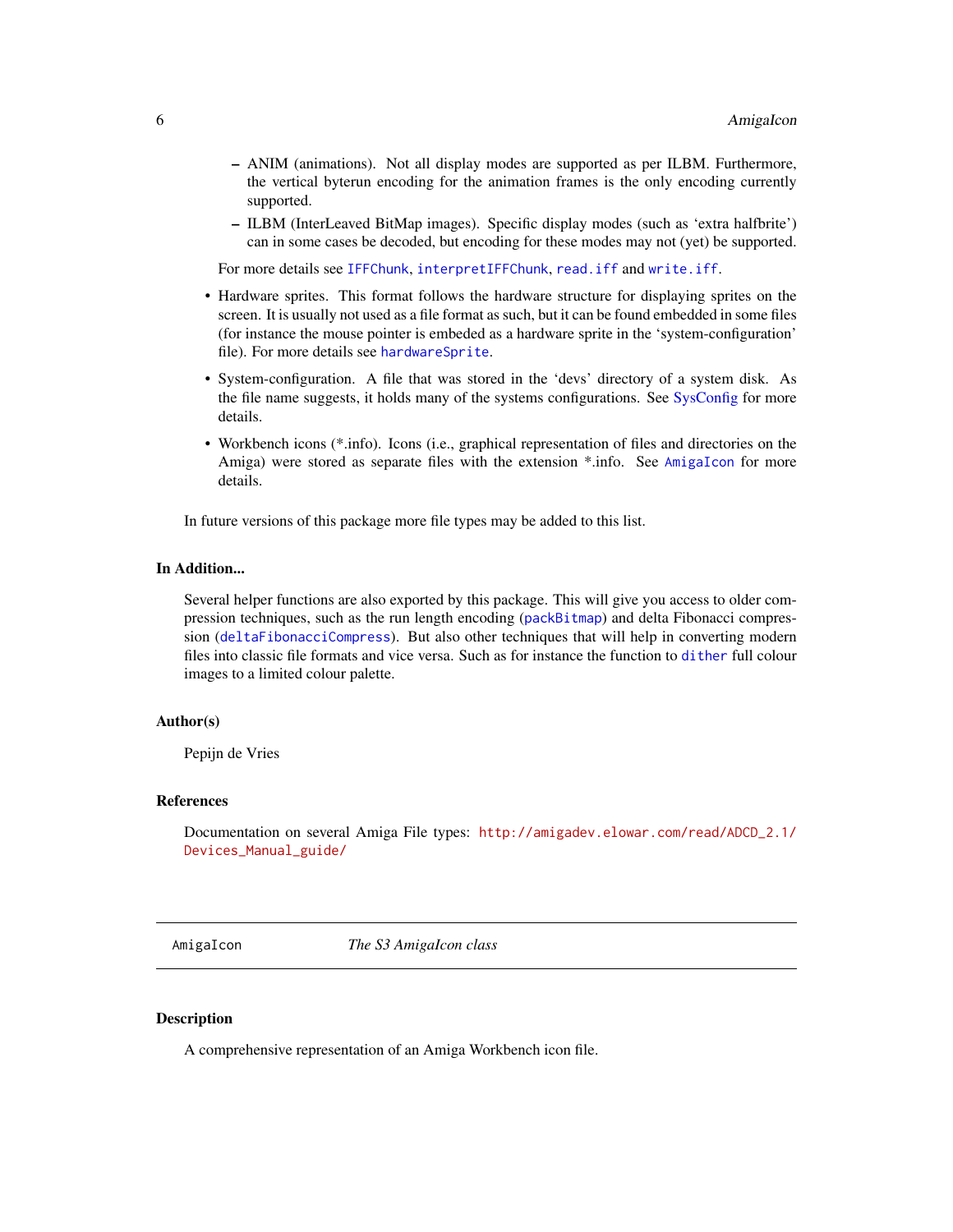# AmigaIcon 7

# Details

Files, directories and other similar objects were depicted as icons on the Amiga Workbench (the Amiga's equivalent of what is now mostly known as the computer's desktop). Icons were actually separate files with the exact same name as the file or directory it represents, except for an additional '.info' extension.

In addition of being a graphical representation of files or directories, icon files also contained additional information about the file. It could for instance indicate which tool would be required to open the file.

The classic Amiga Workbench icon file has a rather complex structure as it is basically a dump of how it is stored in memory. As a result it contains many memory pointers that are really not necassary to store in a file.

The S3 AmigaIcon class is used to represent these complex files as a named list. The elements in that list have mostly identical names as listed in the document at the top referenced below. The names are usually self-explanatory, but the referred documents can also be consulted to obtain more detailed information with respect to each of these elements. As pointed out earlier, not all elements will have a meaningful use.

It is possible to change the values of the list, but not all values may be valid. Note that they will not be fully checked for validity. Invalid values may result in errors when writing to a binary file using [write.AmigaIcon](#page-74-1), or may simply not work properly on an Amiga or in an emulator.

The original '.info' file could be extended with NewIcon or with an OS3.5 [IFFChunk](#page-30-1) data, that allowed for icons with larger colour depths. These extensions are currently not implemented.

Use [simpleAmigaIcon](#page-67-1) for creating a simple AmigaIcon object which can be modified. Use [read.AmigaIcon](#page-63-1) to read, and [write.AmigaIcon](#page-74-1) to write workbench icon files (\*.info). With [rawToAmigaIcon](#page-56-1) and [as.raw](#page-12-1) AmigaIcon can be coerced back and forth from and to its raw (binary) form.

# Author(s)

Pepijn de Vries

#### References

[http://www.evillabs.net/wiki/index.php/Amiga\\_Icon\\_Formats](http://www.evillabs.net/wiki/index.php/Amiga_Icon_Formats) [http://fileformats.arc](http://fileformats.archiveteam.org/wiki/Amiga_Workbench_icon)hiveteam. [org/wiki/Amiga\\_Workbench\\_icon](http://fileformats.archiveteam.org/wiki/Amiga_Workbench_icon) <http://krashan.ppa.pl/articles/amigaicons/> [http://](http://amigadev.elowar.com/read/ADCD_2.1/Libraries_Manual_guide/node0241.html) [amigadev.elowar.com/read/ADCD\\_2.1/Libraries\\_Manual\\_guide/node0241.html](http://amigadev.elowar.com/read/ADCD_2.1/Libraries_Manual_guide/node0241.html) [http://am](http://amigadev.elowar.com/read/ADCD_2.1/Includes_and_Autodocs_3._guide/node05D6.html)igadev. [elowar.com/read/ADCD\\_2.1/Includes\\_and\\_Autodocs\\_3.\\_guide/node05D6.html](http://amigadev.elowar.com/read/ADCD_2.1/Includes_and_Autodocs_3._guide/node05D6.html)

#### See Also

Other AmigaIcon.operations: [rawToAmigaIcon](#page-56-1), [read.AmigaIcon](#page-63-1), [simpleAmigaIcon](#page-67-1), [write.AmigaIcon](#page-74-1)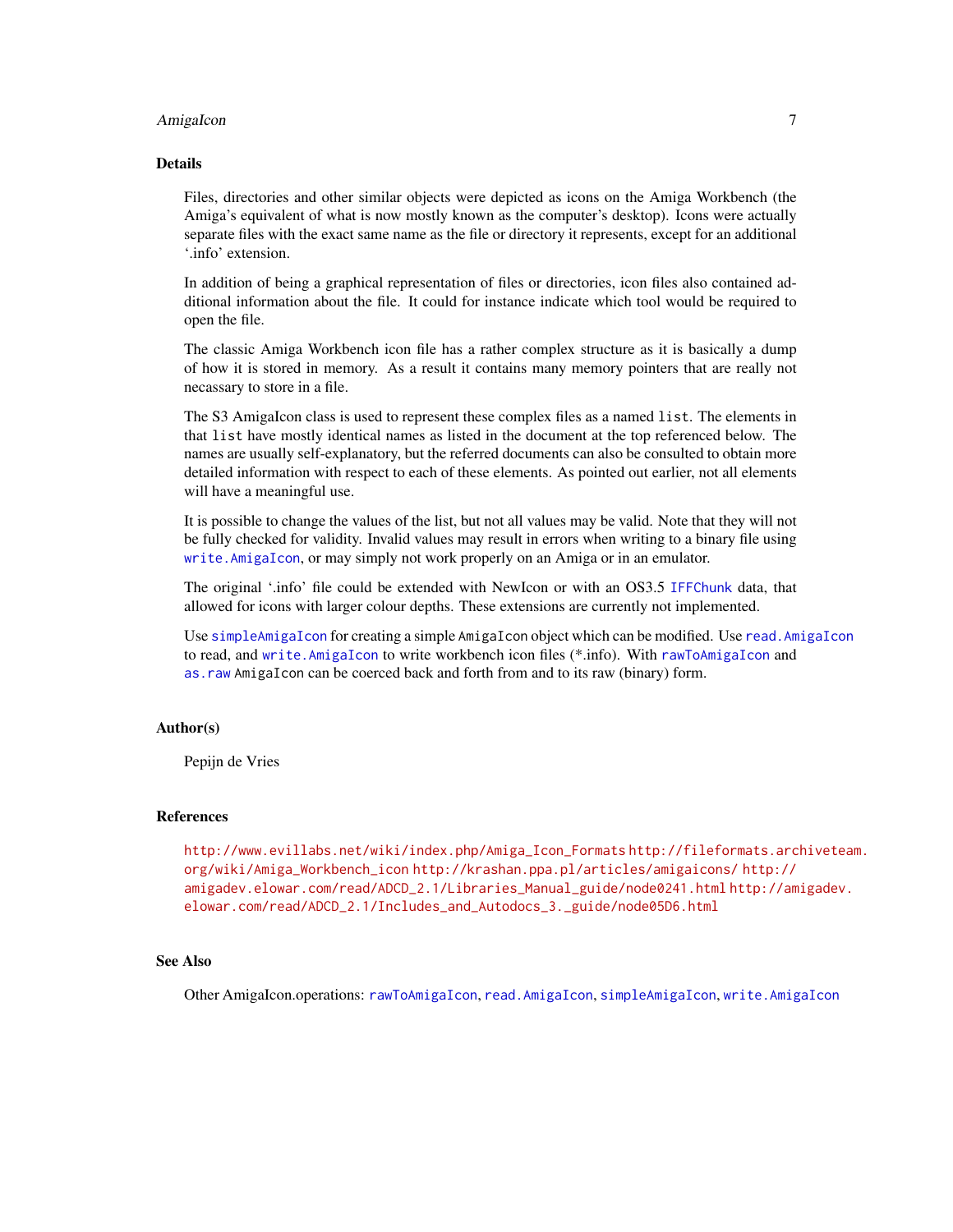# <span id="page-7-0"></span>Description

A list of special display modes on the Amiga and corresponding raw keys.

#### Format

a data.frame with 2 columns:

- The column named 'mode': a factor reflecting a display mode, monitor or bitwise mask
- The column named 'code': vector of 4 raw values as used by the Amiga to reflect specific display modes

#### Details

This table show specific special display modes and to which Amiga monitors they relate. The raw codes can be used to interpret specific display modes as listed in [amiga\\_display\\_modes](#page-7-1). This information is used to interpret [IFFChunk](#page-30-1) objects of type 'CAMG'. It is also used to interpret ILBM images and creating IFF files from raster images.

#### References

[http://wiki.amigaos.net/wiki/Display\\_Database#ModeID\\_Identifiers](http://wiki.amigaos.net/wiki/Display_Database#ModeID_Identifiers) [http://amigadev.elowar.com/read/ADCD\\_2.1/AmigaMail\\_Vol2\\_guide/node00FD.html](http://amigadev.elowar.com/read/ADCD_2.1/AmigaMail_Vol2_guide/node00FD.html)

# Examples

```
data("amiga_display_keys")
```
<span id="page-7-1"></span>amiga\_display\_modes *A table of display modes on the Amiga and corresponding* raw *codes*

# Description

A table of display modes on the Amiga and corresponding raw codes representing these modes.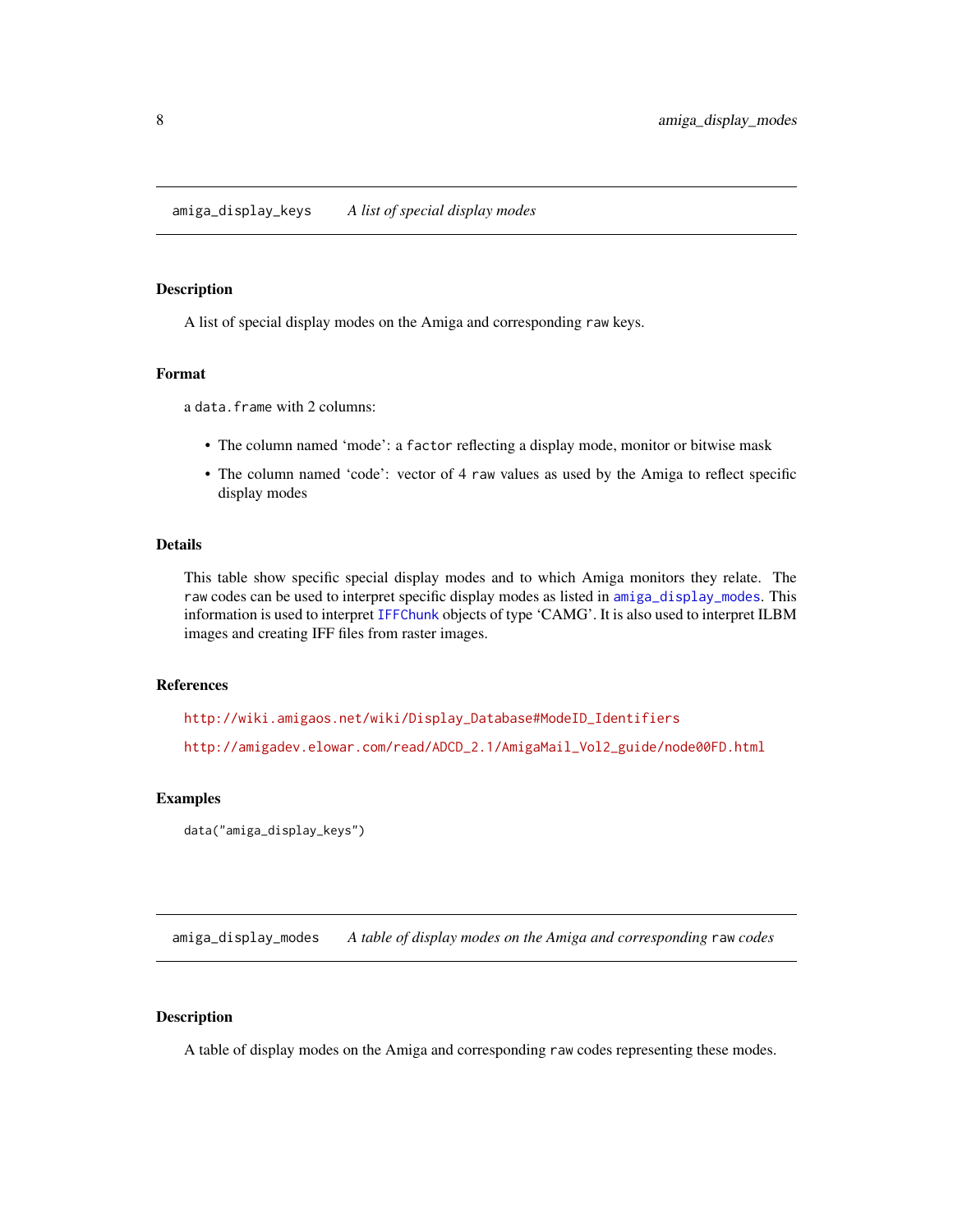#### <span id="page-8-0"></span>amiga\_monitors 9

#### Format

A data.frame with 4 columns:

- The column named 'DISPLAY\_MODE': a factor reflecting the display mode
- The column named 'DISPLAY\_MODE\_ID': A list containing a vector of 4 raw values as used by the Amiga to reflect specific display modes. These raw values are usually also stored with bitmap images in the Interchange File Format in a [IFFChunk](#page-30-1) called 'CAMG'.
- The column named 'MONITOR\_ID': A character string identifying the monitor that could display the specific mode.
- The column named 'CHIPSET': a factor identifying the minimal chip set that was required to display the specific mode. OCS is the original chip set; ECS is the Enhanced Chip Set. AGA is the Advanced Graphics Architecture chip set (in some countries known as just Advanced Architecture). AGA could also display OCS and ECS modes, ECS could also display OCS modes, OCS could only display OCS modes.

# Details

This table contains most display modes that were available on the Amiga. It also contains raw codes that were used to represent these modes. The table also contains the hardware monitors that could display the specific modes, and the minimal chip set that was required for the display mode. This data is used to interpret [IFFChunk](#page-30-1) objects of type 'CAMG'. It is also used to interpret ILBM images and creating IFF files from raster images.

#### References

[http://wiki.amigaos.net/wiki/Display\\_Database#ModeID\\_Identifiers](http://wiki.amigaos.net/wiki/Display_Database#ModeID_Identifiers) [http://amigadev.elowar.com/read/ADCD\\_2.1/AmigaMail\\_Vol2\\_guide/node00FD.html](http://amigadev.elowar.com/read/ADCD_2.1/AmigaMail_Vol2_guide/node00FD.html)

#### Examples

data("amiga\_display\_modes")

<span id="page-8-1"></span>amiga\_monitors *A list of Amiga monitors*

#### **Description**

This table lists Amiga monitors and corresponding raw codes that represent these monitors.

#### Format

A data.frame with 2 columns:

- The column named 'MONITOR\_ID': a factor representing an Amiga monitor
- The column named 'CODE': A list containing a vector of 4 raw values as used by the Amiga to represent a specific monitor.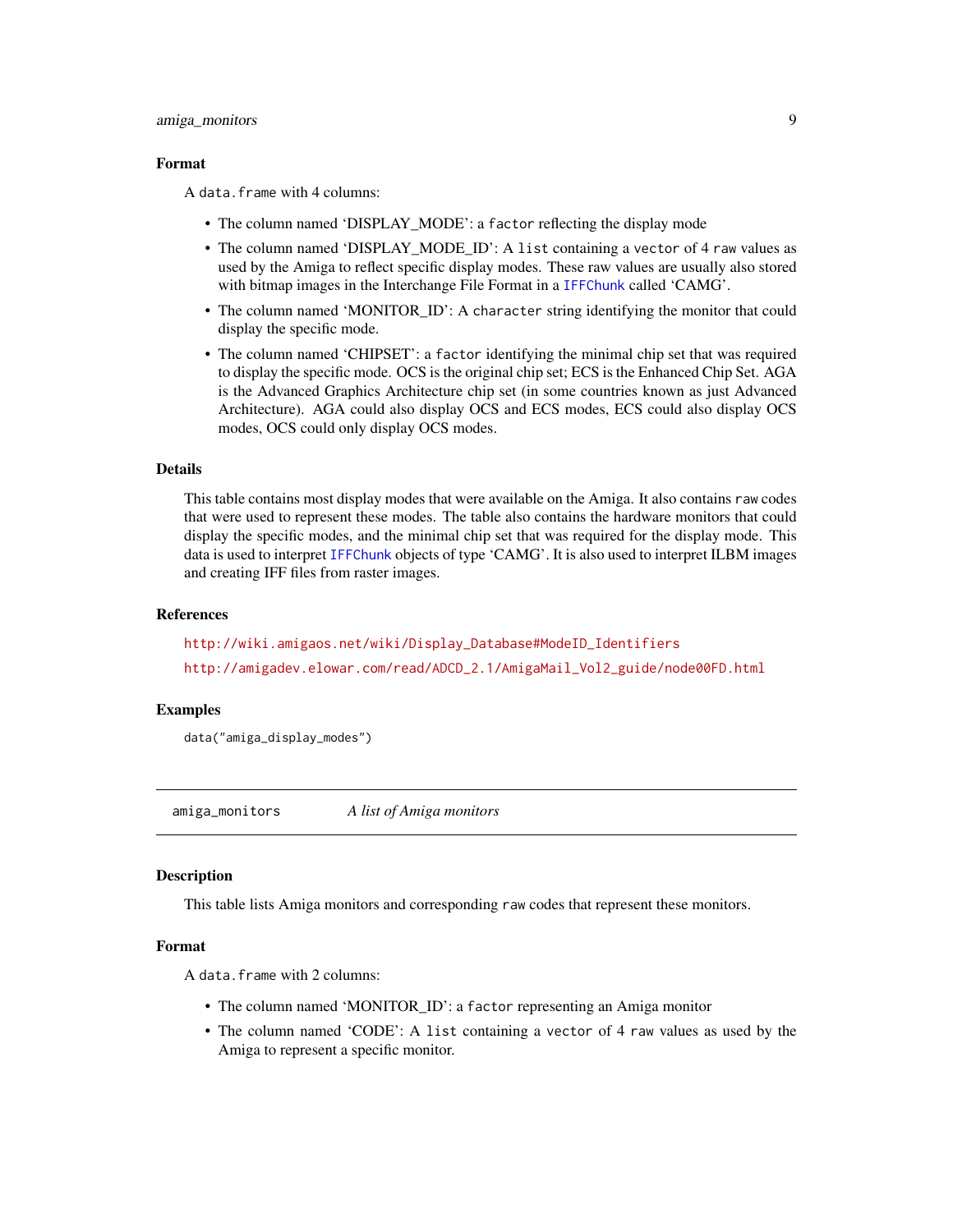# <span id="page-9-0"></span>Details

This table contains monitors that were compatible with the Amiga. It also contains raw codes that were used to represent them. This data is used to interpret [IFFChunk](#page-30-1) objects of type 'CAMG'. It is also used to interpret ILBM images and creating IFF files from raster images.

#### References

[http://wiki.amigaos.net/wiki/Display\\_Database#ModeID\\_Identifiers](http://wiki.amigaos.net/wiki/Display_Database#ModeID_Identifiers)

# Examples

data("amiga\_monitors")

amiga\_palettes *Commonly used palettes on the Commodore Amiga*

# Description

amiga\_palettes is a named list, where each element represents a commonly used palette on the Commodore Amiga.

# Format

A named list with the following elements:

- wb.os1: A vector of 4 colours that where used as the default palette of the Workbench on Amiga OS 1.x.
- wb.os2: A vector of 8 colours. The first 4 colours are the default colours of a standard Workbench on Amiga OS 2.x. The latter 4 are additional colours used by the Workbench expansion MagicWB.
- spr.os1: A vector of 3 colours that where used by default for a mouse pointer sprite on Amiga OS 1.x.
- spr.os2: A vector of 3 colours that where used by default for a mouse pointer sprite on Amiga OS 2.x.

#### Details

Some files that contain bitmap images with an indexed palette did not store the palette in the same file. Amiga Workbench icons ([AmigaIcon](#page-5-1)) for instance only store the index values of the palette, but not the palette itself. amiga\_palettes therefore provides some commonly used palettes on the Amiga, such that these files can be interpreted.

# Examples

data("amiga\_palettes")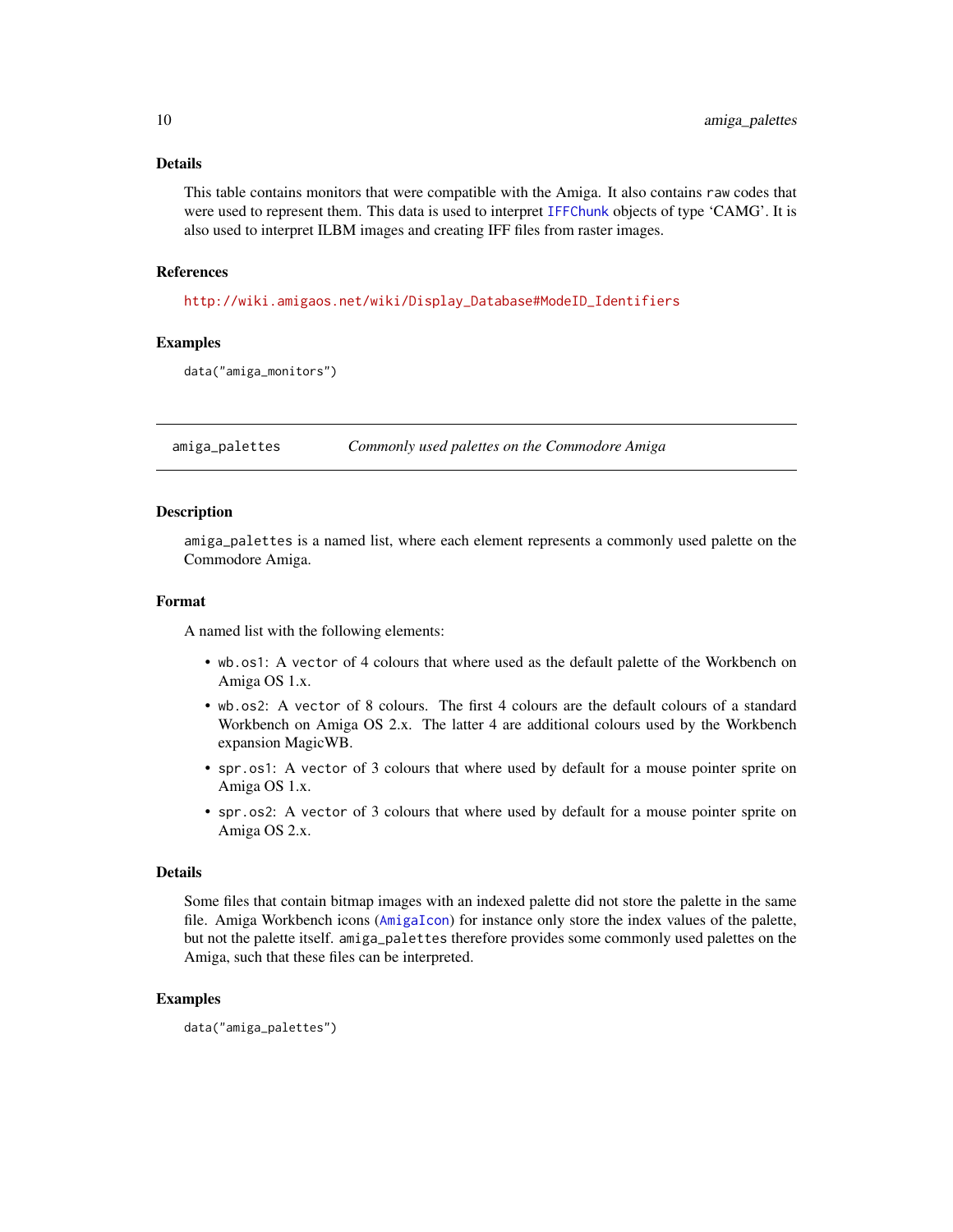<span id="page-10-1"></span><span id="page-10-0"></span>

# Description

Convert AmigaFFH objects that contain bitmap images into grDevices raster images.

# Usage

```
## S3 method for class 'AmigaBitmapFont'
as.raster(x, text, style, palette, ...)
## S3 method for class 'AmigaBitmapFontSet'
as.raster(x, text, style, palette, ...)
## S3 method for class 'hardwareSprite'
as.raster(x, background = "#AAAA", ...)## S3 method for class 'IFFChunk'
as.raster(x, \ldots)## S3 method for class 'AmigaIcon'
as.raster(x, selected = F, ...)
```
# Arguments

| $\boldsymbol{\mathsf{x}}$ | Object that needs to be converted into a grDevices raster. It can be an IFFChunk<br>containing an interleaved bitmap image (ILBM) or animation (ANIM), a hardware Sprite,<br>an AmigaBitmapFont object or an AmigaBitmapFontSet object.                    |
|---------------------------|------------------------------------------------------------------------------------------------------------------------------------------------------------------------------------------------------------------------------------------------------------|
| text                      | Text (a character string) to be formated with $x$ (when $x$ is an $AmigabitmapFont$<br>or an AmigaBitmapFontSet.                                                                                                                                           |
| style                     | Argument is only valid when x is an AmigaBitmapFont or an AmigaBitmapFontSet.<br>No styling is applied when missing or NULL. One or more of the following styles<br>can be used 'bold', 'italic or 'underlined'.                                           |
| palette                   | Argument is only valid when x is an AmigaBitmapFont or an AmigaBitmapFontSet.<br>Should be a vector of two colours. The first is element is used as background<br>colour, the second as foreground. When missing, transparent white and black<br>are used. |
| $\cdots$                  | Currently ignored.                                                                                                                                                                                                                                         |
| background                | Use the argument background to specify a background colour in case x is a<br>hardwareSprite.                                                                                                                                                               |
| selected                  | This argument is only allowed when x is an object of class AmigaIcon. When<br>set to TRUE, the raster of the AmigaIcon will be based on the 'selected' state of<br>the icon. Otherwise it will be based on the unselected state (default).                 |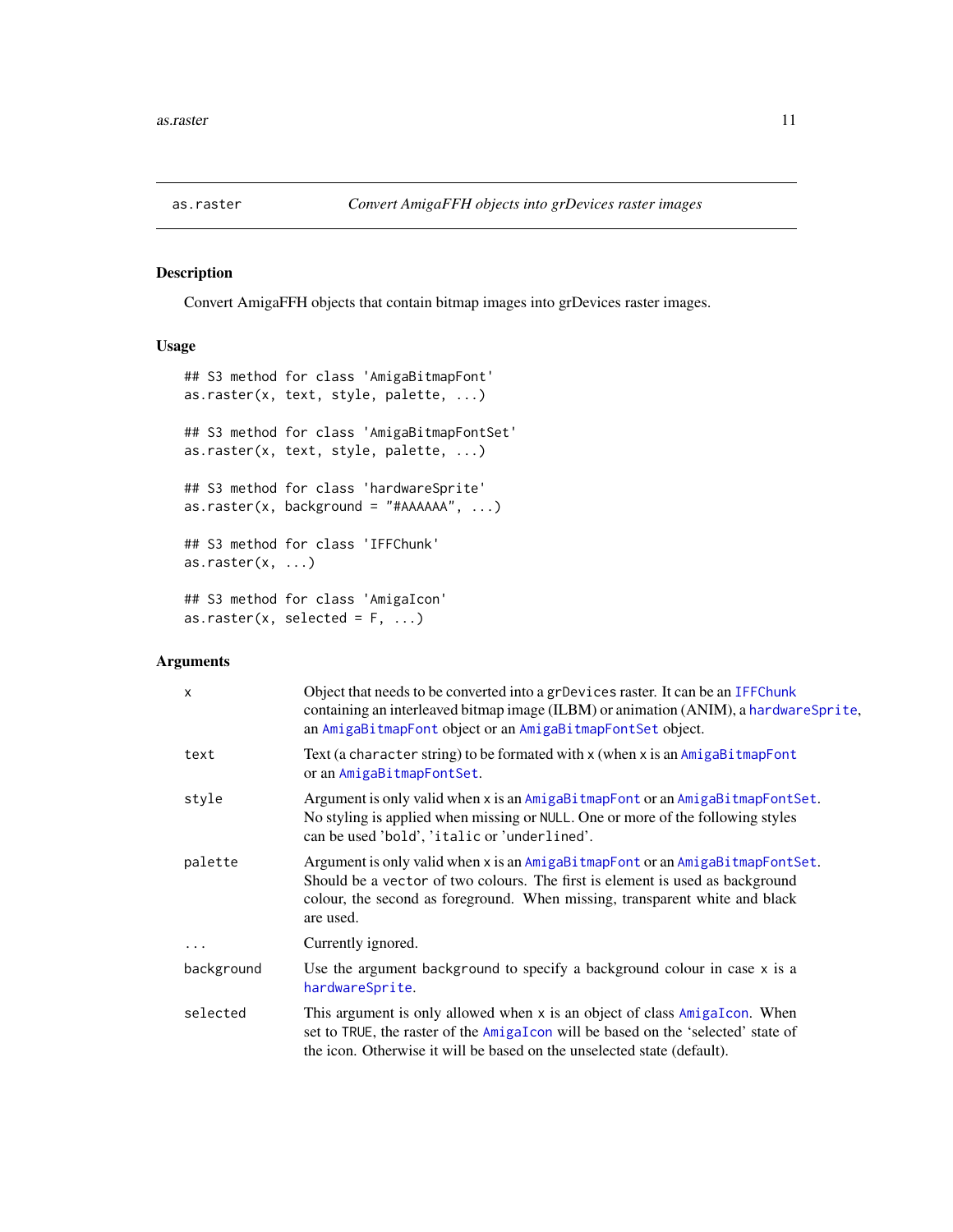# Details

Images on the Amiga were stored as bitmap images with indexed colour palettes. This was mainly due to hardware and memory limitations. Bitmap images could also be embedded in several file types. This method can be used to convert AmigaFFH objects read from such files into grDevices raster images ([as.raster](#page-10-1)).

#### Value

Returns a grDevices raster image ([as.raster](#page-10-1)) based on x. If x is an animation ([IFFChunk](#page-30-1) of type ANIM), a list of raster objects is returned.

#### Author(s)

Pepijn de Vries

## See Also

Other iff.operations: [IFFChunk-class](#page-28-1), [WaveToIFF](#page-71-1), [getIFFChunk](#page-25-1), [interpretIFFChunk](#page-39-1), [rasterToIFF](#page-52-1), [rawToIFFChunk](#page-58-1), [read.iff](#page-65-1), [write.iff](#page-76-1)

Other raster.operations: [AmigaBitmapFont](#page-2-1), [bitmapToRaster](#page-14-1), [dither](#page-21-1), [index.colours](#page-37-1), [rasterToAmigaBitmapFont](#page-45-1), [rasterToBitmap](#page-48-1), [rasterToHWSprite](#page-50-1), [rasterToIFF](#page-52-1)

#### Examples

```
## Not run:
## load an IFF file
example.iff <- read.iff(system.file("ilbm8lores.iff", package = "AmigaFFH"))
## The file contains an interleaved bitmap image that can be
## converted into a raster:
example.raster <- as.raster(example.iff)
## the raster can be plotted:
plot(example.raster)
## note that the IFFChunk can also be plotted directly:
plot(example.iff)
## Hardware sprites can also be converted into raster images.
## Let's generate a 16x16 sprite with a random bitmap:
spr <- new("hardwareSprite",
           VStop = 16,
           bitemap = as raw(sample.int(255, 64, replace = TRUE)))## now convert it into a raster image.
## as the background colour is not specified for hardware
## sprite, we can optionally provide it here.
spr.raster <- as.raster(spr, background = "green")
```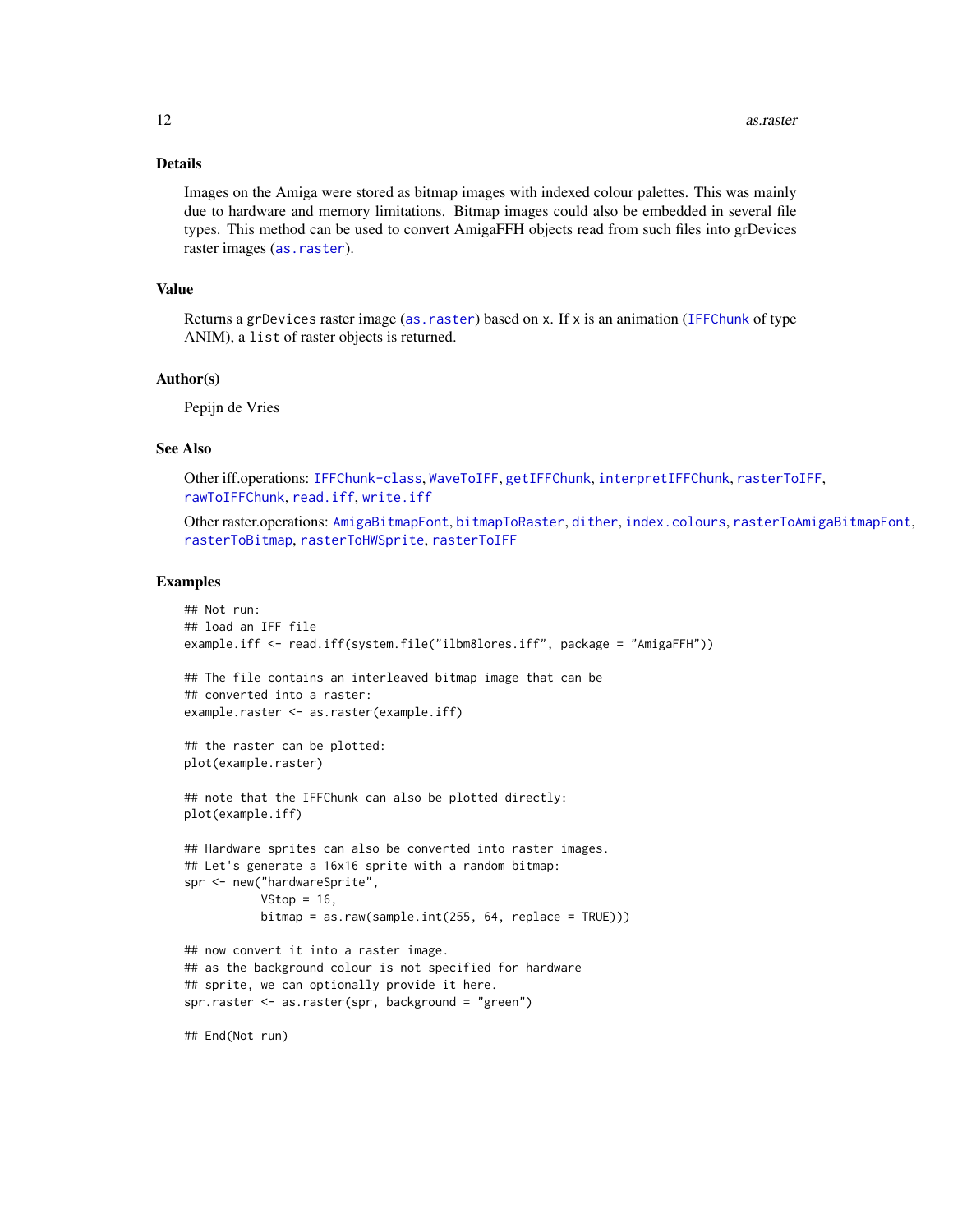<span id="page-12-1"></span><span id="page-12-0"></span>

#### Description

Convert AmigaFFH objects into raw data, as they would be stored in the Commodore Amiga's memory or files.

# Usage

```
## S3 method for class 'AmigaBitmapFont'
as.raw(x, \ldots)## S3 method for class 'AmigaBitmapFontSet'
as.raw(x, \ldots)## S3 method for class 'AmigaTimeVal'
as.raw(x, \ldots)## S4 method for signature 'hardwareSprite'
as.raw(x)## S4 method for signature 'IFFChunk'
as.raw(x)
## S3 method for class 'IFF.ANY'
as.raw(x, \ldots)## S3 method for class 'SysConfig'
as.raw(x, \ldots)## S3 method for class 'AmigaIcon'
as.raw(x, \ldots)
```
#### Arguments

| $\mathsf{x}$            | An AmigaFFH object that needs to be converted into raw data. See usage section |
|-------------------------|--------------------------------------------------------------------------------|
|                         | for all supported objects.                                                     |
| $\cdot$ $\cdot$ $\cdot$ | Arguments passed on to IFFChunk-method when x is of class IFF.ANY.             |

# Details

Objects originating from this package can in some cases be converted into raw data, as they would be stored on an original Amiga. See the usage section for the currently supported objects.

Not all information from x may be included in the raw data that is returned, so handle with care.

As this package grows additional objects can be converted with this method.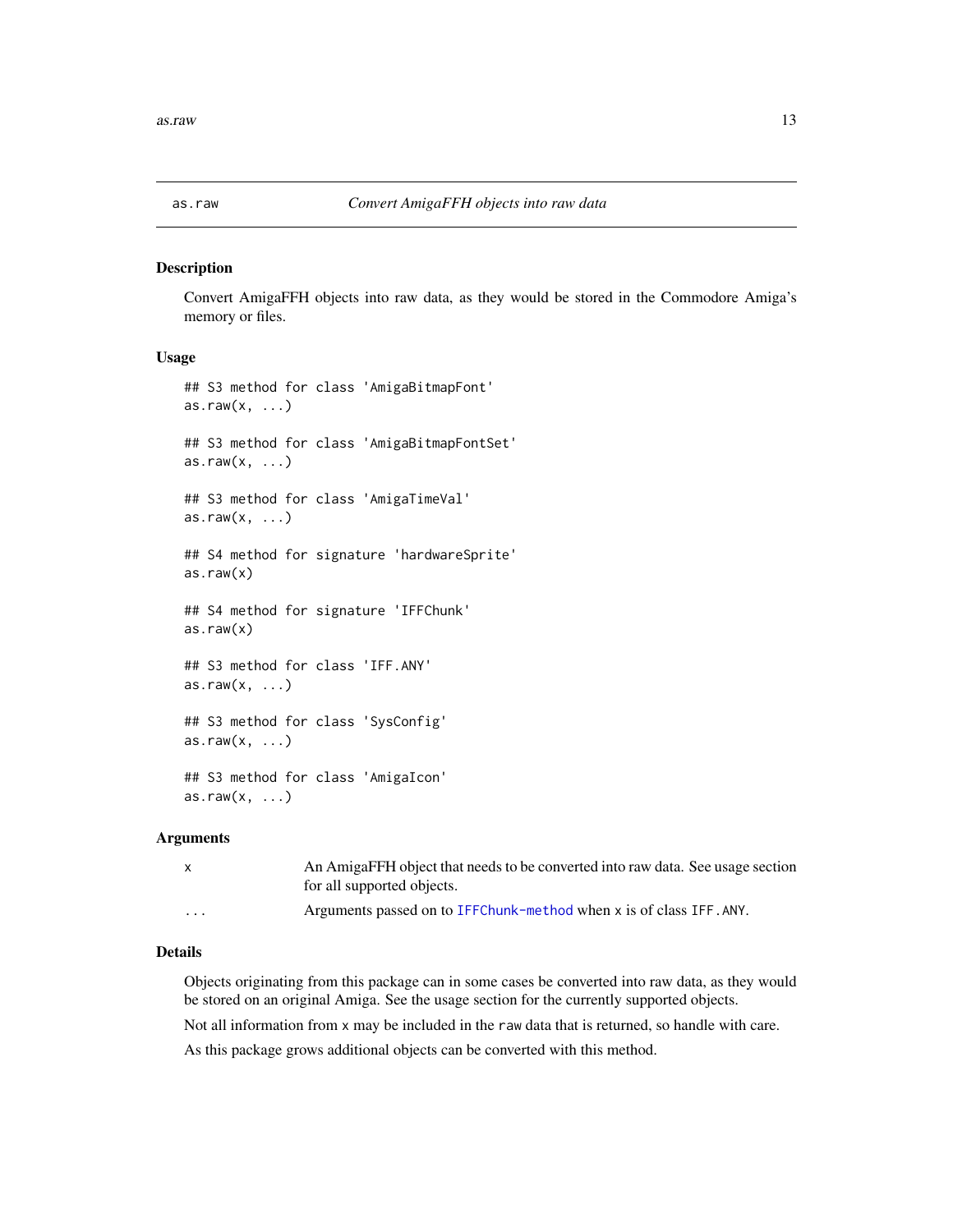Returns a vector of raw data based on x.

## Author(s)

Pepijn de Vries

# See Also

Other raw.operations: [colourToAmigaRaw](#page-17-1), [packBitmap](#page-40-1), [rawToAmigaBitmapFontSet](#page-54-1), [rawToAmigaBitmapFont](#page-53-1), [rawToAmigaIcon](#page-56-1), [rawToHWSprite](#page-57-1), [rawToIFFChunk](#page-58-1), [rawToSysConfig](#page-59-1), [simpleAmigaIcon](#page-67-1)

#### Examples

```
## Not run:
## read an IFF file as an IFFChunk object:
example.iff <- read.iff(system.file("ilbm8lores.iff", package = "AmigaFFH"))
## This will recreate the exact raw data as it was read from the file:
example.raw <- as.raw(example.iff)
## End(Not run)
```
<span id="page-13-1"></span>availableFontSizes *Get available font sizes from an AmigaBitmapFontSet*

# Description

Get available font sizes (height) from an [AmigaBitmapFontSet](#page-2-2) in pixels.

## Usage

```
availableFontSizes(x)
```
# Arguments

x An [AmigaBitmapFontSet](#page-2-2) for which the available font sizes (height) in number of pixels need to be obtained.

# Details

An [AmigaBitmapFontSet](#page-2-2) can hold bitmaps of multiple font sizes. Use this function to obtain the available size from such a set.

# Value

Returns a vector of numeric values specifying the available font sizes (height in pixels) for x.

<span id="page-13-0"></span>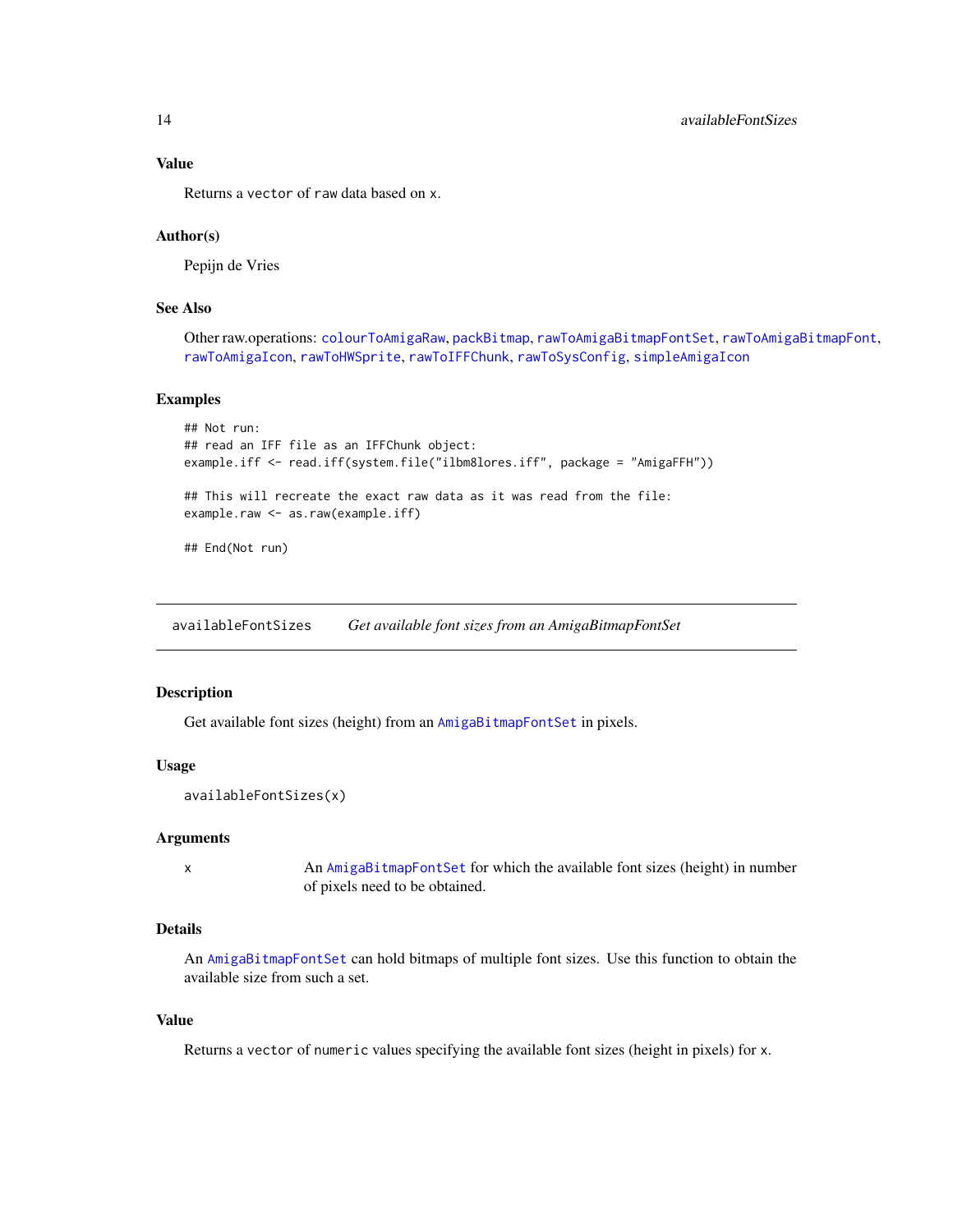# <span id="page-14-0"></span>bitmapToRaster 15

# Author(s)

Pepijn de Vries

# See Also

Other AmigaBitmapFont.operations: [AmigaBitmapFont](#page-2-1), [c](#page-16-1), [fontName](#page-23-1), [font\\_example](#page-24-1), [getAmigaBitmapFont](#page-24-2), [rasterToAmigaBitmapFont](#page-45-1), [rawToAmigaBitmapFontSet](#page-54-1), [rawToAmigaBitmapFont](#page-53-1), [read.AmigaBitmapFontSet](#page-62-1), [read.AmigaBitmapFont](#page-61-1), [write.AmigaBitmapFont](#page-73-1)

#### Examples

## Not run: data(font\_example) ## The example font holds two font sizes (8 and 9): availableFontSizes(font\_example)

## End(Not run)

<span id="page-14-1"></span>bitmapToRaster *Convert an Amiga bitmap image into a raster*

#### Description

Amiga images are usually stored as bitmap images with indexed colours. This function converts raw Amiga bitmap data into raster data ([as.raster](#page-10-1)).

#### Usage

```
bitmapToRaster(x, w, h, depth, palette = grDevices::gray(seq(0, 1, length.out
  = 2^depth)), interleaved = T)
```
# Arguments

| X           | a vector of raw values, representing bitmap data.                                                                                                                                                                                                               |
|-------------|-----------------------------------------------------------------------------------------------------------------------------------------------------------------------------------------------------------------------------------------------------------------|
| W           | Width in pixels of the bitmap image. Can be any positive value. However,<br>bitmap data is 'word' aligned on the amiga. This means that the width of the<br>stored bitmap data is a multiple of 16 pixels. The image is cropped to the width<br>specified here. |
| h           | Height in pixels of the bitmap image.                                                                                                                                                                                                                           |
| depth       | The colour depth of the bitmap image (i.e., the number of bit planes). The image<br>will be composed of 2^depth indexed colours.                                                                                                                                |
| palette     | A vector of 2 <sup><math>\lambda</math></sup> depth colours, to be used for the indexed colours of the bitmap<br>image. By default, a grayscale palette is used. When explicitly set to NULL, this<br>function returns a matrix with palette index values.      |
| interleaved | A logical value, indicating whether the bitmap is interleaved. An interleaved<br>bitmap image stores each consecutive bitmap layer per horizontal scanline.                                                                                                     |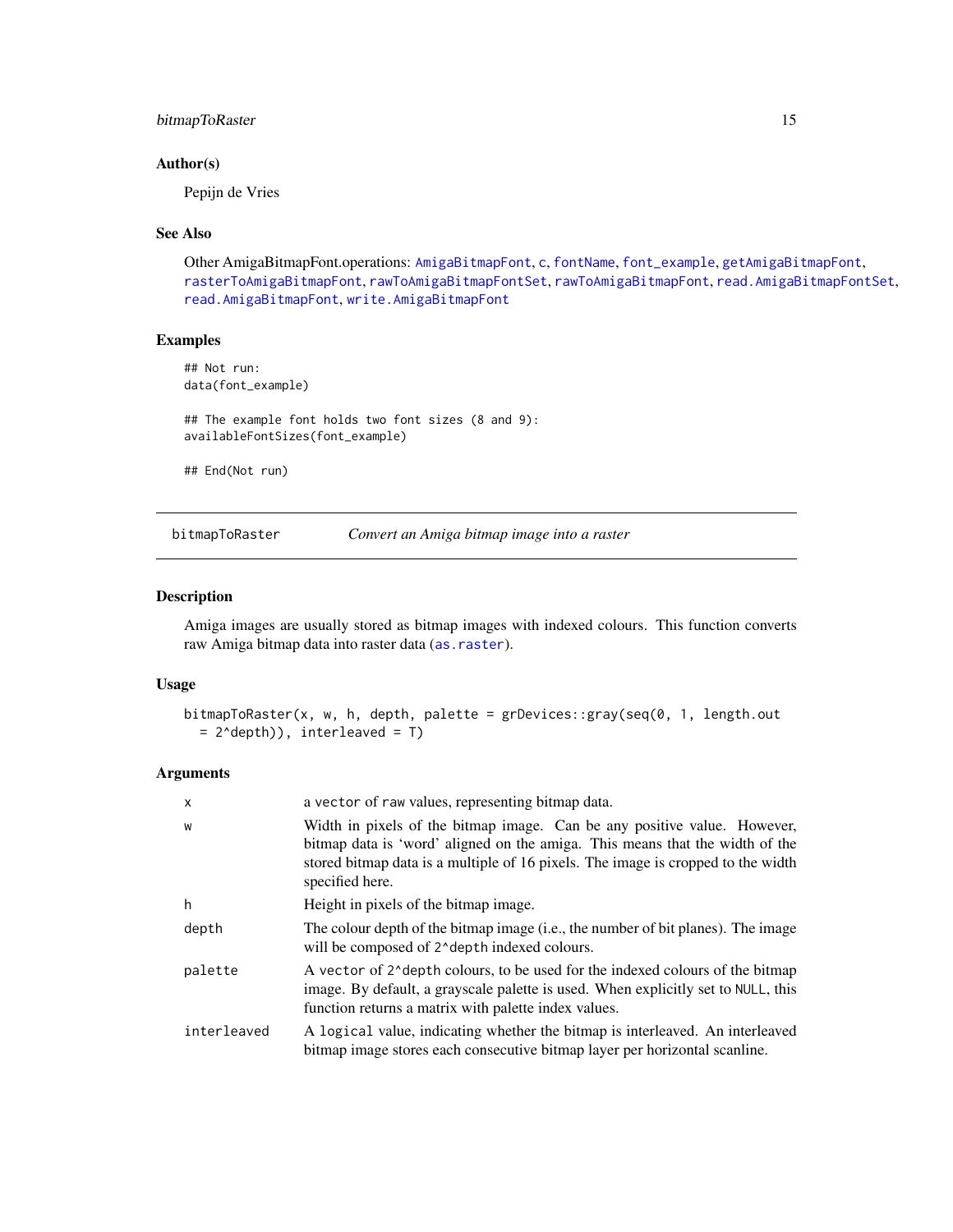#### Details

Bitmap images stored as raw data, representing palette index colours, can be converted into raster data ([as.raster](#page-10-1)). The latter data can easily be plotted in R. It is usually not necessary to call this function directly, as there are several more convenient wrappers for this function. Those wrappers can convert specific file formats (such as IFF ILBM and Hardware Sprites, see [as.raster](#page-10-1)) into raster objects. This function is provided for completeness sake (or for when you want to search for images in an amiga memory dump).

#### Value

Returns a raster object ([as.raster](#page-10-1)) as specified in the [grDevices](#page-0-0) package. Unless, palette is set to NULL, in which case a matrix with numeric palette index values is returned.

#### Author(s)

Pepijn de Vries

#### See Also

Other raster.operations: [AmigaBitmapFont](#page-2-1), [as.raster](#page-10-1), [dither](#page-21-1), [index.colours](#page-37-1), [rasterToAmigaBitmapFont](#page-45-1), [rasterToBitmap](#page-48-1), [rasterToHWSprite](#page-50-1), [rasterToIFF](#page-52-1)

#### Examples

```
## Not run:
## first load an example image:
example.iff <- read.iff(system.file("ilbm8lores.iff", package = "AmigaFFH"))
## get the raw bitmap data, which is nested in the InterLeaved BitMap (ILBM)
## IFF chunk as the BODY:
bitmap.data <- interpretIFFChunk(getIFFChunk(example.iff, c("ILBM", "BODY")))
## In order to translate the bitmap data into a raster object we need
## to know the image dimensions (width, height and colour depth). This
## information can be obtained from the bitmap header (BMHD):
bitmap.header <- interpretIFFChunk(getIFFChunk(example.iff, c("ILBM", "BMHD")))
## First the bitmap data needs to be unpacked as it was stored in a compresssed
## form in the IFF file (see bitmap.header$Compression):
bitmap.data <- unPackBitmap(bitmap.data)
## It would also be nice to use the correct colour palette. This can be obtained
## from the CMAP chunk in the IFF file:
bitmap.palette <- interpretIFFChunk(getIFFChunk(example.iff, c("ILBM", "CMAP")))
example.raster <- bitmapToRaster(bitmap.data,
                                 bitmap.header$w,
                                 bitmap.header$h,
```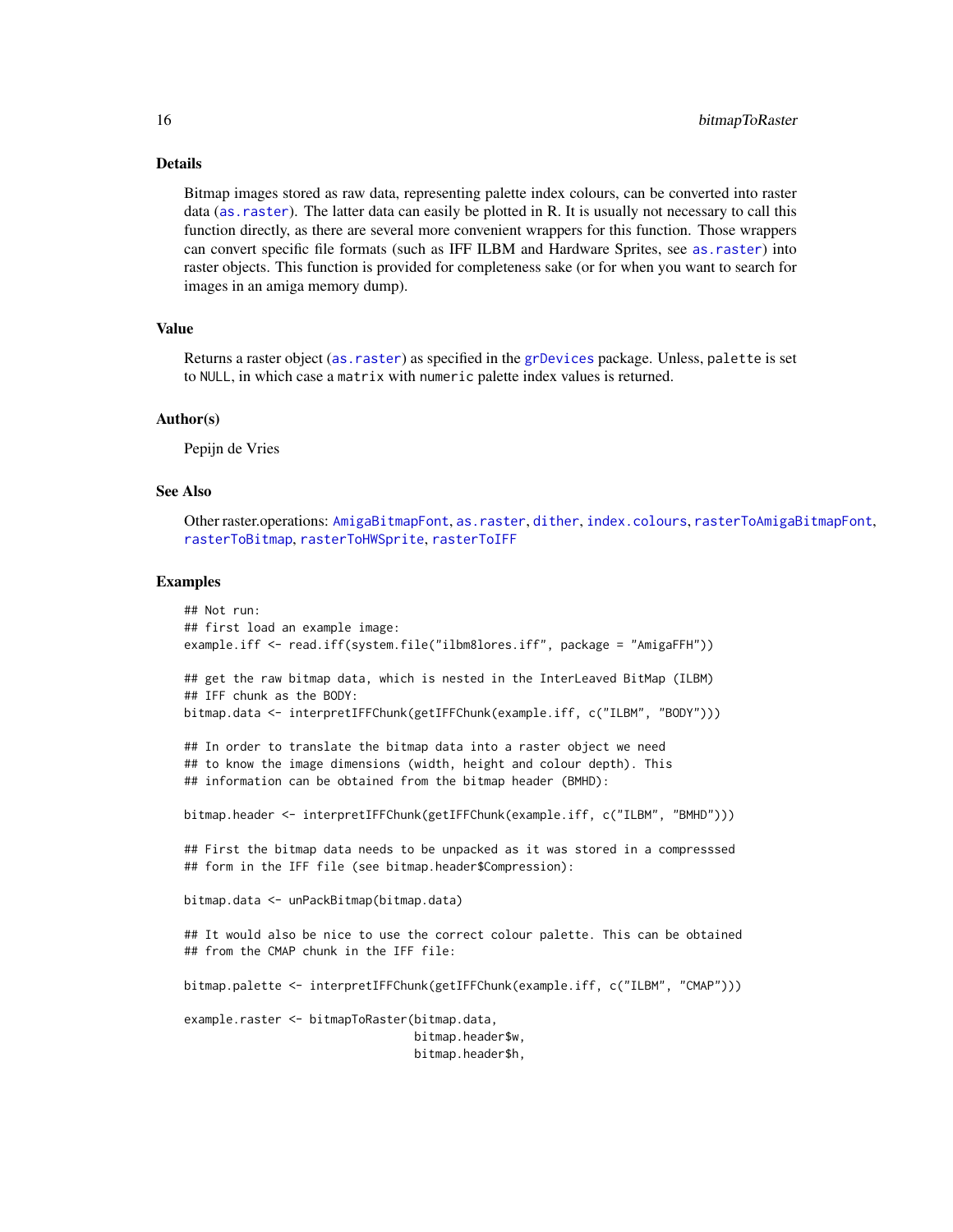bitmap.header\$nPlanes, bitmap.palette)

<span id="page-16-0"></span>## We now have a raster object that can be plotted:

plot(example.raster, interpolate = FALSE)

## End(Not run)

<span id="page-16-1"></span>c *Combine AmigaBitmapFont objects into an AmigaBitmapFontSet*

#### Description

Use this function to correctly combine one or more [AmigaBitmapFont](#page-2-1) class objects into a single [AmigaBitmapFontSet](#page-2-2) class object.

#### Usage

## S3 method for class 'AmigaBitmapFont'  $c(\ldots, \text{ name } = "font")$ 

#### Arguments

| $\cdots$ | One or more AmigaBitmapFont objects that need to becombined into a sin-<br>gle AmigaBitmapFontSet object. Each AmigaBitmapFont object should have a<br>unique Y-size. |
|----------|-----------------------------------------------------------------------------------------------------------------------------------------------------------------------|
| name     | A character string specifying the name that needs to be applied to the font set.<br>When unspecified, the default name 'font' is used. Note that this name will also  |
|          | be used as a file name when writing the font to a file. So make sure the name is                                                                                      |
|          | also a valid file name. This will not be checked for you.                                                                                                             |

#### Details

[AmigaBitmapFontSet](#page-2-2) class objects can hold multiple [AmigaBitmapFont](#page-2-1) class objects. Use this method to combine font bitmaps into such a font set. Make sure each bitmap represents a unique font height (in pixels). When heights are duplicated an error will be thrown.

You can also specify a name for the font, that will be embeded in the object. As this name will also be used as a file name when writing the font to a file, make sure that it is a valid filename.

# Value

Returns an link{AmigaBitmapFontSet} in which the [AmigaBitmapFont](#page-2-1) objects are combined.

#### Author(s)

Pepijn de Vries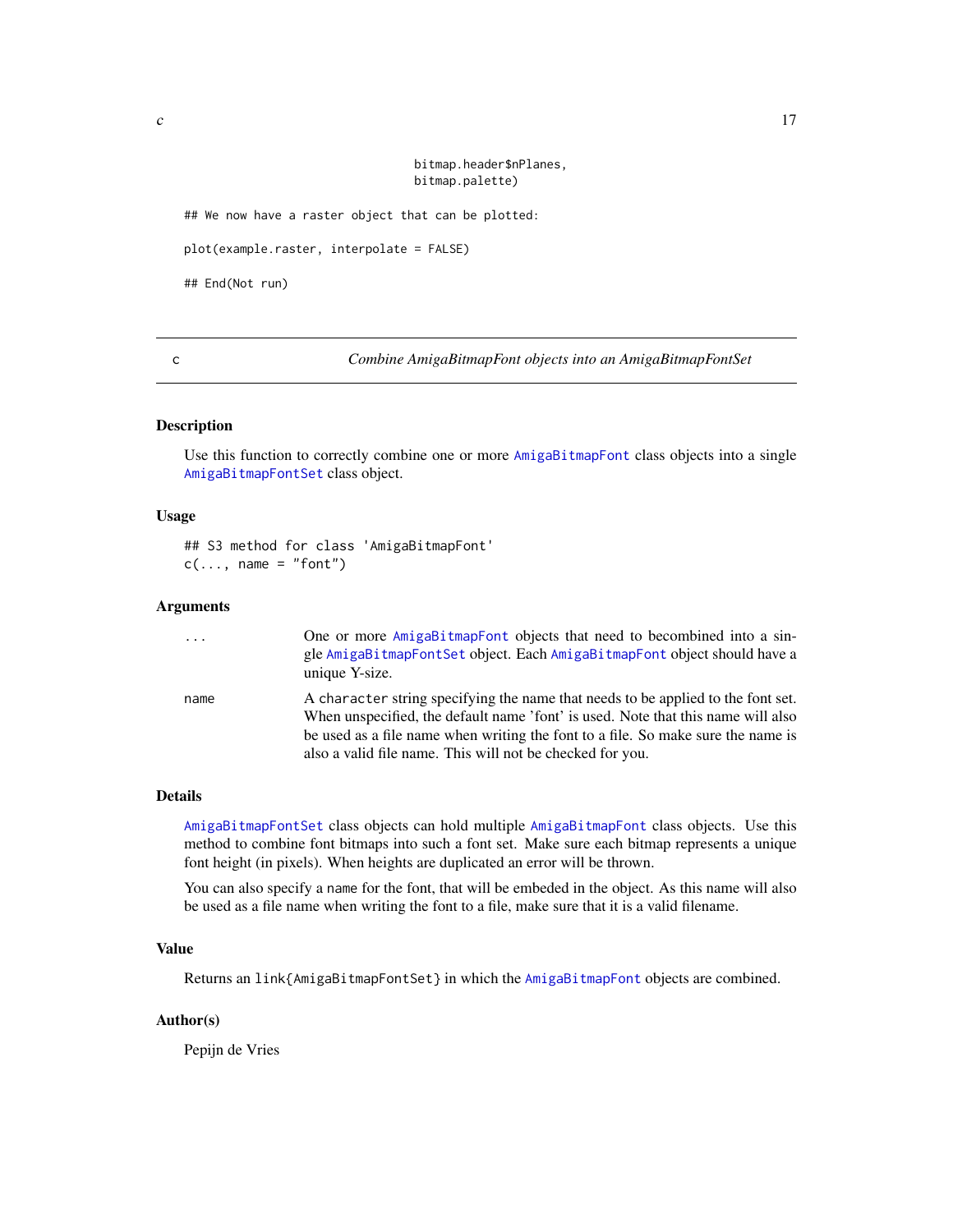# See Also

```
Other AmigaBitmapFont.operations: AmigaBitmapFont, availableFontSizes, fontName, font_example,
getAmigaBitmapFont, rasterToAmigaBitmapFont, rawToAmigaBitmapFontSet, rawToAmigaBitmapFont,
read.AmigaBitmapFontSet, read.AmigaBitmapFont, write.AmigaBitmapFont
```
# Examples

```
## Not run:
data(font_example)
## first get some AmigaBitmapFont objects:
font8 <- getAmigaBitmapFont(font_example, 8)
font9 <- getAmigaBitmapFont(font_example, 9)
## now bind these bitmaps again in a single set
font.set <- c(font8, font9, name = "my_font_name")
## End(Not run)
```
<span id="page-17-1"></span>colourToAmigaRaw *Convert colours to Amiga compatible raw data or vice versa*

# Description

Convert colours to Amiga compatible raw data or vice versa, such that it can be used in graphical objects from the Commodore Amiga.

# Usage

```
colourToAmigaRaw(x, colour.depth = c("12 bit", "24 bit"), n.bytes = c("2",
  "3"))
amigaRawToColour(x, colour.depth = c("12 bit", "24 bit"), n.bytes = c("2",
```

```
"3"))
```
# Arguments

| $\mathsf{x}$ | In the case amigaRawToColour is called, x should be a vector of raw data. The<br>length of this vector should be a multiple of 2 (when n. by tes = $"2"$ ) or 3 (when<br>$n.$ bytes = "3"). When colour ToAmigaRaw is called, x should be a character<br>strings representing a colour. |
|--------------|-----------------------------------------------------------------------------------------------------------------------------------------------------------------------------------------------------------------------------------------------------------------------------------------|
| colour.depth | A character string: "12 bit" (default) or "24 bit". The first should be used<br>in most cases, as old Amigas have a 12 bit colour depth.                                                                                                                                                |
| n.bytes      | A character string: "2" or "3". The number of bytes that is used or should be<br>used to store each colour.                                                                                                                                                                             |

<span id="page-17-0"></span>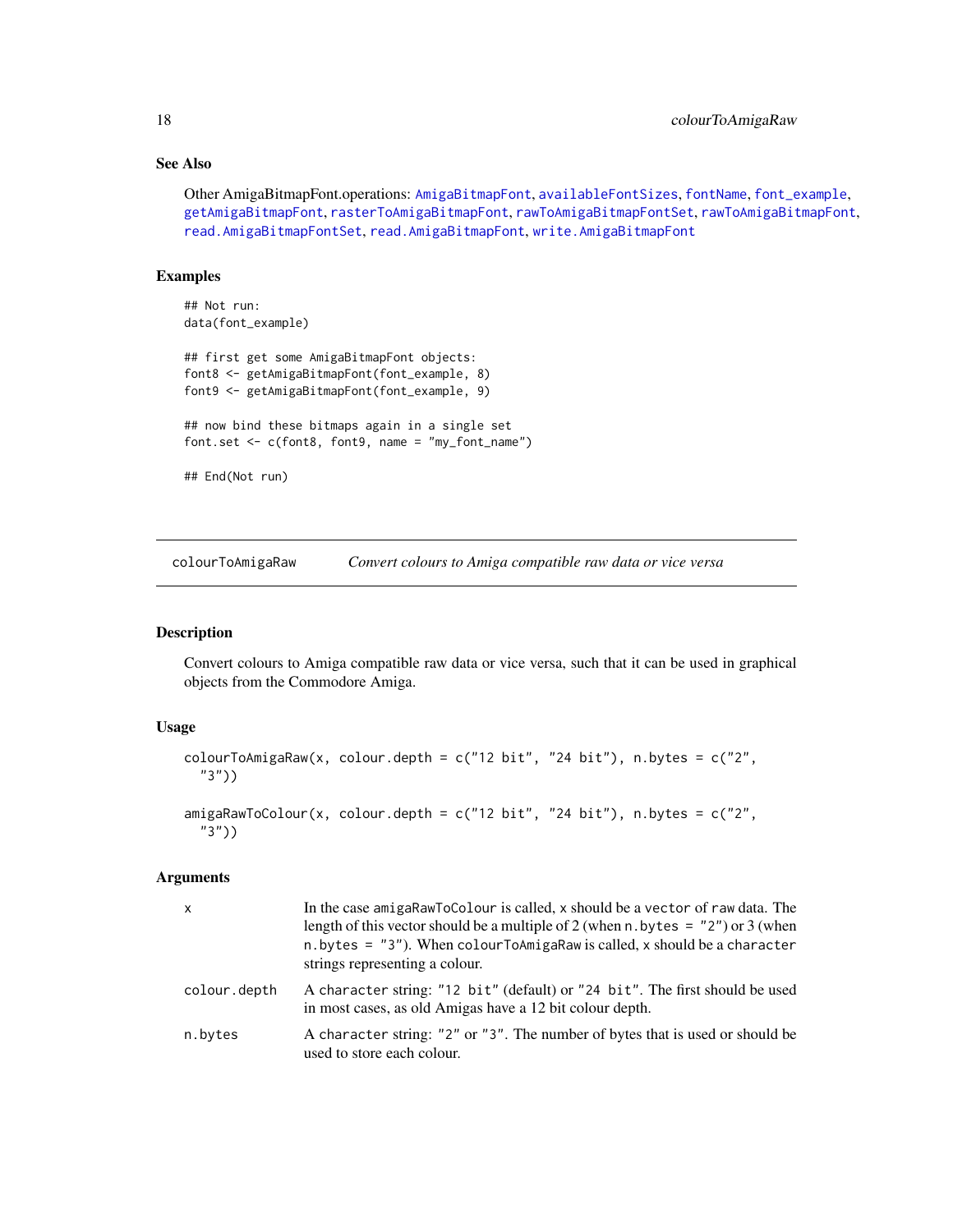#### <span id="page-18-0"></span>Details

On the original Commodore Amiga chipset, graphics used indexed palettes of 12 bit colours. Colours are specified by their RGB (Red, Green and Blue) values, each component requiring 4 bits (with corresponding values ranging from 0 up to 15). Data structures on the Amiga were WORD (2 bytes) aligned. Colours are therefore typically stored in either 2 bytes (skipping the first four bits) or 3 bytes (one byte for each value).

These functions can be used to convert R colours into the closest matching Amiga colour in a raw format, or vice versa. Note that later Amiga models with the advanced (graphics) architecture (known as AA or AGA) allowed for 24 bit colours.

# Value

In the case amigaRawToColour is called, a (vector of) colour character string(s) is returned. When colourToAmigaRaw is called, raw representing the colour(s) specified in x is returned.

#### Author(s)

Pepijn de Vries

## See Also

Other raw.operations: [as.raw](#page-12-1), [packBitmap](#page-40-1), [rawToAmigaBitmapFontSet](#page-54-1), [rawToAmigaBitmapFont](#page-53-1), [rawToAmigaIcon](#page-56-1), [rawToHWSprite](#page-57-1), [rawToIFFChunk](#page-58-1), [rawToSysConfig](#page-59-1), [simpleAmigaIcon](#page-67-1)

#### Examples

```
## Let's create some Amiga palettes:
colourToAmigaRaw(c("red", "navy blue", "brown", "#34AC5A"))
## let's do the reverse.
## this is white:
amigaRawToColour(as.raw(c(0x0f, 0xff)))
## this is white specified in 3 bytes:
amigaRawToColour(as.raw(c(0xf0, 0xf0, 0xf0)), n.bytes = "3")
## lower nybbles are ignored, you will get a warning when it is not zero:
```
amigaRawToColour(as.raw(c(0xf0, 0xf0, 0x0f)), n.bytes = "3")

<span id="page-18-1"></span>deltaFibonacciCompress

*(De)compress 8-bit continuous signals.*

#### Description

Use a lossy delta-Fibonacci (de)compression to continuous 8-bit signals. This algorithm was used to compress 8-bit audio wave data on the Amiga.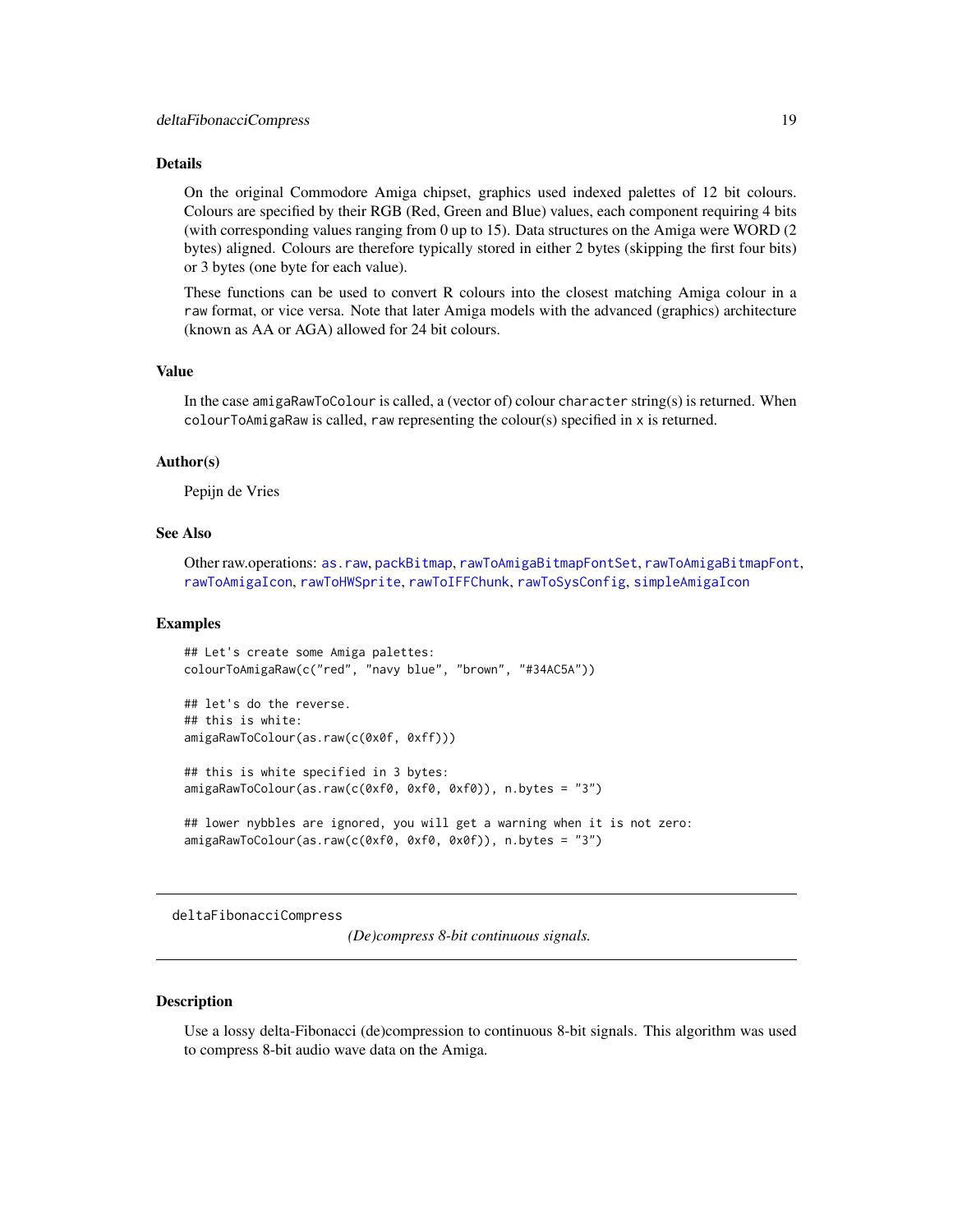#### Usage

```
deltaFibonacciCompress(x, ...)
```

```
deltaFibonacciDecompress(x, ...)
```
#### Arguments

|          | A vector of raw data that needs to be (de)compressed. |
|----------|-------------------------------------------------------|
| $\cdots$ | Currently ignored.                                    |

#### Details

This form of compression is lossy, meaning that information and quality will get lost. 8-bit audio is normally stored as an 8-bit signed value representing the amplitude at specific time intervals. The delta-Fibonacci compression instead stores the difference between two time intervals (delta) as a 4-bit index. This index in turn represents a value from the Fibonacci series (hence the algorithm name). The compression stores small delta values accurately, but large delta values less accurately. As each sample is stored as a 4-bit value instead of an 8-bit value, the amount of data is reduced with almost 50% (the exact compression ratio is  $(4 + n)/(2n)$ ).

The algorithm was first described by Steve Hayes and was used in 8SVX audio stored in the Interchange File Format (IFF). The quality loss is considerable (especially when the audio contained many large deltas) and was even in the time it was developed (1985) not used much. The function is provided here for the sake of completeness. The implementation here only compresses 8-bit data, as for 16-bit data the quality loss will be more considerable.

# Value

Returns a vector of the resulting (de)compressed raw data.

#### Author(s)

Pepijn de Vries

# References

[https://en.wikipedia.org/wiki/Delta\\_encoding](https://en.wikipedia.org/wiki/Delta_encoding) [http://amigadev.elowar.com/read/ADCD\\_2.1/Devices\\_Manual\\_guide/node02D6.html](http://amigadev.elowar.com/read/ADCD_2.1/Devices_Manual_guide/node02D6.html)

#### Examples

```
## Not run:
## Let's get an audio wave from the ProTrackR package, which we
## can use in this example:
buzz <- ProTrackR::PTSample(ProTrackR::mod.intro, 1)
## Let's convert it into raw data, such that we can compress it:
buzz.raw <- adfExplorer::amigaIntToRaw(ProTrackR::waveform(buzz) - 128, 8, T)
## Let's compress it:
```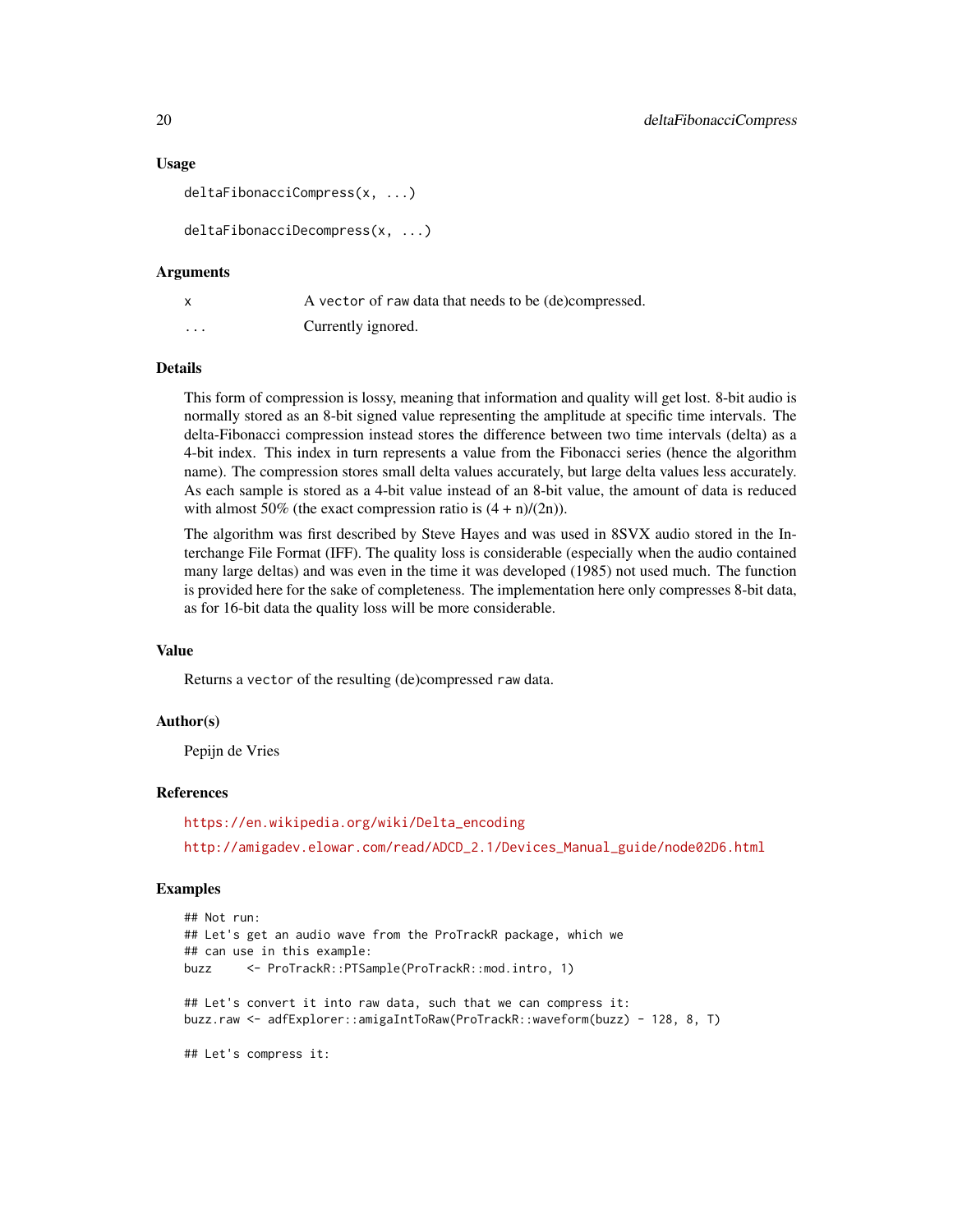#### deltaFibonacciCompress 21

```
buzz.compress <- deltaFibonacciCompress(buzz.raw)
## Look the new data uses less memory:
length(buzz.compress)/length(buzz.raw)
## The compression was lossy, which we can examine by decompressing the
## sample again:
buzz.decompress <- deltaFibonacciDecompress(buzz.compress)
## And turn the raw data into numeric data:
buzz.decompress <- adfExplorer::rawToAmigaInt(buzz.decompress, 8, T)
## Plot the original wave in black, the decompressed wave in blue
## and the error in red (difference between the original and decompressed
## wave). The error is actually very small here.
plot(ProTrackR::waveform(buzz) - 128, type = "l")
lines(buzz.decompress, col = "blue")
buzz.error <- ProTrackR::waveform(buzz) - 128 - buzz.decompress
lines(buzz.error, col = "red")
## this can also be visualised by plotting the orignal wave data against
## the decompressed data (and observe a very good correlation):
plot(ProTrackR::waveform(buzz) - 128, buzz.decompress)
## Let's do the same with a sample of a snare drum, which has larger
## delta values:
snare.drum <- ProTrackR::PTSample(ProTrackR::mod.intro, 2)
## Let's convert it into raw data, such that we can compress it:
snare.raw <- adfExplorer::amigaIntToRaw(ProTrackR::waveform(snare.drum) - 128, 8, T)
## Let's compress it:
snare.compress <- deltaFibonacciCompress(snare.raw)
## Decompress the sample:
snare.decompress <- deltaFibonacciDecompress(snare.compress)
## And turn the raw data into numeric data:
snare.decompress <- adfExplorer::rawToAmigaInt(snare.decompress, 8, T)
## Now if we make the same comparison as before, we note that the
## error in the decompressed wave is much larger than in the previous
## case (red line):
plot(ProTrackR::waveform(snare.drum) - 128, type = "l")
lines(snare.decompress, col = "blue")
snare.error <- ProTrackR::waveform(snare.drum) - 128 - snare.decompress
lines(snare.error, col = "red")
## this can also be visualised by plotting the orignal wave data against
## the decompressed data (and observe a nice but not perfect correlation):
plot(ProTrackR::waveform(snare.drum) - 128, snare.decompress)
```
## End(Not run)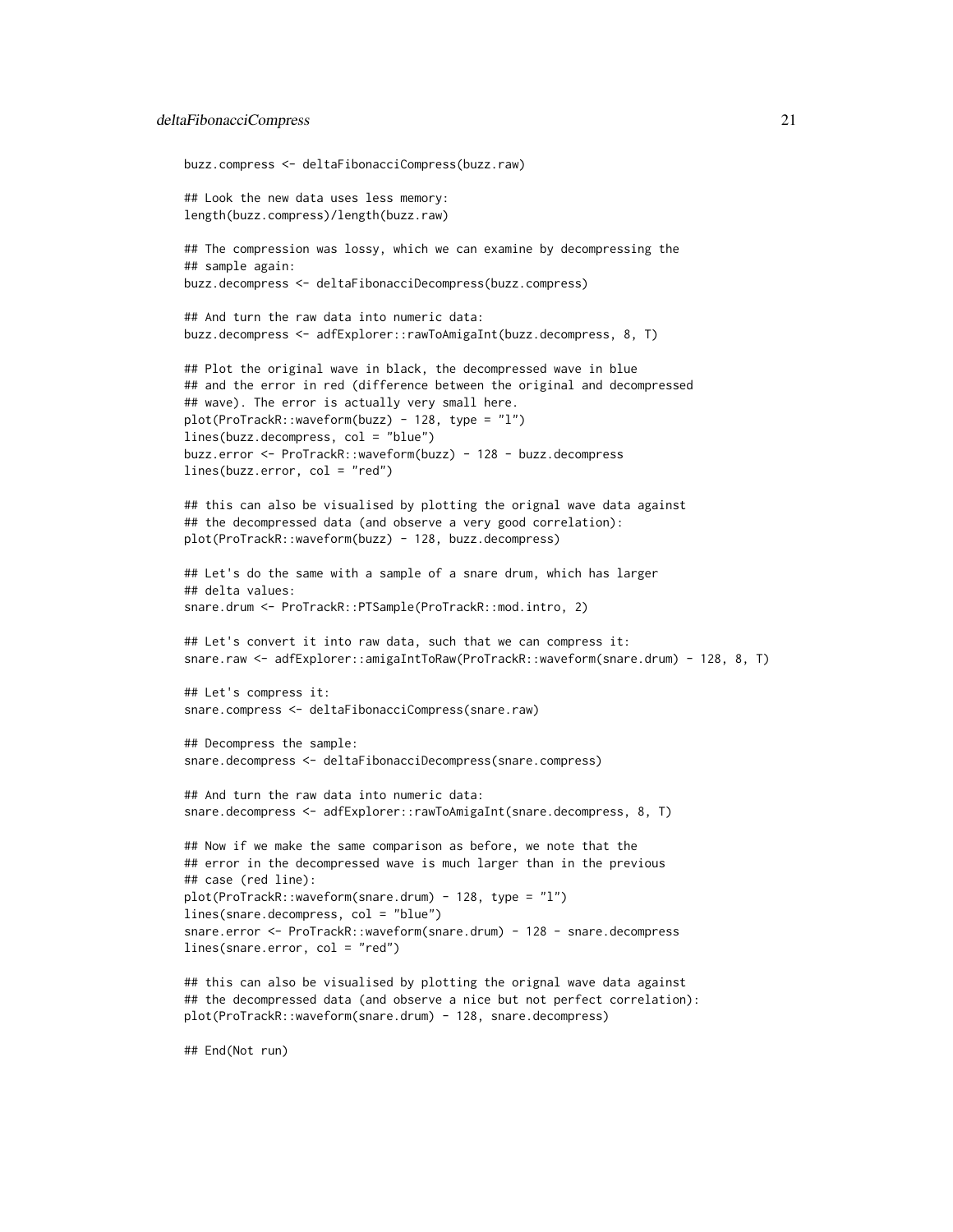#### <span id="page-21-1"></span><span id="page-21-0"></span>Description

Dither is an intentional form of noise applied to an image to avoid colour banding when reducing the amount of colours in that image. This function applies dithering to a grDevices raster image.

#### Usage

```
dither(x, method, ...)
## S3 method for class 'raster'
dither(x, method = c("none", "floyd-steinberg", "JJN",
  "stucki", "atkinson", "burkse", "sierra", "two-row-sierra", "sierra-lite"),
 palette, mode = c("none", "HAM6", "HAM8"), ...## S3 method for class 'matrix'
dither(x, method = c("none", "floyd-steinberg", "JJN","stucki", "atkinson", "burkse", "sierra", "two-row-sierra", "sierra-lite"),
 palette, mode = c("none", "HAM6", "HAM8"), ...)
```
### Arguments

| x          | Original image data that needs to be dithered. Should be a raster object (as . raster),<br>or a matrix of character string representing colours.                                                                                                    |
|------------|-----------------------------------------------------------------------------------------------------------------------------------------------------------------------------------------------------------------------------------------------------|
| method     | A character string indicating which dithering method should be applied. See<br>usage section for all possible options (Note that the "JJN" is the Jarvis, Judice,<br>and Ninke algorithm). Default is "none", meaning that no dithering is applied. |
| $\ddots$ . | Currently ignored.                                                                                                                                                                                                                                  |
| palette    | A palette to which the image should be dithered. It should be a vector of<br>character strings representing colours.                                                                                                                                |
| mode       | A character string indicating whether a special Amiga display mode should be<br>used when dithering. By default 'none' is used (no special mode). In addition,<br>'HAM6' and 'HAM8' are supported. See rasterToBitmap for more details.             |

# Details

The approaches implemented here all use error diffusion to achieve dithering. Each pixel is scanned (from top to bottom, from left to right), where the actual colour is sampled and compared with the closest matching colour in the palette. The error (the differences between the actual and used colour) is distributed over the surrounding pixels. The only difference between the methods implemented here is the way the error is distributed. The algorithm itself is identical. For more details consult the listed references.

Which method results in the best quality image will depend on the original image and the palette colours used for dithering, but is also a matter of taste. Note that the dithering algorithm is relatively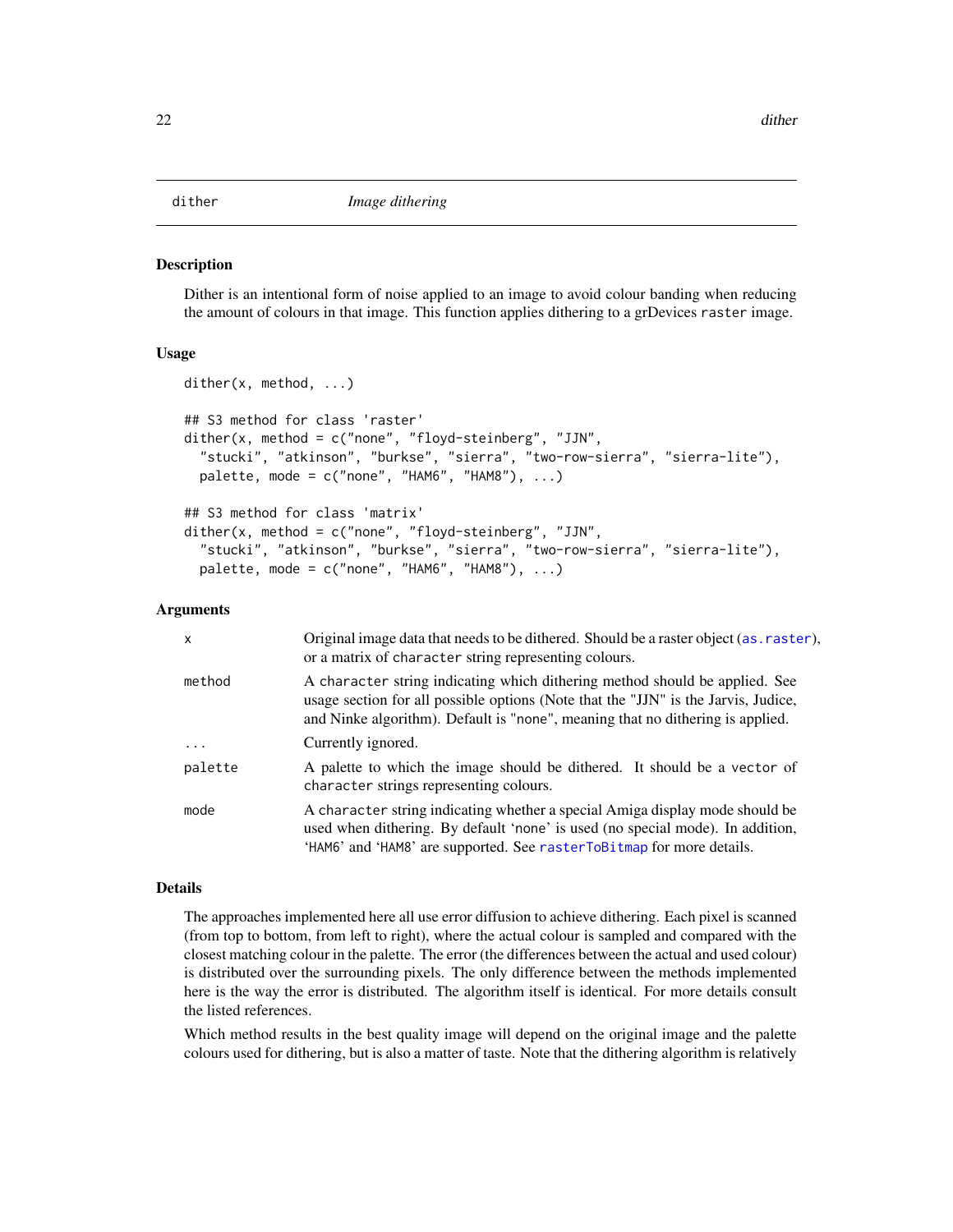#### dither 23

slow and is provided in this package for your convenience. As it is not in the main scope of this package you should use dedicated software for faster/better results.

# Value

Returns a matrix with the same dimensions as x containing numeric index values. The corresponding palette is returned as attribute, as well as the index value for the fully transparent colour in the palette.

#### Author(s)

Pepijn de Vries

#### References

R.W. Floyd, L. Steinberg, *An adaptive algorithm for spatial grey scale*. Proceedings of the Society of Information Display 17, 75-77 (1976).

J. F. Jarvis, C. N. Judice, and W. H. Ninke, *A survey of techniques for the display of continuous tone pictures on bilevel displays*. Computer Graphics and Image Processing, 5:1:13-40 (1976).

[https://en.wikipedia.org/wiki/Floyd-Steinberg\\_dithering](https://en.wikipedia.org/wiki/Floyd-Steinberg_dithering)

<http://www.tannerhelland.com/4660/dithering-eleven-algorithms-source-code/>

#### See Also

Other colour.quantisation.operations: [index.colours](#page-37-1)

Other raster.operations: [AmigaBitmapFont](#page-2-1), [as.raster](#page-10-1), [bitmapToRaster](#page-14-1), [index.colours](#page-37-1), [rasterToAmigaBitmapFont](#page-45-1), [rasterToBitmap](#page-48-1), [rasterToHWSprite](#page-50-1), [rasterToIFF](#page-52-1)

#### Examples

```
## Not run:
## first: Let's make a raster out of the 'volcano' data, which we can use in the example:
volcano.raster <- as.raster(t(matrix(terrain.colors(1 + diff(range(volcano)))[volcano -
 min(volcano) + 1], nrow(volcano))))
## let's dither the image, using a predefined two colour palette:
volcano.dither <- dither(volcano.raster,
                         method = "floyd-steinberg",
                         palette = c("yellow", "green"))
## Convert the indices back into a raster object, such that we can plot it:
volcano.dither <- as.raster(apply(volcano.dither, 2, function(x) c("yellow", "green")[x]))
par(mfcol = c(1, 2))plot(volcano.raster, interpolate = F)
plot(volcano.dither, interpolate = F)
## results will get better when a better matching colour palette is used.
## for that purpose use the function 'index.colours'.
## End(Not run)
```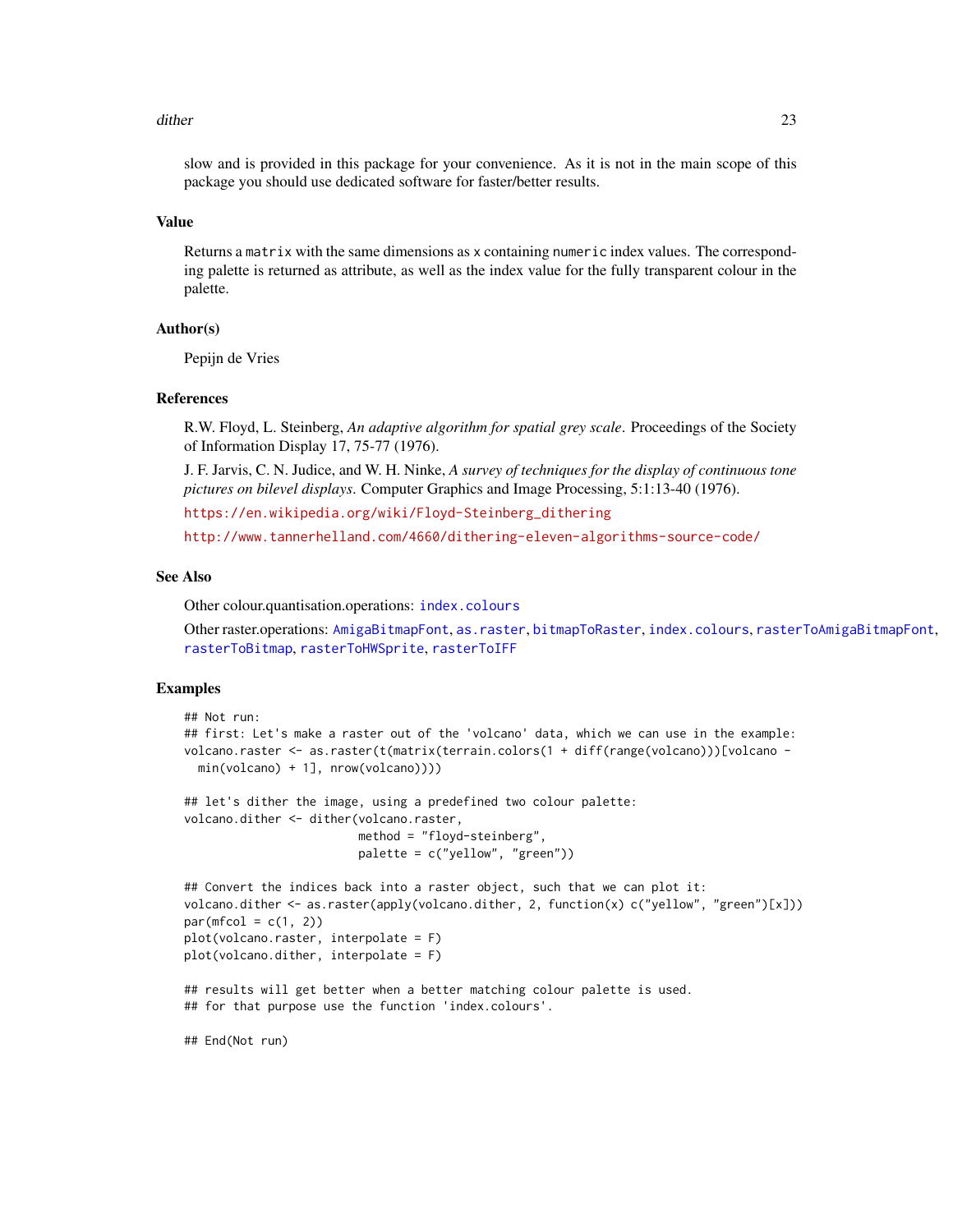<span id="page-23-1"></span><span id="page-23-0"></span>

#### Description

Extract or replace a font name from an [AmigaBitmapFontSet](#page-2-2) object.

#### Usage

fontName(x)

fontName $(x)$  <- value

#### Arguments

|       | An AmigaBitmapFontSet for which the font name needs to be changed.   |
|-------|----------------------------------------------------------------------|
| value | A character string specifying the name you wish to use for the font. |

#### Details

The name of a font is embeded at multiple locations of an [AmigaBitmapFontSet](#page-2-2) object. This function can be used to extract or replace the font name correctly. This is also the name that will be used when writing the font to a file with [write.AmigaBitmapFontSet](#page-73-2).

# Value

Returns the font name. In case of the replace function, a copy of  $x$  is returned with the name replaced by 'value'.

### Author(s)

Pepijn de Vries

# See Also

Other AmigaBitmapFont.operations: [AmigaBitmapFont](#page-2-1), [availableFontSizes](#page-13-1), [c](#page-16-1), [font\\_example](#page-24-1), [getAmigaBitmapFont](#page-24-2), [rasterToAmigaBitmapFont](#page-45-1), [rawToAmigaBitmapFontSet](#page-54-1), [rawToAmigaBitmapFont](#page-53-1), [read.AmigaBitmapFontSet](#page-62-1), [read.AmigaBitmapFont](#page-61-1), [write.AmigaBitmapFont](#page-73-1)

# Examples

## Not run: data(font\_example)

## show the name of the example font: fontName(font\_example)

## This is how you change the name into "foo"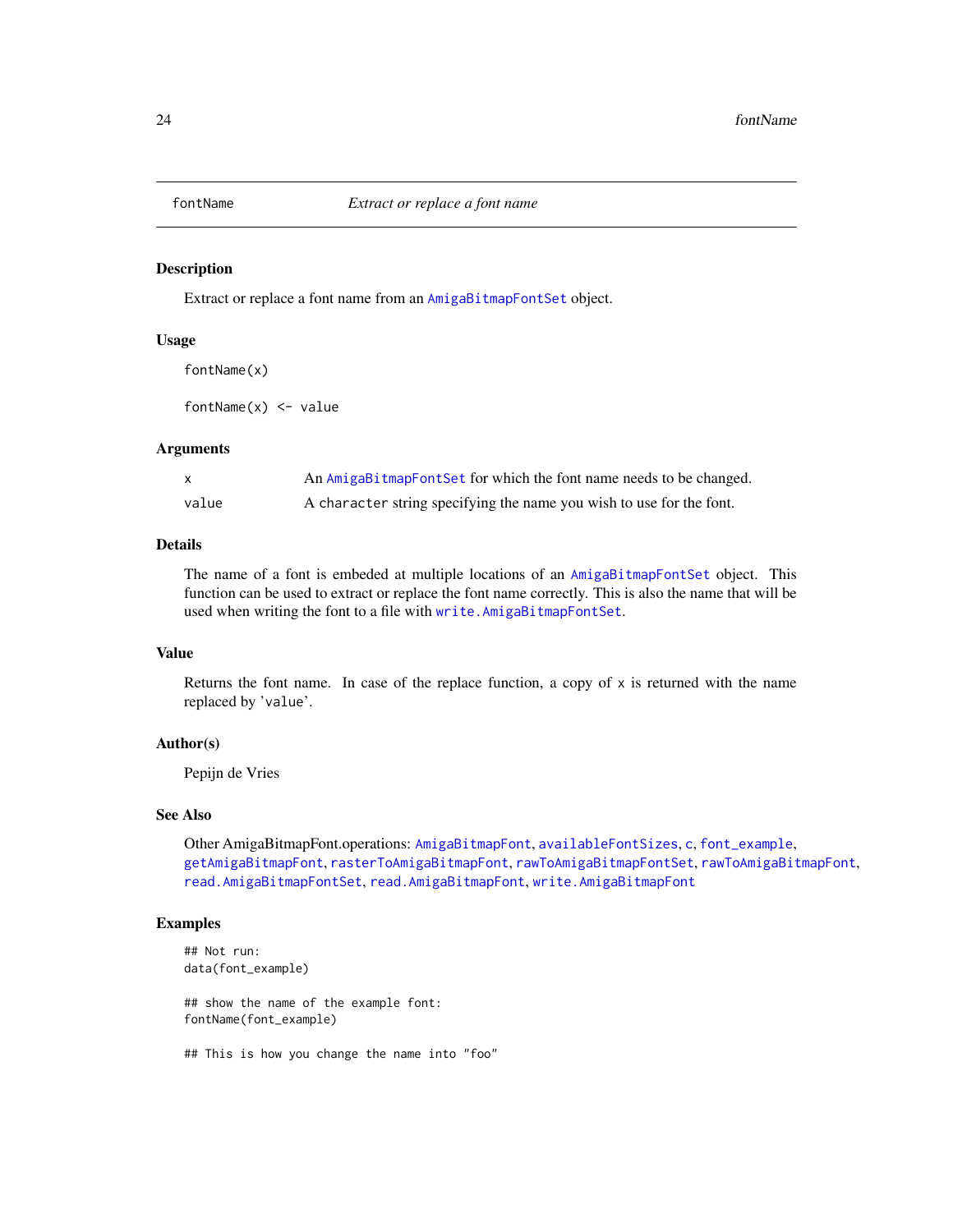# <span id="page-24-0"></span>font\_example 25

```
fontName(font_example) <- "foo"
## see it worked:
fontName(font_example)
```
## End(Not run)

<span id="page-24-1"></span>font\_example *An example object for the AmigaBitmapFontSet class*

#### Description

An example object for the [AmigaBitmapFontSet](#page-2-2) class used in examples throughout this package. It also contains a nested [AmigaBitmapFont](#page-2-1) class objects, which can be obtain by using getAmigaBitmapFont(font\_example, 9).

# Format

font\_example is an [AmigaBitmapFontSet](#page-2-2) object. For details see the object class documentation.

# Details

The font\_example contains a font that was designed as an example for this package. It holds bitmap glyphs for 8 and 9 pixels tall characters.

#### See Also

Other AmigaBitmapFont.operations: [AmigaBitmapFont](#page-2-1), [availableFontSizes](#page-13-1), [c](#page-16-1), [fontName](#page-23-1), [getAmigaBitmapFont](#page-24-2), [rasterToAmigaBitmapFont](#page-45-1), [rawToAmigaBitmapFontSet](#page-54-1), [rawToAmigaBitmapFont](#page-53-1), [read.AmigaBitmapFontSet](#page-62-1), [read.AmigaBitmapFont](#page-61-1), [write.AmigaBitmapFont](#page-73-1)

#### Examples

data("font\_example")

<span id="page-24-2"></span>getAmigaBitmapFont *Extract a specific AmigaBitmapFont from a AmigaBitmapFontSet*

#### Description

Extract a specific [AmigaBitmapFont](#page-2-1) from a [AmigaBitmapFontSet](#page-2-2).

#### Usage

getAmigaBitmapFont(x, size)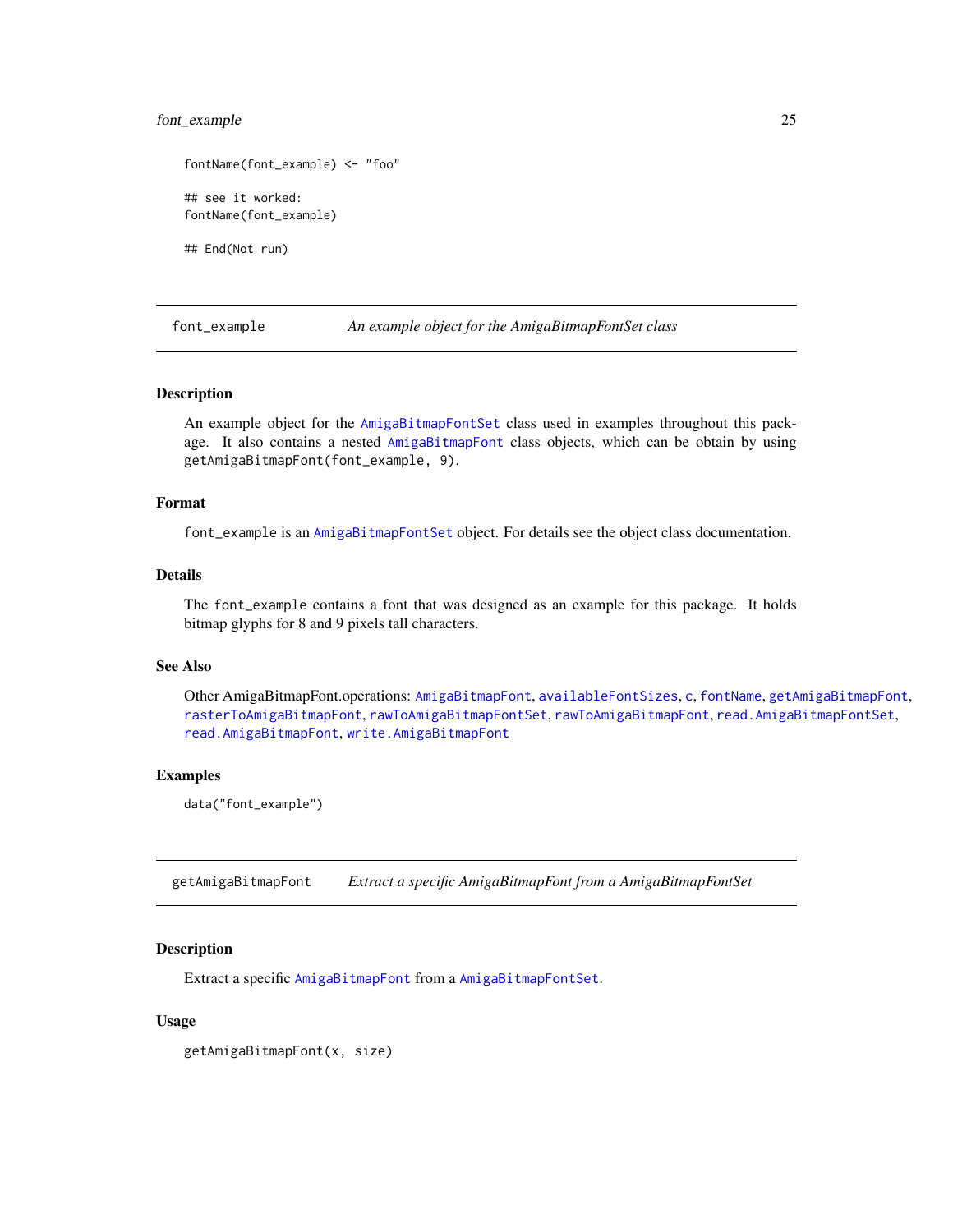### <span id="page-25-0"></span>Arguments

|      | An AmigaBitmapFontSet object, from which the specific AmigaBitmapFont<br>object needs to be extracted.                 |
|------|------------------------------------------------------------------------------------------------------------------------|
| size | A single numeric value specifying the desired font size in pixels. Use available Font Sizes<br>to get available sizes. |

# Details

An [AmigaBitmapFontSet](#page-2-2) object can hold one or more bitmaps for specific font sizes (heights). Use this function to obtain such a specific [AmigaBitmapFont](#page-2-1).

# Value

Returns an [AmigaBitmapFont](#page-2-1) of the requested size. An error is thrown when the requested size is not available.

#### Author(s)

Pepijn de Vries

# See Also

Other AmigaBitmapFont.operations: [AmigaBitmapFont](#page-2-1), [availableFontSizes](#page-13-1), [c](#page-16-1), [fontName](#page-23-1), [font\\_example](#page-24-1), [rasterToAmigaBitmapFont](#page-45-1), [rawToAmigaBitmapFontSet](#page-54-1), [rawToAmigaBitmapFont](#page-53-1), [read.AmigaBitmapFontSet](#page-62-1), [read.AmigaBitmapFont](#page-61-1), [write.AmigaBitmapFont](#page-73-1)

## Examples

```
## Not run:
data(font_example)
## get the font object for the first available size:
font <- getAmigaBitmapFont(font_example,
                           availableFontSizes(font_example)[1])
```
## End(Not run)

<span id="page-25-1"></span>getIFFChunk *Get a specific IFFChunk nested inside other IFFChunks*

# Description

[IFFChunk](#page-30-1)s can be nested in a tree-like structure. Use this method to get a specific chunk with a specific label.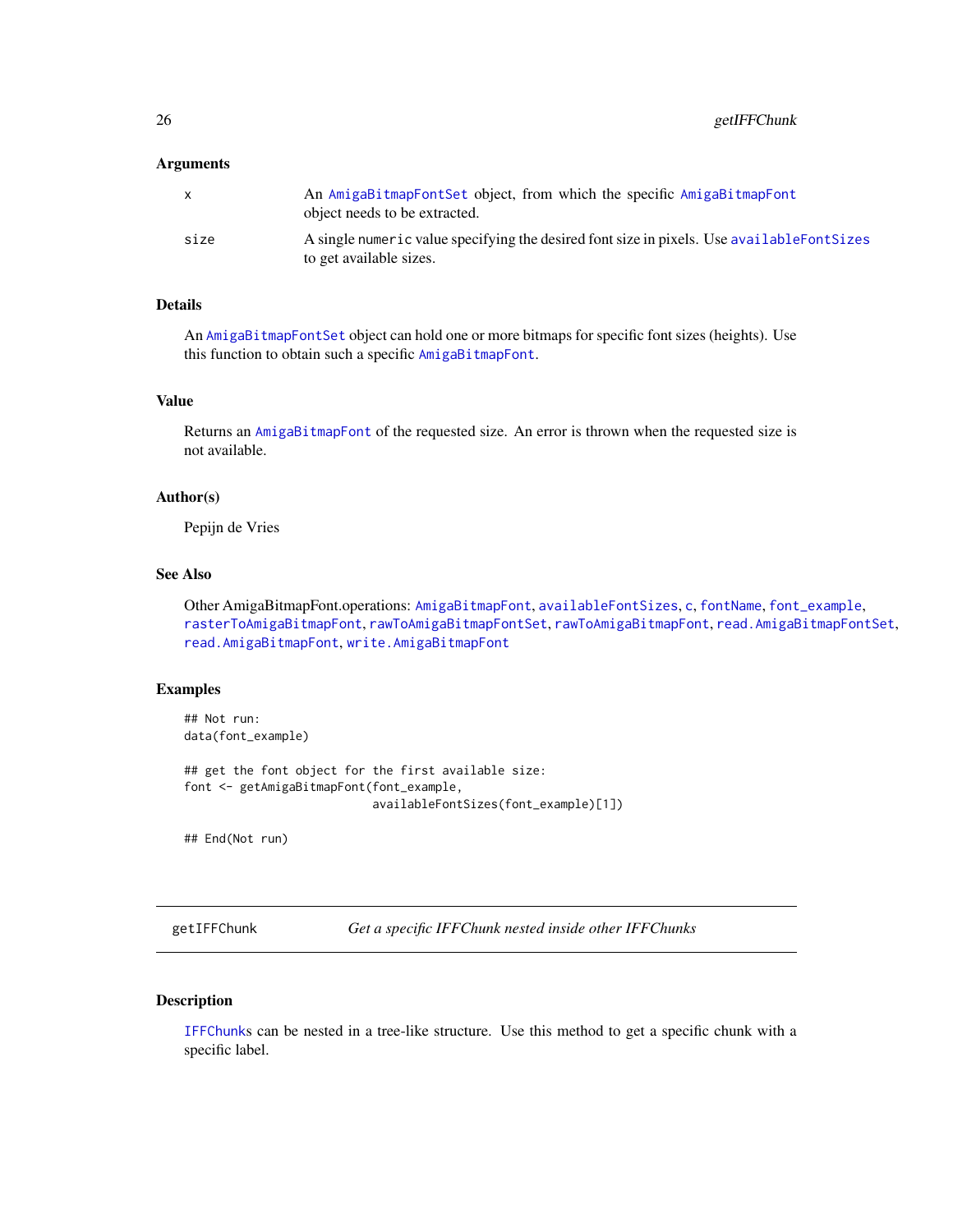# getIFFChunk 27

#### Usage

```
## S4 method for signature 'IFFChunk, character, integer'
getIFFChunk(x, chunk.path, chunk.number)
## S4 method for signature 'IFFChunk,character,missing'
getIFFChunk(x, chunk.path, chunk.number)
## S4 replacement method for signature 'IFFChunk, character, missing, IFFChunk'
getIFFChunk(x, chunk.path,
  chunk_number = NULL) < - value## S4 replacement method for signature 'IFFChunk,character,integer,IFFChunk'
getIFFChunk(x, chunk.path,
  chunk.number = NULL) <- value
```
#### Arguments

| x            | An IFFChunk object from which the nested IFFChunk should be extracted an<br>returned.                                                                                                                                                                                                     |
|--------------|-------------------------------------------------------------------------------------------------------------------------------------------------------------------------------------------------------------------------------------------------------------------------------------------|
| chunk.path   | A vector of 4 character long strings of IFF chunk labels, specifying the path<br>of the target IFF chunk. For example: c("ILBM", "BODY") means, get the<br>"BODY" chunk from inside the "ILBM" chunk.                                                                                     |
| chunk.number | A vector of the same length as chunk path, with integer index numbers.<br>Sometimes a chunk can contain a list of chunks with the same label. With this<br>argument you can specify which element should be returned. By default (when<br>missing), the first element is always returned. |
| value        | An IFFChunk with which the target chunk should be replaced. Make sure that<br>value is of the same chunk. type as the last chunk specified in the chunk. path.                                                                                                                            |

#### Details

IFFChunk objects have 4 character identifiers, indicating what type of chunk you are dealing with. These chunks can be nested inside of each other. Use this method to extract specific chunks by referring to there respective identifiers. The identifiers are shown when calling print on an [IFFChunk](#page-30-1). If a specified path doesn't exist, this method throws a 'subscript out of range' error.

# Value

Returns an [IFFChunk](#page-30-1) object nested inside x at the specified path. Or in case of the replace method the original chunk x is returned with the target chunk replaced by value.

# Author(s)

Pepijn de Vries

#### See Also

Other iff.operations: [IFFChunk-class](#page-28-1), [WaveToIFF](#page-71-1), [as.raster](#page-10-1), [interpretIFFChunk](#page-39-1), [rasterToIFF](#page-52-1), [rawToIFFChunk](#page-58-1), [read.iff](#page-65-1), [write.iff](#page-76-1)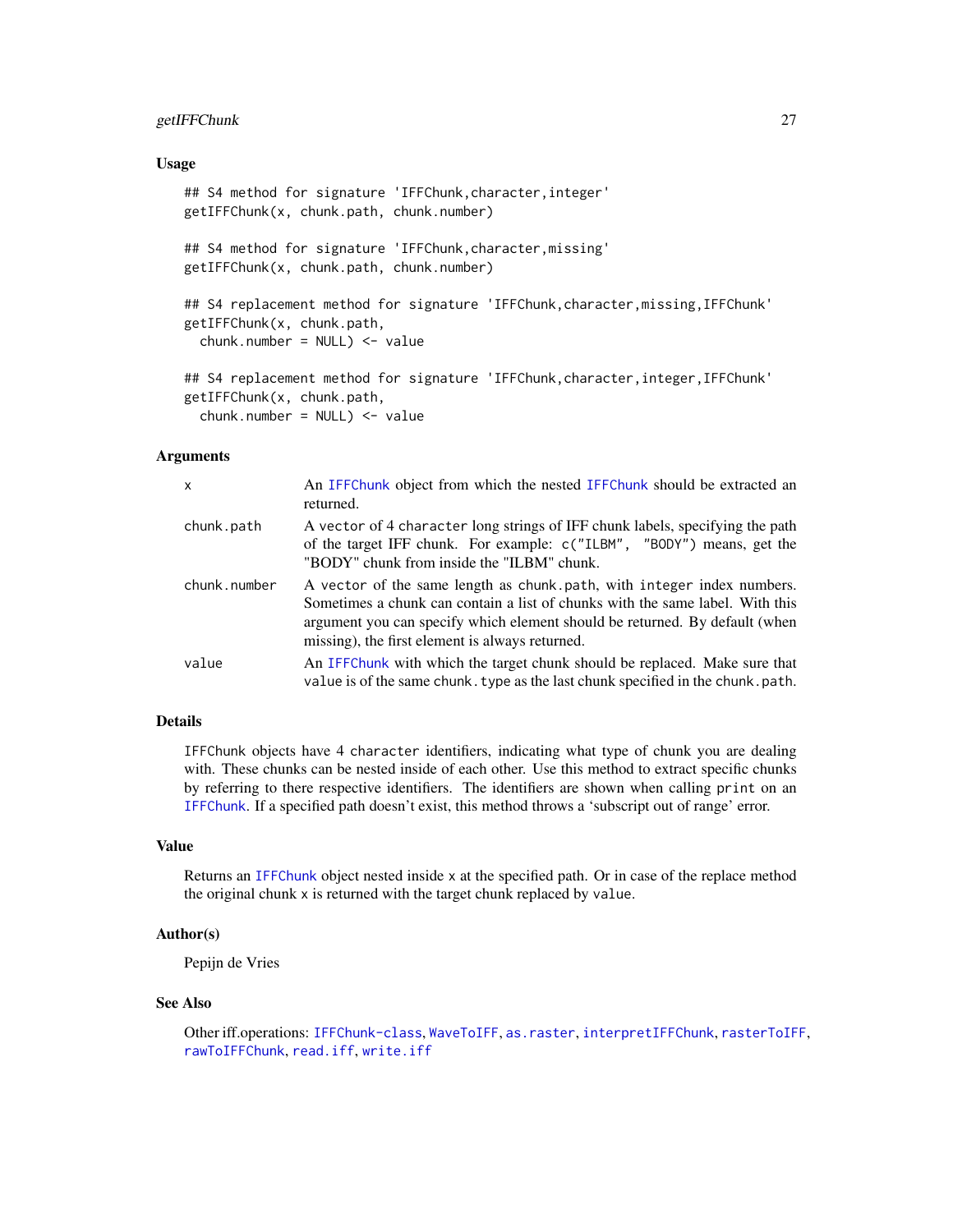#### Examples

```
## Not run:
## load an IFF file
example.iff <- read.iff(system.file("ilbm8lores.iff", package = "AmigaFFH"))
## Get the BMHD (bitmap header) from the ILBM (interleaved bitmap) chunk:
bmhd <- getIFFChunk(example.iff, c("ILBM", "BMHD"))
## This is essentially doing the same thing, but we now explicitly
## tell the method to get the first element for each specified label:
bmhd <- getIFFChunk(example.iff, c("ILBM", "BMHD"), c(1L, 1L))
## Let's modify the bitmap header and replace it in the parent IFF chunk.
bmhd.itpt <- interpretIFFChunk(bmhd)
## Let's disable the masking, the bitmap will no longer be transparent:
bmhd.itpt$Masking <- "mskNone"
bmhd <- IFFChunk(bmhd.itpt)
## Now replace the header from the original iff with the modified header:
getIFFChunk(example.iff, c("ILBM", "BMHD")) <- bmhd
## End(Not run)
```
hardwareSprite-class *The hardwareSprite class*

# <span id="page-27-1"></span>**Description**

An S4 class object that represent graphical objects known as hardware sprites on the Commodore Amiga.

# Details

Amiga hardware supported sprites, which are graphical objects that could be moved around the display and independently from each other. Basic sprites were 16 pixels wide and any number of pixels high and were composed of four colours, of which one is transparent.

More complex sprites could be formed by linking separate sprites together. That way, sprites could become wider, or be composed of more colours. Such extended sprites are currently not supported by this package.

A well known example of hardware sprite on the Commodore Amiga is the mouse pointer.

This object simply holds the basic information belonging to hardware sprite. Use [as.raster](#page-10-1) to convert it to a raster which is a more useful graphical element in R.

<span id="page-27-0"></span>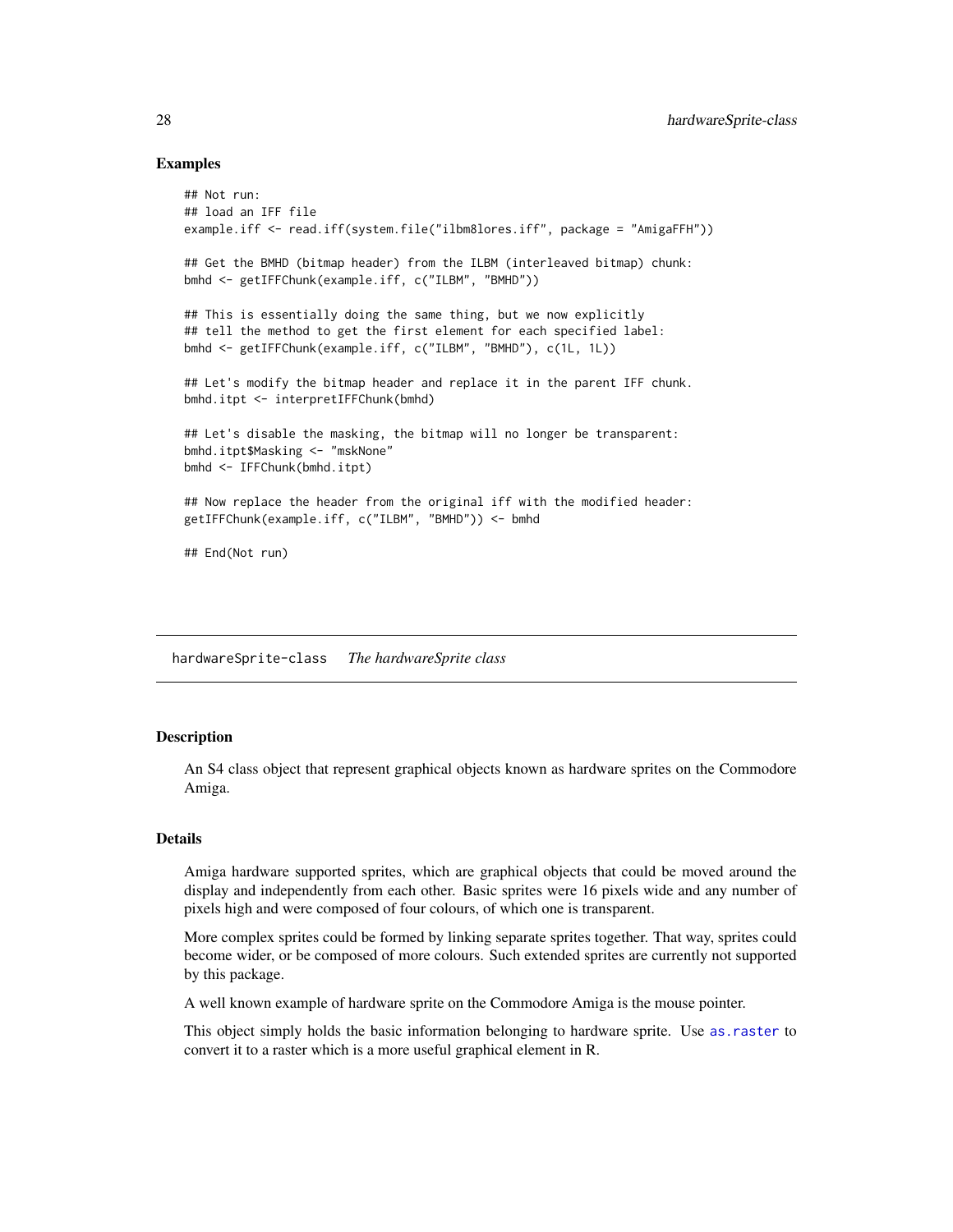# <span id="page-28-0"></span>Slots

VStart The vertical starting position of a sprite.

HStart The horizontal starting position of a sprite.

- VStop The vertical stopping position of a sprite. The height of a sprite should be given by VStart - VStop.
- control.bits 8 logical values used for extending sprites. The values are stored in this objects but extending sprites is not (yet) supported.

bitmap Interleaved bitmap data containing information on the pixel colour numbers of the sprite.

colours A vector of the 3 colours used for the sprite.

end.of.data Sprite data can be followed by another sprite. It is terminated with two WORDS equalling zero (raw(4)). Repeated sprite data is currently not supported.

#### Author(s)

Pepijn de Vries

## References

[http://amigadev.elowar.com/read/ADCD\\_2.1/Hardware\\_Manual\\_guide/node00AE.html](http://amigadev.elowar.com/read/ADCD_2.1/Hardware_Manual_guide/node00AE.html)

#### Examples

```
## This generates a sprite of a single line (16x1 pixels) with an empty bitmap:
new("hardwareSprite")
## This generates a sprite of a single line (16x1 pixels) where
## the bitmap contains some coloured pixels:
new("hardwareSprite", bitmap = as.raw(c(0x01,0x02,0x03,0x04)))
```

```
## This generates a sprite of 16x16 pixels:
new("hardwareSprite",
   VStop = 16,
   bitmap = as.raw(sample.int(255, 64, replace = TRUE)))
```
<span id="page-28-1"></span>IFFChunk-class *A class structure to represent IFF files*

#### Description

An S4 class structure to represent data stored in the Interchange File Format (IFF).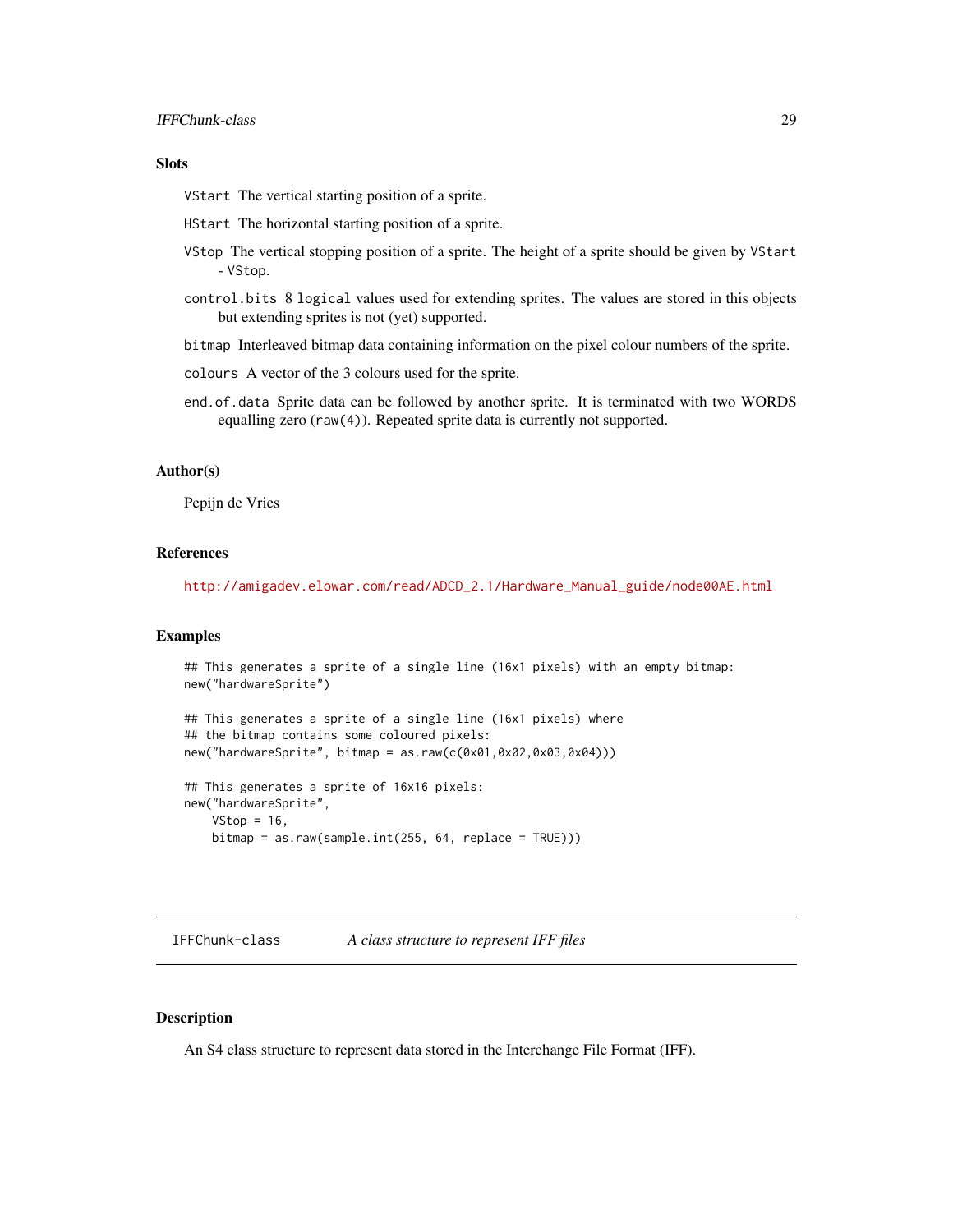# Details

The Interchange File Format (IFF) was introduced in 1985 by Electronic Arts. This format stores files in standardised modular objects, called 'chunks'. At the start of each chunk it is specified what type of data can be expected and what the size of this data is. This was a very forward thinking way of storing data, similar structures are still used in modern file formats (such as PNG images and XML files).

Although the IFF format is still in use, and new standardised chunk types can still be registered, this package will focus on the older chunk types that were primarily used on the Commodore Amiga (OS <= 3.0). IFF files could contain any kind of information. It could contain bitmap images, but also audio clips or (formatted) texts.

The IFFChunk class is designed such that it theoretically can hold any type of IFF data. This package will mostly focus on the early IFF file types (i.e., IFF chunks as originally registered by Electronic Arts). IFF files are read by this package in a none lossy way ([read.iff](#page-65-1)), such that all information is preserved (even if it is of an unknown type, as long as the chunk identifier is 4 characters long).

This means that the object needs to be interpreted in order to make sense out of it ([interpretIFFChunk](#page-39-1)). This interpretation returns simplified interpretations of class IFF.ANY when it is supported (see [IFFChunk-method](#page-30-2) for supported chunk types). Note that in the interpretation process (meta-)information may get lost. converting IFF.ANY objects back into [IFFChunk](#page-30-1) objects (if possible) could therefore result in an object that is different from then one stored in the original file and could even destroy the correct interpretation of IFF objects. IFF files should thus be handled with care.

#### **Slots**

- chunk.type A four character long code reflecting the type of information represented by this chunk.
- chunk.data A list that holds either one or more valid IFFChunks or a single vector of raw data. This data can only be interpreted in context of the specified type or in some cases information from other IFFChunks.

#### Author(s)

Pepijn de Vries

### References

[http://wiki.amigaos.net/wiki/IFF\\_Standard](http://wiki.amigaos.net/wiki/IFF_Standard) [http://wiki.amigaos.net/wiki/IFF\\_FORM\\_and\\_Chunk\\_Registry](http://wiki.amigaos.net/wiki/IFF_FORM_and_Chunk_Registry) [https://en.wikipedia.org/wiki/Interchange\\_File\\_Format](https://en.wikipedia.org/wiki/Interchange_File_Format)

# See Also

Other iff.operations: [WaveToIFF](#page-71-1), [as.raster](#page-10-1), [getIFFChunk](#page-25-1), [interpretIFFChunk](#page-39-1), [rasterToIFF](#page-52-1), [rawToIFFChunk](#page-58-1), [read.iff](#page-65-1), [write.iff](#page-76-1)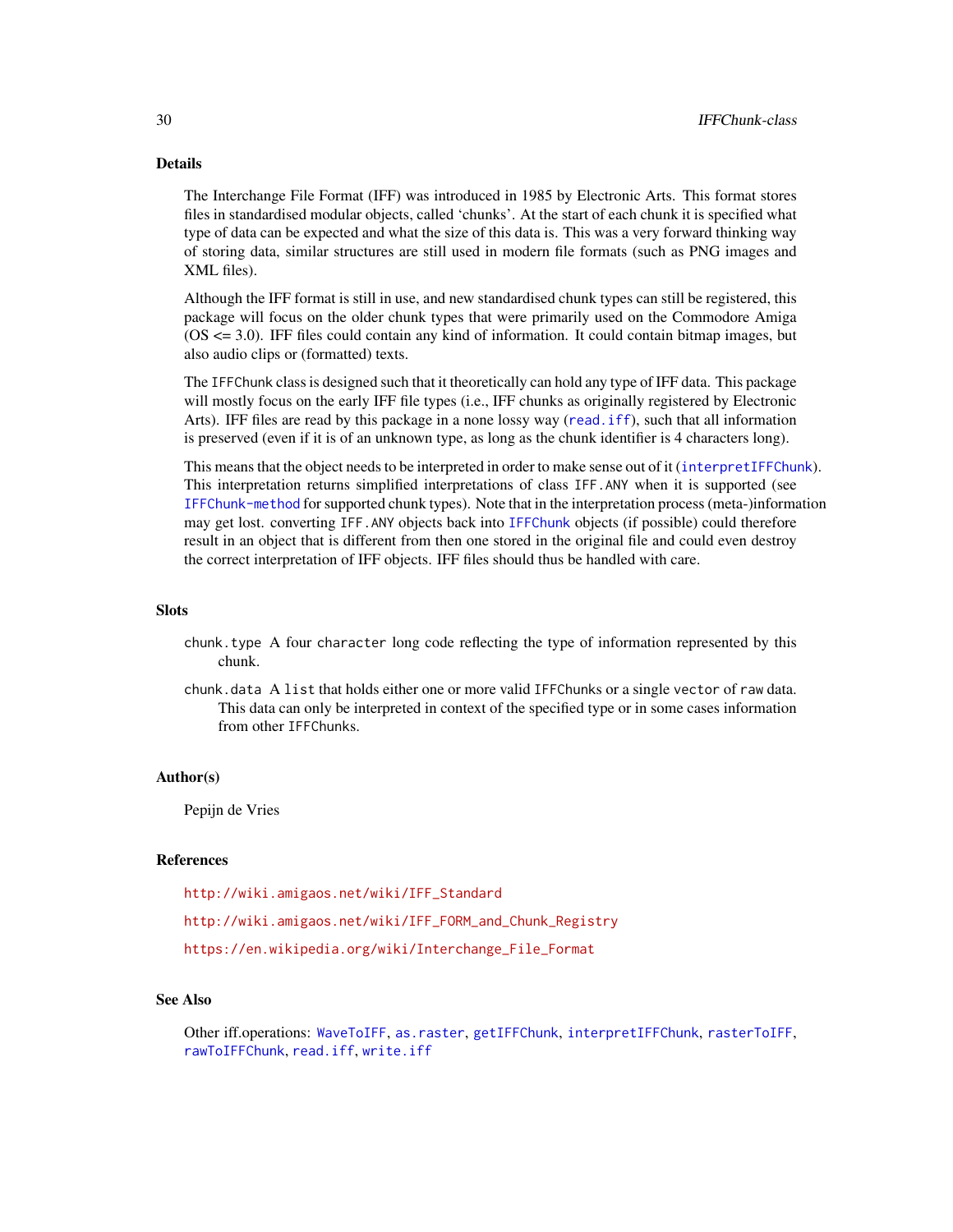# <span id="page-30-0"></span>IFFChunk-method 31

# Examples

```
## Not run:
## load an IFF file
example.iff <- read.iff(system.file("ilbm8lores.iff", package = "AmigaFFH"))
## 'example.iff' is of class IFFChunk:
class(example.iff)
## let's plot it:
plot(example.iff)
## The default constructor will create an empty FORM:
new("IFFChunk")
## The constructor can also be used to create simple chunks:
new("IFFChunk",
    chunk.type = "TEXT",
    chunk.data = list(charToRaw("A simple chunk")))
## End(Not run)
```
<span id="page-30-2"></span>IFFChunk-method *Coerce to and create IFFChunk objects*

# <span id="page-30-1"></span>Description

Convert IFF.ANY objects (created with [interpretIFFChunk](#page-39-1)) into [IFFChunk](#page-30-1) objects. A basic [IFFChunk](#page-30-1) can also be created with this method by providing the chunk type name.

## Usage

```
IFFChunk(x, \ldots)## S3 method for class 'character'
IFFChunk(x, \ldots)## S3 method for class 'IFF.FORM'
IFFChunk(x, ...)
## S3 method for class 'IFF.BODY'
IFFChunk(x, ...)## S3 method for class 'IFF.ANNO'
IFFChunk(x, \ldots)## S3 method for class 'IFF.AUTH'
IFFChunk(x, \ldots)
```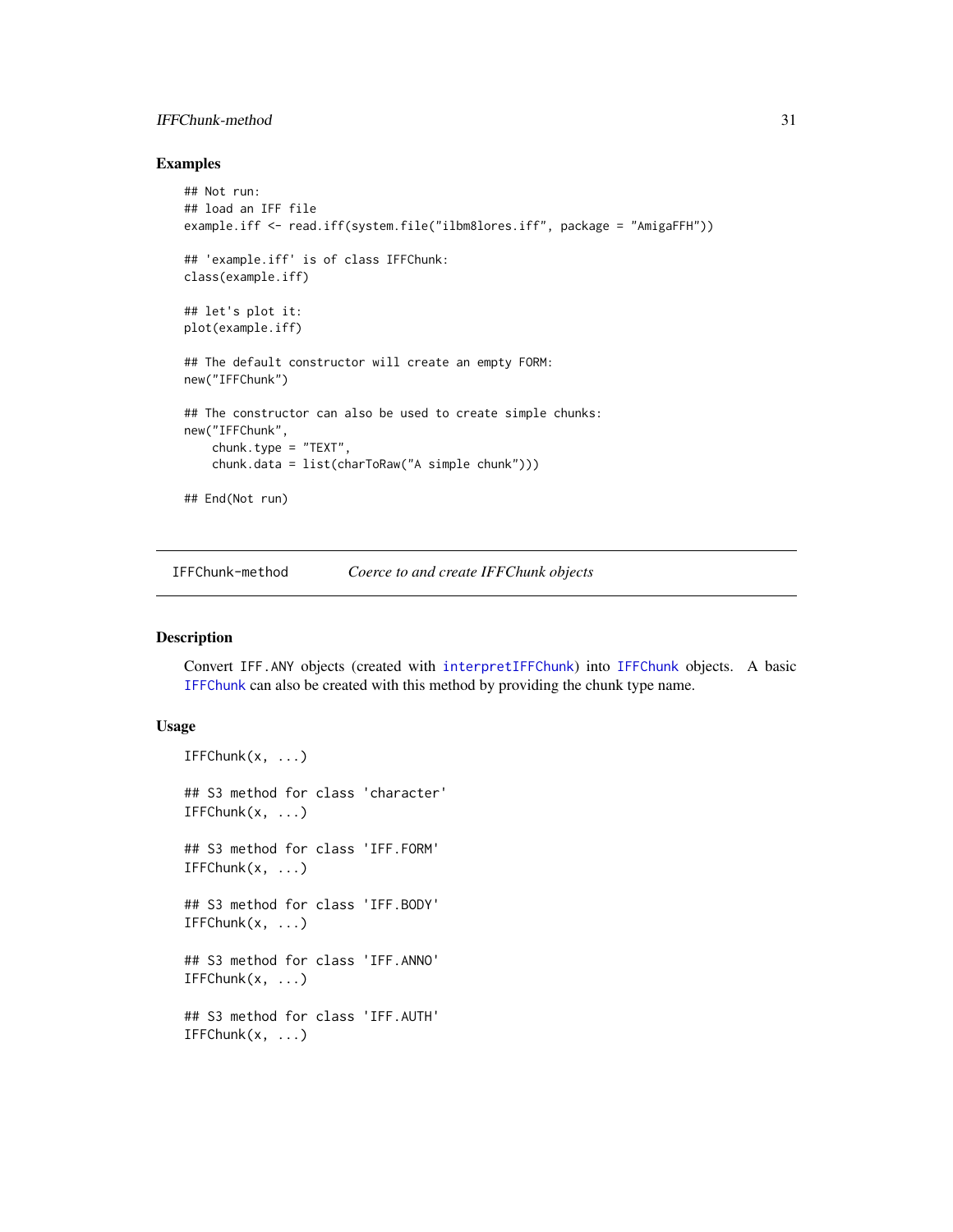32 IFFChunk-method

```
## S3 method for class 'IFF.CHRS'
IFFChunk(x, \ldots)## S3 method for class 'IFF.NAME'
IFFChunk(x, ...)
## S3 method for class 'IFF.TEXT'
IFFChunk(x, \ldots)## S3 method for class 'IFF.copyright'
IFFChunk(x, ...)
## S3 method for class 'IFF.CHAN'
IFFChunk(x, ...)
## S3 method for class 'IFF.VHDR'
IFFChunk(x, ...)
## S3 method for class 'IFF.8SVX'
IFFChunk(x, \ldots)## S3 method for class 'IFF.ILBM'
IFFChunk(x, \ldots)## S3 method for class 'IFF.CMAP'
IFFChunk(x, \ldots)## S3 method for class 'IFF.BMHD'
IFFChunk(x, ...)
## S3 method for class 'IFF.CAMG'
IFFChunk(x, ...)
## S3 method for class 'IFF.CRNG'
IFFChunk(x, \ldots)## S3 method for class 'IFF.ANIM'
IFFChunk(x, ...)
## S3 method for class 'IFF.ANHD'
IFFChunk(x, \ldots)## S3 method for class 'IFF.DLTA'
IFFChunk(x, \ldots)## S3 method for class 'IFF.DPAN'
IFFChunk(x, ...)
```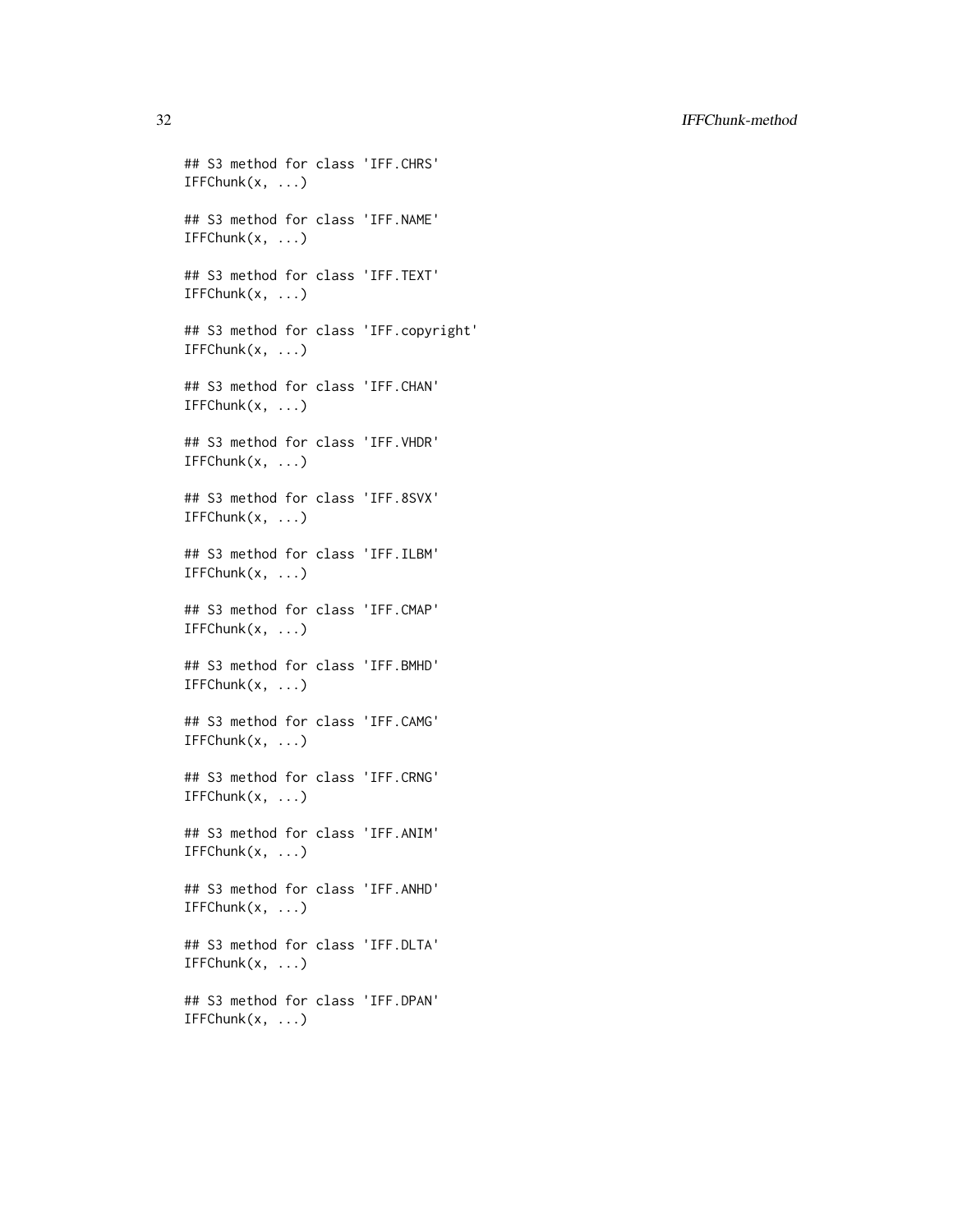#### **Arguments**

| x | An S3 class IFF. ANY object that needs to be coerced into an IFFChunk-class<br>object. IFF. ANY objects are created with the interpretIFFChunk method. x<br>can also be a character string of a IFF chunk type (e.g., "FORM" or "BMHD"). In<br>that case an IFFC hunk object of that type is created with some basic content. |
|---|-------------------------------------------------------------------------------------------------------------------------------------------------------------------------------------------------------------------------------------------------------------------------------------------------------------------------------|
| . | Arguments passed onto methods underlying the interpretation of the specific<br>IFF chunks. Allowed arguments depend on the specific type of IFF chunk that<br>x represents.                                                                                                                                                   |

# Details

IFF data is stored in a [IFFChunk-class](#page-28-1) object when read from an IFF file ([read.iff](#page-65-1)). These objects reflect the file structure well, but the data is stored as raw information. IFF files can contain a wide variety of information types, ranging from bitmap images to audio clips. The raw information stored in [IFFChunk](#page-30-1) objects can be interpreted into more meaningful representations that can be handled in R. This is achieved with the [interpretIFFChunk](#page-39-1) method, which returns IFF.ANY objects.

These IFF.ANY objects are a less strict representation of the IFF Chunk, but are easier to handle in R. The interpretation method is lossy and may not preserve all information in the IFF.ANY object. The [IFFChunk-method](#page-30-2) can coerce IFF.ANY back to the more strictly defined [IFFChunk-class](#page-28-1) objects. Be careful with conversions between [IFFChunk-class](#page-28-1) and IFF.ANY objects and vice versa, as information may get lost.

More detailed information about IFF chunks can be found in the IFF chunk registry (see references).

- IFF.FORM represents a FORM chunk, which is a container that can hold any kind of chunk. When interpreted, it is represented as a list, where each element is an interpreted chunk nested inside the FORM.
- IFF.BODY represents the actual data in an IFF file. However, without context this chunk cannot be interpreted and is therefore interpreted as a vector of raw data.
- IFF.ANIM represents an animation (ANIM) chunk. When interpreted, it will return a list where each element is an animation frame represented as an IFF. ILBM object. Each animation frame should be nested inside an ILBM chunk nested inside a FORM chunk, nested inside an ANIM chunk.
	- IFF.ANHD represents an ANimation HeaDer (ANHD) chunk. When interpreted, it returns a named list containing the following information:
		- \* operation is a character string indicating how the bitmap data for the animation frame is encoded. Can be one of the following: "standard", "XOR", "LongDeltaMode", "ShortDeltaMode", "GeneralDeltamode", "ByteVerticalCompression", "StereoOp5", or "ShortLongVerticalDeltaMode". Currently, only the ByteVerticalCompression is implemented in this package.
		- \* mask is a vector of 8 logical values. It is currently ignored.
		- \* w and h are positive numeric values, specifying the width and height of the frame (should be identical for all frames).
		- \* x and y are numeric values, specifying the plotting position for the frame.
		- \* abstime is a positive numeric value currently unused used for timing the frame relative to the time the first frame was displayed. In jiffies (1/60 sec).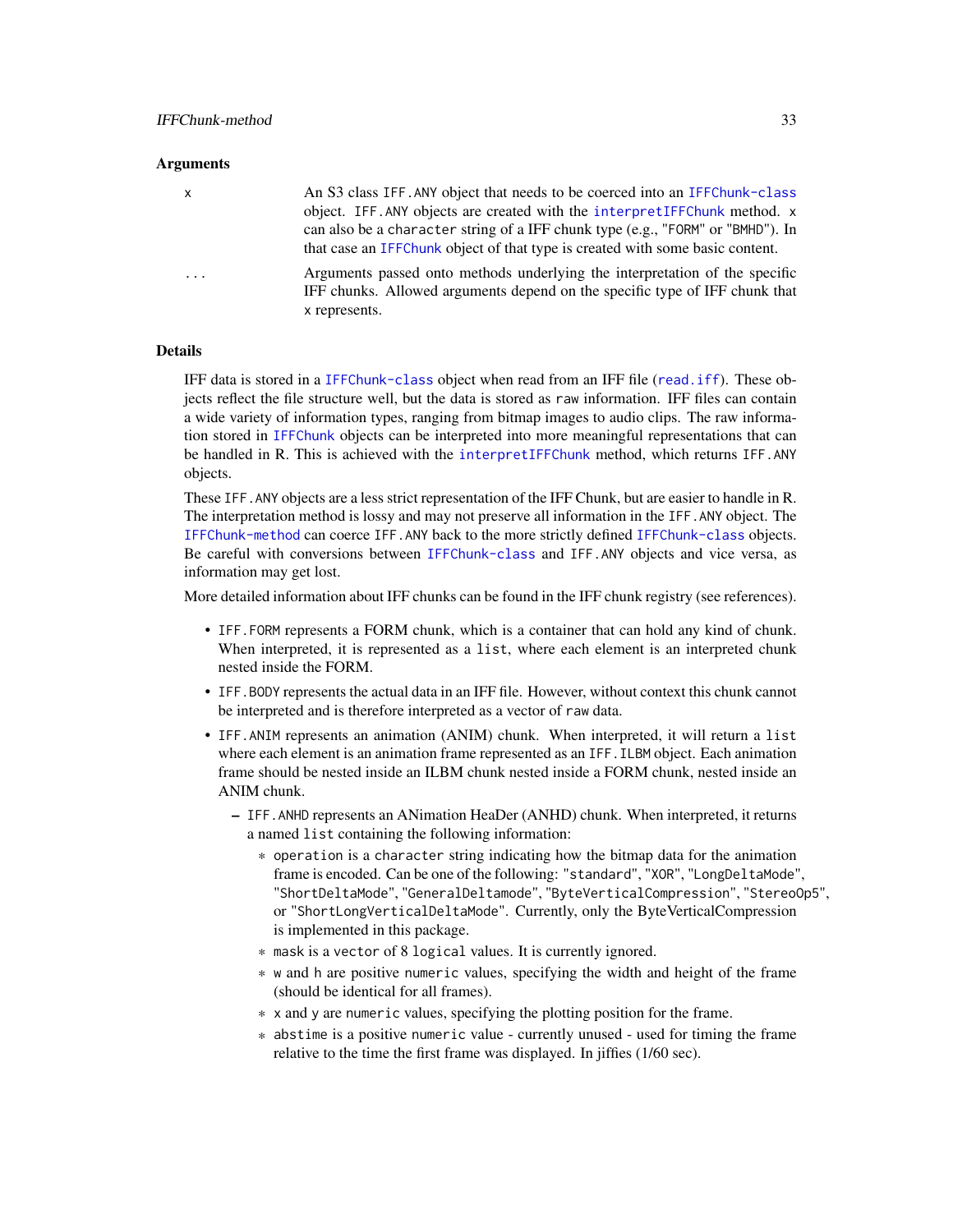- \* reltime is a positive numeric value for timing the frame relative to time previous frame was displayed. In jiffies (1/60 sec).
- \* interleave is currently unused. It should be set to 0.
- \* pad0 is a padding byte (raw) for future use.
- \* flags is a vector of 32 logical values. They contain information on how the bitmap data is stored.
- \* pad1 are 16 padding bytes (raw) for future use.
- IFF.DPAN represents an DPaint ANimation (DPAN) chunk. Some software will require this chunk to correctly derive the total number of frames in the animation. When interpreted, it will return a named list with the following elements:
	- \* version a numeric version number.
	- \* nframes a positive numeric value, indicating the number of frames in the animation.
	- \* flags a vector of 32 logical values. Ignored in this package as it was intended for future implementations.
- IFF.DLTA represents a delta mode data chunk (DLTA). The first animation frame is stored as a normal InterLeaved BitMap (ILBM) image as described below. The following frames only store differences in bitmap data compared to the previous frames but is not interleaved. They are thus incorrectly embedded in an ILBM chunk (but is kept so for backward compatibility). When interpreted, a grDevices raster object is returned only showing the differences. It is not very meaningful to interpret these chunks on their own, but rather the entire parent ANIM chunk.
- IFF.ILBM represents InterLeaved BitMap (ILBM) chunks. It is interpreted here as a raster image (see [as.raster](#page-10-1)). ILBM chunks are usually nested inside a FORM container.
	- IFF.BMHD represents the header chunk of a bitmap (BMHD), and should always be present (nested inside) an ILBM chunk. It is interpreted as a named list containing the following elements:
		- \* w and h are positive numeric values specifying the bitmap width and height in pixels. Note that the width can be any positive whole number, whereas the bitmap data always has a width divisible by 16.
		- \* x and y are numeric values specifying the plotting position relative to the top left position of the screen. Although required in the bitmap header. It is ignored in the interpretation of bitmap images.
		- \* nPlanes is a positive value indicating the number of bitplanes in the image. The number of colours in an image can be calculated as 2^nPlanes.
		- \* Masking indicates whether there are bitplanes that should be masked (i.e. are treated as transparent). It is a character string equalling any of the following: "mskNone", "mskHasMask", "mskHasTransparentColour", "mskLasso" or "mskUnknown". Only the first (no transparency) and third (one of the colours should be treated as transparent) id is currently interpreted correctly. The others are ignored. "mskUnknown" means that an undocumented mask is applied to the image.
		- \* Compression indicates whether the bitmap data is compressed. It is a character string that can equal any of the following: "cmpNone", "cmpByteRun1" or "cmpUnknown". The latter means an undocumented form of compression is applied and is currently ignored. In most cases bitmap data is compressed with the cmpByteRun1 algorithm ([packBitmap](#page-40-1)). In some cases, bitmap data is not compressed (cmpNone).
		- \* pad is a raw byte that is only used to align data. It is ignored in the interpretation.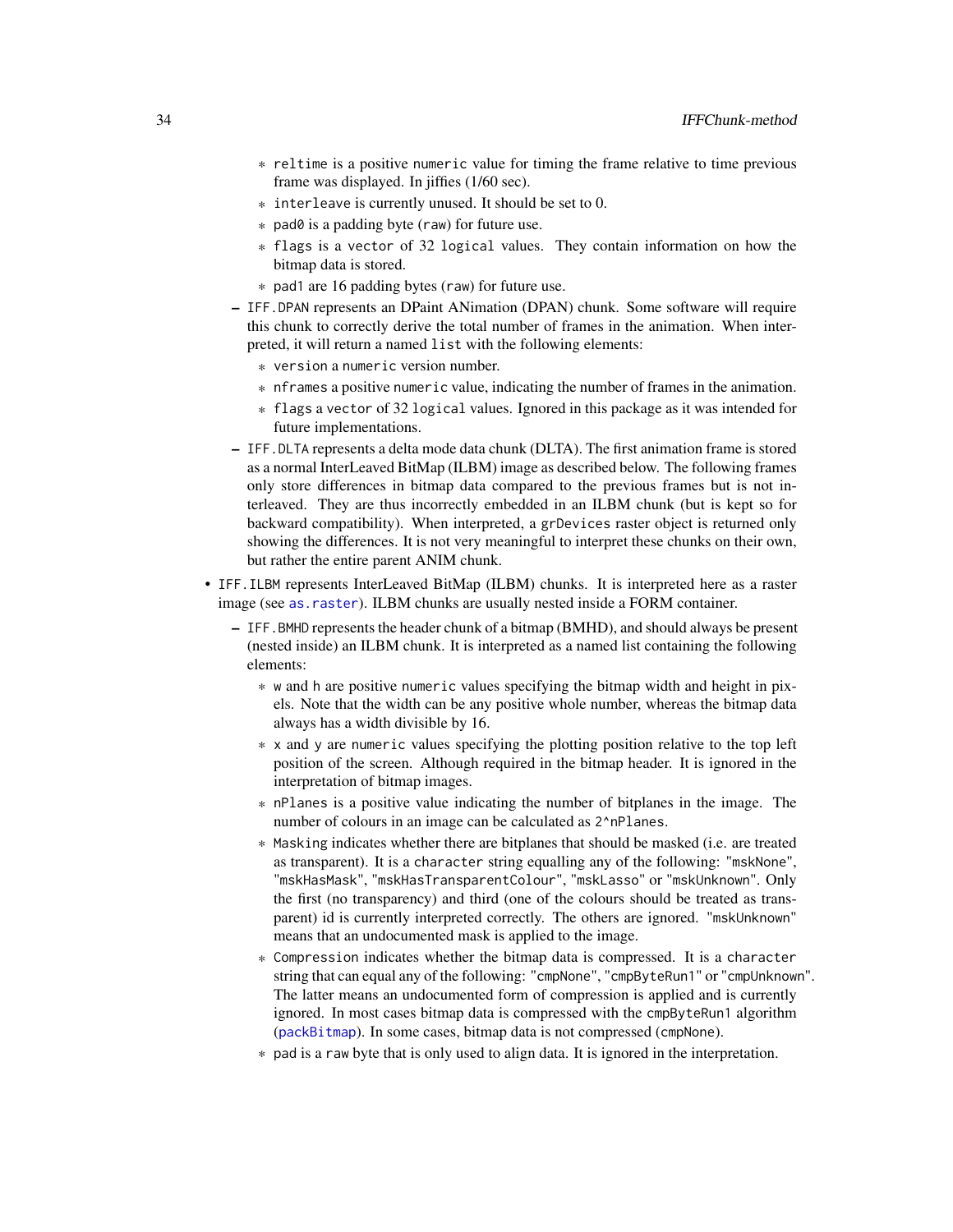- \* transparentColour is a numeric value that indicates which colour number in the palette should be treated as fully transparent (when Masking equals "mskHasTransparentColour").
- \* xAspect and yAspect or positive numeric values that indicate the aspect ratio of the pixels in the image. Amiga screen modes allowed for some extreme pixel aspect ratios. These values are used to stretch the image to their intended display mode.
- \* pageWidth and pageHeight are positive numeric values indicating the size of the screen in which the image should be displayed. They are ignored in the interpretation of the image.
- IFF.CMAP represents the colour map (CMAP) or palette of a bitmap image. Although common, the chunk is optional and can be omitted from the parent ILBM chunk. It is interpreted as a vector of colours (i.e., a character string formatted as '#RRGGBB' or named colours such as 'blue').
- IFF.CAMG represents a chunk with information with respect to the display mode in which the bitmap image should be displayed. This information can be used to determine the correct pixel aspect ratio, or is sometimes required to correctly interpret the bitmap information. The IFF.CAMG chunk is interpreted as a named list containing the following elements:
	- \* monitor: a factor indicating the hardware monitor on which the image was created and should be displayed (see [amiga\\_monitors](#page-8-1)).
	- \* display.mode: a factor indicating the display mode in which the image should be displayed (see [amiga\\_display\\_modes](#page-7-1)).
- IFF.CRNG is an optional chunk nested in an ILBM chunk. It represents a 'colour range' and is used to cycle through colours in the bitmap's palette in order to achieve animation effects. It is interpreted as a named list with the following elements. This chunk is currently not used with the interpretation of ILBM images.
	- \* padding are two raw padding bytes and are ignored when interpreted.
	- \* rate is a numeric value specifying the rate at which the colours are cycled. The rate is in steps per second.
	- \* flags is a flag that indicates how colours should be cycled. It is a character string that can equal any of the following: "RNG\_OFF", "RNG\_ACTIVE", "RNG\_REVERSE" or "RNG\_UNKNOWN". When equal to the first, colours are not cycled. When equal to the second, colours are cycled. When equal to the third, colours are cycled in reverse direction. When equal to the latter, an undocumented form of cycling is applied.
	- \* low and high are numeric indices of colours between which should be cycled. Only colour from index low up to index high are affected.
- IFF.8SVX represents 8-bit sampled voice chunks (8SVX). The original Amiga supported 8-bit audio which could be stored using the IFF. 8SVX chunks can contain separate audio samples for each octave. 8SVX chunks are usually stored inside a FORM container. Its body chunk contains 8-bit PCM wave data that could be compressed. When the 8SVX chunk is interpreted with this package, a list is returned where each element represents an octave given as a [Wave](#page-0-0) object. Possible chunks nested in 8SVX chunks and currently supported by this package are as follows.
	- IFF.VHDR represents voice header chunks (VHDR). It contains (meta-)information about the audio stored in the body of the parent 8SVX chunk. When interpreted, a named list is returned with the following elements:
		- \* oneShotHiSamples is a numeric value indicating how many samples there are in the audio wave of the first octave in the file, that should not be looped (repeated).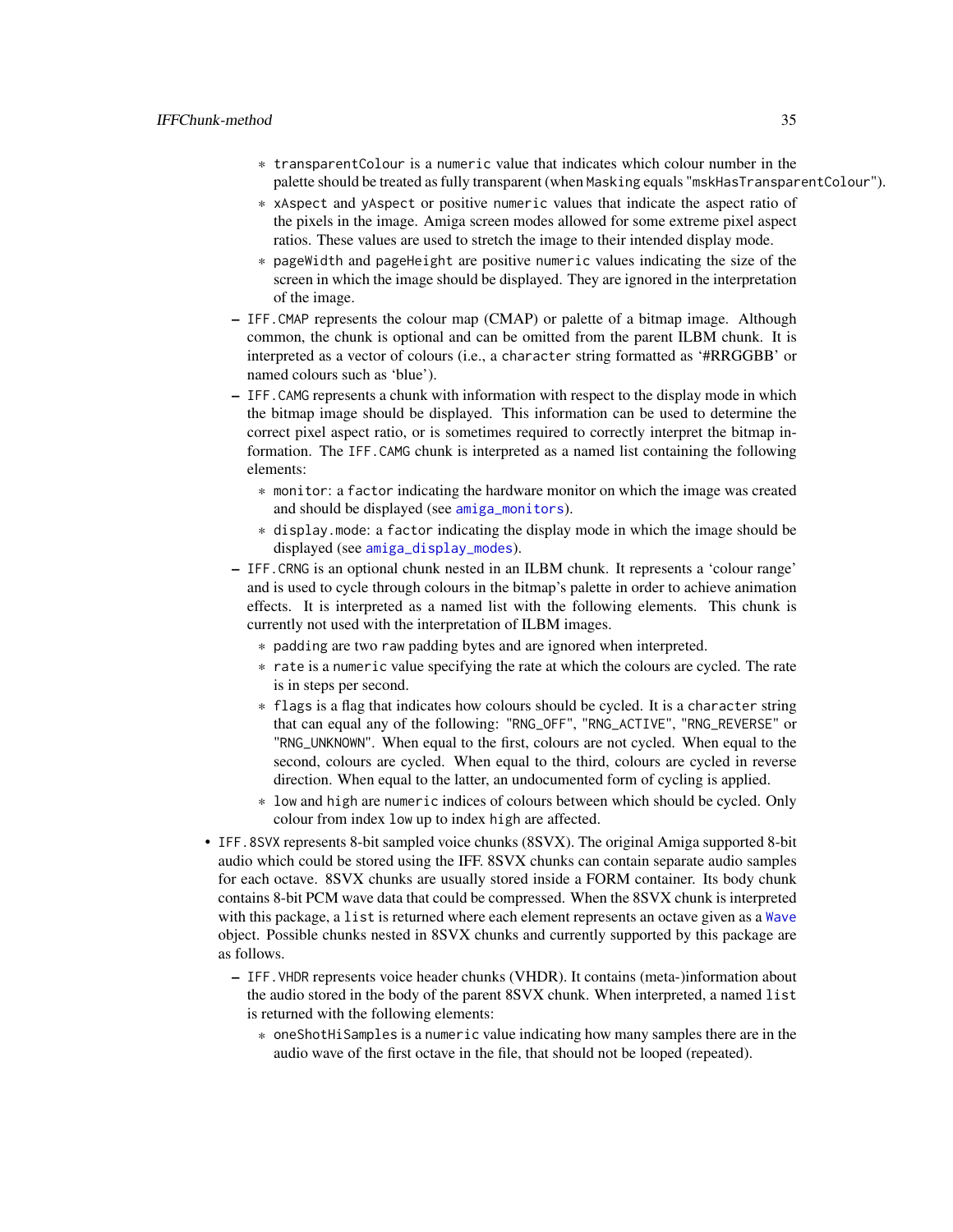- \* repeatHiSamples is a numeric value indicating how many samples there are in the audio wave of the first octave in the file, that should be looped (repeated).
- \* samplesPerHiCycle is a numeric value specifying the number of samples per repeat cycle in the first octave, or 0 when unknown. The number of repeatHiSamples should be an exact multiple of samplesPerHiCycle.
- \* samplesPerSec is a numeric value specifying the data sampling rate.
- \* ctOctave a positive whole numeric value indicating how many octaves are included. In 8SVX files the audio wave is resampled for each octave. The wave data in the body starts with the audio sample in the highest octave (least number of samples). The data is then followed by each subsequent octave, where the number of samples increase by a factor of 2 for each octave.
- \* sCompression is a character string indicating whether and how the wave data in the body is compressed. It can have one of the following values: "sCmpNone" (no compression), "sCmpFibDelta" ([deltaFibonacciCompress](#page-18-1)ion is applied), "sCmpUnknown" (an undocumented and unknown form of compression is applied).
- \* volume is a numeric value between 0 (minimum) and 0x10000 (maximum) playback volume.
- IFF.CHAN represents the channel chunk (CHAN). When interpreted it returns a named list with 1 named element: "channel". It's value can be one of the following character strings "LEFT", "RIGHT" or "STEREO". This indicates for how many (one or two) audio channels data is available in the body of the parent 8SVX chunk. It also indicates two which channels the audio should be played back.
- IFF.ANNO, IFF.AUTH, IFF.CHRS, IFF.NAME, IFF.TEXT and IFF.copyright are all unformatted text chunks that can be included optionally in any of the chunk types. Respectively, they represent an annotation, the author's name, a generic character string, the name of the work, generic unformatted text, and copyright text. They are interpreted as a character string.

#### Value

Returns an [IFFChunk-class](#page-28-1) representation of x.

#### References

[http://wiki.amigaos.net/wiki/IFF\\_FORM\\_and\\_Chunk\\_Registry](http://wiki.amigaos.net/wiki/IFF_FORM_and_Chunk_Registry)

#### Examples

```
## Not run:
## load an IFF file
example.iff <- read.iff(system.file("ilbm8lores.iff", package = "AmigaFFH"))
## interpret the IFF file (in some cases information
## will get lost in this step):
example.itpt <- interpretIFFChunk(example.iff)
## now coerce back to a formal IFFChunk class object.
## Only information in the interpreted object is used
## The coerced object may therefore depart from the
## original read from the file.
```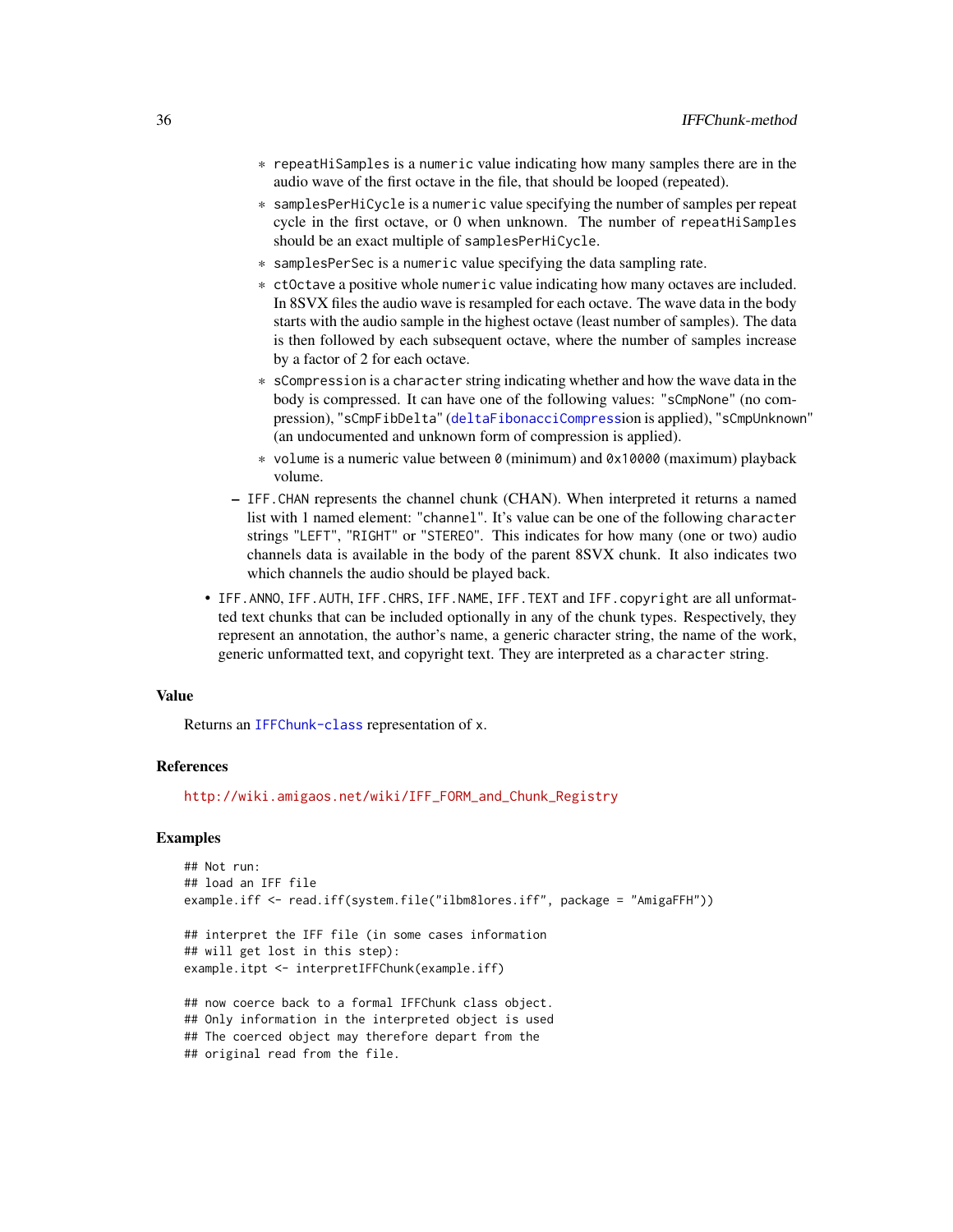## ilbm8lores.iff 37

```
example.coerce <- IFFChunk(example.itpt)
## and indeed the objects are not identical, as shown below.
## In this case the difference is not disastrous, the order
## of the colours in the palette have shifted. But be careful
## with switching between formal IFFChunk objects and
## interpreted IFF.ANY objects.
identical(example.iff, example.coerce)
## It is also possible to create simple IFFChunk objects
## by providing the desired chunk type identifier as a
## character string.
## This creates a basic bitmap header:
bmhd <- IFFChunk("BMHD")
## This creates a basic colour palette:
cmap <- IFFChunk("CMAP")
## End(Not run)
```
ilbm8lores.iff *An example file of a bitmap image stored in the Interchange File Format*

## **Description**

This file is provided to demonstrate the structure of an Interchange File Format and is used in several examples throughout this package.

# Format

See [IFFChunk-class](#page-28-0) and references for more information about the Interchange File Format.

#### Details

The Interchange File Format stores information compartmentally in separate containers called 'chunks'. This file demonstrates how a bitmap image is stored in this format. In addition to the raw bitmap data, the file also contains meta-information on the bitmap dimensions, its colour palette and the display mode that should be used on an Amiga. See also [interpretIFFChunk](#page-39-0), [IFFChunk-class](#page-28-0) and the example for [bitmapToRaster](#page-14-0).

#### References

[https://en.wikipedia.org/wiki/Interchange\\_File\\_Format](https://en.wikipedia.org/wiki/Interchange_File_Format) [http://wiki.amigaos.net/wiki/A\\_Quick\\_Introduction\\_to\\_IFF](http://wiki.amigaos.net/wiki/A_Quick_Introduction_to_IFF)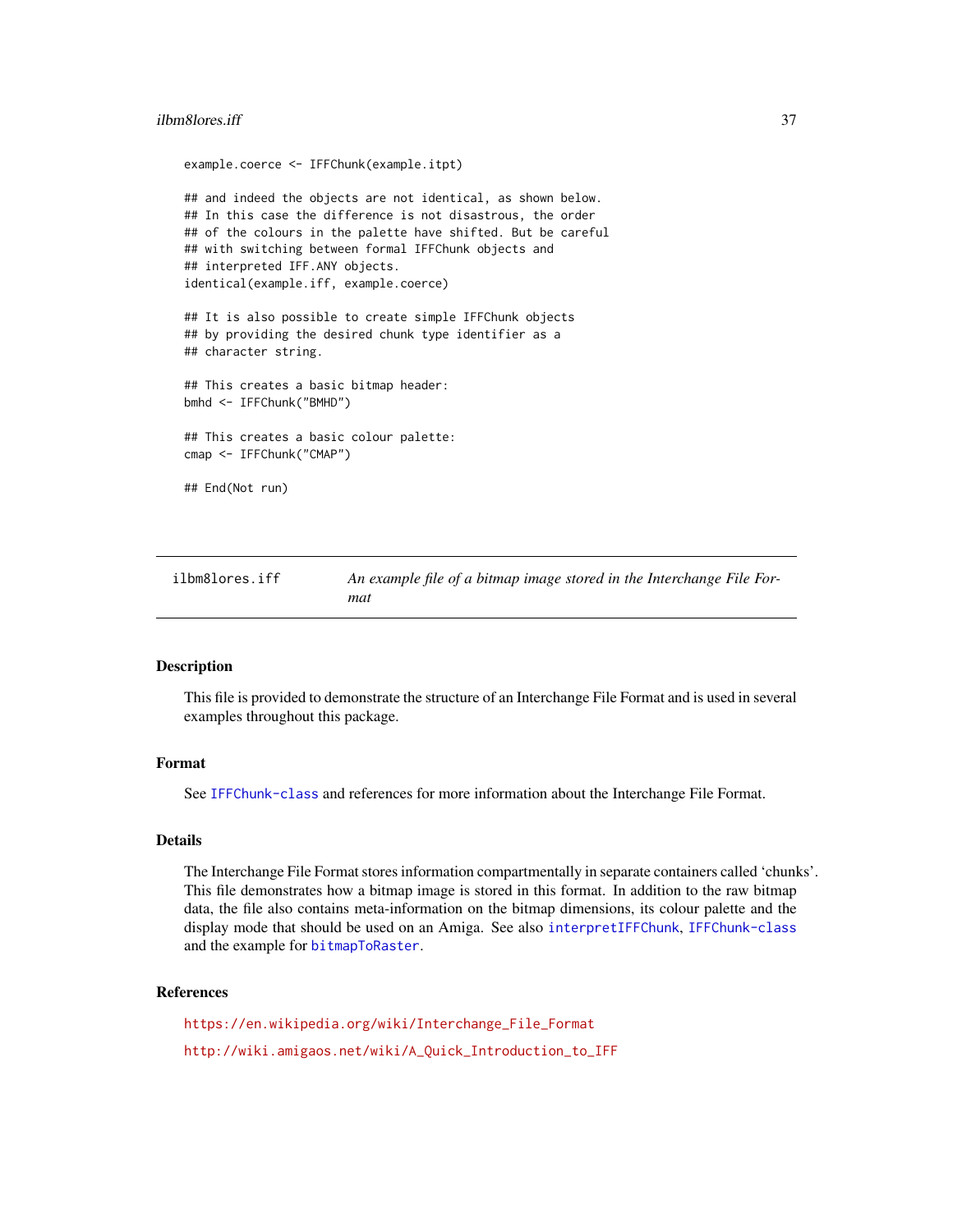# Examples

```
## Not run:
filename <- system.file("ilbm8lores.iff", package = "AmigaFFH")
example.iff <- read.iff(filename)
## show the structure of the IFF file:
print(example.iff)
## End(Not run)
```
<span id="page-37-0"></span>index.colours *Quantisation of colours and indexing a grDevices raster image*

# Description

Converts an image represented by a grDevices raster object into a matrix containing numeric indices of a quantised colour palette.

## Usage

```
index.colours(x, length.out = 8, platete = NULL, background = "HFFFFF",dither = c("none", "floyd-steinberg", "JJN", "stucki", "atkinson", "burkse",
  "sierra", "two-row-sierra", "sierra-lite"), colour.depth = c("12 bit",
  "24 bit"), ...)
```
# Arguments

| $\mathsf{x}$ | A raster object (as. raster), or a matrix containing character strings repre-<br>senting colours. x can also be a list of such matrices or rasters. All elements of<br>this list should have identical dimensions. An overall palette will be generated<br>for elements in the list.                                                                                                 |
|--------------|--------------------------------------------------------------------------------------------------------------------------------------------------------------------------------------------------------------------------------------------------------------------------------------------------------------------------------------------------------------------------------------|
| length.out   | A numeric value indicating the number of desired colours in the indexed palette.                                                                                                                                                                                                                                                                                                     |
|              | It can also be a character string indicating which special Amiga display mode<br>should be used when indexing colours. 'HAM6' and 'HAM8' are supported. See<br>rasterToBitmap for more details on these special modes.                                                                                                                                                               |
| palette      | A vector of no more than length. out colours, to be used for the bitmap image.<br>When missing or set to NULL, a palette will be generated based on the provided<br>colours in raster x. In that case, kmeans is used on the hue, saturation, brightness<br>and alpha values of the colours in x for clustering the colours. The cluster centres<br>will be used as palette colours. |
| background   | On the Amiga, indexed images could not be semi-transparent. Only a single<br>colour could be designated as being fully transparent. The 'background' argu-<br>ment should contain a background colour with which semi-transparent colours<br>should be mixed, before colour quantisation. It is white by default.                                                                    |
| dither       | Dither the output image using the algorithm specified here. See the usage section<br>for possible options. By default no dithering ("none") is applied. See dither<br>for more details.                                                                                                                                                                                              |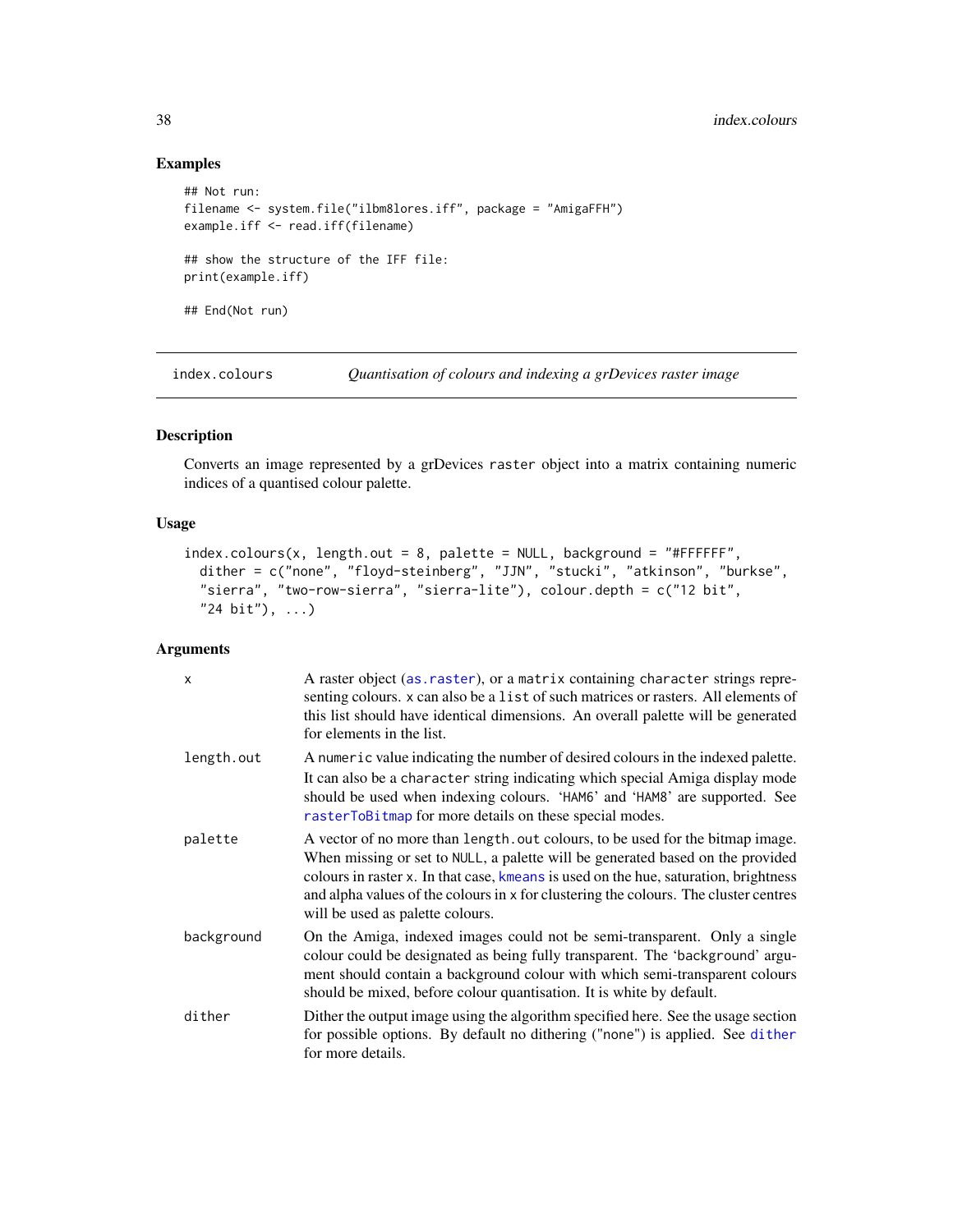| colour.depth | A character string indicating the colour depth to be used. Can be either        |
|--------------|---------------------------------------------------------------------------------|
|              | "12 bit" (default, standard on an Amiga with original chipset), or "24 bit".    |
|              | This argument is overruled when length, out is set to "HAM6" or "HAM8". In that |
|              | case the colour depth linked to that special mode is used (12 bit for HAM6, 24) |
|              | bit for HAM8).                                                                  |
| $\cdots$     | Arguments that are passed onto kmeans (see palette argument).                   |

## Details

Determines the optimal limited palette by clustering colours in an image with [kmeans](#page-0-0). The result of the optimisation routine will depend on the randomly chosen cluster centres by this algorithm. This means that the result may slightly differ for each call to this function. If you want reproducible results, you may want to reset the random seed ([set.seed](#page-0-0)) before each call to this function.

## Value

Returns a matrix with the same dimensions as x containing numeric index values. The corresponding palette is returned as attribute, as well as the index value for the fully transparent colour in the palette. When x is a list a list of matrices is returned.

# Author(s)

Pepijn de Vries

#### See Also

Other colour.quantisation.operations: [dither](#page-21-0)

Other raster.operations: [AmigaBitmapFont](#page-2-0), [as.raster](#page-10-0), [bitmapToRaster](#page-14-0), [dither](#page-21-0), [rasterToAmigaBitmapFont](#page-45-0), [rasterToBitmap](#page-48-0), [rasterToHWSprite](#page-50-0), [rasterToIFF](#page-52-0)

# Examples

```
## Not run:
## first: Let's make a raster out of the 'volcano' data, which we can use in the example:
volcano.raster <- as.raster(t(matrix(terrain.colors(1 + diff(range(volcano)))[volcano -
 min(volcano) + 1], nrow(volcano))))
## This will create an image of the original raster using an indexed palette:
volcano.index <- index.colours(volcano.raster)
## The index values can be converted back into colours, using the palette:
volcano.index <- as.raster(apply(volcano.index, 2,
                                 function(x) attributes(volcano.index)$palette[x]))
## Create an indexed image using dithering
volcano.dith <- index.colours(volcano.raster, dither = "floyd-steinberg")
volcano.dith <- as.raster(apply(volcano.dith, 2,
                                function(x) attributes(volcano.dith)$palette[x]))
```
## plot the images side by side for comparison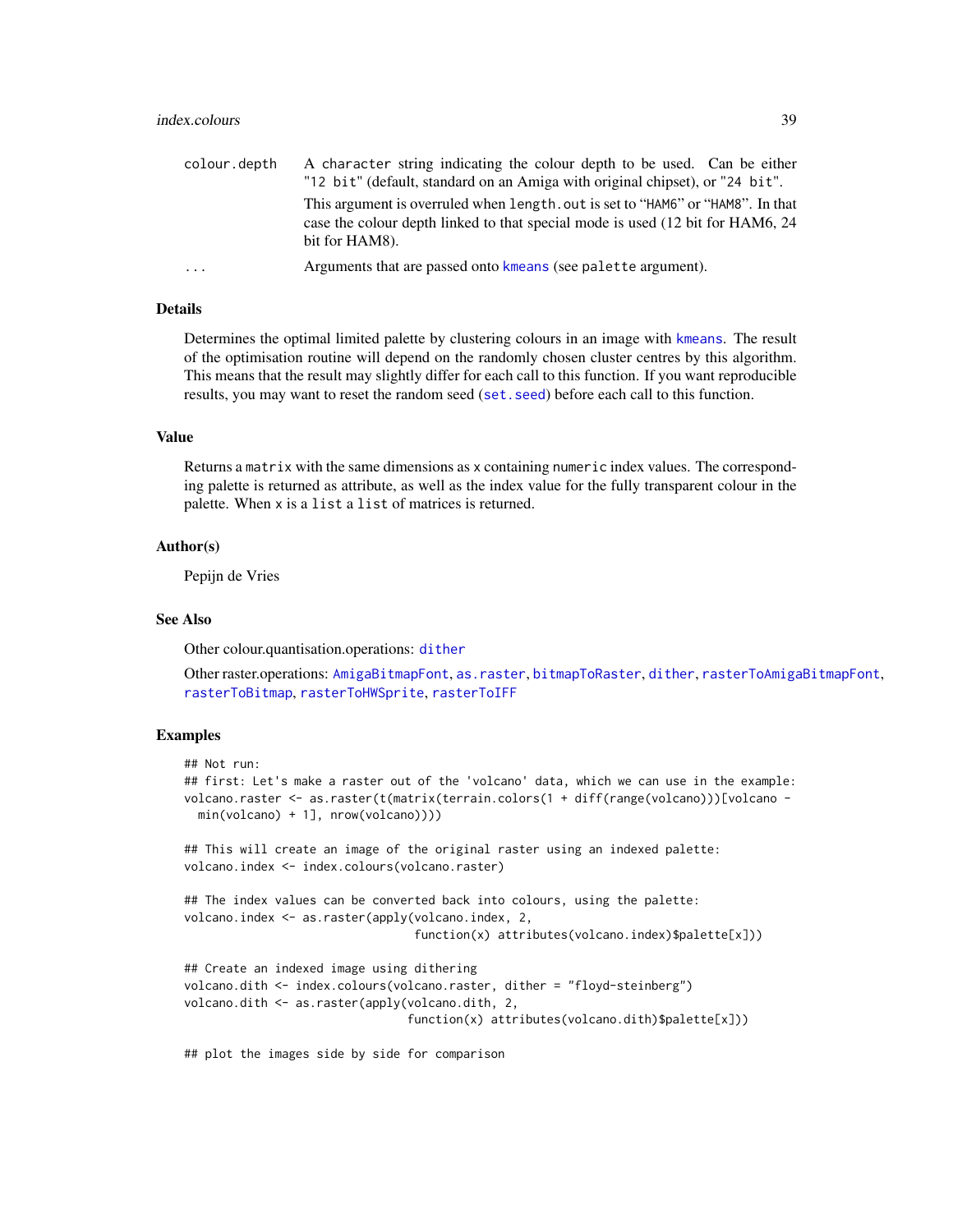```
par(mfcol = c(1, 3))plot(volcano.raster, interpolate = F)
plot(volcano.index, interpolate = F)
plot(volcano.dith, interpolate = F)
```
## End(Not run)

<span id="page-39-0"></span>interpretIFFChunk *Interpret an IFFChunk object*

# Description

[IFFChunk](#page-30-0)s represent the structure of the Interchange File Format well, but the iformation is stored as raw data. This method tries to interpret and translate the information into a more comprehensive format.

## Usage

```
## S4 method for signature 'IFFChunk'
interpretIFFChunk(x, ...)
```
#### Arguments

|          | An IFFC hunk object which needs to be interpreted. |
|----------|----------------------------------------------------|
| $\cdots$ | Currently ignored.                                 |

# Details

Interchange File Format chunks can hold any kind of information (images, audio, (formatted) text, etc.). This method will try to convert this information into something useful. Information may get lost in the translation, so be careful when converting back to an [IFFChunk-class](#page-28-0) object using [IFFChunk-method](#page-30-1).

An error is thrown when the [IFFChunk](#page-30-0) object is currently not interpretable by this package. See [IFFChunk-method](#page-30-1) for an overview of currently supported IFF chunks. This list may increase while this package matures.

#### Value

If x is interpretable by this package an S3 class object of IFF.ANY is returned. The content of the returned object will depend on the type of [IFFChunk](#page-30-0) provided for x. The result can for instance be a raster image ([as.raster](#page-10-0)), a list of audio [Wave](#page-0-0)s, a character string or a named list.

# Author(s)

Pepijn de Vries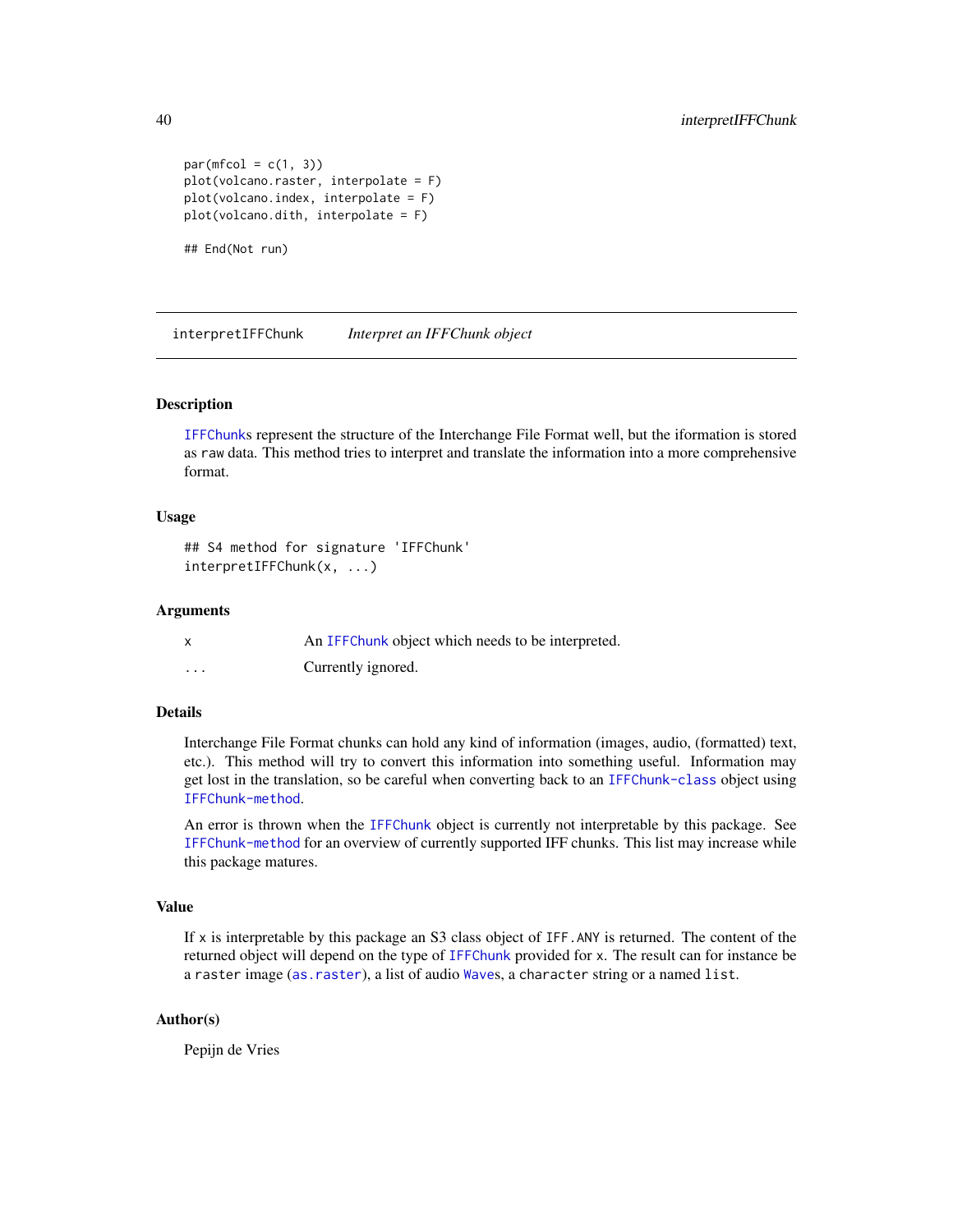# packBitmap 41

## See Also

Other iff.operations: [IFFChunk-class](#page-28-0), [WaveToIFF](#page-71-0), [as.raster](#page-10-0), [getIFFChunk](#page-25-0), [rasterToIFF](#page-52-0), [rawToIFFChunk](#page-58-0), [read.iff](#page-65-0), [write.iff](#page-76-0)

## Examples

```
## Not run:
## load an IFF file
example.iff <- read.iff(system.file("ilbm8lores.iff", package = "AmigaFFH"))
## in this case, the file is a FORM container with a bitmap image, and a
## list with a raster object is returned when interpreted:
example.itpt <- interpretIFFChunk(example.iff)
class(example.itpt)
typeof(example.itpt)
class(example.itpt[[1]])
## Let's extraxt the bitmap header from the main chunk:
bmhd <- getIFFChunk(example.iff, c("ILBM", "BMHD"))
## When interpreted, a named list is returned with (meta-)information
## on the bitmap image:
bmhd.itpt <- interpretIFFChunk(bmhd)
class(bmhd.itpt)
typeof(bmhd.itpt)
print(bmhd.itpt)
## End(Not run)
```
<span id="page-40-0"></span>packBitmap *A routine to (un)pack bitmap data*

#### Description

A very simplistic lossless routine to (un)pack repetitive bitmap data. Often used in InterLeaved BitMap (ILBM) images in IFF containers ([IFFChunk](#page-30-0)).

#### Usage

```
packBitmap(x)
```

```
unPackBitmap(x)
```
#### Arguments

x raw data, usually representing a (packed) bitmap.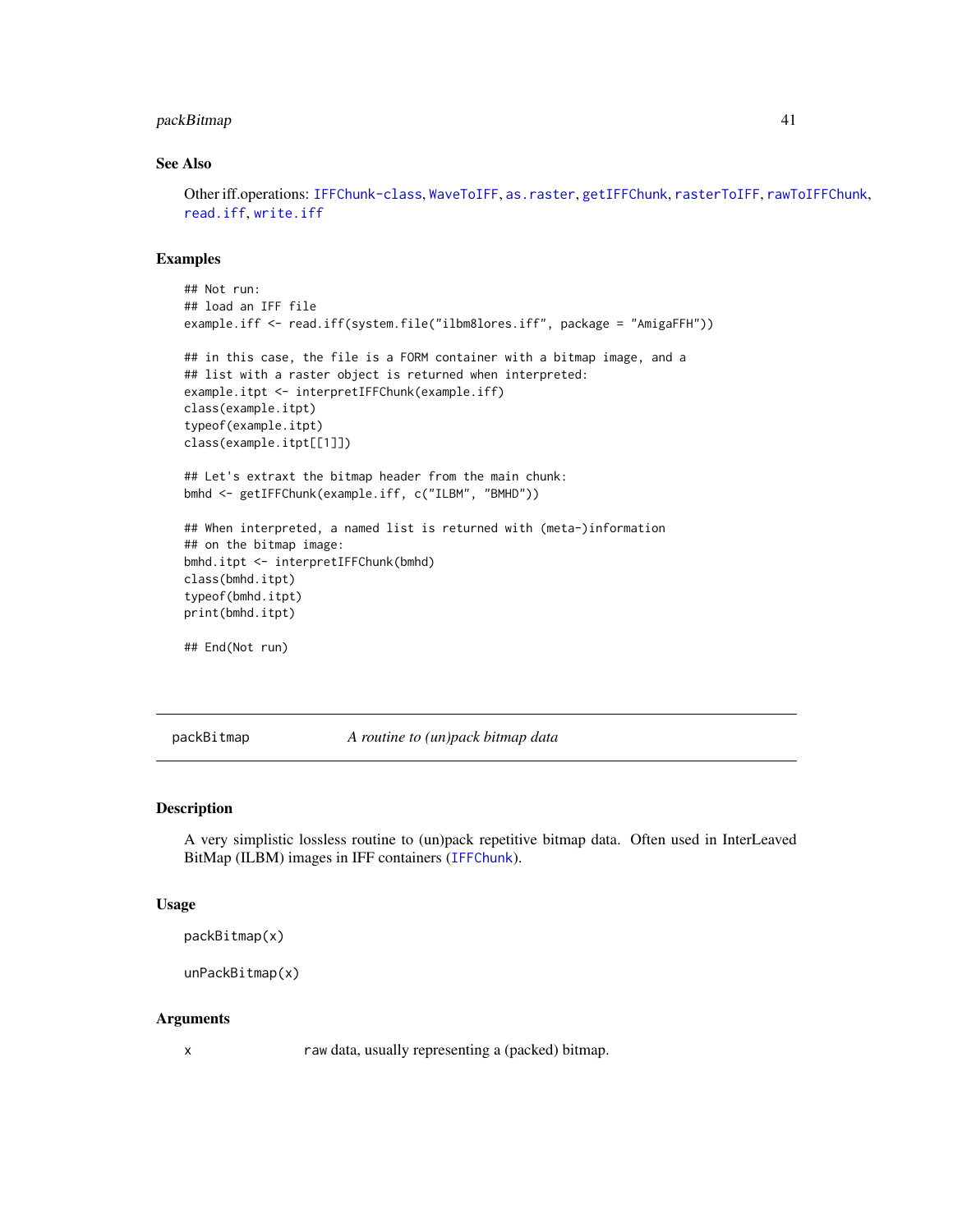# Details

InterLeaved BitMap (ILBM) images on the Amiga often use a packing algorithm referred to as 'ByteRun1'. This routine was introduced first on the Macintosh where it was called PackBits. It is a form of run-length encoding and is very simple: when a specific byte is repeated in a bitmap, it is replaced by a (signed negative) byte telling how many times the following byte should be repeated. When a series of bytes are not repetitive, it is preceded by a (signed positive) byte telling how long the non repetitive part is.

Not very complicated, but for most images some bytes can be shaved off the file. This was very useful when everything had to be stored on 880 kilobyte floppy disks with little CPU time to spare. Note that the file size can also increase for (noisy) images.

This packing routine will pack the entire bitmap (x) at once. The IFF file format requires packing of bitmap data per scanline. This is done automatically by the [rasterToIFF](#page-52-0) function, which calls this packing routine per scanline.

# Value

Returns packed or unpacked raw data, depending on whether packBitmap or unPackBitmap was called.

#### Author(s)

Pepijn de Vries

#### References

[http://amigadev.elowar.com/read/ADCD\\_2.1/Devices\\_Manual\\_guide/node01C0.html](http://amigadev.elowar.com/read/ADCD_2.1/Devices_Manual_guide/node01C0.html) <https://en.wikipedia.org/wiki/PackBits>

## See Also

Other raw.operations: [as.raw](#page-12-0), [colourToAmigaRaw](#page-17-0), [rawToAmigaBitmapFontSet](#page-54-0), [rawToAmigaBitmapFont](#page-53-0), [rawToAmigaIcon](#page-56-0), [rawToHWSprite](#page-57-0), [rawToIFFChunk](#page-58-0), [rawToSysConfig](#page-59-0), [simpleAmigaIcon](#page-67-0)

#### Examples

```
## generate some random raw data:
dat.rnd <- as.raw(sample.int(10, 100, TRUE))
```
## try to pack it: pack.rnd <- packBitmap(dat.rnd)

## due to the random nature of the source data ## the data could not be packed efficiently. ## The length of the packed data is close to ## the length of the original data: length(pack.rnd) - length(dat.rnd)

## Now generate similar data but sort it ## to generate more repetitive data: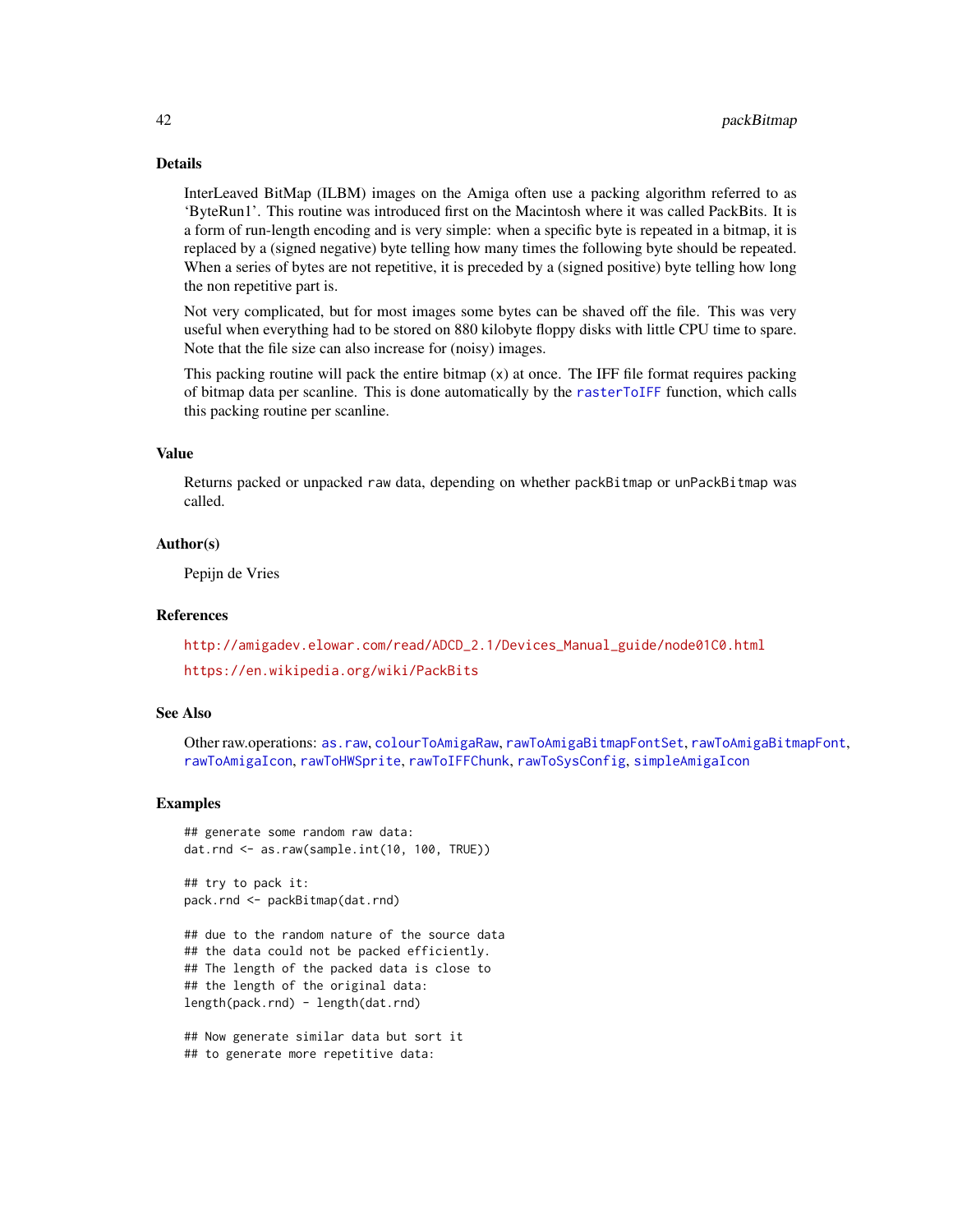play the contract of the contract of the contract of the contract of the contract of the contract of the contract of the contract of the contract of the contract of the contract of the contract of the contract of the contr

```
dat.srt <- as.raw(sort(sample.int(10, 100, TRUE)))
pack.srt <- packBitmap(dat.srt)
## This time the packing routing is more successful:
length(pack.srt) - length(dat.srt)
## The original data can always be obtained
## from the packed data:
all(dat.rnd == unPackBitmap(pack.rnd))
all(dat.srt == unPackBitmap(pack.srt))
```
<span id="page-42-0"></span>

#### play *Playing Amiga audio data*

#### Description

A wrapper for [tuneR](#page-0-0)-package's [play](#page-42-0) routine. Allowing it to play Amiga audio (for instance stored in an 8SVX Interchange File Format).

# Usage

```
## S4 method for signature 'ANY'
play(object, player = NULL, ...)
```

```
## S4 method for signature 'IFFChunk'
play(object, player = NULL, ...)
```
#### Arguments

| object   | An IFFChunk-class object that needs to be played. The IFFChunk should be of     |
|----------|---------------------------------------------------------------------------------|
|          | type FORM, containing an 8SVX chunk, or an 8SVX itself, object can also be      |
|          | of class IFF. FORM or IFF. 8SVX. See play for other objects that can be played. |
| plaver   | Path to the external audio player. See play for more details.                   |
| $\cdots$ | Arguments passed onto the tuneR play routine.                                   |

## Details

A wrapper for [tuneR](#page-0-0)-package's [play](#page-42-0) routine. It will try to play audio using an external audio player. When 8SVX audio is played, each octave is played separately. When a FORM container contains multiple 8SVX samples, they are also played successively.

Note that a separate package is developed to interpret and play ProTracker modules and samples ([ProTrackR](#page-0-0)).

# Value

Returns a list of data returned by tuneR's [play](#page-42-0), for which the output is undocumented.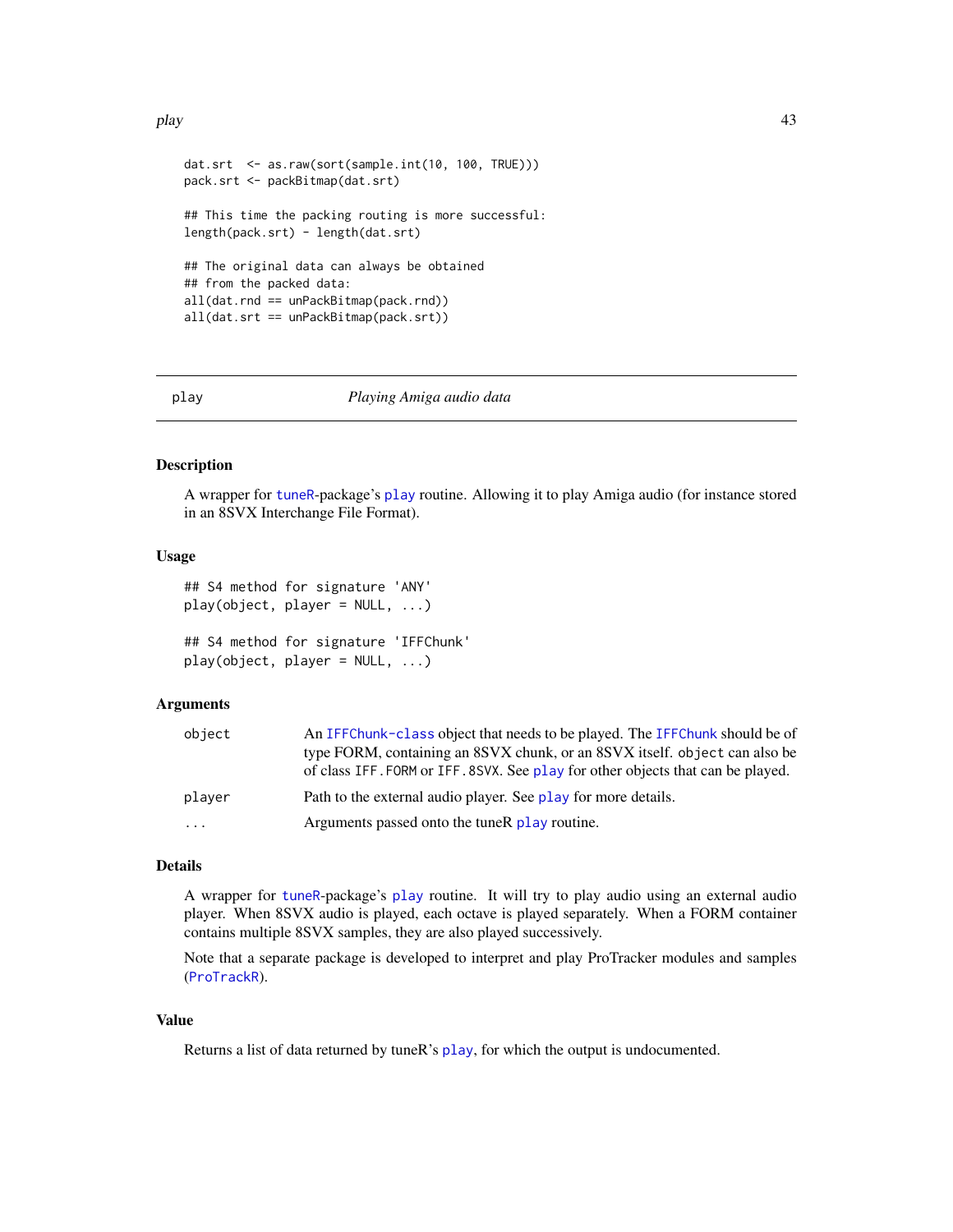## Author(s)

Pepijn de Vries

## Examples

```
## Not run:
## First get an audio sample from the ProTrackR package
snare.samp <- ProTrackR::PTSample(ProTrackR::mod.intro, 2)
## Coerce it into an IFFChunk object:
snare.iff <- WaveToIFF(snare.samp)
## Play the 8SVX sample:
play(snare.iff)
## End(Not run)
```
## plot *Plot AmigaFFH objects*

# **Description**

Plot AmigaFFH objects using base plotting routines.

# Usage

```
## S3 method for class 'AmigaBitmapFont'
plot(x, y, ...)## S3 method for class 'AmigaBitmapFontSet'
plot(x, y, ...)## S3 method for class 'hardwareSprite'
plot(x, y, ...)
## S3 method for class 'IFFChunk'
plot(x, y, ...)
## S3 method for class 'IFF.FORM'
plot(x, y, ...)## S3 method for class 'IFF.8SVX'
plot(x, y, \ldots)## S3 method for class 'IFF.ILBM'
plot(x, y, ...)
## S3 method for class 'IFF.ANIM'
```
44 plot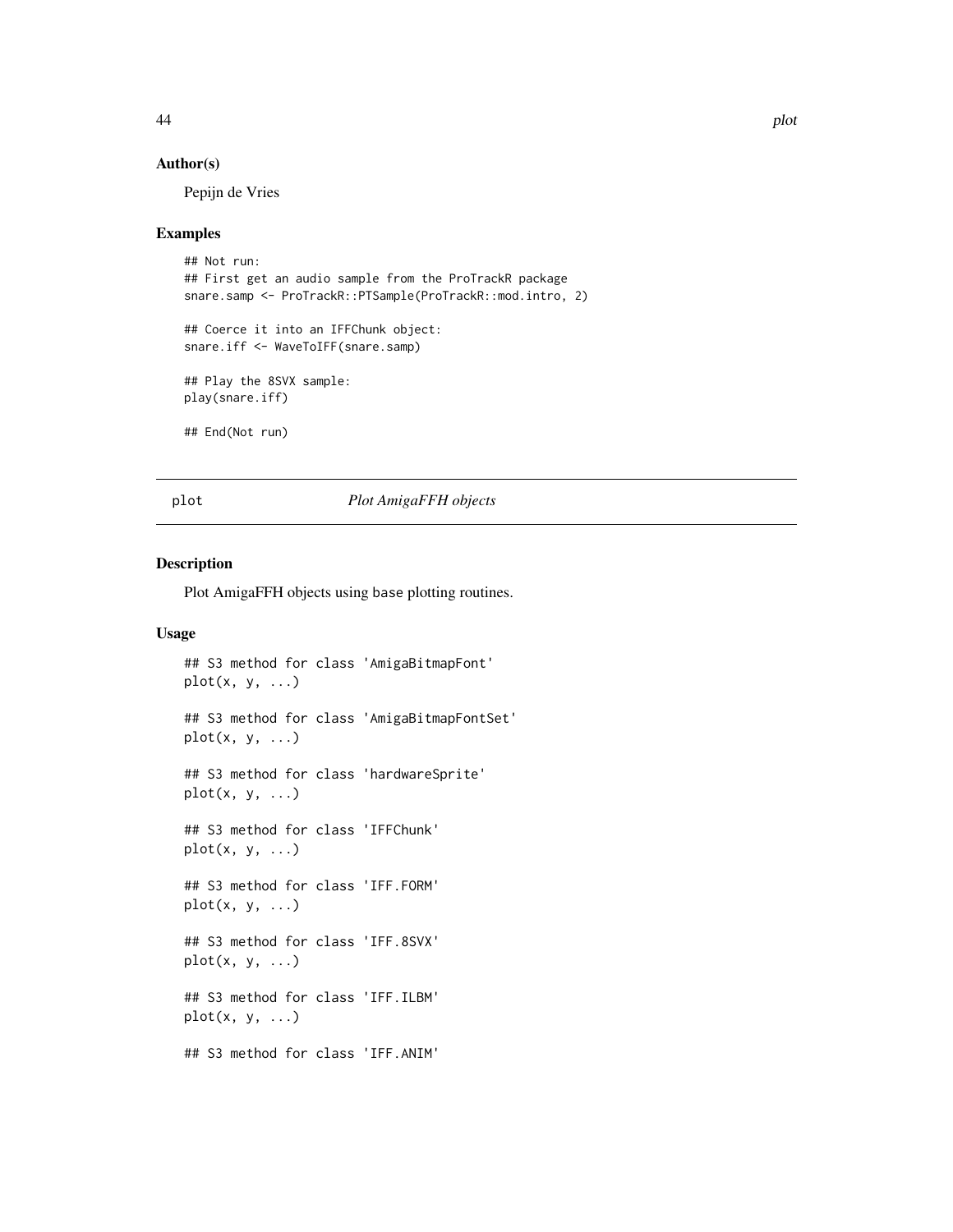```
plot(x, y, ...)## S3 method for class 'SysConfig'
plot(x, y, ...)
## S3 method for class 'AmigaIcon'
```
 $plot(x, y, asp = 2, ...)$ 

# Arguments

| $\mathsf{x}$ | An AmigaFFH object to be plotted. See usage section for supported object<br>classes. If x is an AmigaBitmapFont or AmigaBitmapFontSet class object, it<br>will plot the full bitmap that is used to extract the font glyphs.                     |
|--------------|--------------------------------------------------------------------------------------------------------------------------------------------------------------------------------------------------------------------------------------------------|
| y            | When $x$ is an $AmigaIcon$ class object, $y$ can be used as an index. In that case,<br>when $y=1$ the first icon image is shown. When $y=2$ the selected icon image is<br>shown.                                                                 |
|              | When x is an AmigaBitmapFontSet object, y can be used to plot the bitmap of<br>a specific font height $(y)$ .                                                                                                                                    |
|              | Parameters passed onto the generic graphics plotting routine.                                                                                                                                                                                    |
|              | When x is an $Amigab$ itmap Font or an $Amigab$ itmap Font Set object, $\ldots$ can<br>also be used for arguments that need to be passed onto the as raster function.                                                                            |
| asp          | A numeric value indicating the aspect ratio for the plot. For many AmigaFFH,<br>the aspect ratio will be based on the Amiga display mode when known. For<br>AmigaIcon objects a default aspect ratio of 2 is used (tall pixels).                 |
|              | When x is an AmigaBitmapFont or AmigaBitmapFontSet object, an aspect ratio<br>of 1 is used by default. When the TALLDOT flag is set for that font, the aspect<br>ratio s multiplied by 2. When the WIDEDOT flag is set, it will be divided by 2. |
|              | A custom aspect ratio can also be used and will override the ratios specified<br>above.                                                                                                                                                          |

# Details

A plotting routine is implemented for most AmigaFFH objects. See the usage section for all supported objects.

# Value

Returns NULL silently.

# Author(s)

Pepijn de Vries

# Examples

```
## Not run:
## load an IFF file
example.iff <- read.iff(system.file("ilbm8lores.iff", package = "AmigaFFH"))
```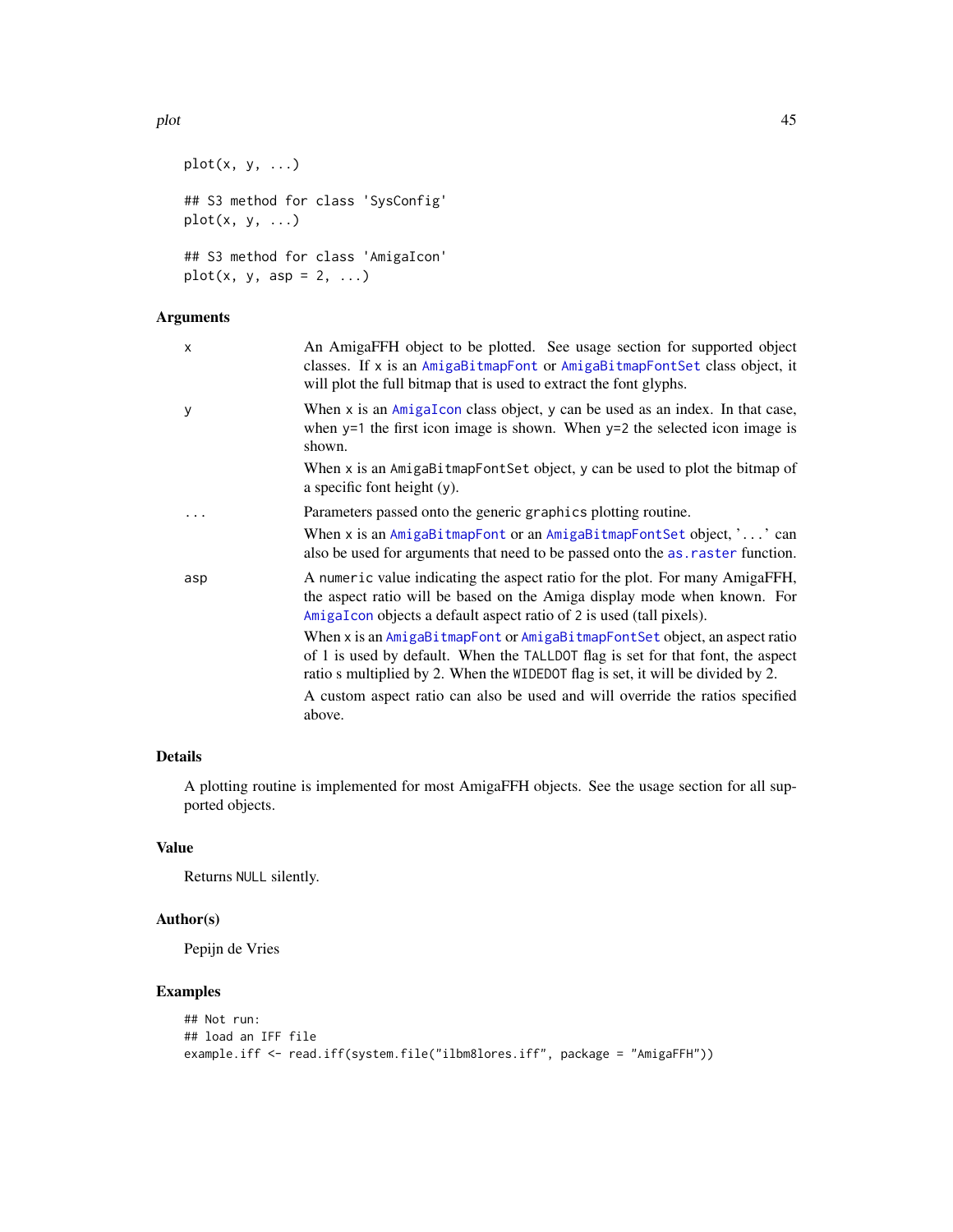```
## and plot it:
plot(example.iff)
## AmigaIcons can also be plotted:
plot(simpleAmigaIcon())
## As can the cursor from a SysConfig object:
plot(simpleSysConfig())
## As can amiga fonts:
data(font_example)
plot(font_example)
plot(font_example, text = "foo bar", style = "underlined", interpolate = F)
## End(Not run)
```

```
rasterToAmigaBitmapFont
```
*Convert a raster image into an AmigaBitmapFont*

# Description

Convert a two-coloured [as.raster](#page-10-0) image into an [AmigaBitmapFont](#page-2-0) class object.

# Usage

```
rasterToAmigaBitmapFont(x, glyphs, default_glyph, baseline, glyph_width,
 glyph_space, glyph_kern, palette, ...)
```
## Arguments

| $\mathsf{x}$ | A raster (see grDevices package) object composed of two colours only. Make<br>sure that all glyphs (graphical representation of characters) are next to eachother<br>on a single line. The height of this raster (in pixels) is taken automatically as<br>font height. |
|--------------|------------------------------------------------------------------------------------------------------------------------------------------------------------------------------------------------------------------------------------------------------------------------|
| glyphs       | Specify which glyphs are included in the image x from left to right. It can be<br>specified in one of the following ways:                                                                                                                                              |
|              | A single character string, where the length of the string (nchar) equals the<br>number of displayed glyphs in x.                                                                                                                                                       |
|              | A vector of numeric ASCII codes. The length of the vector should equal the<br>number of displayed glyphs in x.                                                                                                                                                         |
|              | A list of either character strings or vector of numerics. The length of                                                                                                                                                                                                |
|              | the list should equal the number of displayed glyphs in x. Each element can<br>represent multiple characters, meaning that the nth element of the list uses the<br>nth glyph shown in x to represent all the characters included in that element.                      |
|              | Note that Amiga bitmap fonts represent ASCII characters and may not include                                                                                                                                                                                            |
|              | all special characters or symbols.                                                                                                                                                                                                                                     |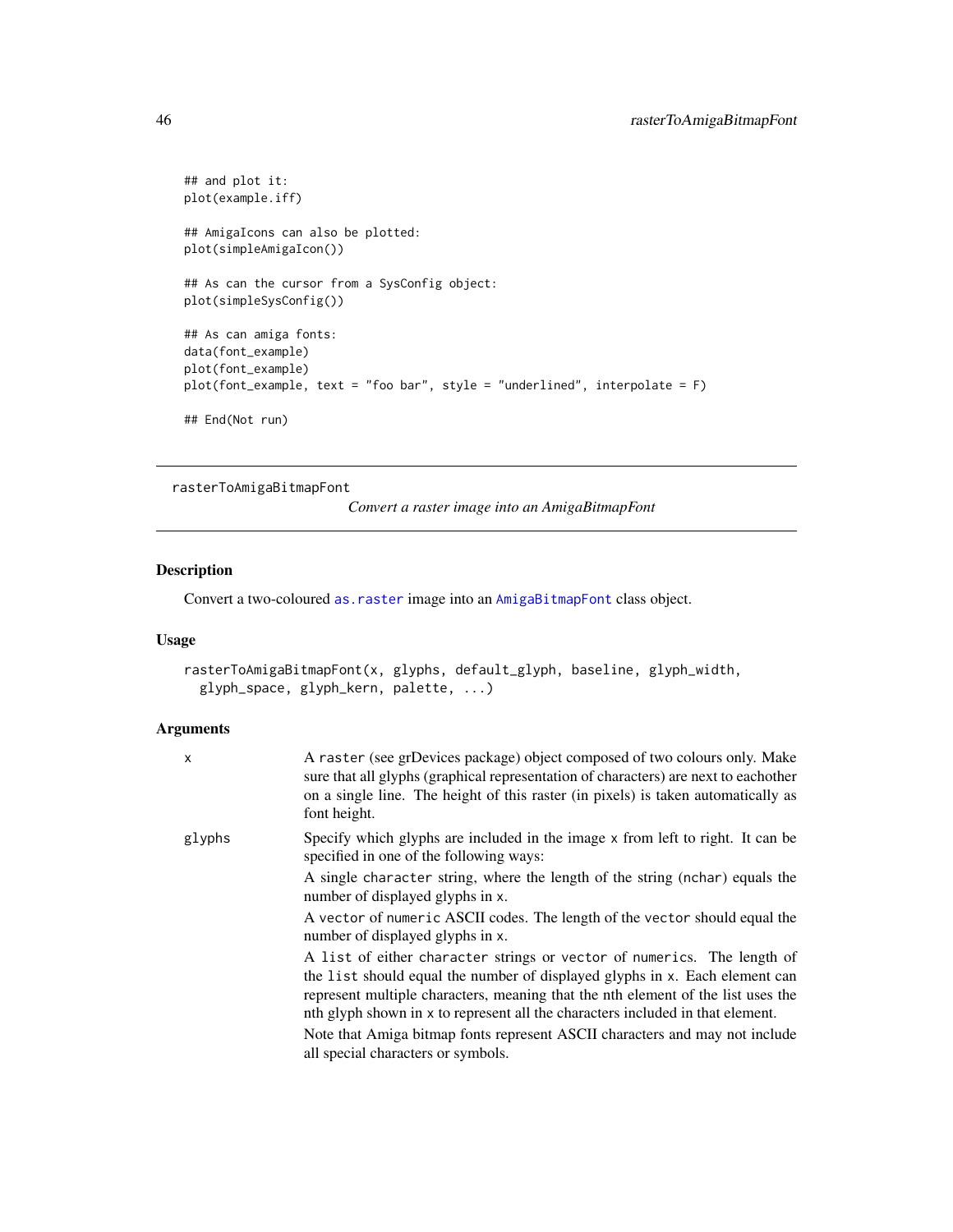| default_glyph | A single character or ASCII code (numeric) that should be used by default.<br>This means that all characters that are not specified by glyphs will be repre-<br>sented by this default_glyph. default_glyph should be included in glyphs.                                                                                                                                             |
|---------------|---------------------------------------------------------------------------------------------------------------------------------------------------------------------------------------------------------------------------------------------------------------------------------------------------------------------------------------------------------------------------------------|
| baseline      | The baseline of the font, specified in number of pixels from the top (numeric).<br>Should be a whole number between $0$ and the font height (height of $x$ ) minus 1.                                                                                                                                                                                                                 |
| glyph_width   | A numeric vector with the same number of elements or characters as used for<br>glyphs. It specifies the width in pixels for each glyph reserved in the raster<br>image x. They should be whole numbers greater or equal to 0.                                                                                                                                                         |
| glyph_space   | A numeric vector with the same number of elements or characters as used for<br>glyphs. It specifies the width in pixels for each glyph that should be used when<br>formatting. text. Note that these values can be smaller or larger than the values<br>specified for glyph_width. They should be whole numbers greater or equal to<br>$\Omega$ .                                     |
| glyph_kern    | Not that in Amiga bitmap fonts not the formal definition from typography is used<br>for kerning. Here, kerning is used as the number of pixels the cursor should be<br>moved forward or backward after typesetting a character. It should be a numeric<br>vector with the same number of elements or characters as used for glyphs. It<br>can hold both positive and negative values. |
| palette       | A vector of two colours. Both colours should be in x. The first colour is used<br>as background colour, the second as foreground colour.<br>When missing, it will be checked whether x has a palette as attribute, and uses<br>that. If that attribute is also missing, the palette will be guessed from x, where                                                                     |
| $\cdots$      | the most frequently occuring colour is assumed to be the background colour.<br>Currently ignored.                                                                                                                                                                                                                                                                                     |
|               |                                                                                                                                                                                                                                                                                                                                                                                       |

# Details

Create an [AmigaBitmapFont](#page-2-0) class object by providing a two-coloured raster image and specifying which characters are depicted by the image.

## Value

Returns a [AmigaBitmapFont](#page-2-0) class object based on x.

## Author(s)

Pepijn de Vries

## See Also

Other AmigaBitmapFont.operations: [AmigaBitmapFont](#page-2-0), [availableFontSizes](#page-13-0), [c](#page-16-0), [fontName](#page-23-0), [font\\_example](#page-24-0), [getAmigaBitmapFont](#page-24-1), [rawToAmigaBitmapFontSet](#page-54-0), [rawToAmigaBitmapFont](#page-53-0), [read.AmigaBitmapFontSet](#page-62-0), [read.AmigaBitmapFont](#page-61-0), [write.AmigaBitmapFont](#page-73-0)

Other raster.operations: [AmigaBitmapFont](#page-2-0), [as.raster](#page-10-0), [bitmapToRaster](#page-14-0), [dither](#page-21-0), [index.colours](#page-37-0), [rasterToBitmap](#page-48-0), [rasterToHWSprite](#page-50-0), [rasterToIFF](#page-52-0)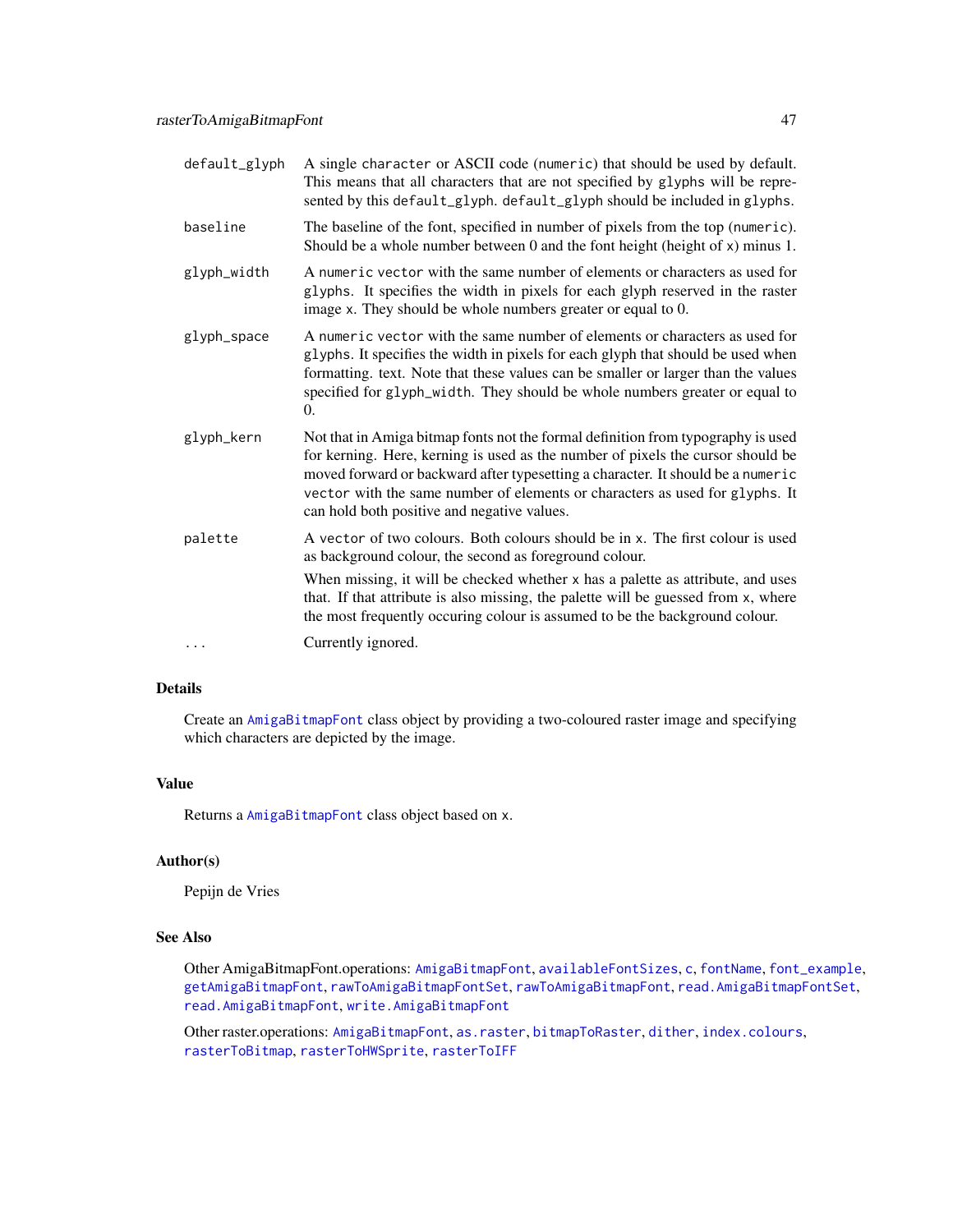## Examples

## Not run:

```
data("font_example")
## make a raster that we can use to create a bitmap font
font9.rast <- as.raster(getAmigaBitmapFont(font_example, 9))
## note the glyphs and the order in which they are included in
## the raster image:
plot(font9.rast)
## let's build a simple font, using only the first few glyphs
## in the raster:
font9 <- rasterToAmigaBitmapFont(
  ## 'x' needs the raster image:
  x = font9, rast,## 'glyphs' are the graphical representation of the characters
  ## that we will include in our font. We will only use the
  ## first 7 characters in the raster image:
  glyphs = " ! \1, " #$%&",
  ## We will use the '&' glyph to represent all characters that
  ## are not specified in the font:
  default_glyph = "&",
  ## The raster image is 9 pixels tall, as will be the font.
  ## Let's use 7 as the base (it needs to be less than the height)
  baseline = 7,
  ## Let's define the width in pixels for each of the 7
  ## characters. This is their width in the raster image:
  glyph_width = c(0, 1, 3, 6, 5, 5, 5),## Let's define the space the character should take in pixels
  ## when it is used to format text:
  glyph\_space = c(4, 2, 4, 7, 6, 6, 6),## the raster uses white as background colour and black as
  ## foreground:
  palette = c("white", "black")\mathcal{L}## note that for all characters that are not specified,
## the default glyph ('&') is used:
plot(font9, text = "!@#$%ABCD")
## Let's take a subset from the font's bitmap (rasteer):
font9abc.rast <- font9.rast[,263:282]
## as you can see this bitmap only contains the lowercase
## characters 'a', 'b', 'c', 'd' and 'e':
```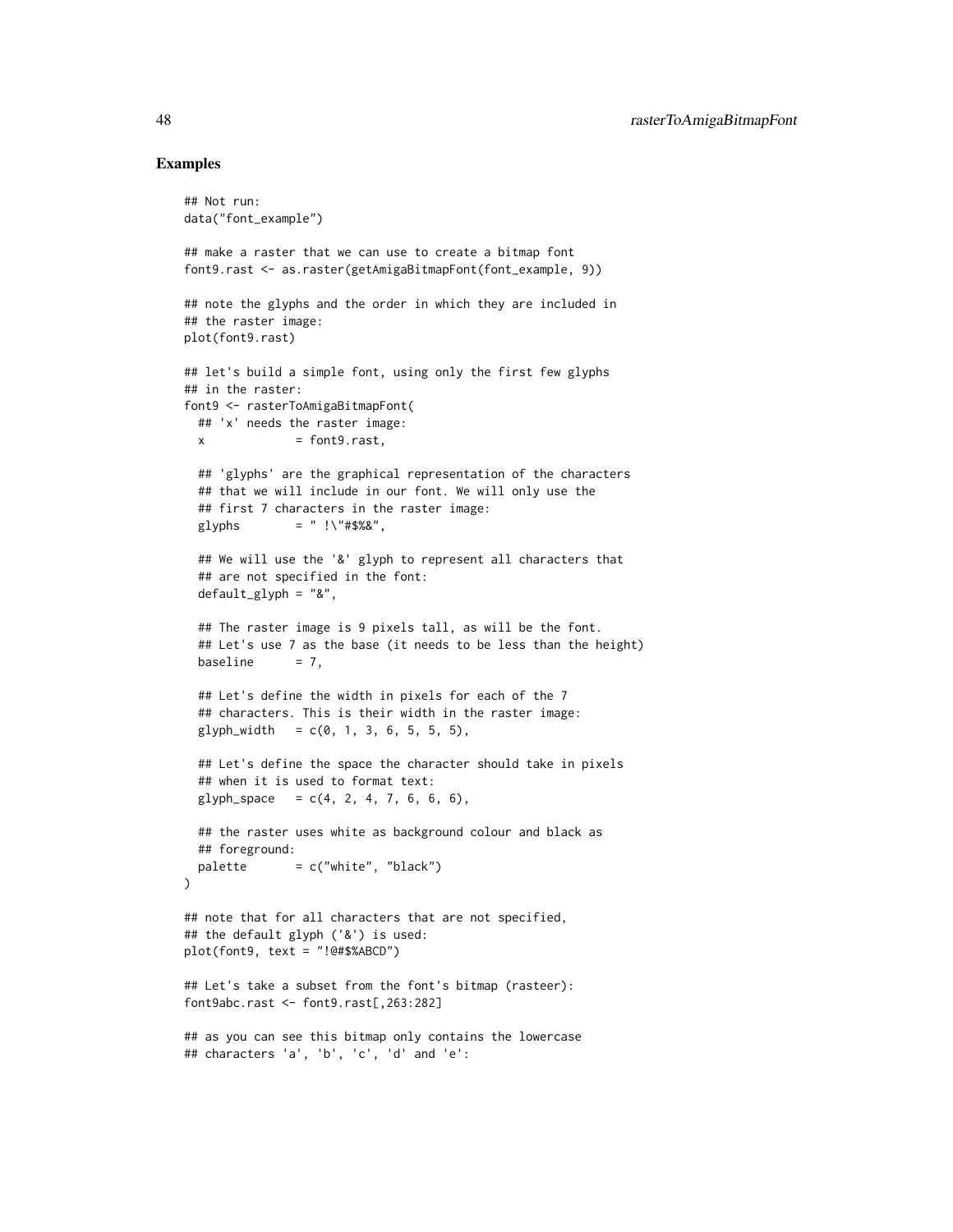# rasterToBitmap 49

```
plot(font9abc.rast)
font9.abc <- rasterToAmigaBitmapFont(
 x = font9abc.rast,
 ## Each glyph in the image can be represented by a single
 ## element in a list. By specifying multiple characters in
 ## each element, you can recycle a glyph to represent different
 ## characters. So in this case, the glyph 'a' is used for
 ## all the accented variants of the character 'a'.
 glyphs = list("a\xE0\xE1\xE2\xE3\xE4\xE5",
                      "b",
                      "c\xA2\xE7",
                      "d",
                      "e\xE8\xE9\xEA\xEB"),
 default_glyph = "c", ## 'c' is used as default glyph for all other characters baseline = 7,
 baseline
 glyph_width = c(4, 4, 4, 4, 4),glyph\_space = c(5, 5, 5, 5, 5),
 palette = c("white", "black")
)
## see what happens when you format text using the font we just created:
plot(font9.abc, text = "a\xE0\xE1\xE2\xE3\xE4\xE5bc\xA2\xE7de\xE8\xE9\xEA\xEB, foo bar")
## End(Not run)
```
<span id="page-48-0"></span>rasterToBitmap *Convert a grDevices* raster *object into binary bitmap data*

## Description

Converts an image represented by a grDevices raster object into binary (Amiga) bitmap data.

#### Usage

```
rasterToBitmap(x, depth = 3, interleaved = T, indexing = index.colours)
```
## Arguments

| $\mathsf{x}$ | A raster object created with as, raster which needs to be converted into bitmap<br>data. It is also possible to let x be a matrix of characters, representing colours.  |
|--------------|-------------------------------------------------------------------------------------------------------------------------------------------------------------------------|
| depth        | The colour depth of the bitmap image. The image will be composed of 2 <sup><math>\alpha</math></sup> depth<br>indexed colours.                                          |
|              | depth can also be a character string "HAM6" or "HAM8" representing special<br>Amiga display modes (see details).                                                        |
| interleaved  | A logical value, indicating whether the bitmap needs to be interleaved. An<br>interleaved bitmap image stores each consecutive bitmap layer per horizontal<br>scanline. |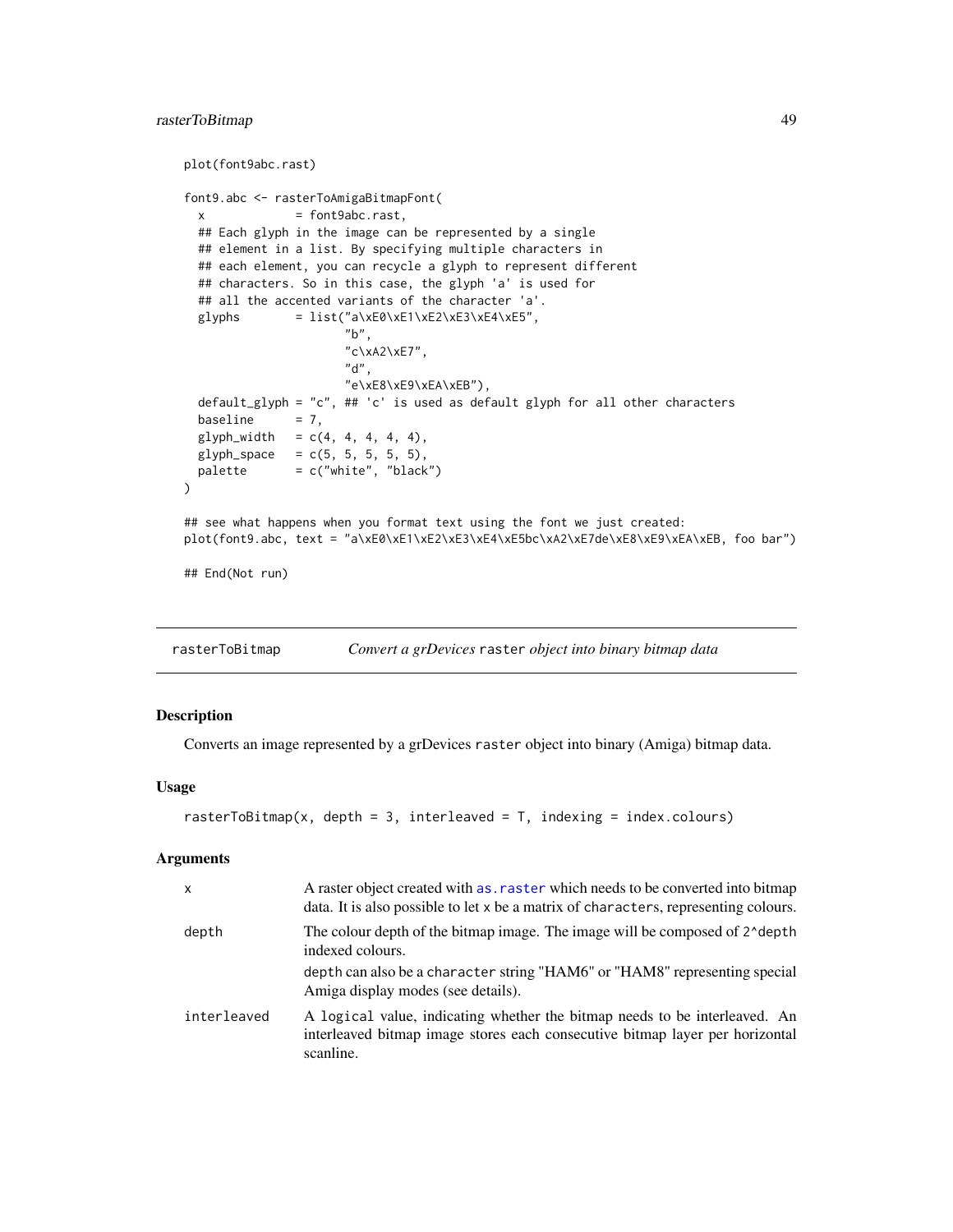indexing A function that accepts two arguments: x (a grDevices raster object); length.out, a numeric value indicating the desired size of the palette (i.e., the number of colours). It should return a matrix with numeric palette indices (ranging from 1 up to the number of colours in the palette). The result should have an attribute named 'palette' that contains the colours that correspond with the index numbers. The result should also carry an attribute with the name 'transparent', with a single numeric value representing which colour in the palette should be treated as transparent (or NA when no transparency is required). By default the function [index.colours](#page-37-0) is used. You are free to provide a customised version of this function (see examples).

#### Details

Images represented by grDevices raster objects are virtually true colour (24 bit colour depth) and an alpha layer (transparency). On the early Amiga's the chipset (in combination with memory restrictions) only allowed images with indexed palettes. The colour depth was 12 bit with the original chipset and the number of colours allowed in a palette also depended on the chipset. This function will allow you to convert a raster object into binary bitmap data with an indexed palette. This means that the image is converted in a lossy way (information will be lost). So don't expect the result to have the same quality as the original image.

With the depth argument, the raster can also be converted to special mode bitmap images. One of these modes is the 'hold and modify' (HAM). In this mode two of the bitplanes are reserved as modifier switches. If the this switch equals zero, the remainder of the bitplanes are used as an index for colours in a fixed palette. If the switch equals 1, 2 or 3, the red, green or blue component of the previous is modified, using the number in the remainder of the bitplanes. So it holds the previous colour but modifies one of the colour components (hence the term 'hold and modify'.) Here only the HAM6 and the HAM8 mode are implemented. HAM6 uses 6 bitplanes and a 12 bit colour depth, HAM8 uses 8 bitplanes and a 24 bit colour depth.

The HAM mode was a special video modes supported by Amiga hardware. Normal mode bitmap images with a 6 bit depth would allow for a palette of  $64$  ( $2^{\text{6}}$ ) colours, HAM6 can display 4096 colours with the same bit depth.

In addition to HAM6 and HAM8, sliced HAM (or SHAM) was another HAM variant. Using the coprocessor on the Amiga, it was possible to change the palette at specific scanlines, increasing the number of available colours even further. The SHAM mode is currently not supported by this package.

# Value

The bitmap is returned as a vector of logical values. The logical values reflect the bits for each bitplane. The palette used for the bitmap is returned as attribute to the vector. There will also be an attribute called 'transparent'. This will hold a numeric index corresponding with the colour in the palette that will be treated as transparent. It will be NA when transparency is not used.

## Author(s)

Pepijn de Vries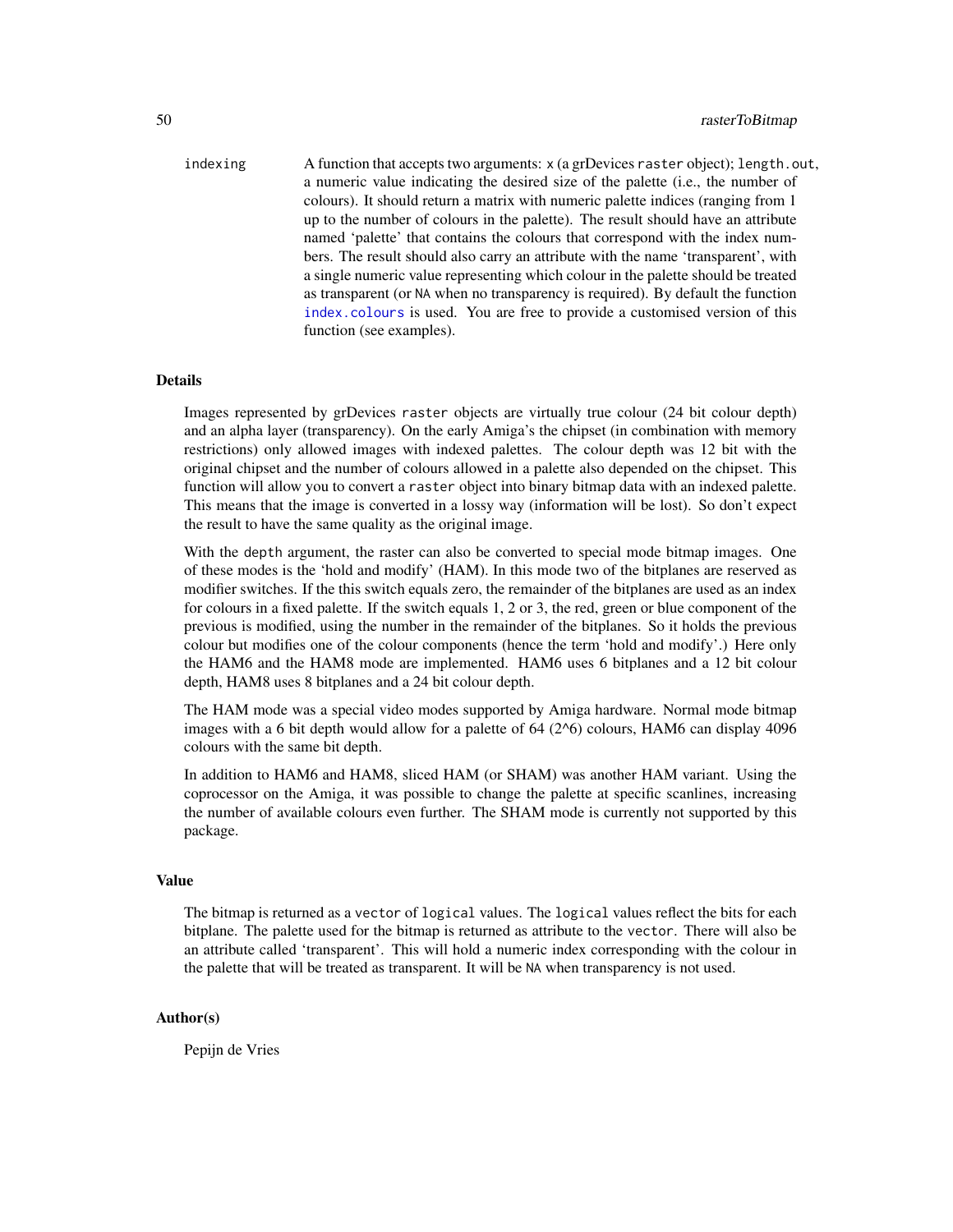## rasterToHWSprite 51

#### See Also

```
Other raster.operations: AmigaBitmapFont, as.raster, bitmapToRaster, dither, index.colours,
rasterToAmigaBitmapFont, rasterToHWSprite, rasterToIFF
```
#### Examples

```
## Not run:
## first: Let's make a raster out of the 'volcano' data, which we can use in the example:
volcano.raster <- as.raster(t(matrix(terrain.colors(1 + diff(range(volcano)))[volcano -
 min(volcano) + 1], nrow(volcano))))
## convert the raster into binary (logical) bitmap data:
volcano.bm <- rasterToBitmap(volcano.raster)
## The palette for the indexed colours of the generated bitmap is returned as
## attribute. There is no transparency is the image:
attributes(volcano.bm)
## We can also include a custom function for colour quantisation. Let's include
## some dithering:
volcano.dither <- rasterToBitmap(volcano.raster,
                                 indexing = function(x, length.out) {
                                   index.colours(x, length.out,
                                                 dither = "floyd-steinberg")
                                 })
## You can also use a custom indexing function to force a specified palette,
## in this case black and white:
volcano.bw <- rasterToBitmap(volcano.raster,
                             indexing = function(x, length.out) {
                               index.colours(x, length.out,
                                             palette = c("black", "white"),
                                             dither = "floyd-steinberg")
                             })
## Make a bitmap using a special display mode (HAM6):
volcano.HAM <- rasterToBitmap(volcano.raster, "HAM6")
## End(Not run)
```
<span id="page-50-0"></span>rasterToHWSprite *Convert a raster object into an hardwareSprite object*

## **Description**

Convert a grDevices raster object into an Amiga hardwareSprite class object.

#### Usage

```
rasterToHWSprite(x, indexing = index.colours)
```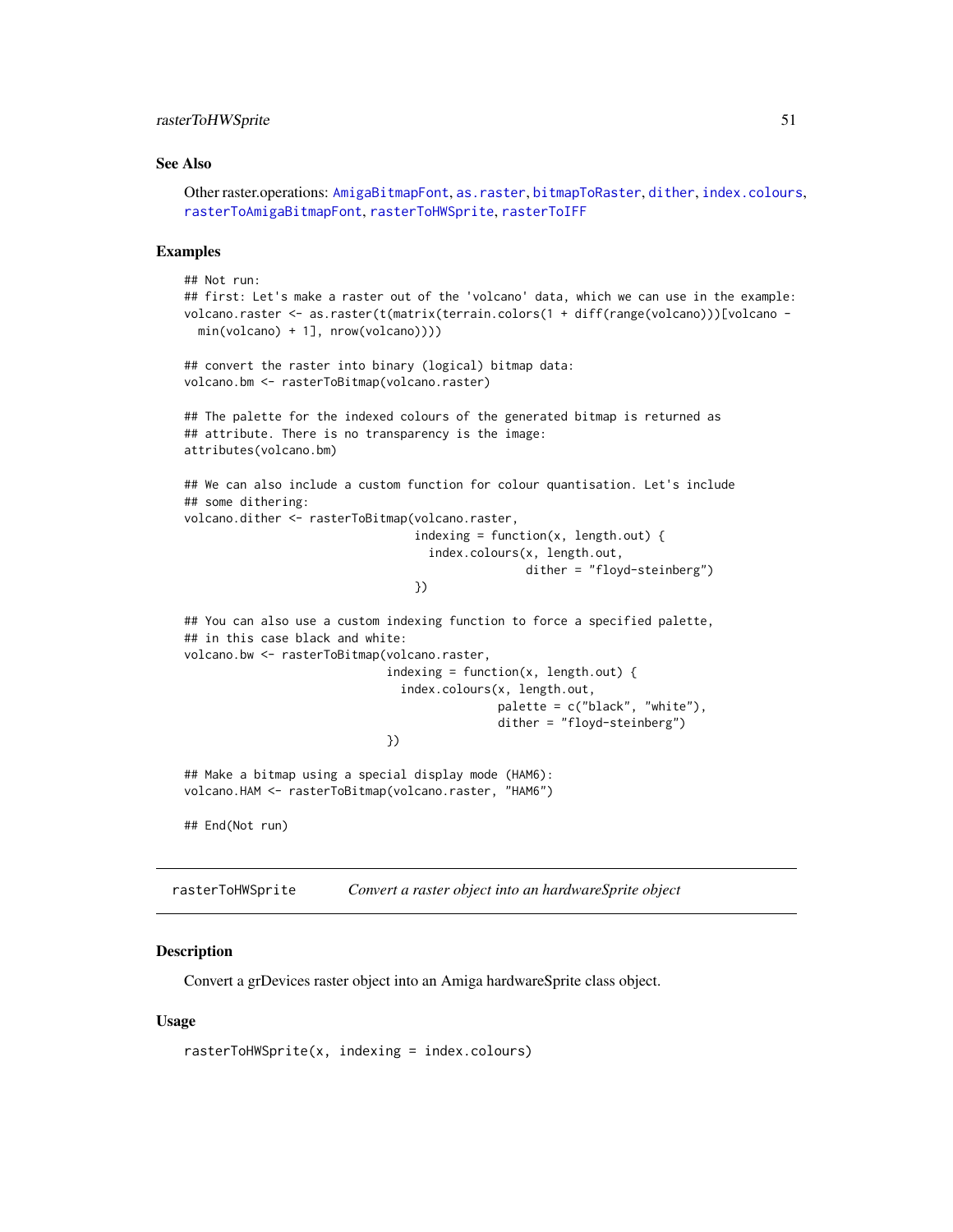#### **Arguments**

| $\mathsf{x}$ | A grDevices raster object (as. raster) that needs to be converted into a hardware Sprite<br>class object. Note that a hardwareSprite has a maximum width of 16 pixels.<br>When x is wider, it will be cropped.                                                                                                                                                                                                                                                                                                                                                                                                                                                                                                        |
|--------------|-----------------------------------------------------------------------------------------------------------------------------------------------------------------------------------------------------------------------------------------------------------------------------------------------------------------------------------------------------------------------------------------------------------------------------------------------------------------------------------------------------------------------------------------------------------------------------------------------------------------------------------------------------------------------------------------------------------------------|
| indexing     | A function that accepts two arguments: x (a grDevices raster object); length.out,<br>a numeric value indicating the desired size of the palette (i.e., the number of<br>colours). It should return a matrix with numeric palette indices (ranging from 1<br>up to the number of colours in the palette). The result should have an attribute<br>named 'palette' that contains the colours that correspond with the index num-<br>bers. The result should also carry an attribute with the name 'transparent', with<br>a single numeric value representing which colour in the palette should be treated<br>as transparent (or NA when no transparency is required). By default the function<br>index.colours is used. |

# Details

A [grDevices](#page-0-0) raster image can be converted into a [hardwareSprite](#page-27-0) class object with this function. For this purpose the any true-colour image will be converted to an indexed palette with 4 colours. The Amiga hardware sprite will reserve one of the colours as transparent. Thos function will use fully transparent colours in the original image (i.e., the alpha level equals 0) for this purpose. Or when the image has no fully transparent colours, it will use the most frequently occuring colour (at least when the default indexing function is used).

#### Value

Returns a [hardwareSprite](#page-27-0) class object based on x

# Author(s)

Pepijn de Vries

### See Also

Other raster.operations: [AmigaBitmapFont](#page-2-0), [as.raster](#page-10-0), [bitmapToRaster](#page-14-0), [dither](#page-21-0), [index.colours](#page-37-0), [rasterToAmigaBitmapFont](#page-45-0), [rasterToBitmap](#page-48-0), [rasterToIFF](#page-52-0)

Other HWSprite.operations: [rawToHWSprite](#page-57-0)

## Examples

```
## Not run:
## first create a raster object that can be used as input
## (making sure that the background is transparent):
rst <- as.raster(simpleSysConfig()$PointerMatrix, "#AAAAAA00")
## now turn it into a hardware sprite:
spr <- rasterToHWSprite(rst)
## and plot it as a check:
plot(spr)
```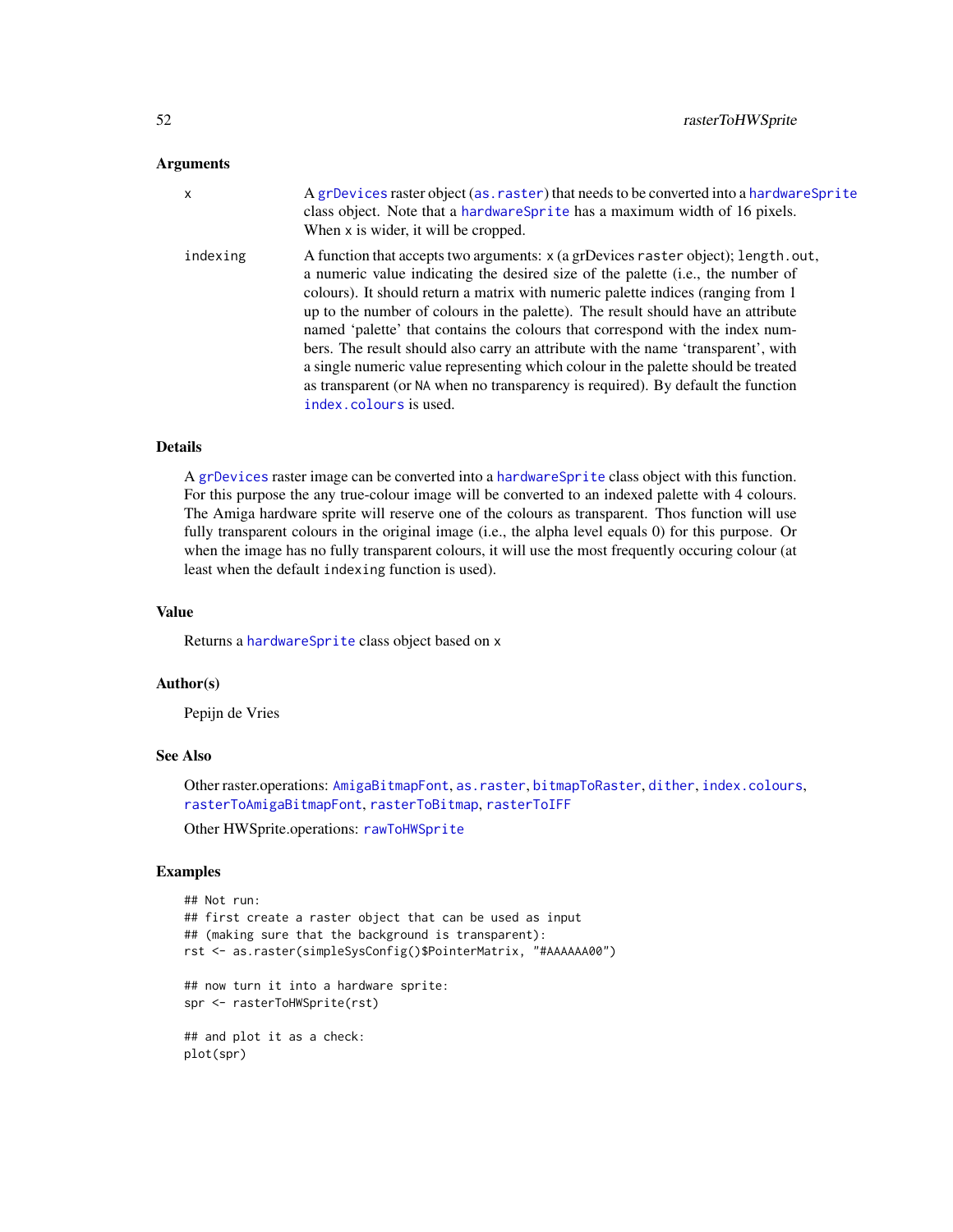## End(Not run)

<span id="page-52-0"></span>rasterToIFF *Convert a grDevices raster image into an IFF formated bitmap image*

# Description

Convert grDevices raster images ([as.raster](#page-10-0)) into a formal [IFFChunk](#page-30-0) object, as an interleaved bitmap (ILBM) image.

#### Usage

```
rasterToIFF(x,
 display.mode = as.character(AmigaFFH::amiga_display_modes$DISPLAY_MODE),
 monitor = as.character(AmigaFFH::amiga_monitors$MONITOR_ID), anim.options,
  ...)
```
## Arguments

| X            | A raster object created with as, raster which needs to be converted into an IFF<br>formated bitmap image. It is also possible to let x be a matrix of characters,<br>representing colours.                                                    |
|--------------|-----------------------------------------------------------------------------------------------------------------------------------------------------------------------------------------------------------------------------------------------|
| display.mode | Specify the Amiga display mode that should be used. See amiga_display_modes<br>for all possible options. "LORES_KEY" is used by default, this is the lowest reso-<br>lution possible on the Amiga.                                            |
| monitor      | The Amiga monitor on which the needs to be displayed. See amiga_monitors<br>for more details and posible options. By default "DEFAULT_MONITOR_ID" is<br>used.                                                                                 |
| anim.options | Currently ignored. This argument will potentitally be implemented in future<br>versions of this package. Currently, animations are always encoded with the<br>"ByteVerticalCompression" in this package (when x is a list of raster objects). |
| $\ddots$ .   | Arguments passed on to rasterToBitmap.                                                                                                                                                                                                        |

# Details

Convert any modern image into a interleaved bitmap (image) conform Interchange File Format (IFF) specifications. If your original image is in true colour (i.e., a 24 bit colour depth) it will be converted into a bitmap image with an indexed palette.

# Value

Returns an [IFFChunk](#page-30-0) object holding an Interleaved Bitmap (ILBM) image based on x.

# Author(s)

Pepijn de Vries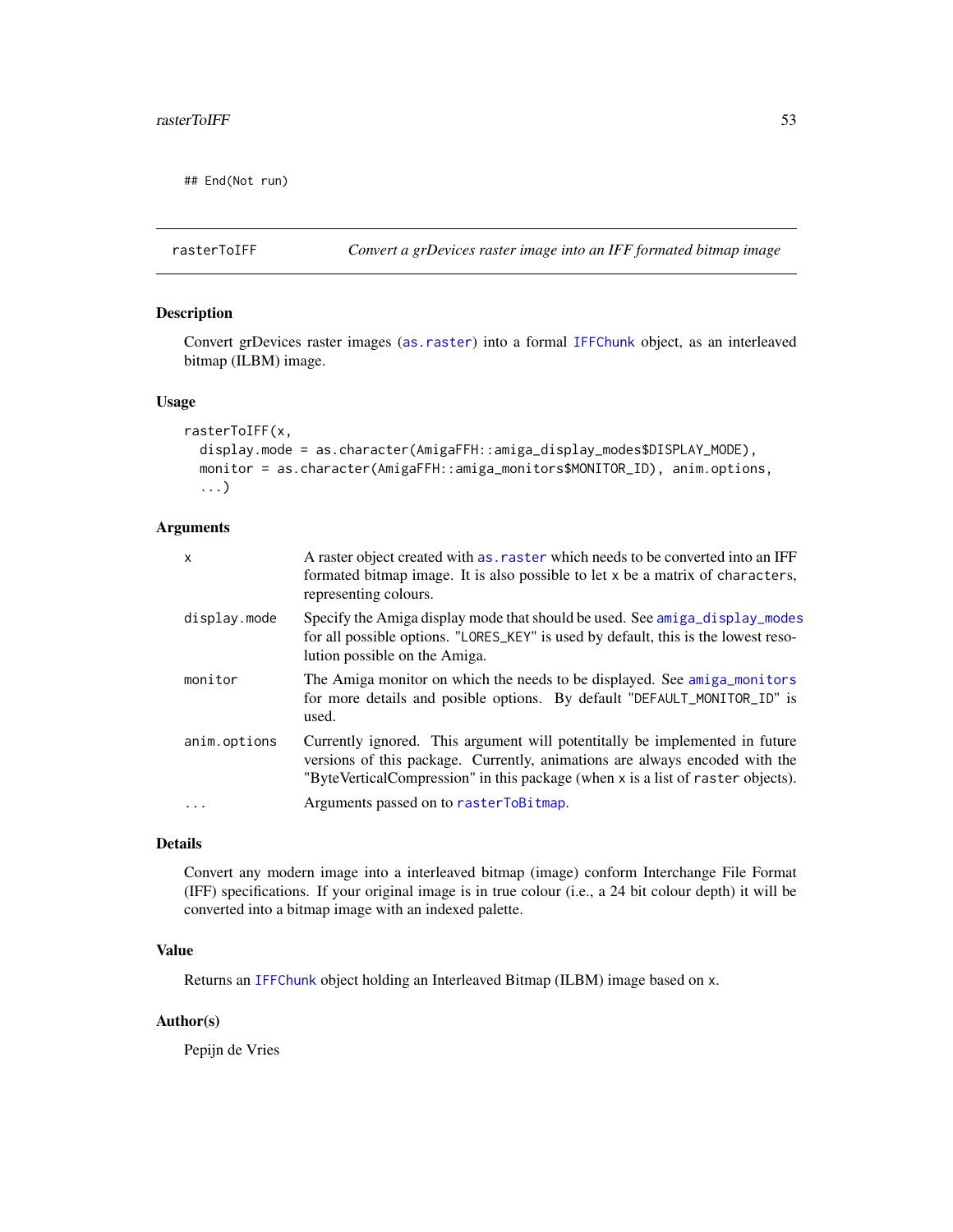### See Also

Other iff.operations: [IFFChunk-class](#page-28-0), [WaveToIFF](#page-71-0), [as.raster](#page-10-0), [getIFFChunk](#page-25-0), [interpretIFFChunk](#page-39-0), [rawToIFFChunk](#page-58-0), [read.iff](#page-65-0), [write.iff](#page-76-0)

Other raster.operations: [AmigaBitmapFont](#page-2-0), [as.raster](#page-10-0), [bitmapToRaster](#page-14-0), [dither](#page-21-0), [index.colours](#page-37-0), [rasterToAmigaBitmapFont](#page-45-0), [rasterToBitmap](#page-48-0), [rasterToHWSprite](#page-50-0)

## Examples

```
## Not run:
## first: Let's make a raster out of the 'volcano' data, which we can use in the example:
volcano.raster <- as.raster(t(matrix(terrain.colors(1 + diff(range(volcano)))[volcano -
 min(volcano) + 1], nrow(volcano))))
## Turning the raster into an IFFChunk object is easy:
volcano.iff <- rasterToIFF(volcano.raster)
## This object can be saved as an IFF file using write.iff
## in special modes HAM6 and HAM 8 higher quality images
## can be obtained. See 'rasterToBitmap' for more info on the
## special HAM modes.
volcano.ham <- rasterToIFF(volcano.raster, "HAM_KEY", depth = "HAM8")
## The result can be further improved by applying dithering
volcano.ham.dither <- rasterToIFF(volcano.raster, "HAM_KEY", depth = "HAM8",
  indexing = function(x, length.out) {
    index.colours(x, length.out, dither = "JJN", iter.max = 20)})
## End(Not run)
```
<span id="page-53-0"></span>rawToAmigaBitmapFont *Coerce raw data into an AmigaBitmapFont class object*

#### Description

[AmigaBitmapFont](#page-2-0) objects are comprehensive representations of binary Amiga font subset files. The file name is usually simply a numeric number indicating the font height in pixels. Use this function to convert raw content from such a file to an [AmigaBitmapFont](#page-2-0) object.

## Usage

```
rawToAmigaBitmapFont(x, ...)
```
#### Arguments

x An [AmigaBitmapFont](#page-2-0) object which needs to be converted into raw data. ... Currently ignored.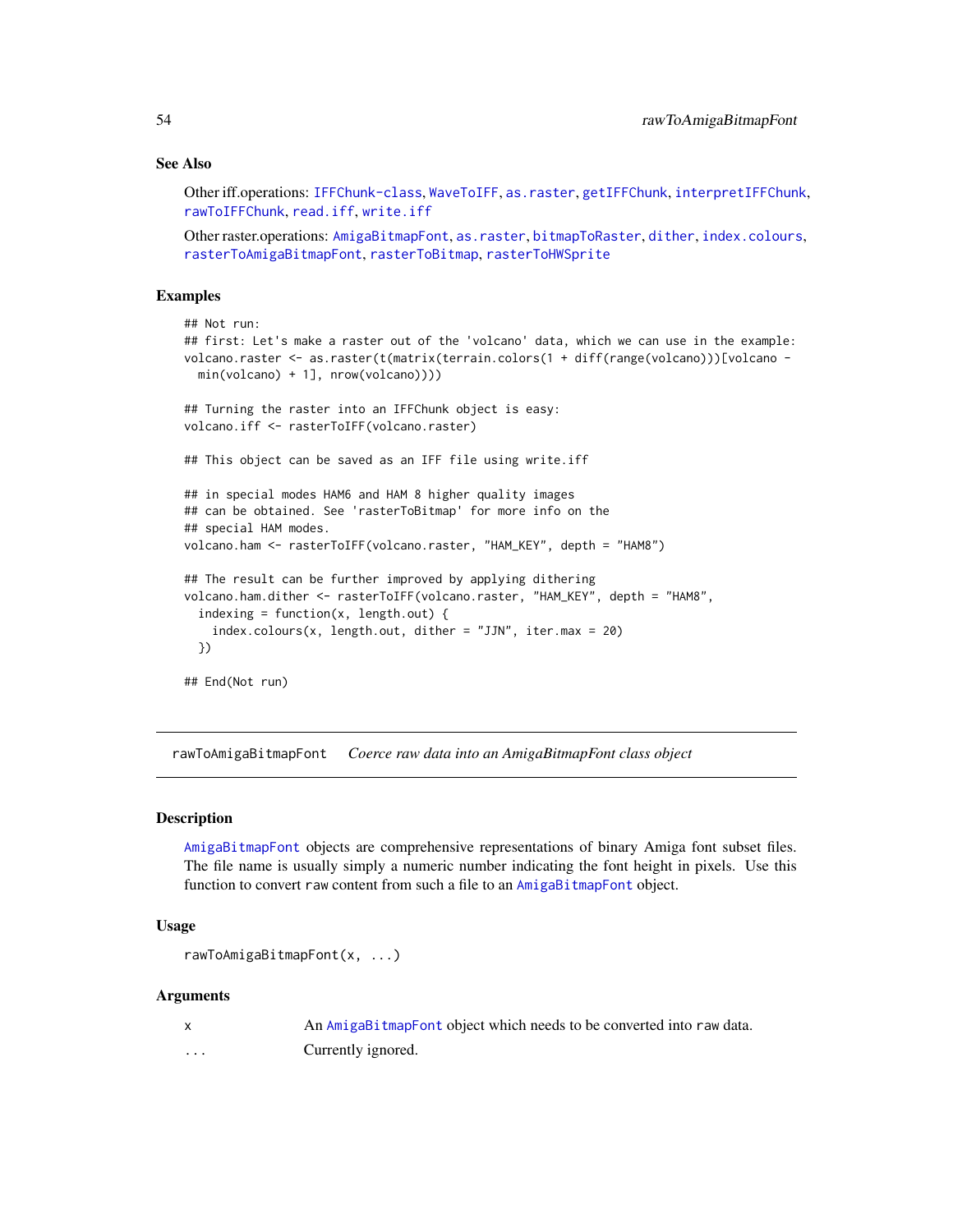## Details

This function converts raw data as stored in font bitmap files. These files are stored in subdirectories with the font's name and usually have the font height in pixels as file name. This function is effectively the inverse of [as.raw](#page-12-0).

## Value

A vector of raw data representing x.

## Author(s)

Pepijn de Vries

# See Also

Other AmigaBitmapFont.operations: [AmigaBitmapFont](#page-2-0), [availableFontSizes](#page-13-0), [c](#page-16-0), [fontName](#page-23-0), [font\\_example](#page-24-0), [getAmigaBitmapFont](#page-24-1), [rasterToAmigaBitmapFont](#page-45-0), [rawToAmigaBitmapFontSet](#page-54-0), [read.AmigaBitmapFontSet](#page-62-0), [read.AmigaBitmapFont](#page-61-0), [write.AmigaBitmapFont](#page-73-0)

Other raw.operations: [as.raw](#page-12-0), [colourToAmigaRaw](#page-17-0), [packBitmap](#page-40-0), [rawToAmigaBitmapFontSet](#page-54-0), [rawToAmigaIcon](#page-56-0), [rawToHWSprite](#page-57-0), [rawToIFFChunk](#page-58-0), [rawToSysConfig](#page-59-0), [simpleAmigaIcon](#page-67-0)

#### Examples

```
## Not run:
## first create raw data that can be converted into a AmigaBitmapFont
data(font_example)
font.raw <- as.raw(getAmigaBitmapFont(font_example, 9))
## Convert it back into an AmigaBitmapFont object:
font <- rawToAmigaBitmapFont(font.raw)
```
## End(Not run)

<span id="page-54-0"></span>rawToAmigaBitmapFontSet

*Coerce raw data into an AmigaBitmapFontSet class object*

## **Description**

[AmigaBitmapFontSet](#page-2-1) objects are comprehensive representations of binary Amiga font files (\*.font). Use this function to convert raw data from such a file to an [AmigaBitmapFontSet](#page-2-1) object.

#### Usage

```
rawToAmigaBitmapFontSet(x, file, disk = NULL)
```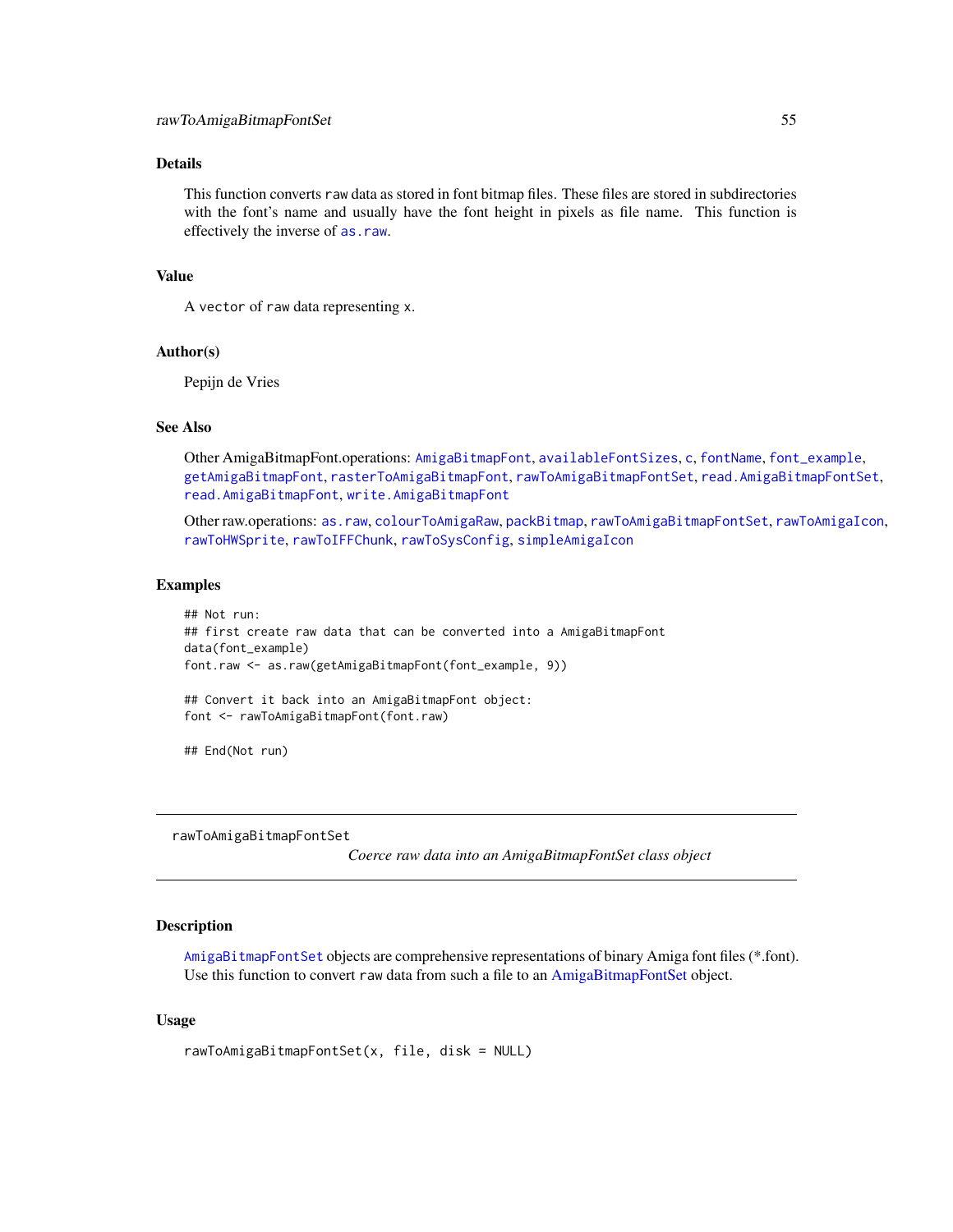## Arguments

| $\mathsf{x}$ | A vector of raw data that needs to be converted into an AmigaBitmapFontSet.                                                                                                                                                                                                                                                                                                   |
|--------------|-------------------------------------------------------------------------------------------------------------------------------------------------------------------------------------------------------------------------------------------------------------------------------------------------------------------------------------------------------------------------------|
| file         | The raw version of the AmigaBitmapFontSet does not contain the nested font<br>bitmap images. In order to correctly construct an AmigaBitmapFontSet the file<br>location of the original *.font file is required in order to read and include the font<br>bitmap image information. file should thus be a character string specifying<br>the file location of the *.font file. |
| disk         | A virtual Commodore Amiga disk from which the file should be read. This<br>should be an amigabisk object. Using this argument requires the adfExplorer<br>package. When set to NULL, this argument is ignored.                                                                                                                                                                |

## Details

This function converts raw data as stored in \*.font files. The function also needs the file location, in order to load the nested bitmap images for each font height. This function is effectively the inverse of [as.raw](#page-12-0).

## Value

Returns an [AmigaBitmapFontSet](#page-2-1) object.

#### Author(s)

Pepijn de Vries

#### See Also

Other AmigaBitmapFont.operations: [AmigaBitmapFont](#page-2-0), [availableFontSizes](#page-13-0), [c](#page-16-0), [fontName](#page-23-0), [font\\_example](#page-24-0), [getAmigaBitmapFont](#page-24-1), [rasterToAmigaBitmapFont](#page-45-0), [rawToAmigaBitmapFont](#page-53-0), [read.AmigaBitmapFontSet](#page-62-0), [read.AmigaBitmapFont](#page-61-0), [write.AmigaBitmapFont](#page-73-0)

Other raw.operations: [as.raw](#page-12-0), [colourToAmigaRaw](#page-17-0), [packBitmap](#page-40-0), [rawToAmigaBitmapFont](#page-53-0), [rawToAmigaIcon](#page-56-0), [rawToHWSprite](#page-57-0), [rawToIFFChunk](#page-58-0), [rawToSysConfig](#page-59-0), [simpleAmigaIcon](#page-67-0)

## Examples

## Not run: data(font\_example)

## First create raw font set data. Note that this raw data ## does not include the nested font bitmap images. fontset.raw <- as.raw(font\_example)

## Therefore it is necesary to have the entire font stored as files: write.AmigaBitmapFontSet(font\_example, tempdir())

font.restored <- rawToAmigaBitmapFontSet(fontset.raw, file.path(tempdir(), "AmigaFFH.font"))

## End(Not run)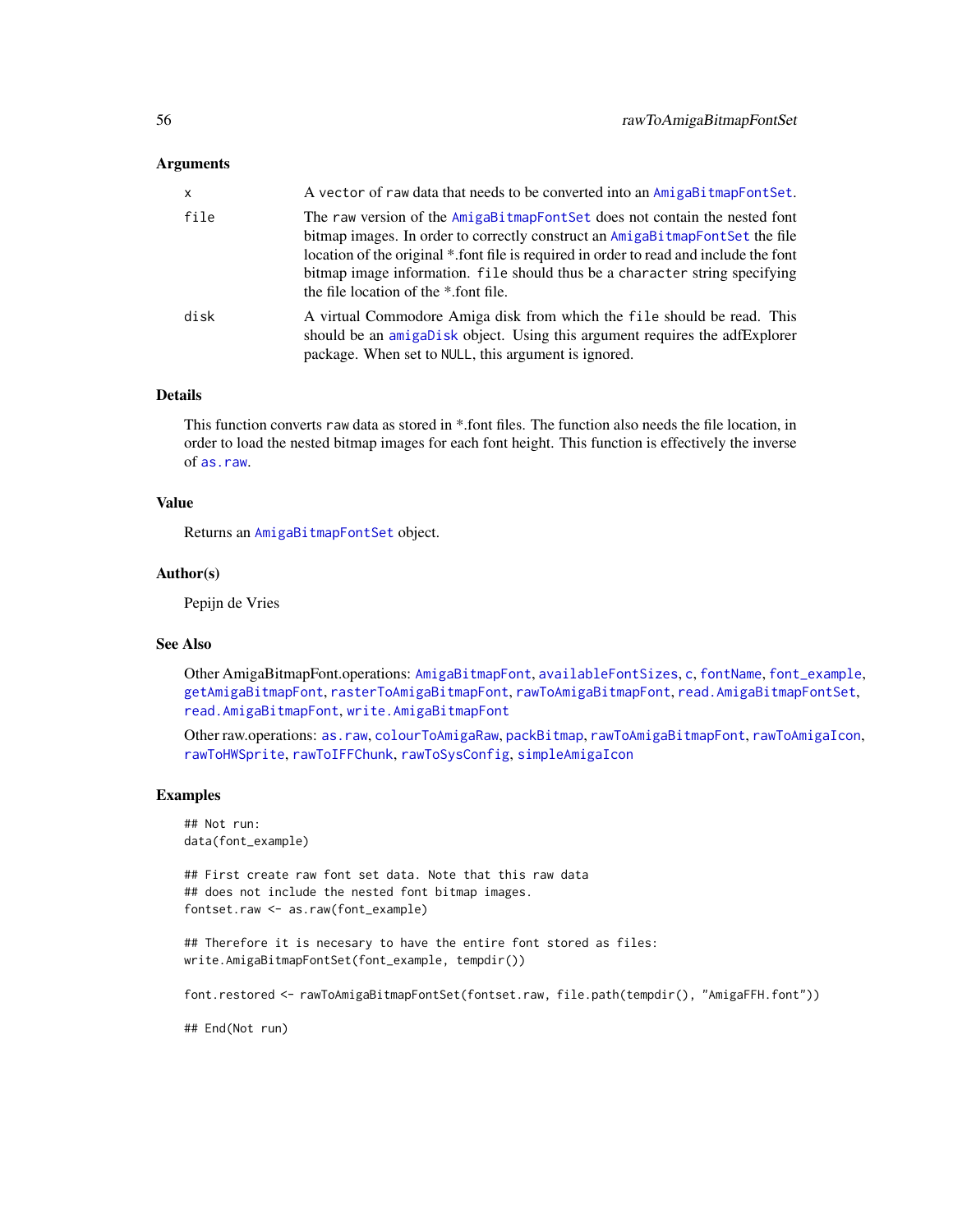<span id="page-56-0"></span>

#### Description

[AmigaIcon](#page-5-0) objects are comprehensive representations of binary Amiga Workbench icon files (\*.info). Use this function to convert raw data from such a file to an [AmigaIcon](#page-5-0) object.

#### Usage

rawToAmigaIcon(x, palette = NULL)

## Arguments

| $\mathsf{X}$ | A vector of raw data that needs to be converted into an S3 AmigaTcon class<br>object.                                                             |
|--------------|---------------------------------------------------------------------------------------------------------------------------------------------------|
| palette      | Provide a palette (vector of colours) for the icon bitmap image. When set to<br>NULL (default) the standard Amiga Workbench palette will be used. |

#### Details

Icons files (\*.info) were used as a graphical representations of files and directories on the Commodore Amiga. This function will convert the raw data from such files into a more comprehensive names list (see [AmigaIcon](#page-5-0)). Use as . raw to achieve the inverse.

## Value

Returns an [AmigaIcon](#page-5-0) class object based on x.

## Author(s)

Pepijn de Vries

#### See Also

Other AmigaIcon.operations: [AmigaIcon](#page-5-0), [read.AmigaIcon](#page-63-0), [simpleAmigaIcon](#page-67-0), [write.AmigaIcon](#page-74-0)

Other raw.operations: [as.raw](#page-12-0), [colourToAmigaRaw](#page-17-0), [packBitmap](#page-40-0), [rawToAmigaBitmapFontSet](#page-54-0), [rawToAmigaBitmapFont](#page-53-0), [rawToHWSprite](#page-57-0), [rawToIFFChunk](#page-58-0), [rawToSysConfig](#page-59-0), [simpleAmigaIcon](#page-67-0)

#### Examples

```
## Not run:
## generate a simple AmigaIcon object:
icon <- simpleAmigaIcon()
## convert it into raw data:
icon.raw <- as.raw(icon)
```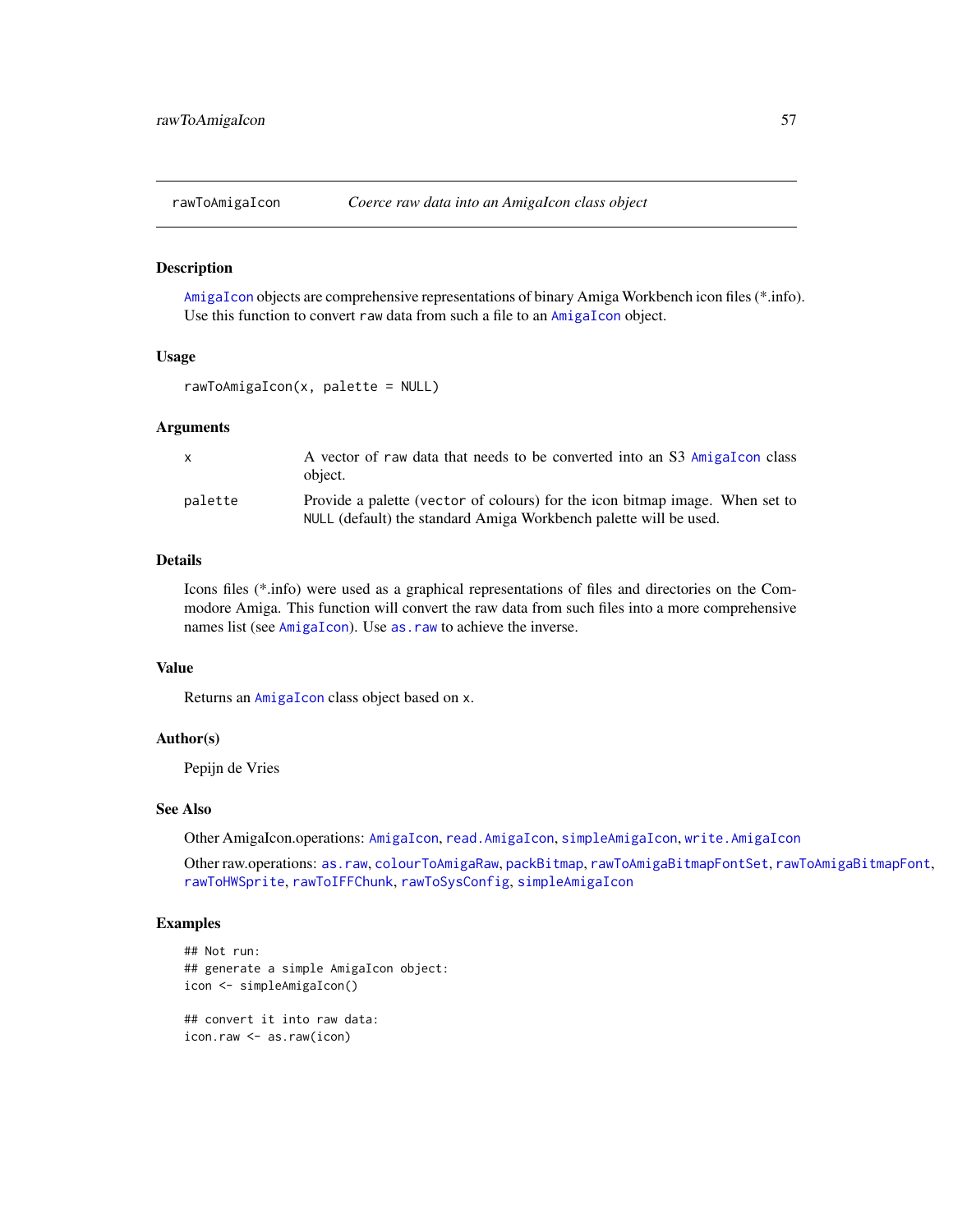```
## convert the raw data back into an icon:
icon.restored <- rawToAmigaIcon(icon.raw)
```
## End(Not run)

<span id="page-57-0"></span>rawToHWSprite *Convert raw data into an Amiga hardware sprite*

## Description

Convert raw data structured conform a Commodore Amiga hardware sprite (see references) into a [hardwareSprite](#page-27-0) object.

### Usage

```
## S4 method for signature 'raw,missing'
rawToHWSprite(x, col)
```

```
## S4 method for signature 'raw,character'
rawToHWSprite(x, col)
```
# Arguments

| x.  | raw data structured as an Amiga hardware sprite (see references).                                                                                            |
|-----|--------------------------------------------------------------------------------------------------------------------------------------------------------------|
| col | A vector of colours (character) to be used for the hardware sprite. Spec-<br>ify the three visible colours for the sprite. When missing some default colours |
|     | (grayscale) will be used. The colours have to be provided separately as they are                                                                             |
|     | usually not stored together with the hardware sprite data.                                                                                                   |

# Details

Information to set up a hardware sprite is stored as raw data on Commodore Amigas. This method can be used to convert this data into a [hardwareSprite](#page-27-0) object. This object can in turn be converted with [as.raster](#page-10-0) such that it can be plotted in R.

# Value

Returns a [hardwareSprite](#page-27-0) object based on the provided raw data

### Author(s)

Pepijn de Vries

## References

[http://amigadev.elowar.com/read/ADCD\\_2.1/Hardware\\_Manual\\_guide/node00B9.html](http://amigadev.elowar.com/read/ADCD_2.1/Hardware_Manual_guide/node00B9.html)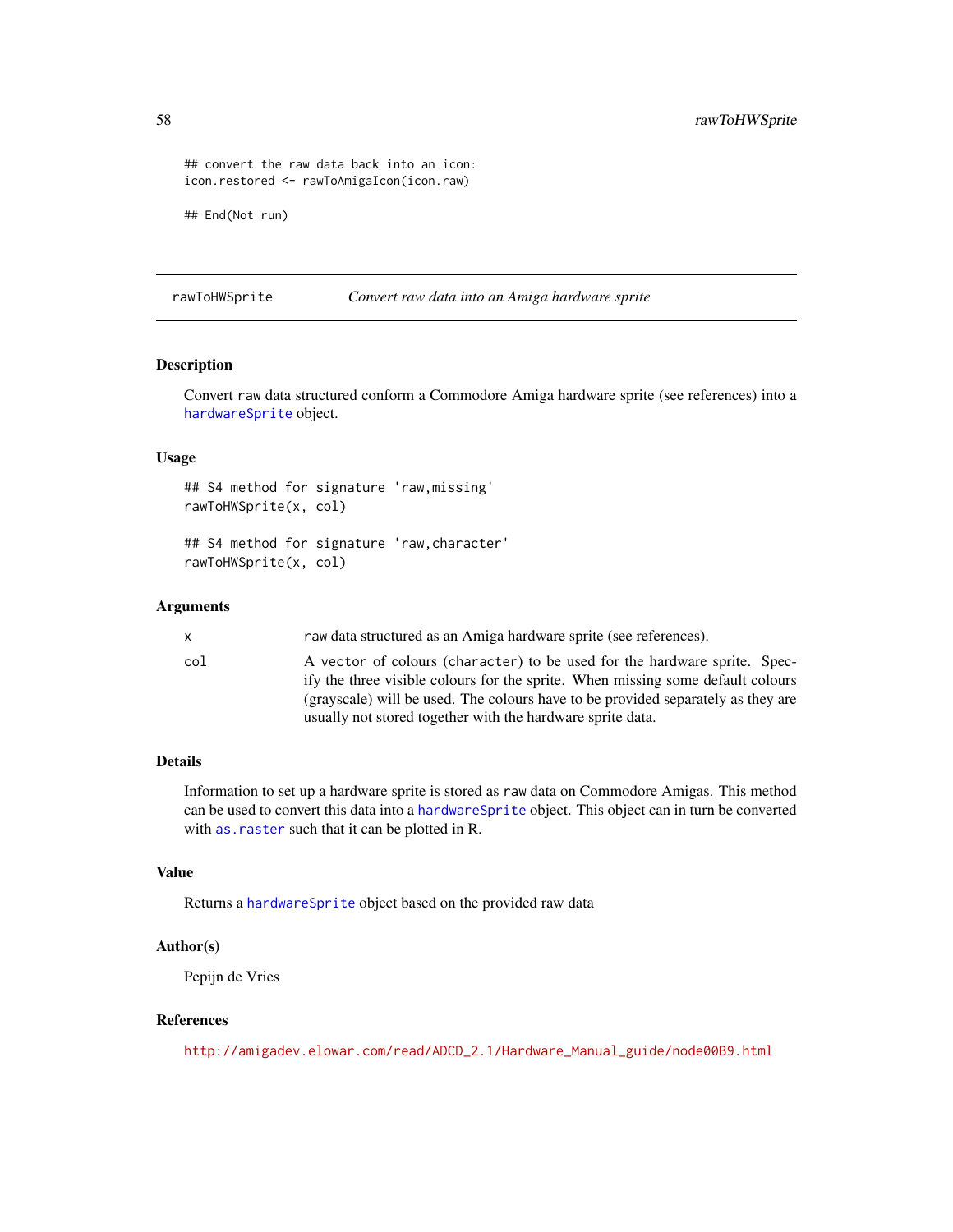## rawToIFFChunk 59

# See Also

Other raw.operations: [as.raw](#page-12-0), [colourToAmigaRaw](#page-17-0), [packBitmap](#page-40-0), [rawToAmigaBitmapFontSet](#page-54-0), [rawToAmigaBitmapFont](#page-53-0), [rawToAmigaIcon](#page-56-0), [rawToIFFChunk](#page-58-0), [rawToSysConfig](#page-59-0), [simpleAmigaIcon](#page-67-0)

Other HWSprite.operations: [rasterToHWSprite](#page-50-0)

#### Examples

```
## Let's generate a 16x16 sprite with a random bitmap:
dat <- as.raw(c(0x00, 0x00, 0x10, 0x00,
              sample.int(255, 64, replace = TRUE),
              0x00, 0x00, 0x00, 0x00))
## make it a hardware sprite object:
spr <- rawToHWSprite(dat)
## and plot it:
plot(spr, interpolate = FALSE)
## with some imagination when can make
## a more structured image:
dat <- as.raw(c(0x00, 0x00, 0x10, 0x00, 0x00, 0x00, 0xff, 0xf8,
                0x7f, 0x80, 0x80, 0x70, 0x7f, 0x00, 0xbe, 0xe0,
                0x7e, 0x00, 0x85, 0xc0, 0x7d, 0x80, 0x82, 0x40,
                0x6b, 0xc0, 0x95, 0xa0, 0x57, 0xe0, 0xa8, 0xd0,
                0x2f, 0xf0, 0xd1, 0x68, 0x4f, 0xf8, 0xb0, 0x34,
                0x07, 0xfc, 0xf8, 0x5a, 0x03, 0xfe, 0xe4, 0x0d,
                0x01, 0xfc, 0xc2, 0x12, 0x00, 0xf8, 0x81, 0x04,
                0x00, 0x70, 0x00, 0x88, 0x00, 0x20, 0x00, 0x50,
                0x00, 0x00, 0x00, 0x20, 0x00, 0x00, 0x00, 0x00))
spr <- rawToHWSprite(dat, c("#EE4444", "#000000", "#EEEECC"))
plot(spr, interpolate = FALSE)
```
<span id="page-58-0"></span>rawToIFFChunk *Coerce raw data to an IFFChunk class object*

# Description

Coerce raw data, as it would be stored in the Interchange File Format (IFF), and convert it into an [IFFChunk](#page-30-0) class object.

#### Usage

```
## S4 method for signature 'raw'
rawToIFFChunk(x)
```
## Arguments

x A vector of raw data that needs to be converted into a [IFFChunk](#page-30-0) class object.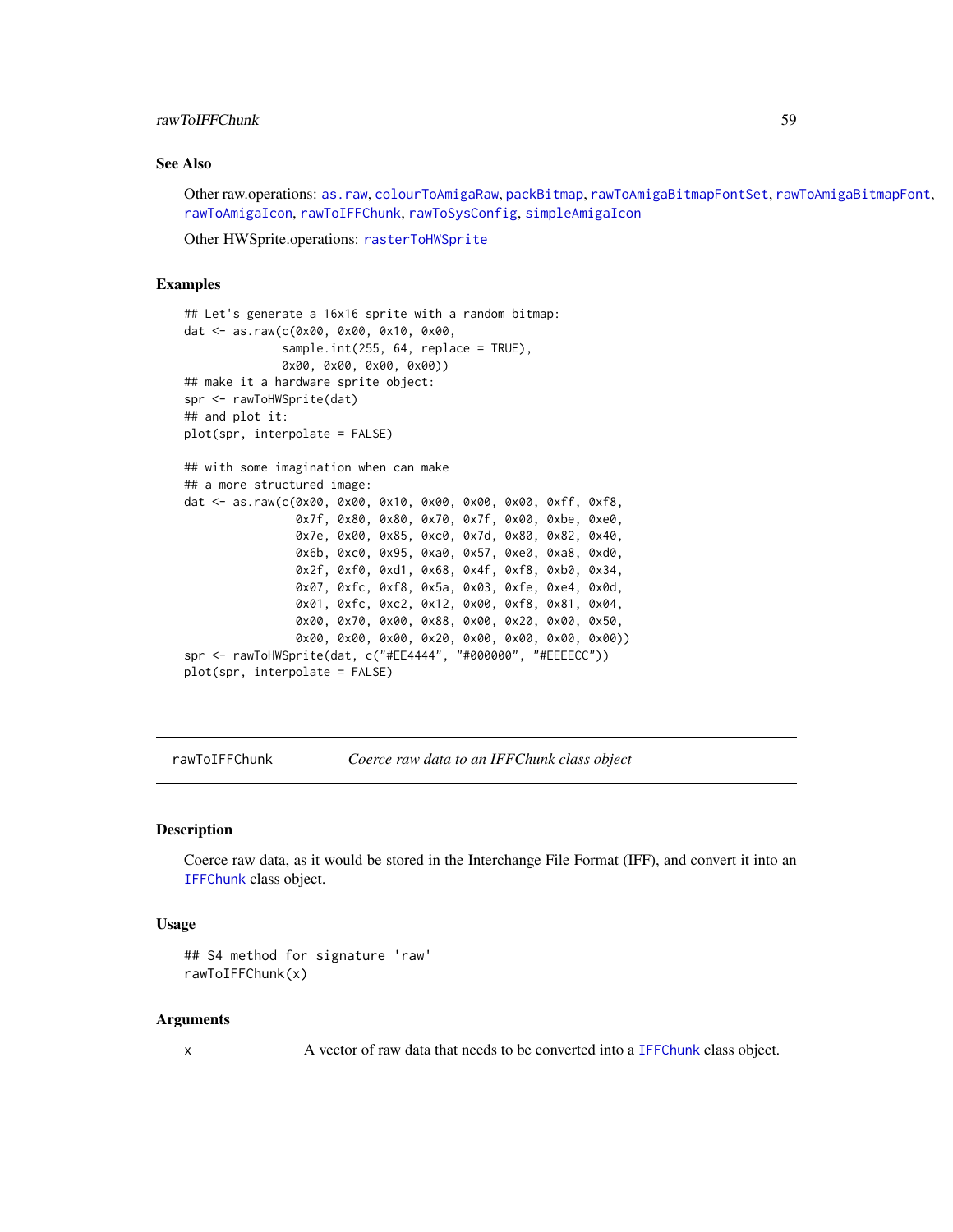# Details

This method should work for all IFF chunk types that are implemented in this package (see [IFFChunk-method](#page-30-1) for details). For non-implemented chunks this method may work properly as long as the chunks are nested inside a FORM type container chunk. This method is provided for your convenience, but it is recommended to import IFFChunk methods using the [read.iff](#page-65-0) function. Use [as.raw](#page-12-0) to achieve the inverse of this method.

# Value

Returns an [IFFChunk](#page-30-0) class object based on x.

#### Author(s)

Pepijn de Vries

## See Also

```
Other iff.operations: IFFChunk-class, WaveToIFF, as.raster, getIFFChunk, interpretIFFChunk,
rasterToIFF, read.iff, write.iff
```
Other raw.operations: [as.raw](#page-12-0), [colourToAmigaRaw](#page-17-0), [packBitmap](#page-40-0), [rawToAmigaBitmapFontSet](#page-54-0), [rawToAmigaBitmapFont](#page-53-0), [rawToAmigaIcon](#page-56-0), [rawToHWSprite](#page-57-0), [rawToSysConfig](#page-59-0), [simpleAmigaIcon](#page-67-0)

#### Examples

```
## Not run:
## Get an IFFChunk object:
example.iff <- read.iff(system.file("ilbm8lores.iff", package = "AmigaFFH"))
## Coerce it to raw data:
example.raw <- as.raw(example.iff)
## Coerce raw data to IFF chunk:
example.iff.new <- rawToIFFChunk(example.raw)
## These conversions were non-destructive:
identical(example.iff, example.iff.new)
## End(Not run)
```
<span id="page-59-0"></span>rawToSysConfig *Coerce raw data into a SysConfig class object*

## Description

[SysConfig](#page-69-0) objects are comprehensive representations of binary Amiga system-configuration files. Use this function to convert raw data from such a file to a [SysConfig](#page-69-0) object.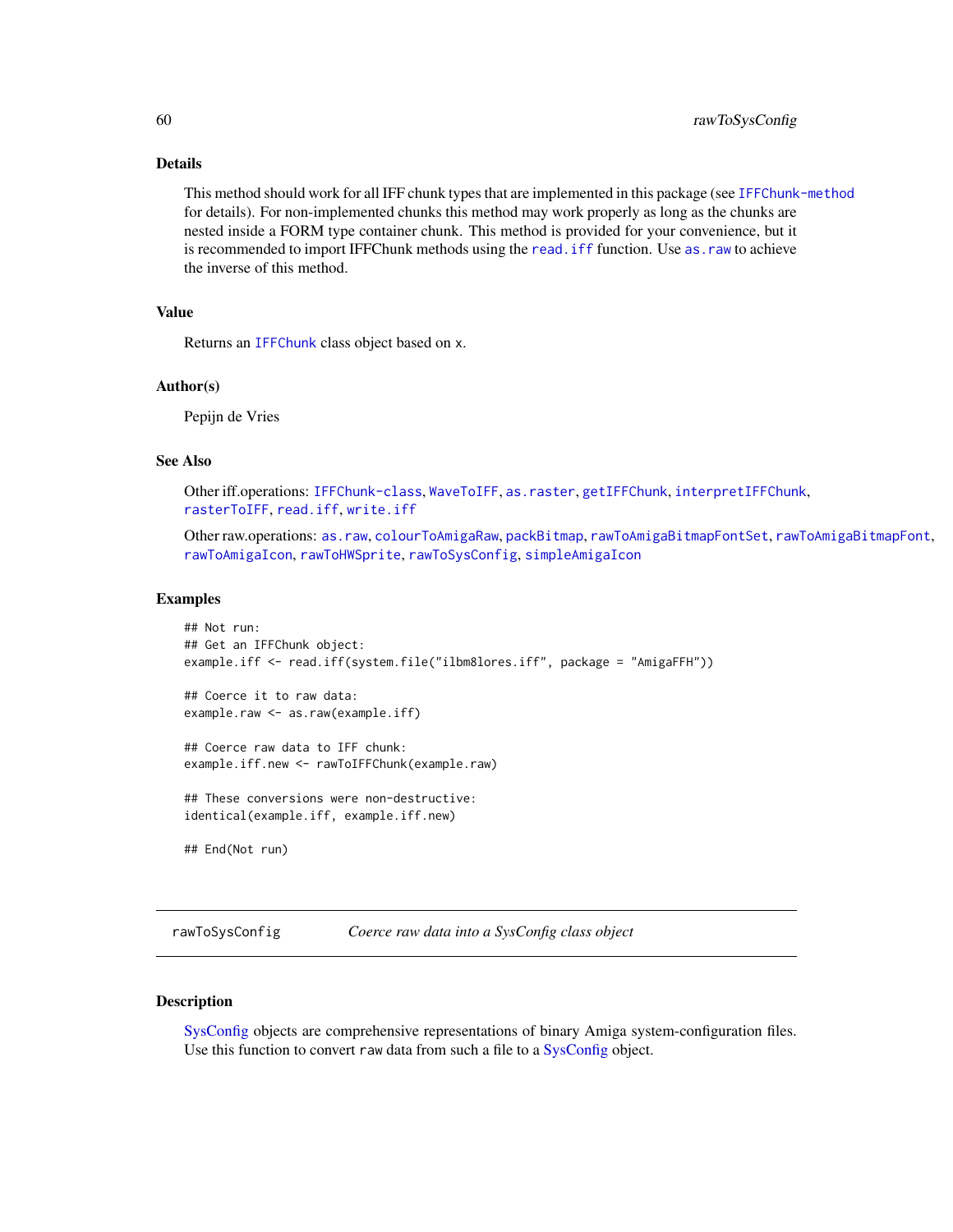# rawToSysConfig 61

## Usage

```
rawToSysConfig(x)
```
#### Arguments

x A vector of raw data that needs to be converted into an S3 [SysConfig](#page-69-0) class object. It should have a length of at least 232. Although system-configurations can be extended, such extended files are not supported here.

# Details

The Amiga used the system-configuration file to store certain system preferences in a binary file. With this function such raw data can be converted into a more comprehensive [SysConfig](#page-69-0) object. Use [as.raw](#page-12-0) to achieve the inverse.

# Value

Returns a [SysConfig](#page-69-0) class object based on x.

## Author(s)

Pepijn de Vries

## See Also

Other SysConfig.operations: [SysConfig](#page-69-0), [read.SysConfig](#page-66-0), [simpleSysConfig](#page-68-0), [write.SysConfig](#page-77-0)

Other raw.operations: [as.raw](#page-12-0), [colourToAmigaRaw](#page-17-0), [packBitmap](#page-40-0), [rawToAmigaBitmapFontSet](#page-54-0), [rawToAmigaBitmapFont](#page-53-0), [rawToAmigaIcon](#page-56-0), [rawToHWSprite](#page-57-0), [rawToIFFChunk](#page-58-0), [simpleAmigaIcon](#page-67-0)

#### Examples

```
## Not run:
## get the system-configuration from the adfExplorer example disk:
sc <- adfExplorer::get.adf.file(adfExplorer::adf.example, "devs/system-configuration")
## This will get you the raw data from the file:
typeof(sc)
## Convert the raw data to a more comprehensive named list (and S3 SysConfig class):
sc <- rawToSysConfig(sc)
## End(Not run)
```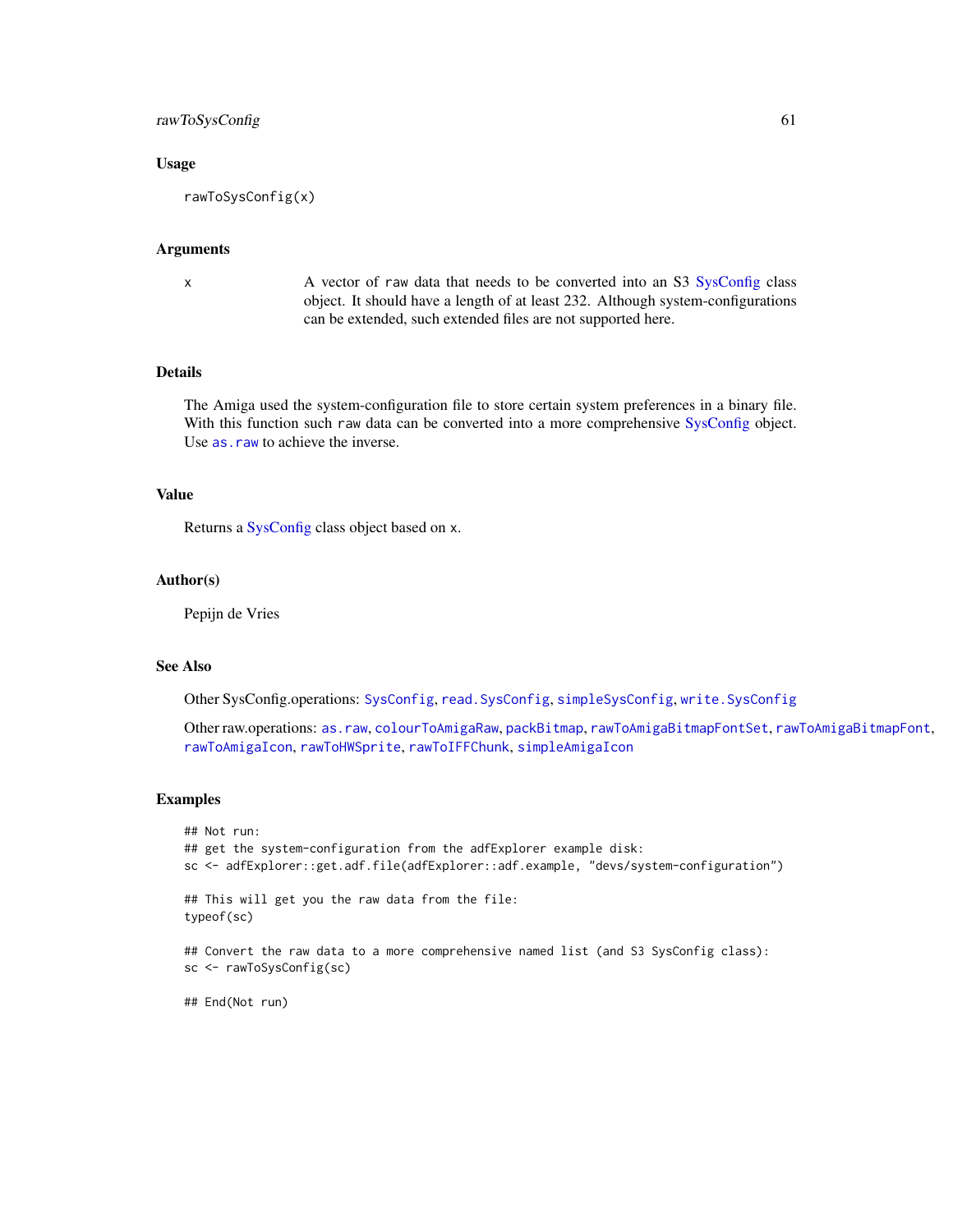<span id="page-61-0"></span>read.AmigaBitmapFont *Read an AmigaBitmapFont class object from a file*

### **Description**

Amiga Font Bitmaps of distinctive font heights are stored in separate files, which in combination form a font collection or set. This function can be used to read a specific bitmap from a set and returns it as an [AmigaBitmapFont](#page-2-0) class object.

#### Usage

```
read.AmigaBitmapFont(file, disk = NULL, ...)
```
#### Arguments

| file      | The file name of a font subset is usually simply a numeric number indicating<br>the font height in pixels. Use file as a character string representing that file<br>location.                                  |
|-----------|----------------------------------------------------------------------------------------------------------------------------------------------------------------------------------------------------------------|
| disk      | A virtual Commodore Amiga disk from which the file should be read. This<br>should be an amigaDisk object. Using this argument requires the adfExplorer<br>package. When set to NULL, this argument is ignored. |
| $\ddotsc$ | Arguments passed on to rawToAmigaBitmapFont.                                                                                                                                                                   |

## Details

Individual font bitmaps are stored in a font's subdirectory where the file name is usually equal to the font height in pixels. This function will read such a font bitmap file and return it as an [AmigaBitmapFont](#page-2-0) class object. It can also read such files from [amigaDisk-class](#page-0-0) objects, but that requires the adfExplorer package to be installed.

## Value

Returns an [AmigaBitmapFont](#page-2-0) object read from the specified file.

# Author(s)

Pepijn de Vries

#### See Also

Other AmigaBitmapFont.operations: [AmigaBitmapFont](#page-2-0), [availableFontSizes](#page-13-0), [c](#page-16-0), [fontName](#page-23-0), [font\\_example](#page-24-0), [getAmigaBitmapFont](#page-24-1), [rasterToAmigaBitmapFont](#page-45-0), [rawToAmigaBitmapFontSet](#page-54-0), [rawToAmigaBitmapFont](#page-53-0), [read.AmigaBitmapFontSet](#page-62-0), [write.AmigaBitmapFont](#page-73-0)

Other io.operations: [read.AmigaBitmapFontSet](#page-62-0), [read.AmigaIcon](#page-63-0), [read.SysConfig](#page-66-0), [read.iff](#page-65-0), [write.AmigaBitmapFont](#page-73-0), [write.AmigaIcon](#page-74-0), [write.SysConfig](#page-77-0), [write.iff](#page-76-0)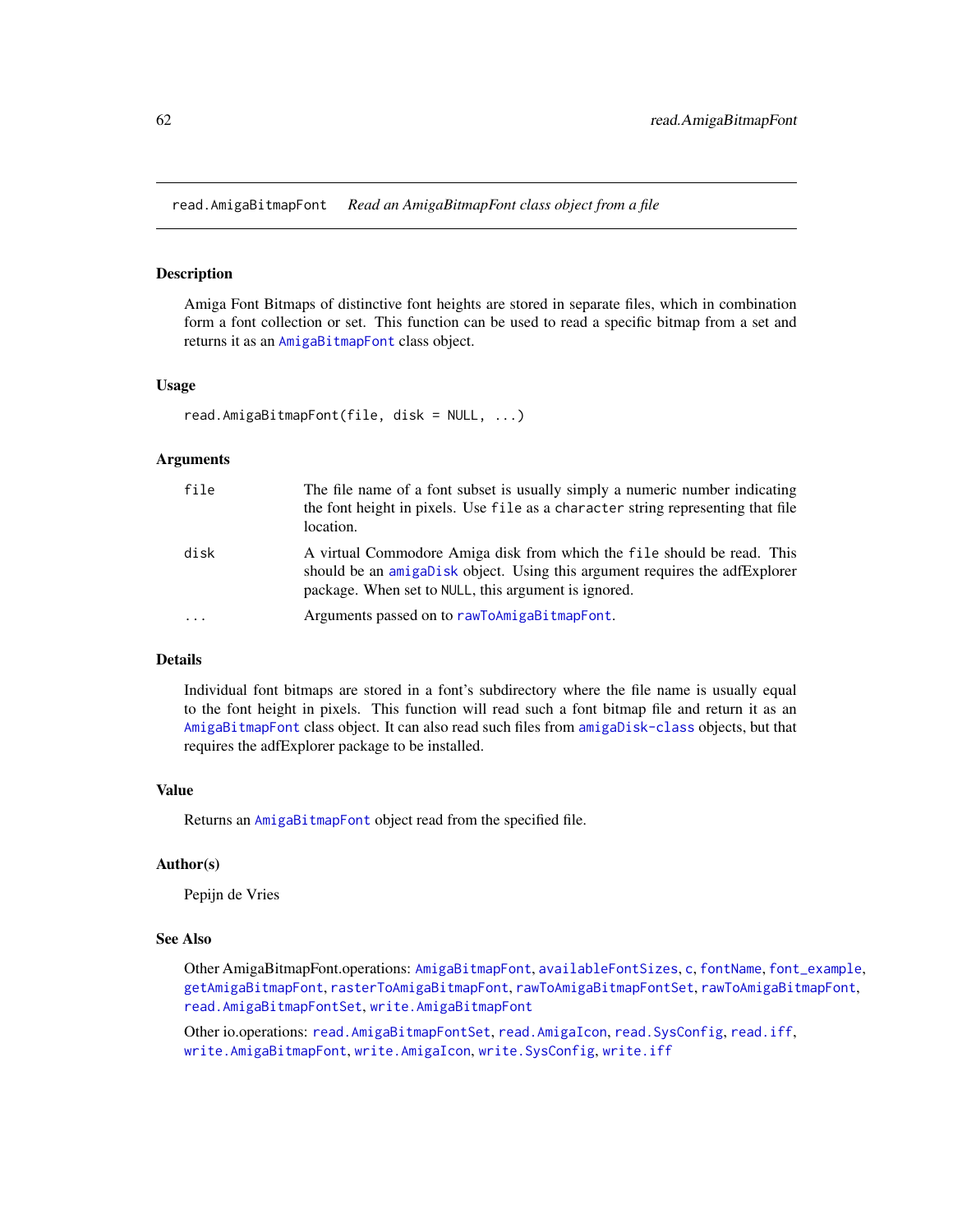# read.AmigaBitmapFontSet 63

#### Examples

```
## Not run:
data(font_example)
## Let's store the example font first:
write.AmigaBitmapFontSet(font_example, tempdir())
## Now read a specific subset from the font files:
font.sub <- read.AmigaBitmapFont(file.path(tempdir(), "AmigaFFH", "9"))
## The same can be done with a virtual Amiga disk. The following
## examples require the 'adfExplorer' package.
font.disk <- adfExplorer::blank.amigaDOSDisk("font.disk")
font.disk <- adfExplorer::dir.create.adf(font.disk, "FONTS")
font.disk <- write.AmigaBitmapFontSet(font_example, "DF0:FONTS", font.disk)
font.sub <- read.AmigaBitmapFont("DF0:FONTS/AmigaFFH/9", font.disk)
```
## End(Not run)

<span id="page-62-0"></span>read.AmigaBitmapFontSet

*Read AmigaBitmapFontSet from \*.font file*

# **Description**

Reads [AmigaBitmapFontSet](#page-2-1) from \*.font file including all nested bitmap images for all font heights.

#### Usage

```
read.AmigaBitmapFontSet(file, disk = NULL, ...)
```
## Arguments

| file      | A character string of the filename of the *.font file to be read.                                                                                                                                              |
|-----------|----------------------------------------------------------------------------------------------------------------------------------------------------------------------------------------------------------------|
| disk      | A virtual Commodore Amiga disk from which the file should be read. This<br>should be an amigabisk object. Using this argument requires the adfExplorer<br>package. When set to NULL, this argument is ignored. |
| $\ddotsc$ | Currently ignored.                                                                                                                                                                                             |

#### Details

The \*.font file only holds meta-information. The bitmap images for each font height are stored in separate files, which are listed in the \*.font file. The function reads the \*.font file, including all nested bitmap files and returns it as a [AmigaBitmapFontSet](#page-2-1).

It can also read \*.font files from [amigaDisk-class](#page-0-0) objects, but that requires the adfExplorer package to be installed.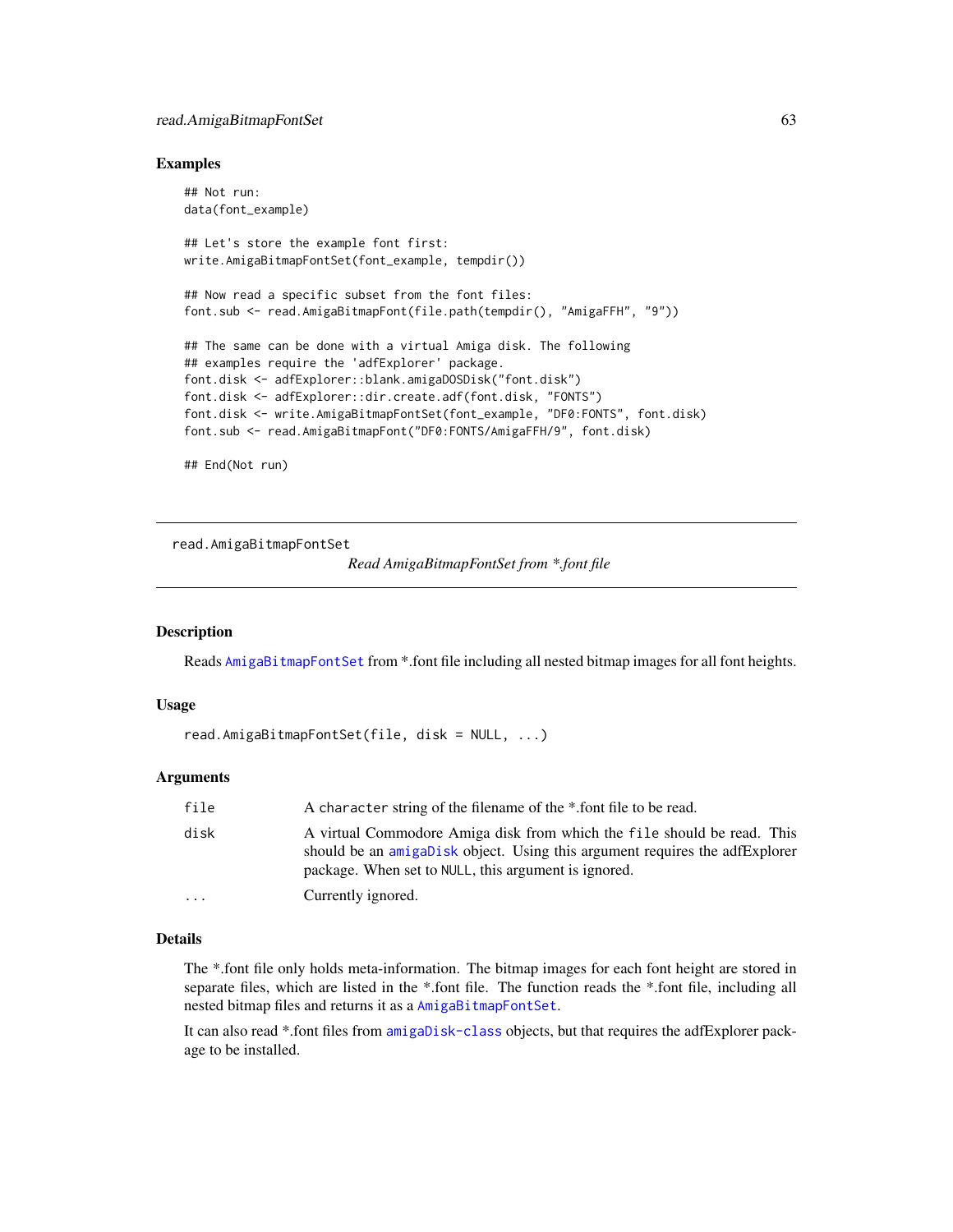#### Value

Returns an [AmigaBitmapFontSet](#page-2-1) object read from the specified file.

#### Author(s)

Pepijn de Vries

## See Also

Other AmigaBitmapFont.operations: [AmigaBitmapFont](#page-2-0), [availableFontSizes](#page-13-0), [c](#page-16-0), [fontName](#page-23-0), [font\\_example](#page-24-0), [getAmigaBitmapFont](#page-24-1), [rasterToAmigaBitmapFont](#page-45-0), [rawToAmigaBitmapFontSet](#page-54-0), [rawToAmigaBitmapFont](#page-53-0), [read.AmigaBitmapFont](#page-61-0), [write.AmigaBitmapFont](#page-73-0)

Other io.operations: [read.AmigaBitmapFont](#page-61-0), [read.AmigaIcon](#page-63-0), [read.SysConfig](#page-66-0), [read.iff](#page-65-0), [write.AmigaBitmapFont](#page-73-0), [write.AmigaIcon](#page-74-0), [write.SysConfig](#page-77-0), [write.iff](#page-76-0)

## Examples

```
## Not run:
data(font_example)
```

```
## in order to read, we first need to write a file"
write.AmigaBitmapFontSet(font_example, tempdir())
```

```
## The font is written as 'AmigaFFH.font' as that name
## is embedded in the AmigaBitmapFontSet object 'font_example'.
## We can read it as follows:
font.read <- read.AmigaBitmapFontSet(file.path(tempdir(), "AmigaFFH.font"))
## similarly, the file can also be written and read from and to
## a virtual amiga disk. The following codes requires the 'adfExplorer'
## package:
adf <- adfExplorer::blank.amigaDOSDisk("font.disk")
adf <- adfExplorer::dir.create.adf(adf, "FONTS")
```
## End(Not run)

<span id="page-63-0"></span>read.AmigaIcon *Read an Amiga Workbench icon (info) file*

adf <- write.AmigaBitmapFontSet(font\_example, "DF0:FONTS", adf) font.read <- read.AmigaBitmapFontSet("DF0:FONTS/AmigaFFH.font", adf)

#### Description

Graphical representation of files and directories (icons) are stored as separate files (with the .info extension) on the Amiga. This function reads such files and imports them as [AmigaIcon](#page-5-0) class objects.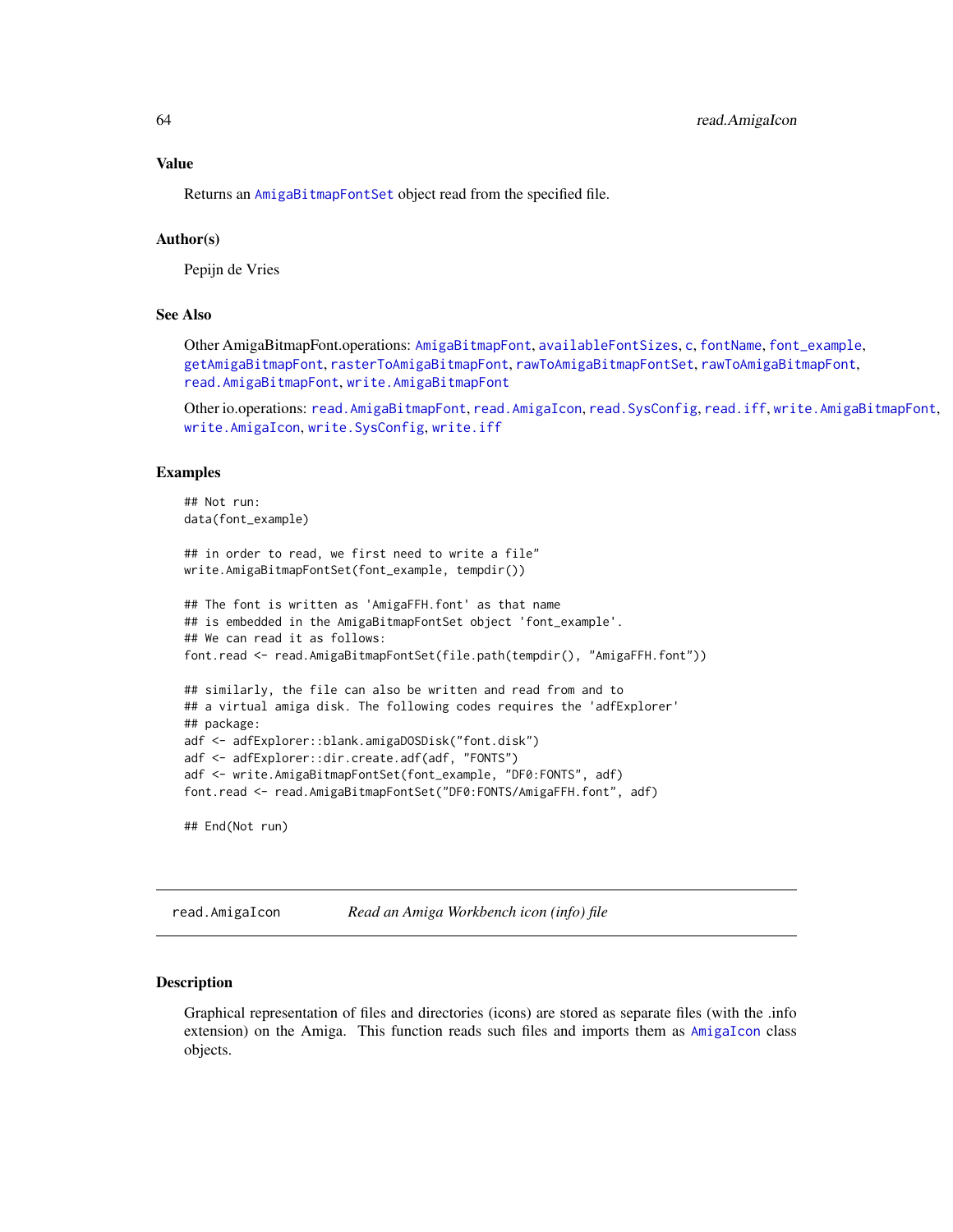# read.AmigaIcon 65

### Usage

read.AmigaIcon(file, disk = NULL, ...)

## Arguments

| file     | A character string representing the file name from which the icon data should<br>be read.                                                                                                                      |
|----------|----------------------------------------------------------------------------------------------------------------------------------------------------------------------------------------------------------------|
| disk     | A virtual Commodore Amiga disk from which the file should be read. This<br>should be an amigaDisk object. Using this argument requires the adfExplorer<br>package. When set to NULL, this argument is ignored. |
| $\cdots$ | Arguments passed on to rawToAmigaIcon.                                                                                                                                                                         |

# Details

The [AmigaIcon](#page-5-0) S3 object provides a comprehensive format for Amiga icons, which are used as a graphical representation of files and directories on the Amiga. The [AmigaIcon](#page-5-0) is a named list containing all information of an icon. Use this function to read an Amiga icon (with the .info extension) from a file and convert it into an [AmigaIcon](#page-5-0) object.

## Value

Returns an [AmigaIcon](#page-5-0) class object as read from the file.

#### Author(s)

Pepijn de Vries

## See Also

Other AmigaIcon.operations: [AmigaIcon](#page-5-0), [rawToAmigaIcon](#page-56-0), [simpleAmigaIcon](#page-67-0), [write.AmigaIcon](#page-74-0)

Other io.operations: [read.AmigaBitmapFontSet](#page-62-0), [read.AmigaBitmapFont](#page-61-0), [read.SysConfig](#page-66-0), [read.iff](#page-65-0), [write.AmigaBitmapFont](#page-73-0), [write.AmigaIcon](#page-74-0), [write.SysConfig](#page-77-0), [write.iff](#page-76-0)

# Examples

```
## Not run:
## create a simple AmigaIcon:
icon <- simpleAmigaIcon()
## write the icon to the temp dir:
write.AmigaIcon(icon, file.path(tempdir(), "icon.info"))
## read the same file:
icon2 <- read.AmigaIcon(file.path(tempdir(), "icon.info"))
## End(Not run)
```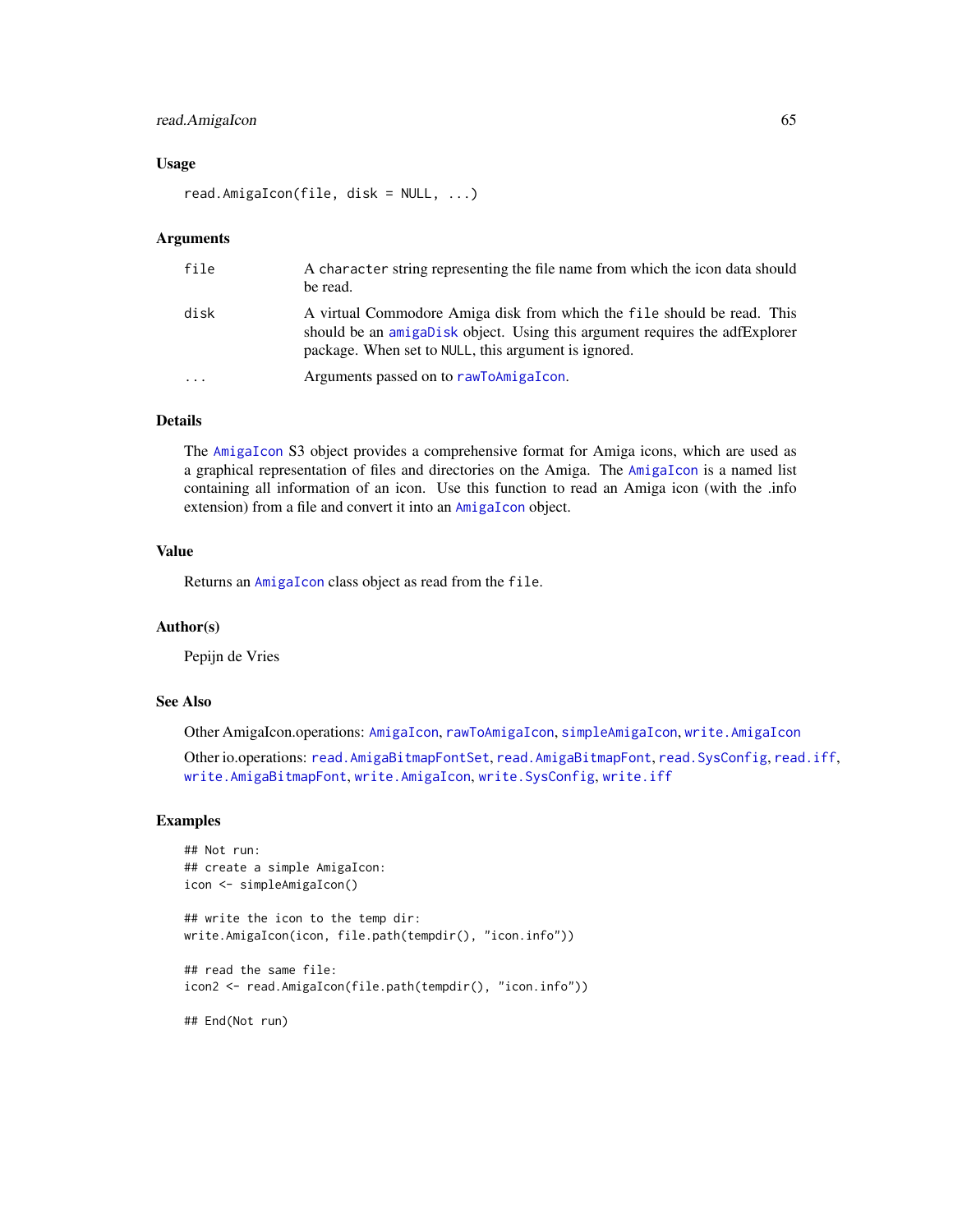<span id="page-65-0"></span>

#### Description

Read the Interchange File Format (IFF) as an [IFFChunk](#page-30-0) object.

#### Usage

read.iff(file, disk = NULL)

# Arguments

| file | A filename of an IFF file to be read, or a connection from which binary data can<br>be read.                                                                                                                   |
|------|----------------------------------------------------------------------------------------------------------------------------------------------------------------------------------------------------------------|
| disk | A virtual Commodore Amiga disk from which the file should be read. This<br>should be an amigabisk object. Using this argument requires the adfExplorer<br>package. When set to NULL, this argument is ignored. |

## Details

Information is stored as 'chunks' in IFF files (see [IFFChunk](#page-30-0)). Each chunk should at least contain a label of the type of chunk and the data for that chunk. This function reads all chunks from a valid IFF file, including all nested chunks and stores them in an [IFFChunk](#page-30-0) object. IFF files can hold any kind of data (e.g. images or audio), this read function does not interpret the file. Use [interpretIFFChunk](#page-39-0) for that purpose.

#### Value

Returns a [IFFChunk](#page-30-0) object read from the specified file.

## Author(s)

Pepijn de Vries

#### See Also

Other io.operations: [read.AmigaBitmapFontSet](#page-62-0), [read.AmigaBitmapFont](#page-61-0), [read.AmigaIcon](#page-63-0), [read.SysConfig](#page-66-0), [write.AmigaBitmapFont](#page-73-0), [write.AmigaIcon](#page-74-0), [write.SysConfig](#page-77-0), [write.iff](#page-76-0)

Other iff.operations: [IFFChunk-class](#page-28-0), [WaveToIFF](#page-71-0), [as.raster](#page-10-0), [getIFFChunk](#page-25-0), [interpretIFFChunk](#page-39-0), [rasterToIFF](#page-52-0), [rawToIFFChunk](#page-58-0), [write.iff](#page-76-0)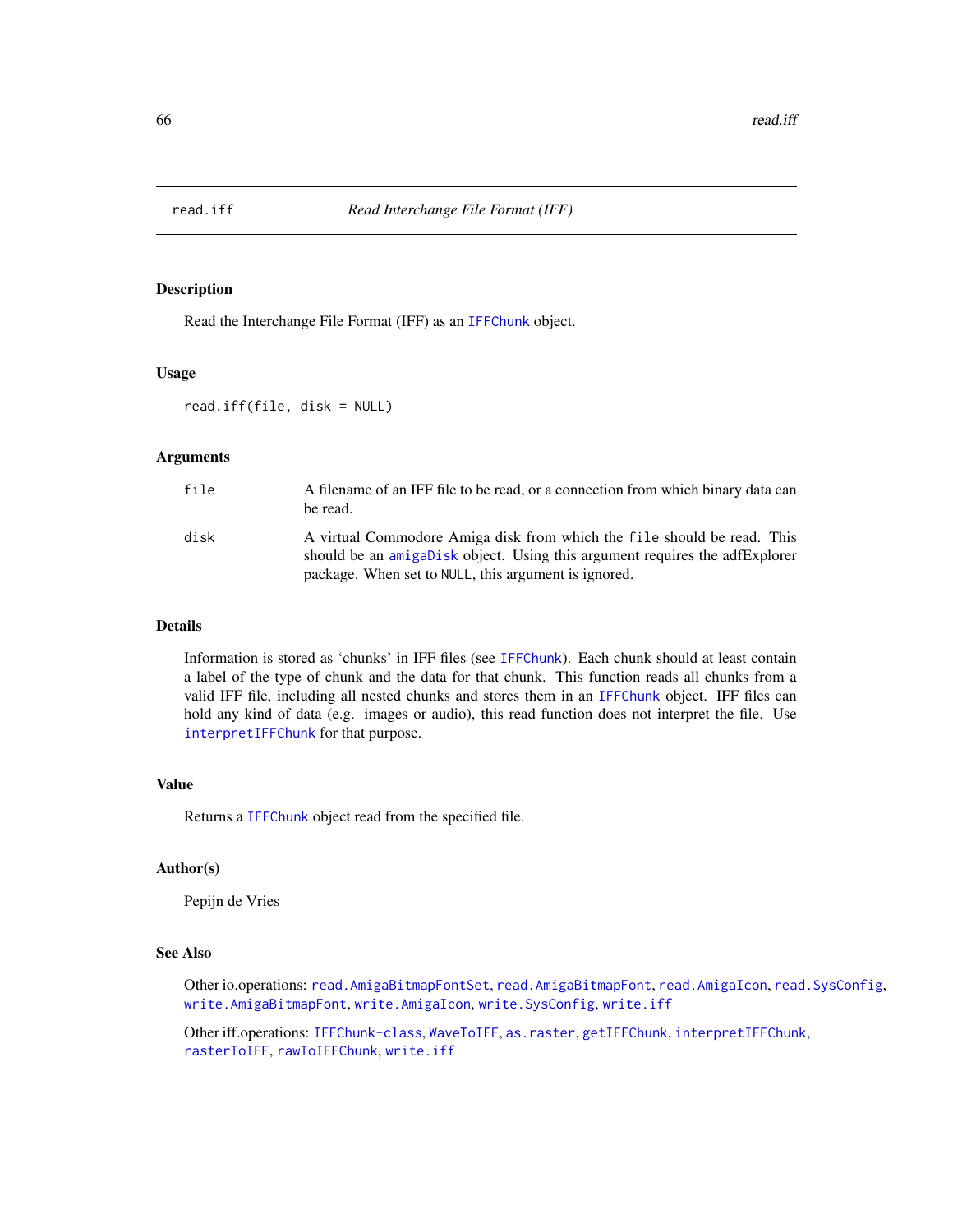# read.SysConfig 67

#### Examples

```
## Not run:
## let's read a bitmap image stored in IFF as provided with this package:
filename <- system.file("ilbm8lores.iff", package = "AmigaFFH")
example.iff <- read.iff(filename)
## And plot it:
plot(example.iff)
## End(Not run)
```
<span id="page-66-0"></span>read.SysConfig *Read an Amiga system-configuration file*

#### **Description**

Read a binary Amiga system-configuration file and return as [SysConfig](#page-69-0) object.

#### Usage

```
read.SysConfig(file, disk = NULL)
```
## Arguments

| file | The file name of a system-configuration file to be read. Can also be a connection<br>that allows reading binary data.                                  |
|------|--------------------------------------------------------------------------------------------------------------------------------------------------------|
| disk | A virtual Commodore Amiga disk from which the file should be read. This<br>should be an amigabisk object. Using this argument requires the adfExplorer |
|      | package. When set to NULL, this argument is ignored.                                                                                                   |

# Details

Amiga OS 1.x stored system preferences in a binary system-configuration file. This function returns the file in a comprehensive format (a [SysConfig](#page-69-0) object).

## Value

Returns an S3 [SysConfig](#page-69-0) class object based on the file that is read.

### Author(s)

Pepijn de Vries

# See Also

Other SysConfig.operations: [SysConfig](#page-69-0), [rawToSysConfig](#page-59-0), [simpleSysConfig](#page-68-0), [write.SysConfig](#page-77-0) Other io.operations: [read.AmigaBitmapFontSet](#page-62-0), [read.AmigaBitmapFont](#page-61-0), [read.AmigaIcon](#page-63-0), [read.iff](#page-65-0), [write.AmigaBitmapFont](#page-73-0), [write.AmigaIcon](#page-74-0), [write.SysConfig](#page-77-0), [write.iff](#page-76-0)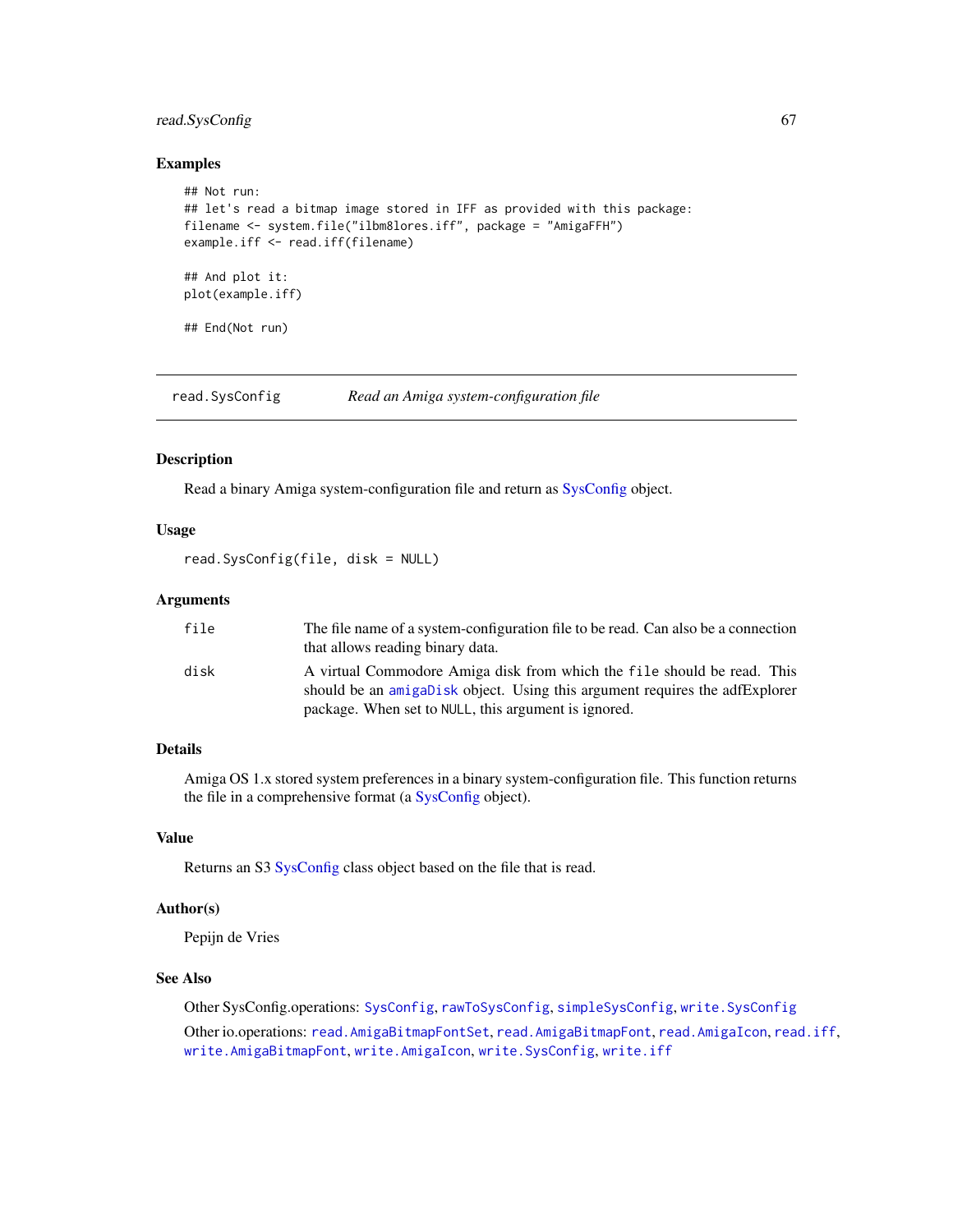### Examples

```
## Not run:
## Put a simple SysConfig object into the tempdir:
write.SysConfig(simpleSysConfig(), file.path(tempdir(), "system-configuration"))
## Now read the same file:
sc <- read.SysConfig(file.path(tempdir(), "system-configuration"))
## and plot it
plot(sc)
## End(Not run)
```
<span id="page-67-0"></span>simpleAmigaIcon *Create simple AmigaIcon objects*

#### Description

Graphical representation of files and directories (icons) are stored as separate files (with the .info extension) on the Amiga. This function writes [AmigaIcon](#page-5-0) class objects to such files.

## Usage

```
simpleAmigaIcon(version = c("OS1.x", "OS2.x"), type = c("WBDISK",
  "WBDRAWER", "WBTOOL", "WBPROJECT", "WBGARBAGE", "WBDEVICE", "WBKICK",
  "WBAPPICON"), two.images = TRUE, back.fill = FALSE, ...)
```
#### Arguments

| version    | A character string indicating the Amiga OS version with which the icon should<br>be compatible. "0S2. $x$ " indicates $>=$ OS2.0 and "0S1. $x$ " indicates < OS2.0.                                                                                                                                                                                                                 |
|------------|-------------------------------------------------------------------------------------------------------------------------------------------------------------------------------------------------------------------------------------------------------------------------------------------------------------------------------------------------------------------------------------|
| type       | A character string indicating the type of object (file, disk, directory, etc.) the<br>icon should represent. See the 'Usage' section for all posible options.                                                                                                                                                                                                                       |
| two.images | A single logical value, indicating whether the selected icon is depicted as a<br>second image (in which case the icon contains two images). The default value<br>is TRUE.                                                                                                                                                                                                           |
| back.fill  | A single logical value, indicating whether the selected image of the icon should<br>use the 'back fill' mode (default). If set to FALSE 'complement' mode is used.<br>Note that back fill is not compatible when the icon holds two images. In the<br>'complement' mode, the image colours are inverted when selected. In the 'back<br>fill' exterior first colour is not inverted. |
| $\cdots$   | Reserverd for additional arguments. Currently ignored.                                                                                                                                                                                                                                                                                                                              |

## Details

This function creates basic [AmigaIcon](#page-5-0) objects which can be modified afterwards. It uses simple generic images to represent different types of files or directories.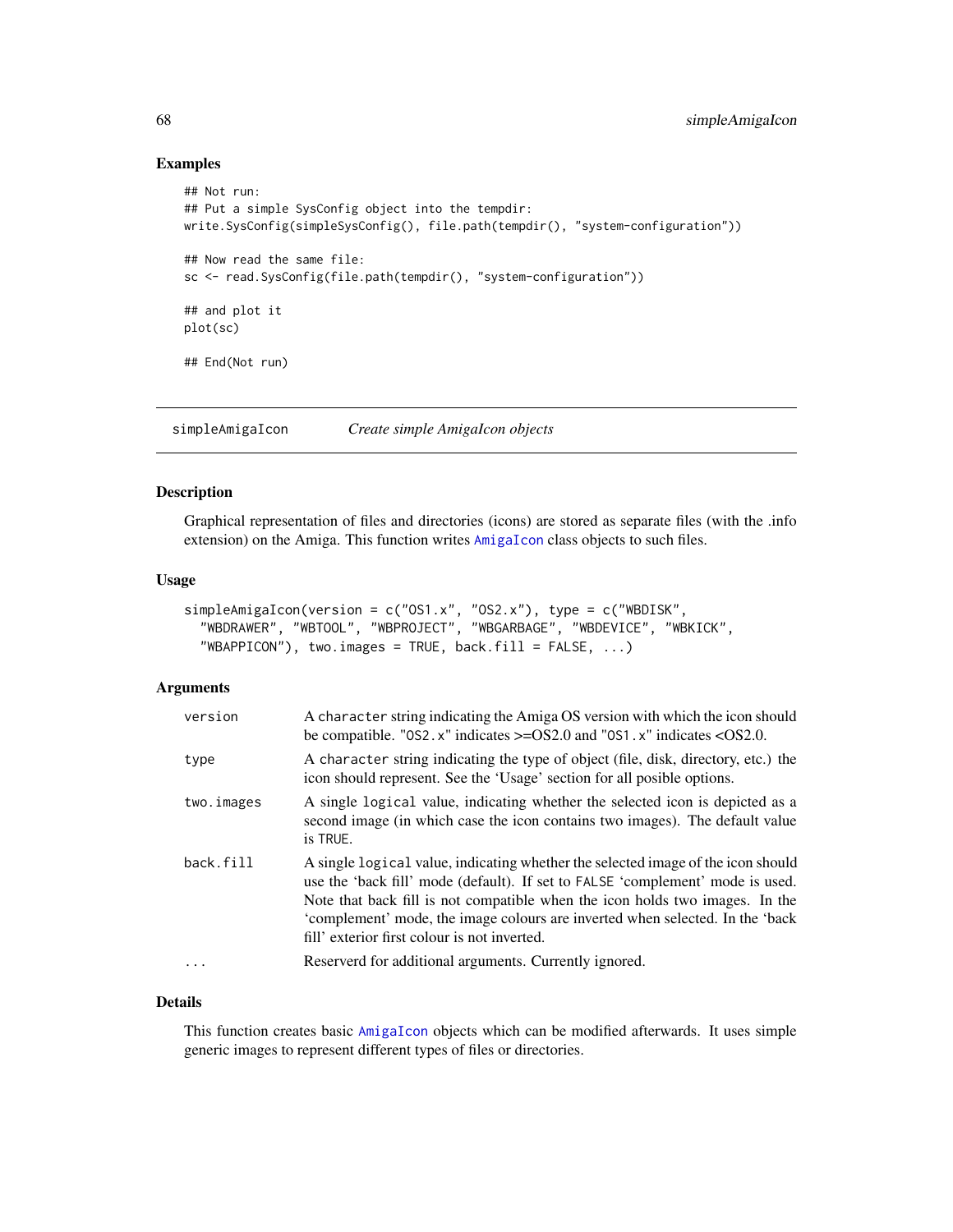# simpleSysConfig 69

# Value

Returns a simple S3 object of class [AmigaIcon](#page-5-0).

#### Author(s)

Pepijn de Vries

# See Also

Other AmigaIcon.operations: [AmigaIcon](#page-5-0), [rawToAmigaIcon](#page-56-0), [read.AmigaIcon](#page-63-0), [write.AmigaIcon](#page-74-0)

Other raw.operations: [as.raw](#page-12-0), [colourToAmigaRaw](#page-17-0), [packBitmap](#page-40-0), [rawToAmigaBitmapFontSet](#page-54-0), [rawToAmigaBitmapFont](#page-53-0), [rawToAmigaIcon](#page-56-0), [rawToHWSprite](#page-57-0), [rawToIFFChunk](#page-58-0), [rawToSysConfig](#page-59-0)

## Examples

```
## Not run:
## Create an AmigaIcon object using the default arguments:
icon <- simpleAmigaIcon()
```
## End(Not run)

<span id="page-68-0"></span>

| simpleSysConfig | Function to generate a simple Amiga system-configuration represen- |
|-----------------|--------------------------------------------------------------------|
|                 | tation                                                             |

# **Description**

[SysConfig](#page-69-0) objects are comprehensive representations of binary Amiga system-configuration files. Use this function to create a simple [SysConfig](#page-69-0) object.

## Usage

```
simpleSysConfig(options)
```
#### **Arguments**

options A named list with elements of the target [SysConfig](#page-69-0) object that need to be modified.

#### Details

The Amiga used the system-configuration file to store certain system preferences in a binary file. In the AmigaFFH package such files can be represented by the more comprehensive [SysConfig](#page-69-0) class object. Use this function to create such an object with basic settings (which can be modified).

#### Value

Returns a comprehensive representation of a system-configuration file in the for of a [SysConfig](#page-69-0) class object.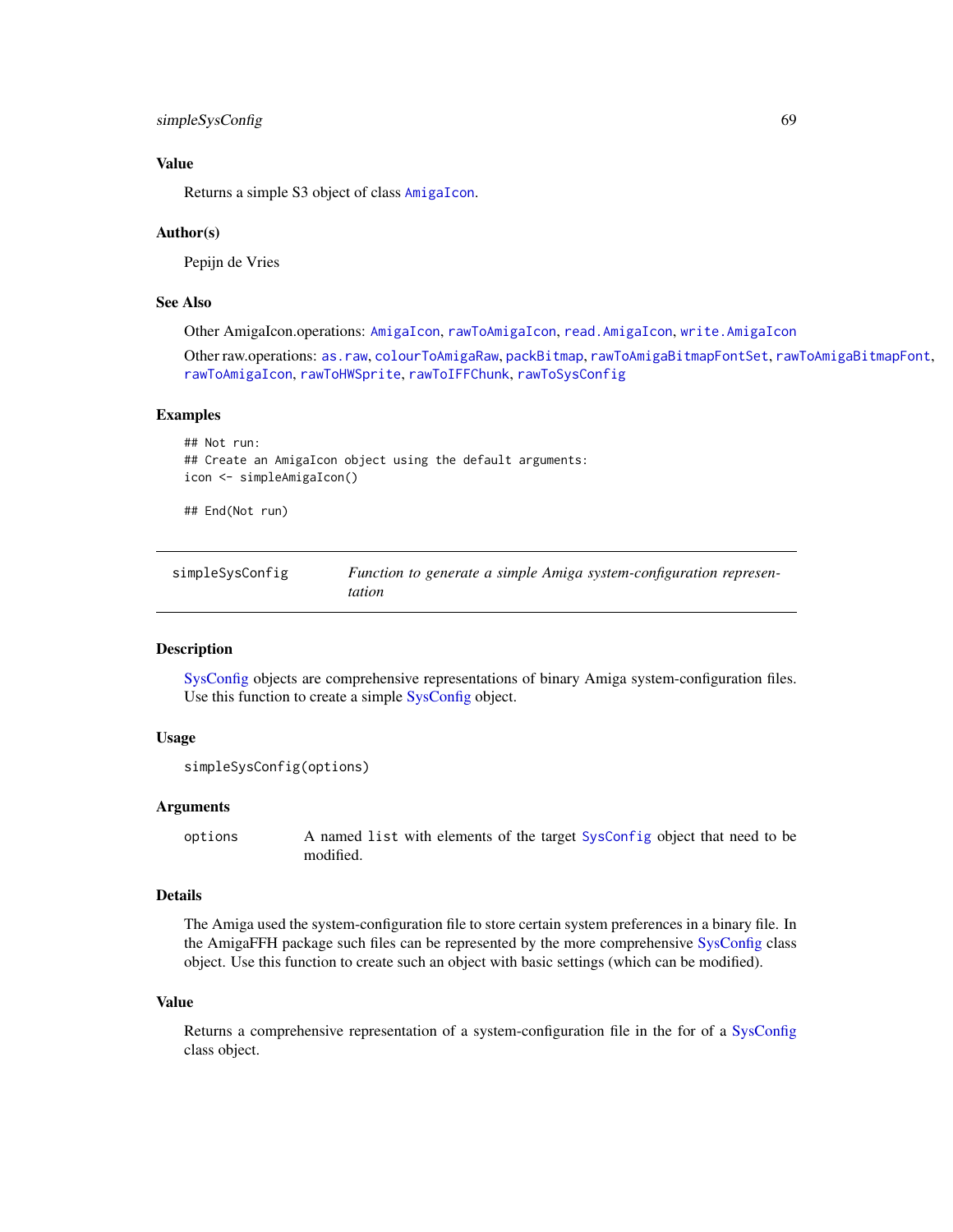#### Author(s)

Pepijn de Vries

## See Also

Other SysConfig.operations: [SysConfig](#page-69-0), [rawToSysConfig](#page-59-0), [read.SysConfig](#page-66-0), [write.SysConfig](#page-77-0)

## Examples

```
## Not run:
## Create a simple system-configuration (S3 SysConfigClass)
sc <- simpleSysConfig()
## And modify it as you wish.
## in this case change the setting for the printer
## from the parallel port to the serial port:
sc$PrinterPort <- factor("SERIAL_PRINTER", levels(sc$PrinterPort))
## It is also to provide modifications to the configuration
## via the 'options' argument:
sc <- simpleSysConfig(options = list(FontHeight = 9))
## End(Not run)
```
<span id="page-69-0"></span>

SysConfig *The S3 SysConfig class*

#### Description

A comprehensive representation of an Amiga system-configuration file.

#### Details

The system-configuration file is a binary file stored in the 'devs' folder of the root of a bootable Amiga DOS device, containing system preferences. It was used in Amiga OS 1.x. Although it could be used in later versions, it was gradually phased out and some settings may not be usable in the later versions. See references below for more details.

Definitions of the system-configuration have file been revised at some points. Revisions are minor and usually targeted at backward compatibility. Here revision V38.2 (released on 16 September 1992) is implemented, which is the latest documented version.

The sytem-configuration file contains settings for the serial and parallel port and the printer. It also contains some settings for the 'workbench' which was the Amiga equivalent of what is now mostly known as the computers desktop. Colours for the workbench and the shape of the mouse pointer are also stored in this file. Settings for the mouse and basic screen resolution are also part of the file.

The SysConfig object is a comprehensive representation of the binary system-configuration file. It is a a list where the elements have identical names as listed in the documents provided the references. The names are usually self-explanatory, but the referred documents can also be consulted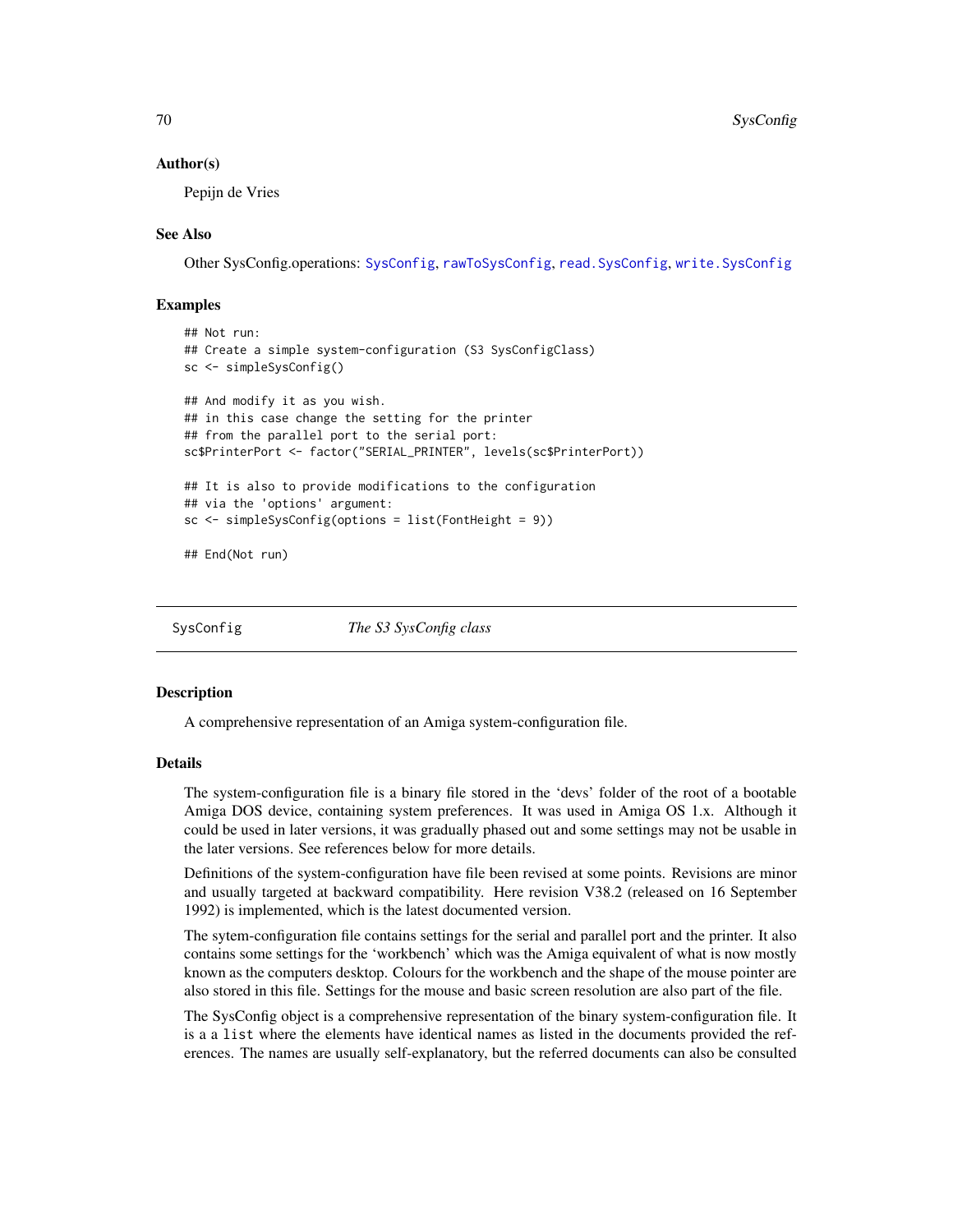#### timeval 71

to obtain more detailed information with respect to each of these elements. The mouse pointer is included as a [hardwareSprite](#page-27-0) object in the list. The pointer image can be replaced by a different [hardwareSprite](#page-27-0), but make sure it has an height of 16 pixels.

It is possible to change the values of the list, but not all values may be valid. Note that they will not be fully checked for validity. Invalid values may result in errors when writing to a binary file using [write.SysConfig](#page-77-0), or may simply not work properly on an Amiga or in an emulator.

Use [simpleSysConfig](#page-68-0) for creating a simple SysConfig object which can be modified. Use read. SysConfig to read, and [write.SysConfig](#page-77-0) to write system-configuration files. With [rawToSysConfig](#page-59-0) and [as.raw](#page-12-0) SysConfig can be coerced back and forth from and to its raw (binary) form.

#### Author(s)

Pepijn de Vries

#### References

```
http://wiki.amigaos.net/wiki/Preferences#Preferences_in_1.3_and_Older_Versions_of_
the_OS http://amigadev.elowar.com/read/ADCD_2.1/Includes_and_Autodocs_2._guide/node00D5.
html http://amigadev.elowar.com/read/ADCD_2.1/Includes_and_Autodocs_3._guide/node063B.
html
```
## See Also

Other SysConfig.operations: [rawToSysConfig](#page-59-0), [read.SysConfig](#page-66-0), [simpleSysConfig](#page-68-0), [write.SysConfig](#page-77-0)

timeval *Get an Amiga timeval struct value from raw data*

## Description

Some Amiga applications use a timeval struct (see references) to represent a time span in seconds. This function coerces raw data to such a numeric time span.

#### Usage

timeval(x)

#### Arguments

x a vector of raw data that need to be converted into Amiga timeval structs.

#### Details

Timeval is a structure (struct) as specified in device/timer.h on the Amiga (see references). It represents a timespan in seconds. This function retrieves the numeric value from raw data. Amongst others, the timeval struct was used in the system-configuration file (see [SysConfig\)](#page-69-0) to specify key repeat speed, key repeat delay and mouse double click speed. Use as.raw for the inverse of this function and get the original raw data.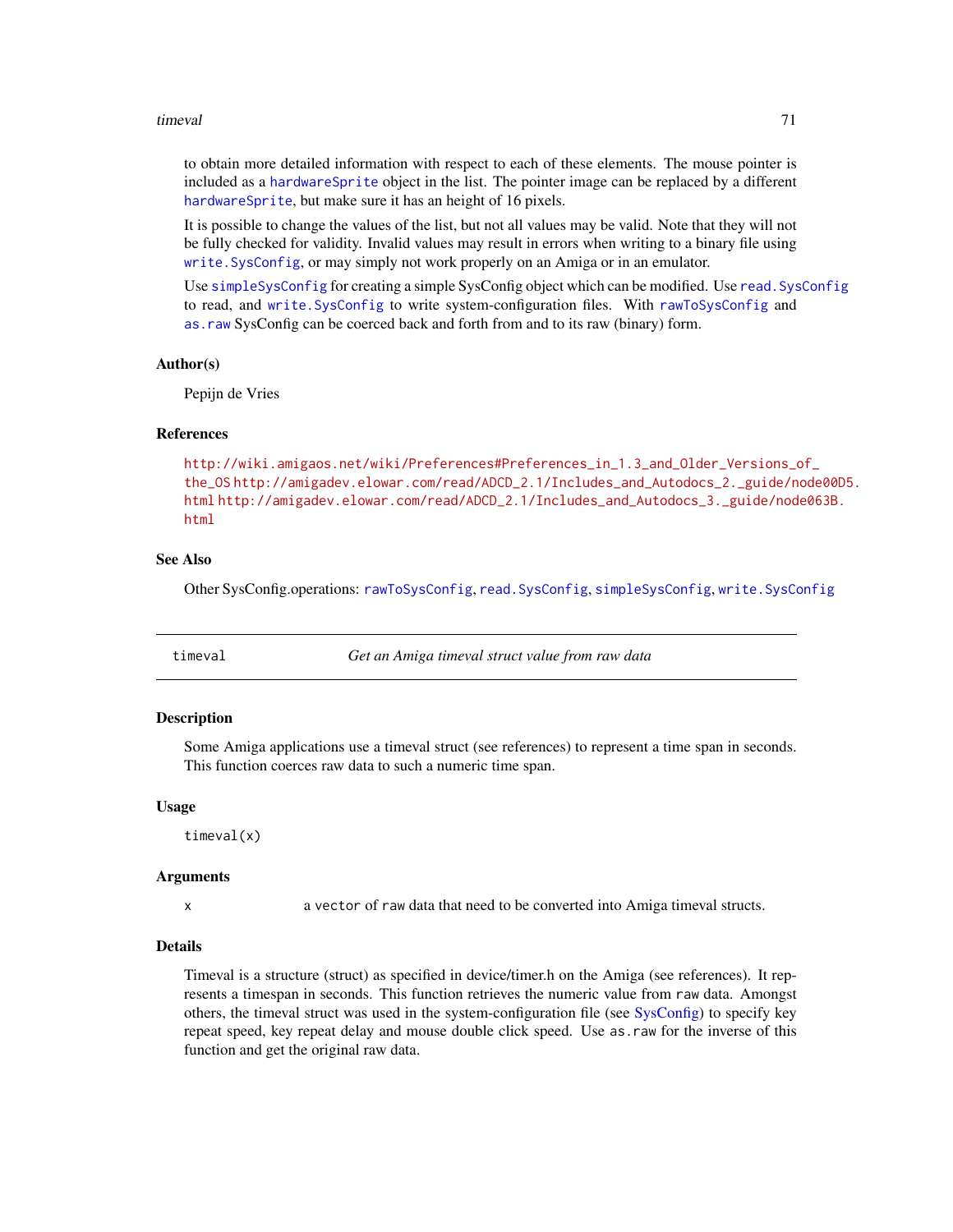## Value

Returns a numeric vector of a timespan in seconds. It is represented as an S3 AmigaTimeVal class.

# Author(s)

Pepijn de Vries

## References

```
http://amigadev.elowar.com/read/ADCD_2.1/Includes_and_Autodocs_2._guide/node0053.
html
```
# Examples

```
## First four raw values represent seconds, the latter four microseconds:
temp <- timeval(as.raw(c(0, 0, 0, 1, 0, 0, 0, 1)))
print(temp)
```

```
## You can use 'as.raw' to get the original raw data again:
as.raw(temp)
```
<span id="page-71-0"></span>

| WaveToIFF |  |
|-----------|--|
|           |  |

Convert WaveMC objects into an Interchange File Format object

# Description

Convert [WaveMC](#page-0-0) objects (or objects that can be coerced to WaveMC objects) into an [IFFChunk-class](#page-28-0) object which can be stored as a valid Iterchange File Format ([write.iff](#page-76-0)).

## Usage

```
WaveToIFF(x, loop.start = NA, octaves = 1, compress = c("sCmpNone","sCmpFibDelta"), ...)
```
#### Arguments

| $\mathsf{x}$ | A WaveMC object that needs to be converted into an IFFChunk object. x can also<br>be any other class object that can be coerced into a WaveMC object. Wave and<br>PTSample objects are therefore also allowed.                                                                                                    |
|--------------|-------------------------------------------------------------------------------------------------------------------------------------------------------------------------------------------------------------------------------------------------------------------------------------------------------------------|
| loop.start   | If the sample should be looped from a specific position to the end of the sample,<br>this argument specifies the starting position in samples (with a base of 0) for<br>looping. loop start therefore should be a whole non-negative number. When<br>set to NA or negative values, the sample will not be looped. |
| octaves      | A whole positive numeric value indicating the number of octaves that should<br>be stored in the resulting IFF chunk. The original wave will be resampled for<br>each value larger than 1. Each subsequent octave will contain precisely twice as<br>many samples as the previous octave.                          |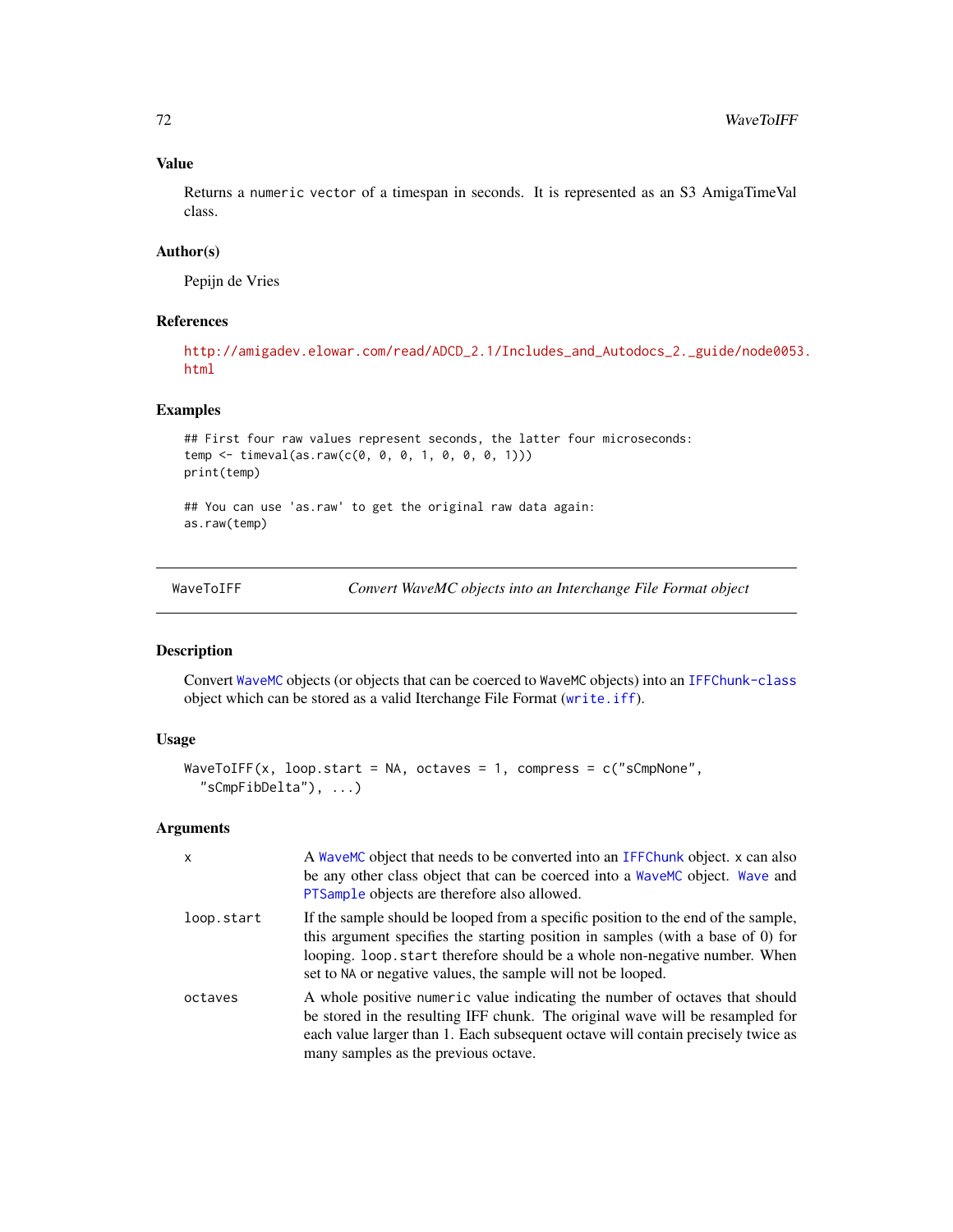## <span id="page-72-0"></span>WaveToIFF 73

| compress                | A character string indicating whether compression should be applied to the |
|-------------------------|----------------------------------------------------------------------------|
|                         | waveform. "sCmpNone" (default) applies no compression, "sCmpFibDelta" ap-  |
|                         | plies the lossy deltaFibonacciCompression.                                 |
| $\cdot$ $\cdot$ $\cdot$ | Currently ignored.                                                         |

## Details

[WaveMC](#page-0-0) objects can be read from contemporary file containers with [readWave](#page-0-0) or [readMP3](#page-0-0). With this function such objects can be converted into an [IFFChunk-class](#page-28-0) object which can be stored conform the Interchange File Format ([write.iff](#page-76-0)).

When x is not a pcm formatted 8-bit sample, x will first be normalised and scaled to a pcm-formatted 8-bit sample using [normalize](#page-0-0). If you don't like the result you need to convert the sample to 8-bit pcm yourself before calling this function.

#### Value

Returns an [IFFChunk-class](#page-28-0) object with a FORM container that contains an 8SVX waveform based on x.

#### Author(s)

Pepijn de Vries

#### References

<https://en.wikipedia.org/wiki/8SVX>

## See Also

Other iff.operations: [IFFChunk-class](#page-28-0), [as.raster](#page-10-0), [getIFFChunk](#page-25-0), [interpretIFFChunk](#page-39-0), [rasterToIFF](#page-52-0), [rawToIFFChunk](#page-58-0), [read.iff](#page-65-0), [write.iff](#page-76-0)

## Examples

```
## Not run:
## First get an audio sample from the ProTrackR package
snare.samp <- ProTrackR::PTSample(ProTrackR::mod.intro, 2)
## The sample can easily be converted into an IFFChunk:
snare.iff <- WaveToIFF(snare.samp)
## You could also first convert the sample into a Wave object:
snare.wav <- as(snare.samp, "Wave")
## And then convert into an IFFChunk. The result is the same:
snare.iff <- WaveToIFF(snare.wav)
## You could also use a sine wave as input (although you will get some warnings).
## This will work because the vector of numeric data can be coerced to
## a WaveMC object
sine.iff <- WaveToIFF(sin((0:2000)/20))
```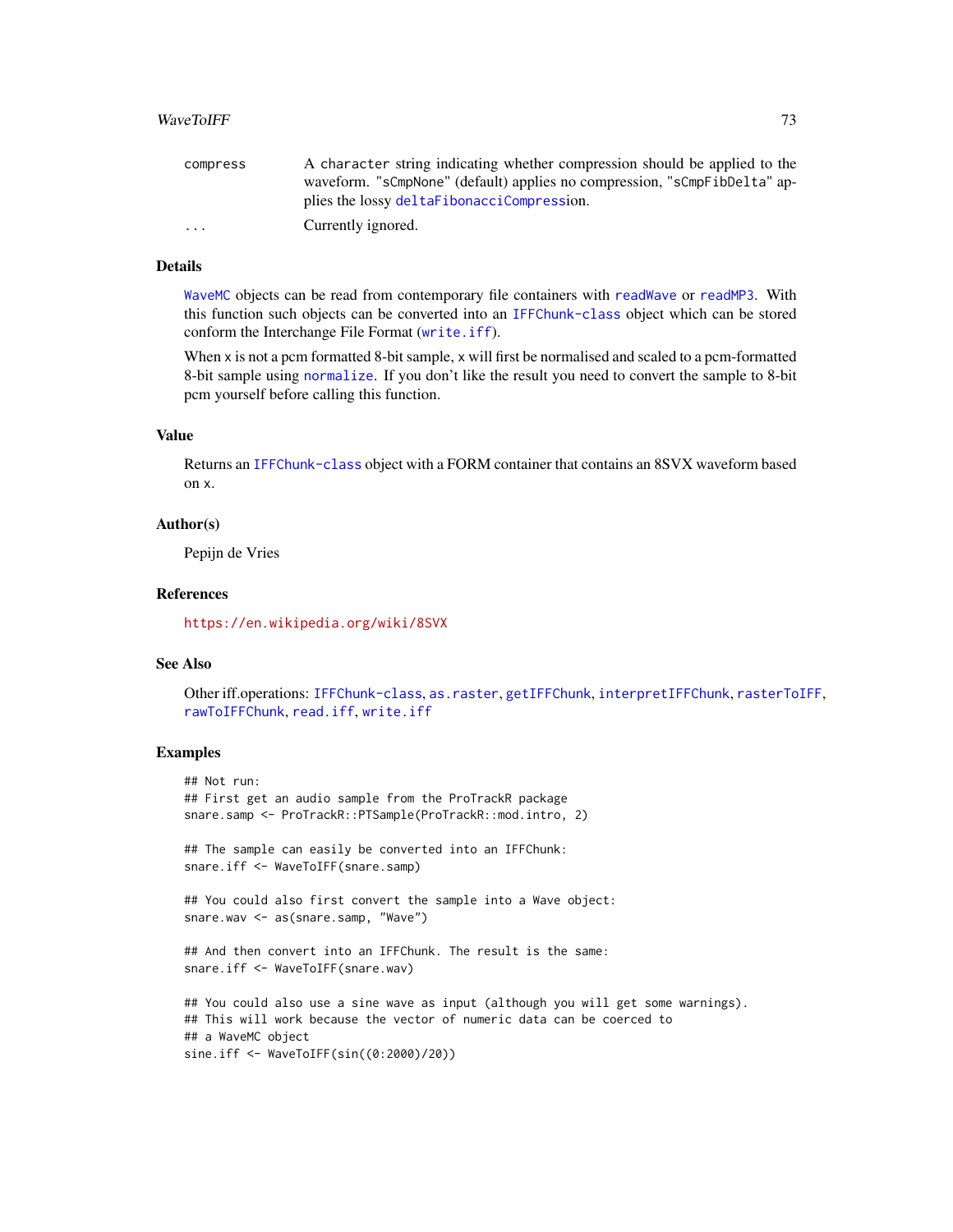<span id="page-73-1"></span>## End(Not run)

<span id="page-73-0"></span>write.AmigaBitmapFont *Write an AmigaBitmapFont(set) file*

## Description

Functions to write [AmigaBitmapFont](#page-2-0) and [AmigaBitmapFontSet](#page-2-1) class objects to files.

#### Usage

```
write.AmigaBitmapFont(x, file, disk = NULL)
```

```
write.AmigaBitmapFontSet(x, path = getwd(), disk = NULL)
```
## Arguments

| $\mathsf{x}$ | Respectively an AmigaBitmapFont or a AmigaBitmapFontSet object depending<br>on which of the write-functions is called. This is the object that will be written<br>to the specified file.                                                                                                                                                                                                                 |
|--------------|----------------------------------------------------------------------------------------------------------------------------------------------------------------------------------------------------------------------------------------------------------------------------------------------------------------------------------------------------------------------------------------------------------|
| file         | A character string specifying the file location to which x (an AmigaBi tmapFont<br>object) needs to be written. It is common practice on the Amiga to use the font<br>height in pixels as file name.                                                                                                                                                                                                     |
| disk         | A virtual Commodore Amiga disk to which the file should be written. This<br>should be an amigabisk object. Using this argument requires the adfExplorer<br>package. When set to NULL, this argument is ignored.                                                                                                                                                                                          |
| path         | A character string specifying the path where x (an AmigaBitmapFontSet ob-<br>ject) needs to be stored. The filename for the font set will be extracted from x<br>using font Name followed by the *.font extension. A subdirectory will be created<br>with the same name (without the extension) if it doesn't already exists. In this<br>subdirectory all the nested AmigaBitmapFont objects are stored. |

#### Details

[AmigaBitmapFontSet](#page-2-1) class objects are written to a \*.font file. The filename used for this purpose is obtained from the object itself using [fontName](#page-23-0). In addition, a subdirectory is created automatically (when it doesn't already exist) to which al the separate bitmap images for each font height are written to individual files.

[AmigaBitmapFont](#page-2-0) class objects can also be written to a file. In order to use it on a Commodore Amiga or emulator, it is better to embed the font bitmap in a font set (using [c](#page-16-0)) and write the set to corresponding files.

#### Value

Invisibly returns the result of the call of close to the file connection. Or, when disk is specified, a copy of disk is returned to which the file(s) is/are written.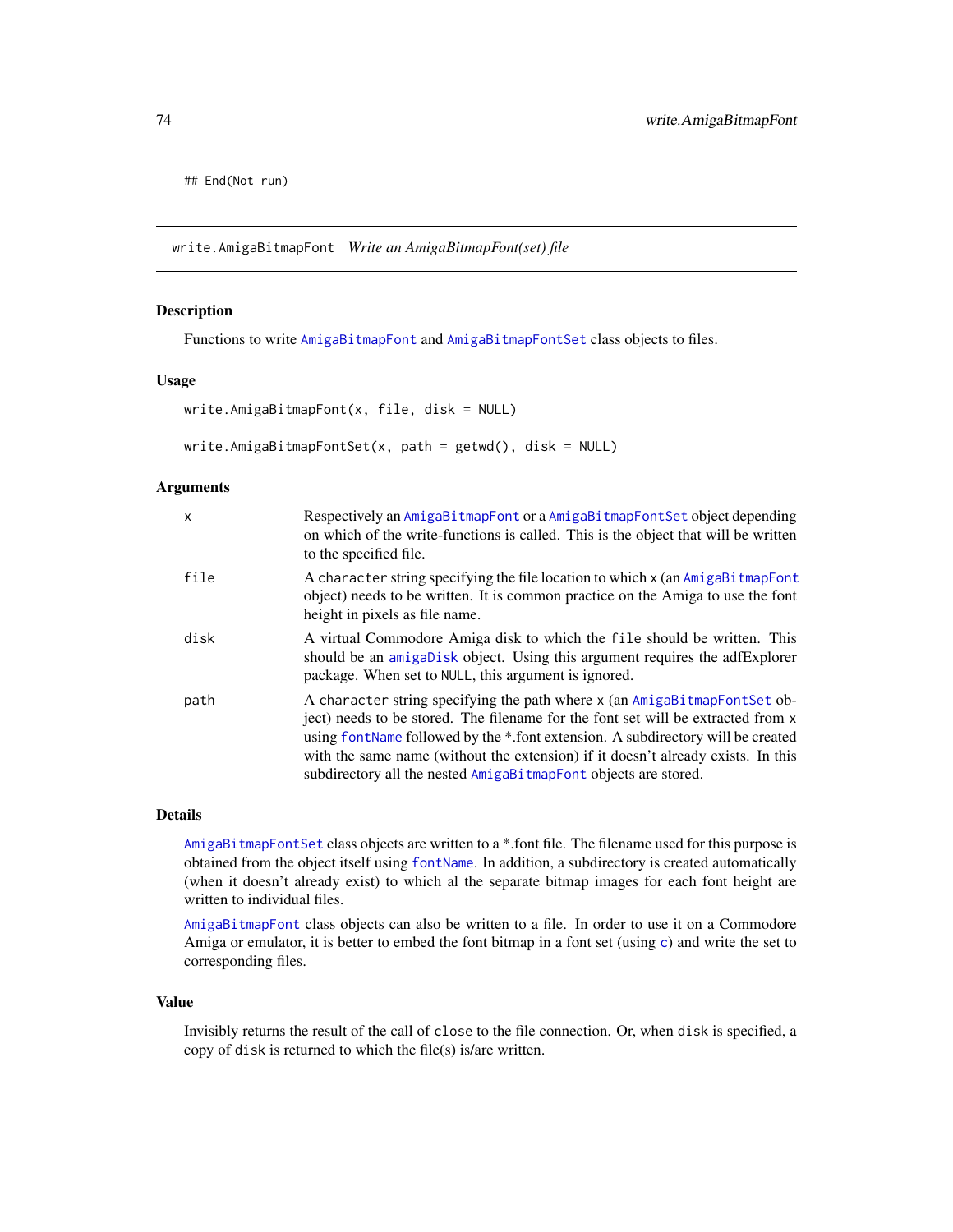## <span id="page-74-1"></span>write.AmigaIcon 75

#### Author(s)

Pepijn de Vries

## See Also

Other AmigaBitmapFont.operations: [AmigaBitmapFont](#page-2-0), [availableFontSizes](#page-13-0), [c](#page-16-0), [fontName](#page-23-0), [font\\_example](#page-24-0), [getAmigaBitmapFont](#page-24-1), [rasterToAmigaBitmapFont](#page-45-0), [rawToAmigaBitmapFontSet](#page-54-0), [rawToAmigaBitmapFont](#page-53-0), [read.AmigaBitmapFontSet](#page-62-0), [read.AmigaBitmapFont](#page-61-0)

Other io.operations: [read.AmigaBitmapFontSet](#page-62-0), [read.AmigaBitmapFont](#page-61-0), [read.AmigaIcon](#page-63-0), [read.SysConfig](#page-66-0), [read.iff](#page-65-0), [write.AmigaIcon](#page-74-0), [write.SysConfig](#page-77-0), [write.iff](#page-76-0)

#### Examples

```
## Not run:
## obtain a bitmap font set:
data(font_example)
## write the font set to their files. The file name
## is extracted from the font object, so you only have
## to provide the path:
write.AmigaBitmapFont(font_example, temp.dir())
## extract a font bitmap:
font <- getAmigaBitmapFont(font_example, 9)
## and write it to the temp dir:
write.AmigaBitmapFont(font, file.path(temp.dir(), "9"))
## The following examples require the 'adfExplorer' package:
font.disk <- adfExplorer::blank.amigaDOSDisk("font.disk")
font.disk <- adfExplorer::dir.create.adf(font.disk, "FONTS")
font.disk <- write.AmigaBitmapFontSet(font_example, "DF0:FONTS", font.disk)
```
## End(Not run)

<span id="page-74-0"></span>write.AmigaIcon *Write an Amiga Workbench icon (info) file*

## Description

Graphical representation of files and directories (icons) are stored as separate files (with the .info extension) on the Amiga. This function writes [AmigaIcon](#page-5-0) class objects to such files.

#### Usage

```
write.AmigaIcon(x, file, disk = NULL)
```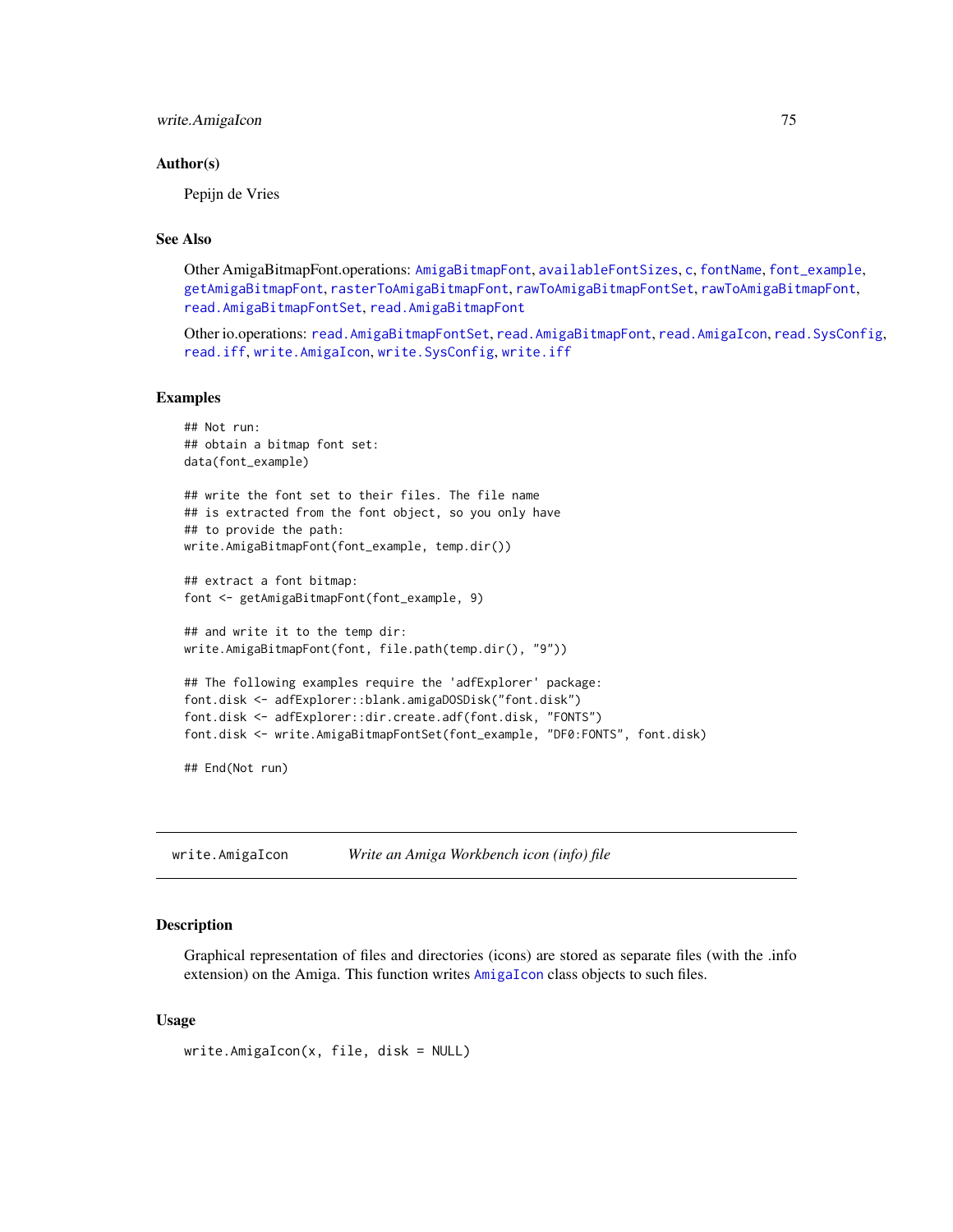#### <span id="page-75-0"></span>Arguments

| x    | An AmigaTcon class object.                                                                                                                                                                                      |
|------|-----------------------------------------------------------------------------------------------------------------------------------------------------------------------------------------------------------------|
| file | A character string representing the file name to which the icon data should be<br>written.                                                                                                                      |
| disk | A virtual Commodore Amiga disk to which the file should be written. This<br>should be an amigaDisk object. Using this argument requires the adfExplorer<br>package. When set to NULL, this argument is ignored. |

## Details

The [AmigaIcon](#page-5-0) S3 object provides a comprehensive format for Amiga icons, which are used as a graphical representation of files and directories on the Amiga. The [AmigaIcon](#page-5-0) is a named list containing all information of an icon. Use this function to write this object to a file which can be used on the Commodore Amiga or emulator.

## Value

Returns NULL or an integer status passed on by the [close](#page-0-0) function, that is used to close the file connection. It is returned invisibly. Or, when disk is specified, a copy of disk is returned to which the file is written.

## Author(s)

Pepijn de Vries

## See Also

Other AmigaIcon.operations: [AmigaIcon](#page-5-0), [rawToAmigaIcon](#page-56-0), [read.AmigaIcon](#page-63-0), [simpleAmigaIcon](#page-67-0)

Other io.operations: [read.AmigaBitmapFontSet](#page-62-0), [read.AmigaBitmapFont](#page-61-0), [read.AmigaIcon](#page-63-0), [read.SysConfig](#page-66-0), [read.iff](#page-65-0), [write.AmigaBitmapFont](#page-73-0), [write.SysConfig](#page-77-0), [write.iff](#page-76-0)

#### Examples

```
## Not run:
## create a simple AmigaIcon:
icon <- simpleAmigaIcon()
## write the icon to the temp dir:
write.AmigaIcon(icon, file.path(tempdir(), "icon.info"))
## End(Not run)
```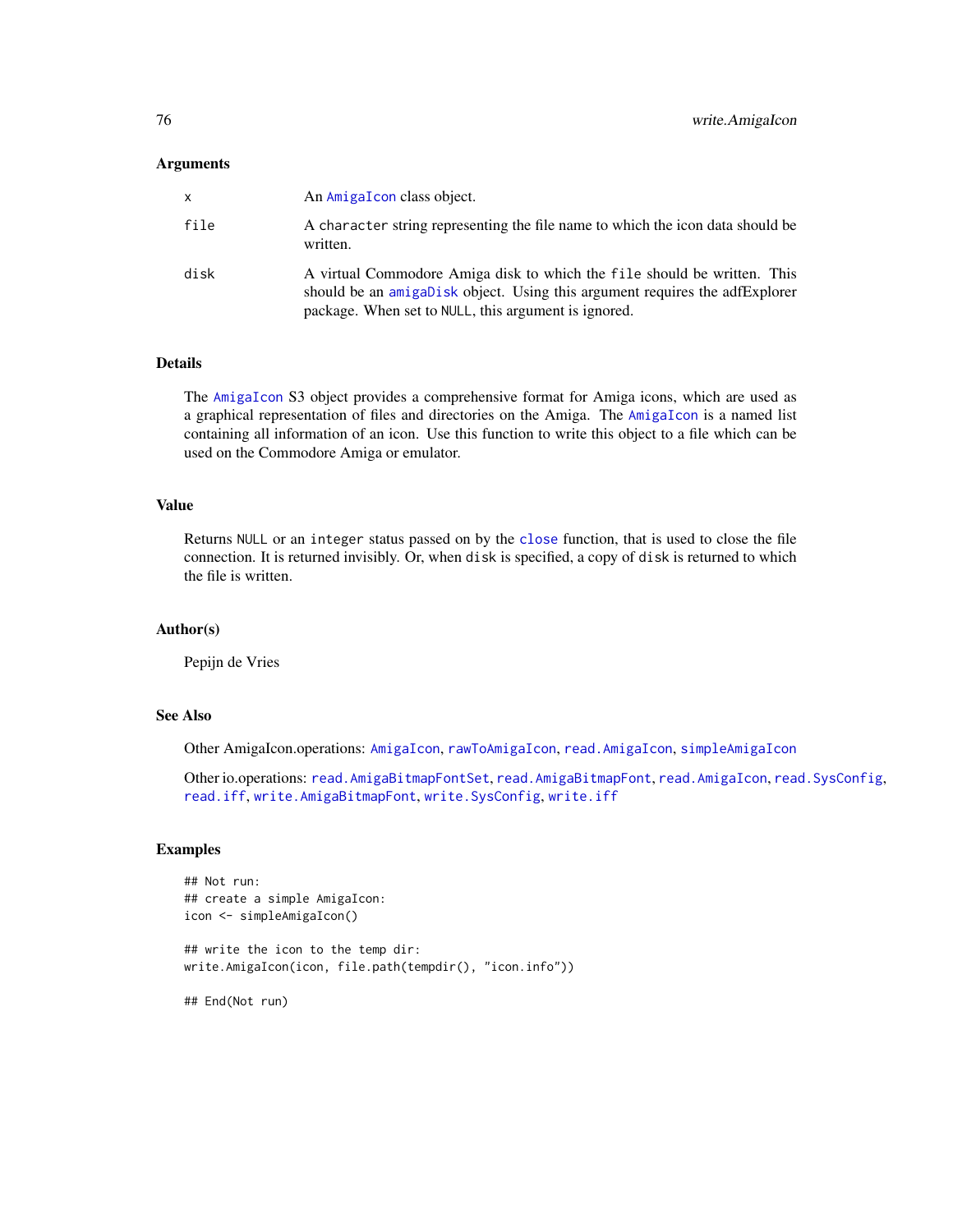<span id="page-76-1"></span><span id="page-76-0"></span>

## Description

Write an [IFFChunk](#page-30-0) object conform the Interchange File Format (IFF).

#### Usage

write.iff(x, file, disk = NULL)

#### Arguments

| x    | An IFFC hunk object that needs to be written to a file.                                                                                                                                                         |
|------|-----------------------------------------------------------------------------------------------------------------------------------------------------------------------------------------------------------------|
| file | A filename for the IFF file to which the IFFChunk needs to be saved, or a con-<br>nection to which the data should be written.                                                                                  |
| disk | A virtual Commodore Amiga disk to which the file should be written. This<br>should be an amigaDisk object. Using this argument requires the adfExplorer<br>package. When set to NULL, this argument is ignored. |

## Details

Writes an [IFFChunk](#page-30-0) object (including all nested chunks) to the specified file. Only the structure of the object needs to be valid, however, a correctly structured file does not necessarily result in an interpretable file (see examples).

## Value

Returns either NULL or an integer status invisibly as passed by the [close](#page-0-0) statement used to close the file connection. When disk is specified, a copy of disk is returned to which the file is written.

#### Author(s)

Pepijn de Vries

## References

[https://en.wikipedia.org/wiki/Interchange\\_File\\_Format](https://en.wikipedia.org/wiki/Interchange_File_Format)

## See Also

Other io.operations: [read.AmigaBitmapFontSet](#page-62-0), [read.AmigaBitmapFont](#page-61-0), [read.AmigaIcon](#page-63-0), [read.SysConfig](#page-66-0), [read.iff](#page-65-0), [write.AmigaBitmapFont](#page-73-0), [write.AmigaIcon](#page-74-0), [write.SysConfig](#page-77-0)

Other iff.operations: [IFFChunk-class](#page-28-0), [WaveToIFF](#page-71-0), [as.raster](#page-10-0), [getIFFChunk](#page-25-0), [interpretIFFChunk](#page-39-0), [rasterToIFF](#page-52-0), [rawToIFFChunk](#page-58-0), [read.iff](#page-65-0)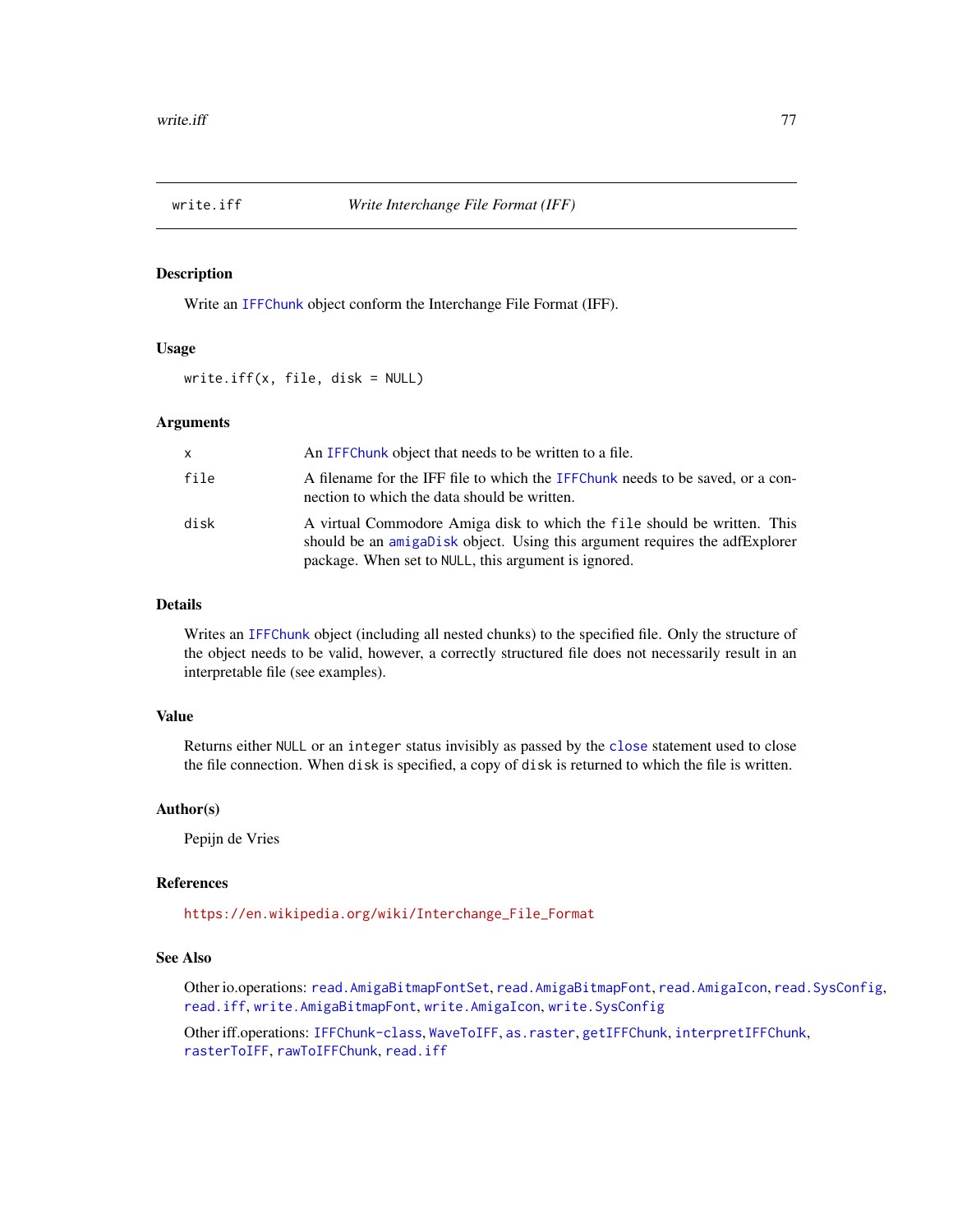## Examples

```
## Not run:
## read an IFF file as an IFFChunk object:
example.iff <- read.iff(system.file("ilbm8lores.iff", package = "AmigaFFH"))
## This will write the IFF file (in this case a bitmap image)
## to the temp directory:
write.iff(example.iff, file.path(tempdir(), "image.iff"))
```
## End(Not run)

<span id="page-77-0"></span>write.SysConfig *Write an Amiga system-configuration file*

## Description

Write a [SysConfig](#page-69-0) class object to an Amiga binary system-configuration file.

#### Usage

```
write.SysConfig(x, file, disk = NULL)
```
## Arguments

| X    | An S3 SysConfig class object.                                                                                                                                                                                   |
|------|-----------------------------------------------------------------------------------------------------------------------------------------------------------------------------------------------------------------|
| file | A file name to which the binary file should be written.                                                                                                                                                         |
| disk | A virtual Commodore Amiga disk to which the file should be written. This<br>should be an amigabisk object. Using this argument requires the adfExplorer<br>package. When set to NULL, this argument is ignored. |

## Details

Amiga OS 1.x stored system preferences in a binary system-configuration file. This function writes a [SysConfig](#page-69-0) class object as such a binary file. This file can be used on an Amiga or in an emulator.

#### Value

Returns NULL or an integer status passed on by the [close](#page-0-0) function, that is used to close the file connection. It is returned invisibly. Or, when disk is specified, a copy of disk is returned to which the file is written.

## Author(s)

Pepijn de Vries

<span id="page-77-1"></span>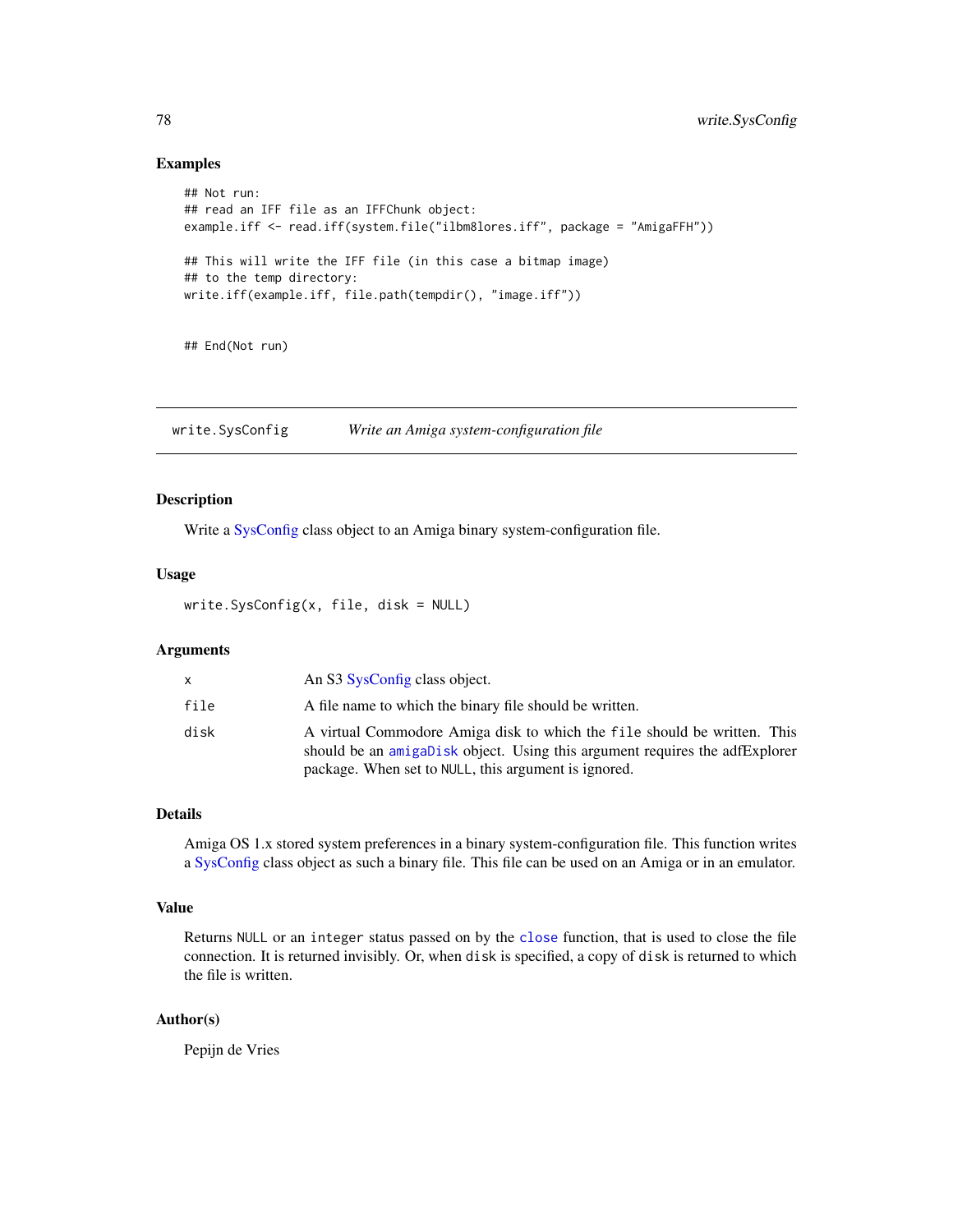## <span id="page-78-0"></span>write.SysConfig 79

# See Also

Other SysConfig.operations: [SysConfig](#page-69-0), [rawToSysConfig](#page-59-0), [read.SysConfig](#page-66-0), [simpleSysConfig](#page-68-0)

Other io.operations: [read.AmigaBitmapFontSet](#page-62-0), [read.AmigaBitmapFont](#page-61-0), [read.AmigaIcon](#page-63-0), [read.SysConfig](#page-66-0), [read.iff](#page-65-0), [write.AmigaBitmapFont](#page-73-0), [write.AmigaIcon](#page-74-0), [write.iff](#page-76-0)

# Examples

```
## Not run:
## First generate a simple SysConfig object to write to a file:
sc <- simpleSysConfig()
## And write to the tempdir:
write.SysConfig(sc, file.path(tempdir(), "system-configuration"))
```
## End(Not run)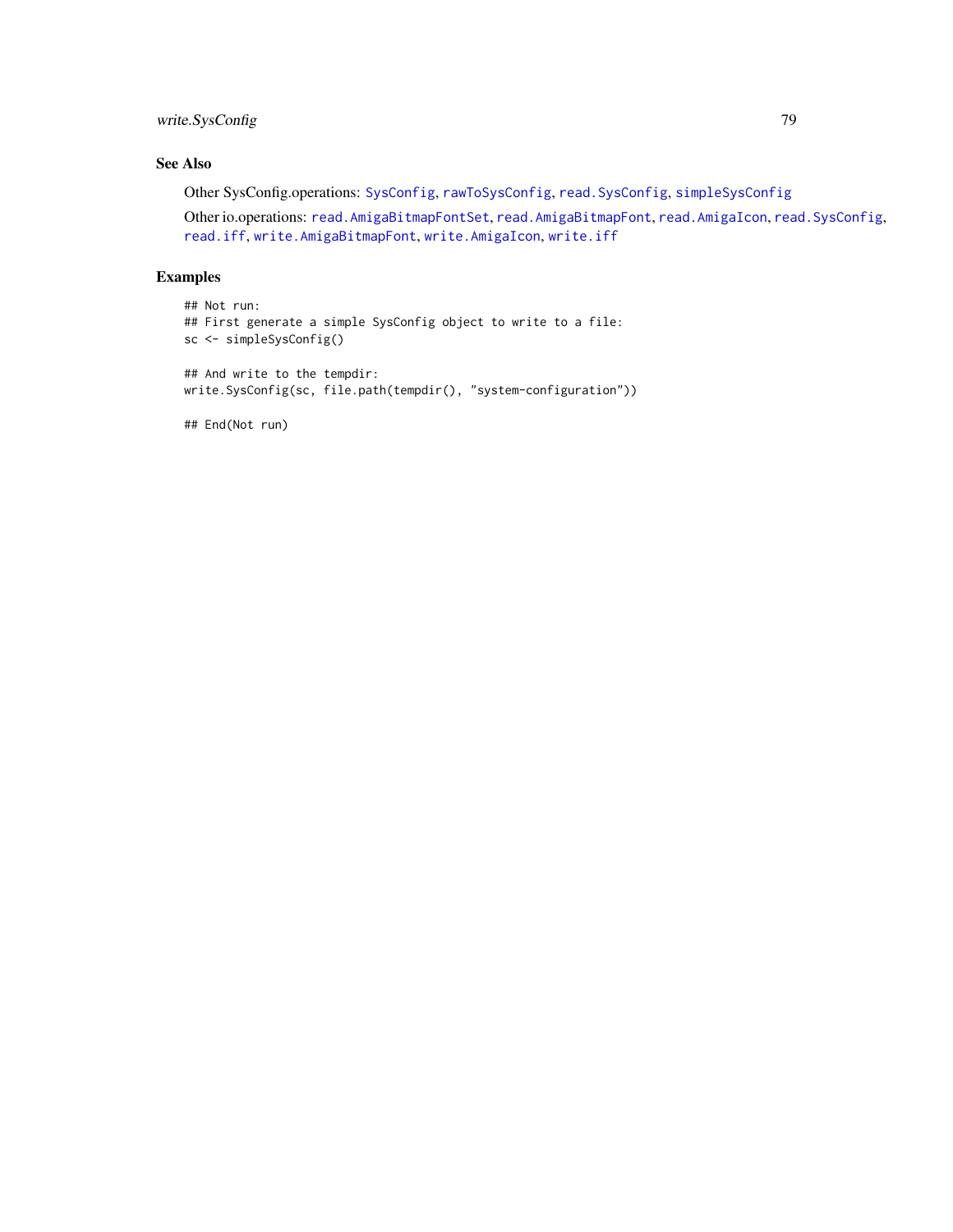# **Index**

amiga\_display\_keys, [8](#page-7-0) amiga\_display\_modes, *[8](#page-7-0)*, [8,](#page-7-0) *[35](#page-34-0)*, *[53](#page-52-1)* amiga\_monitors, [9,](#page-8-0) *[35](#page-34-0)*, *[53](#page-52-1)* amiga\_palettes, [10](#page-9-0) AmigaBitmapFont, [3,](#page-2-2) *[5](#page-4-0)*, *[11,](#page-10-1) [12](#page-11-0)*, *[15–](#page-14-0)[18](#page-17-0)*, *[23–](#page-22-0)[26](#page-25-1)*, *[39](#page-38-0)*, *[45](#page-44-0)[–47](#page-46-0)*, *[51,](#page-50-0) [52](#page-51-0)*, *[54–](#page-53-1)[56](#page-55-0)*, *[62](#page-61-1)*, *[64](#page-63-1)*, *[74,](#page-73-1) [75](#page-74-1)* AmigaBitmapFontSet, *[5](#page-4-0)*, *[11](#page-10-1)*, *[14](#page-13-1)*, *[17](#page-16-1)*, *[24–](#page-23-1)[26](#page-25-1)*, *[45](#page-44-0)*, *[55,](#page-54-1) [56](#page-55-0)*, *[63,](#page-62-1) [64](#page-63-1)*, *[74](#page-73-1)* AmigaBitmapFontSet *(*AmigaBitmapFont*)*, [3](#page-2-2) amigaDisk, *[56](#page-55-0)*, *[62,](#page-61-1) [63](#page-62-1)*, *[65–](#page-64-0)[67](#page-66-1)*, *[74](#page-73-1)*, *[76–](#page-75-0)[78](#page-77-1)* AmigaFFH, [5](#page-4-0) AmigaFFH-package *(*AmigaFFH*)*, [5](#page-4-0) AmigaIcon, *[6](#page-5-1)*, [6,](#page-5-1) *[10,](#page-9-0) [11](#page-10-1)*, *[45](#page-44-0)*, *[57](#page-56-1)*, *[64,](#page-63-1) [65](#page-64-0)*, *[68,](#page-67-1) [69](#page-68-1)*, *[75,](#page-74-1) [76](#page-75-0)* amigaRawToColour *(*colourToAmigaRaw*)*, [18](#page-17-0) as.raster, *[4](#page-3-0)*, [11,](#page-10-1) *[12](#page-11-0)*, *[15,](#page-14-0) [16](#page-15-0)*, *[22,](#page-21-0) [23](#page-22-0)*, *[27,](#page-26-0) [28](#page-27-0)*, *[30](#page-29-0)*, *[34](#page-33-0)*, *[38](#page-37-0)[–41](#page-40-0)*, *[45–](#page-44-0)[47](#page-46-0)*, *[49](#page-48-0)*, *[51–](#page-50-0)[54](#page-53-1)*, *[58](#page-57-0)*, *[60](#page-59-1)*, *[66](#page-65-1)*, *[73](#page-72-0)*, *[77](#page-76-1)* as.raster,hardwareSprite-method *(*as.raster*)*, [11](#page-10-1) as.raster.AmigaBitmapFont *(*as.raster*)*, [11](#page-10-1) as.raster.AmigaBitmapFontSet *(*as.raster*)*, [11](#page-10-1) as.raster.AmigaIcon *(*as.raster*)*, [11](#page-10-1) as.raster.hardwareSprite *(*as.raster*)*, [11](#page-10-1) as.raster.IFFChunk *(*as.raster*)*, [11](#page-10-1) as.raw, *[4](#page-3-0)*, *[7](#page-6-0)*, [13,](#page-12-0) *[19](#page-18-1)*, *[42](#page-41-0)*, *[55–](#page-54-1)[57](#page-56-1)*, *[59–](#page-58-1)[61](#page-60-0)*, *[69](#page-68-1)*, *[71](#page-70-0)* as.raw,hardwareSprite-method *(*as.raw*)*, [13](#page-12-0) as.raw,IFFChunk-method *(*as.raw*)*, [13](#page-12-0) as.raw.AmigaBitmapFont *(*as.raw*)*, [13](#page-12-0) as.raw.AmigaBitmapFontSet *(*as.raw*)*, [13](#page-12-0) as.raw.AmigaIcon *(*as.raw*)*, [13](#page-12-0) as.raw.AmigaTimeVal *(*as.raw*)*, [13](#page-12-0) as.raw.IFF.ANY *(*as.raw*)*, [13](#page-12-0) as.raw.SysConfig *(*as.raw*)*, [13](#page-12-0) availableFontSizes, *[4](#page-3-0)*, [14,](#page-13-1) *[18](#page-17-0)*, *[24–](#page-23-1)[26](#page-25-1)*, *[47](#page-46-0)*,

*[55,](#page-54-1) [56](#page-55-0)*, *[62](#page-61-1)*, *[64](#page-63-1)*, *[75](#page-74-1)* bitmapToRaster, *[4](#page-3-0)*, *[12](#page-11-0)*, [15,](#page-14-0) *[23](#page-22-0)*, *[37](#page-36-0)*, *[39](#page-38-0)*, *[47](#page-46-0)*, *[51,](#page-50-0) [52](#page-51-0)*, *[54](#page-53-1)* c, *[4](#page-3-0)*, *[15](#page-14-0)*, [17,](#page-16-1) *[24](#page-23-1)[–26](#page-25-1)*, *[47](#page-46-0)*, *[55,](#page-54-1) [56](#page-55-0)*, *[62](#page-61-1)*, *[64](#page-63-1)*, *[74,](#page-73-1) [75](#page-74-1)* close, *[76](#page-75-0)[–78](#page-77-1)* colourToAmigaRaw, *[14](#page-13-1)*, [18,](#page-17-0) *[42](#page-41-0)*, *[55](#page-54-1)[–57](#page-56-1)*, *[59](#page-58-1)[–61](#page-60-0)*, *[69](#page-68-1)* deltaFibonacciCompress, *[6](#page-5-1)*, [19,](#page-18-1) *[36](#page-35-0)*, *[73](#page-72-0)* deltaFibonacciDecompress *(*deltaFibonacciCompress*)*, [19](#page-18-1) dither, *[4](#page-3-0)*, *[6](#page-5-1)*, *[12](#page-11-0)*, *[16](#page-15-0)*, [22,](#page-21-0) *[38,](#page-37-0) [39](#page-38-0)*, *[47](#page-46-0)*, *[51,](#page-50-0) [52](#page-51-0)*, *[54](#page-53-1)* font\_example, *[4](#page-3-0)*, *[15](#page-14-0)*, *[18](#page-17-0)*, *[24](#page-23-1)*, [25,](#page-24-2) *[26](#page-25-1)*, *[47](#page-46-0)*, *[55,](#page-54-1) [56](#page-55-0)*, *[62](#page-61-1)*, *[64](#page-63-1)*, *[75](#page-74-1)* fontName, *[3,](#page-2-2) [4](#page-3-0)*, *[15](#page-14-0)*, *[18](#page-17-0)*, [24,](#page-23-1) *[25,](#page-24-2) [26](#page-25-1)*, *[47](#page-46-0)*, *[55,](#page-54-1) [56](#page-55-0)*, *[62](#page-61-1)*, *[64](#page-63-1)*, *[74,](#page-73-1) [75](#page-74-1)* fontName<- *(*fontName*)*, [24](#page-23-1) getAmigaBitmapFont, *[4](#page-3-0)*, *[15](#page-14-0)*, *[18](#page-17-0)*, *[24,](#page-23-1) [25](#page-24-2)*, [25,](#page-24-2) *[47](#page-46-0)*, *[55,](#page-54-1) [56](#page-55-0)*, *[62](#page-61-1)*, *[64](#page-63-1)*, *[75](#page-74-1)* getIFFChunk, *[12](#page-11-0)*, [26,](#page-25-1) *[30](#page-29-0)*, *[41](#page-40-0)*, *[54](#page-53-1)*, *[60](#page-59-1)*, *[66](#page-65-1)*, *[73](#page-72-0)*, *[77](#page-76-1)* getIFFChunk,IFFChunk,character,integer-method *(*getIFFChunk*)*, [26](#page-25-1) getIFFChunk,IFFChunk,character,missing-method *(*getIFFChunk*)*, [26](#page-25-1) getIFFChunk<- *(*getIFFChunk*)*, [26](#page-25-1) getIFFChunk<-,IFFChunk,character,integer,IFFChunk-method *(*getIFFChunk*)*, [26](#page-25-1) getIFFChunk<-,IFFChunk,character,missing,IFFChunk-method *(*getIFFChunk*)*, [26](#page-25-1) grDevices, *[16](#page-15-0)*, *[52](#page-51-0)* hardwareSprite, *[6](#page-5-1)*, *[11](#page-10-1)*, *[52](#page-51-0)*, *[58](#page-57-0)*, *[71](#page-70-0)* hardwareSprite *(*hardwareSprite-class*)*, [28](#page-27-0) hardwareSprite-class, [28](#page-27-0) IFFChunk, *[6](#page-5-1)[–12](#page-11-0)*, *[26,](#page-25-1) [27](#page-26-0)*, *[30,](#page-29-0) [31](#page-30-1)*, *[33](#page-32-0)*, *[40,](#page-39-1) [41](#page-40-0)*, *[43](#page-42-0)*,

*[53](#page-52-1)*, *[59,](#page-58-1) [60](#page-59-1)*, *[66](#page-65-1)*, *[72](#page-71-1)*, *[77](#page-76-1)*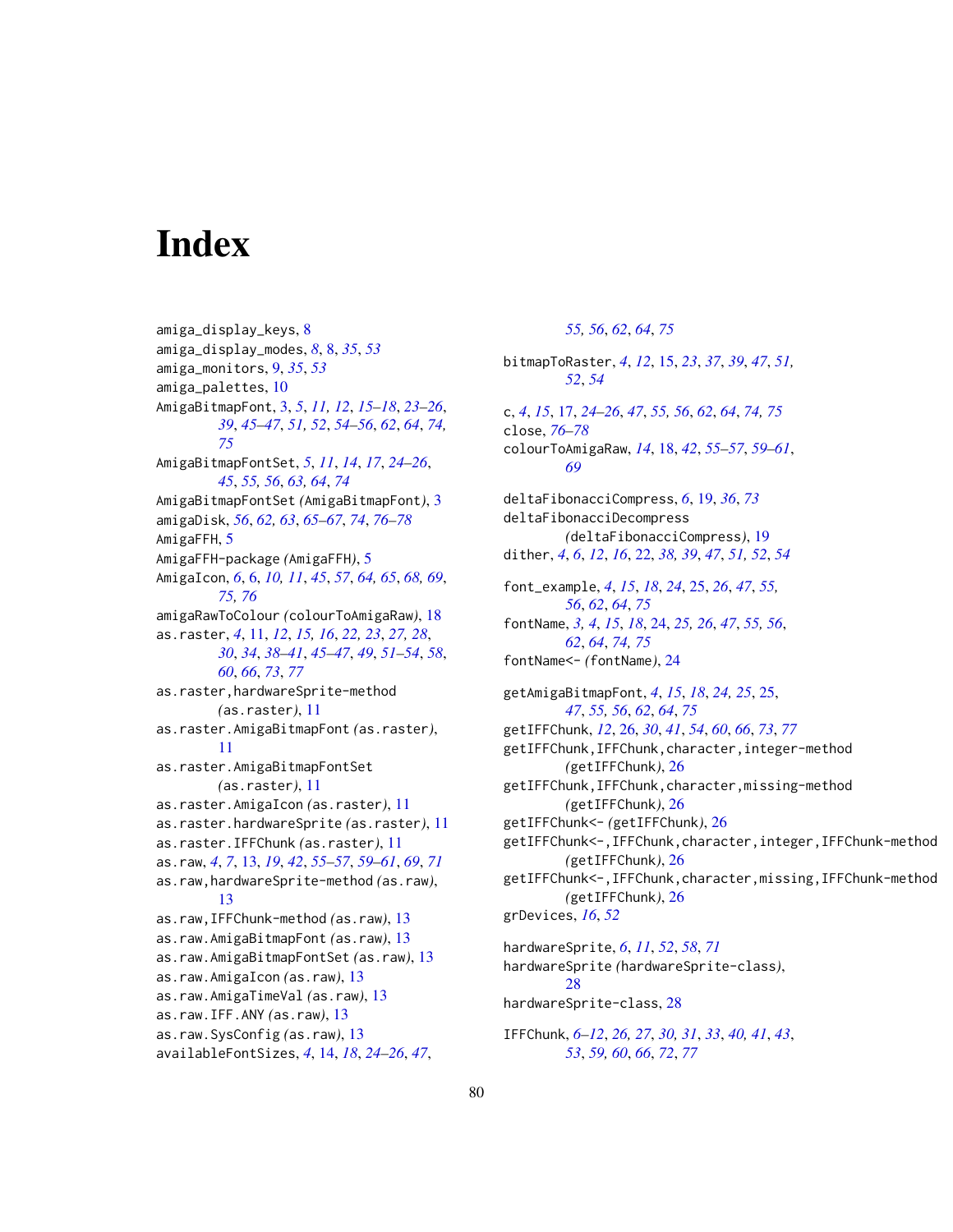## INDEX  $81$

IFFChunk *(*IFFChunk-method*)*, [31](#page-30-1) IFFChunk-class, [29](#page-28-1) IFFChunk-method, [31](#page-30-1) IFFChunk.character *(*IFFChunk-method*)*, [31](#page-30-1) IFFChunk.IFF.8SVX *(*IFFChunk-method*)*, [31](#page-30-1) IFFChunk.IFF.ANHD *(*IFFChunk-method*)*, [31](#page-30-1) IFFChunk.IFF.ANIM *(*IFFChunk-method*)*, [31](#page-30-1) IFFChunk.IFF.ANNO *(*IFFChunk-method*)*, [31](#page-30-1) IFFChunk.IFF.AUTH *(*IFFChunk-method*)*, [31](#page-30-1) IFFChunk.IFF.BMHD *(*IFFChunk-method*)*, [31](#page-30-1) IFFChunk.IFF.BODY *(*IFFChunk-method*)*, [31](#page-30-1) IFFChunk.IFF.CAMG *(*IFFChunk-method*)*, [31](#page-30-1) IFFChunk.IFF.CHAN *(*IFFChunk-method*)*, [31](#page-30-1) IFFChunk.IFF.CHRS *(*IFFChunk-method*)*, [31](#page-30-1) IFFChunk.IFF.CMAP *(*IFFChunk-method*)*, [31](#page-30-1) IFFChunk.IFF.copyright *(*IFFChunk-method*)*, [31](#page-30-1) IFFChunk.IFF.CRNG *(*IFFChunk-method*)*, [31](#page-30-1) IFFChunk.IFF.DLTA *(*IFFChunk-method*)*, [31](#page-30-1) IFFChunk.IFF.DPAN *(*IFFChunk-method*)*, [31](#page-30-1) IFFChunk.IFF.FORM *(*IFFChunk-method*)*, [31](#page-30-1) IFFChunk.IFF.ILBM *(*IFFChunk-method*)*, [31](#page-30-1) IFFChunk.IFF.NAME *(*IFFChunk-method*)*, [31](#page-30-1) IFFChunk.IFF.TEXT *(*IFFChunk-method*)*, [31](#page-30-1) IFFChunk.IFF.VHDR *(*IFFChunk-method*)*, [31](#page-30-1) ilbm8lores.iff, [37](#page-36-0) index.colours, *[4](#page-3-0)*, *[12](#page-11-0)*, *[16](#page-15-0)*, *[23](#page-22-0)*, [38,](#page-37-0) *[47](#page-46-0)*, *[50–](#page-49-0)[52](#page-51-0)*, *[54](#page-53-1)* interpretIFFChunk, *[6](#page-5-1)*, *[12](#page-11-0)*, *[27](#page-26-0)*, *[30,](#page-29-0) [31](#page-30-1)*, *[33](#page-32-0)*, *[37](#page-36-0)*, [40,](#page-39-1) *[54](#page-53-1)*, *[60](#page-59-1)*, *[66](#page-65-1)*, *[73](#page-72-0)*, *[77](#page-76-1)* interpretIFFChunk,IFFChunk-method *(*interpretIFFChunk*)*, [40](#page-39-1) kmeans, *[38,](#page-37-0) [39](#page-38-0)* normalize, *[73](#page-72-0)* packBitmap, *[6](#page-5-1)*, *[14](#page-13-1)*, *[19](#page-18-1)*, *[34](#page-33-0)*, [41,](#page-40-0) *[55–](#page-54-1)[57](#page-56-1)*, *[59–](#page-58-1)[61](#page-60-0)*, *[69](#page-68-1)*

play, *[43](#page-42-0)*, [43](#page-42-0) play,ANY-method *(*play*)*, [43](#page-42-0) play,IFFChunk-method *(*play*)*, [43](#page-42-0) plot, *[4](#page-3-0)*, [44](#page-43-0) ProTrackR, *[5](#page-4-0)*, *[43](#page-42-0)* PTSample, *[72](#page-71-1)*

rasterToAmigaBitmapFont, *[4](#page-3-0)*, *[12](#page-11-0)*, *[15,](#page-14-0) [16](#page-15-0)*, *[18](#page-17-0)*, *[23](#page-22-0)[–26](#page-25-1)*, *[39](#page-38-0)*, [46,](#page-45-1) *[51,](#page-50-0) [52](#page-51-0)*, *[54–](#page-53-1)[56](#page-55-0)*, *[62](#page-61-1)*, *[64](#page-63-1)*, *[75](#page-74-1)*

rasterToBitmap, *[4](#page-3-0)*, *[12](#page-11-0)*, *[16](#page-15-0)*, *[22,](#page-21-0) [23](#page-22-0)*, *[38,](#page-37-0) [39](#page-38-0)*, *[47](#page-46-0)*, [49,](#page-48-0) *[52](#page-51-0)[–54](#page-53-1)* rasterToHWSprite, *[4](#page-3-0)*, *[12](#page-11-0)*, *[16](#page-15-0)*, *[23](#page-22-0)*, *[39](#page-38-0)*, *[47](#page-46-0)*, *[51](#page-50-0)*, [51,](#page-50-0) *[54](#page-53-1)*, *[59](#page-58-1)* rasterToIFF, *[4](#page-3-0)*, *[12](#page-11-0)*, *[16](#page-15-0)*, *[23](#page-22-0)*, *[27](#page-26-0)*, *[30](#page-29-0)*, *[39](#page-38-0)*, *[41,](#page-40-0) [42](#page-41-0)*, *[47](#page-46-0)*, *[51,](#page-50-0) [52](#page-51-0)*, [53,](#page-52-1) *[60](#page-59-1)*, *[66](#page-65-1)*, *[73](#page-72-0)*, *[77](#page-76-1)* rawToAmigaBitmapFont, *[4](#page-3-0)*, *[14,](#page-13-1) [15](#page-14-0)*, *[18,](#page-17-0) [19](#page-18-1)*, *[24](#page-23-1)[–26](#page-25-1)*, *[42](#page-41-0)*, *[47](#page-46-0)*, [54,](#page-53-1) *[56,](#page-55-0) [57](#page-56-1)*, *[59](#page-58-1)[–62](#page-61-1)*, *[64](#page-63-1)*, *[69](#page-68-1)*, *[75](#page-74-1)* rawToAmigaBitmapFontSet, *[4](#page-3-0)*, *[14,](#page-13-1) [15](#page-14-0)*, *[18,](#page-17-0) [19](#page-18-1)*, *[24](#page-23-1)[–26](#page-25-1)*, *[42](#page-41-0)*, *[47](#page-46-0)*, *[55](#page-54-1)*, [55,](#page-54-1) *[57](#page-56-1)*, *[59](#page-58-1)[–62](#page-61-1)*, *[64](#page-63-1)*, *[69](#page-68-1)*, *[75](#page-74-1)* rawToAmigaIcon, *[7](#page-6-0)*, *[14](#page-13-1)*, *[19](#page-18-1)*, *[42](#page-41-0)*, *[55,](#page-54-1) [56](#page-55-0)*, [57,](#page-56-1) *[59](#page-58-1)[–61](#page-60-0)*, *[65](#page-64-0)*, *[69](#page-68-1)*, *[76](#page-75-0)* rawToHWSprite, *[14](#page-13-1)*, *[19](#page-18-1)*, *[42](#page-41-0)*, *[52](#page-51-0)*, *[55](#page-54-1)[–57](#page-56-1)*, [58,](#page-57-0) *[60,](#page-59-1) [61](#page-60-0)*, *[69](#page-68-1)* rawToHWSprite,raw,character-method *(*rawToHWSprite*)*, [58](#page-57-0) rawToHWSprite,raw,missing-method *(*rawToHWSprite*)*, [58](#page-57-0) rawToIFFChunk, *[12](#page-11-0)*, *[14](#page-13-1)*, *[19](#page-18-1)*, *[27](#page-26-0)*, *[30](#page-29-0)*, *[41,](#page-40-0) [42](#page-41-0)*, *[54](#page-53-1)[–57](#page-56-1)*, *[59](#page-58-1)*, [59,](#page-58-1) *[61](#page-60-0)*, *[66](#page-65-1)*, *[69](#page-68-1)*, *[73](#page-72-0)*, *[77](#page-76-1)* rawToIFFChunk,raw-method *(*rawToIFFChunk*)*, [59](#page-58-1) rawToSysConfig, *[14](#page-13-1)*, *[19](#page-18-1)*, *[42](#page-41-0)*, *[55](#page-54-1)[–57](#page-56-1)*, *[59,](#page-58-1) [60](#page-59-1)*, [60,](#page-59-1) *[67](#page-66-1)*, *[69](#page-68-1)[–71](#page-70-0)*, *[79](#page-78-0)* read.AmigaBitmapFont, *[4](#page-3-0)*, *[15](#page-14-0)*, *[18](#page-17-0)*, *[24](#page-23-1)[–26](#page-25-1)*, *[47](#page-46-0)*, *[55,](#page-54-1) [56](#page-55-0)*, [62,](#page-61-1) *[64](#page-63-1)[–67](#page-66-1)*, *[75](#page-74-1)[–77](#page-76-1)*, *[79](#page-78-0)* read.AmigaBitmapFontSet, *[4](#page-3-0)*, *[15](#page-14-0)*, *[18](#page-17-0)*, *[24](#page-23-1)[–26](#page-25-1)*, *[47](#page-46-0)*, *[55,](#page-54-1) [56](#page-55-0)*, *[62](#page-61-1)*, [63,](#page-62-1) *[65](#page-64-0)[–67](#page-66-1)*, *[75](#page-74-1)[–77](#page-76-1)*, *[79](#page-78-0)* read.AmigaIcon, *[7](#page-6-0)*, *[57](#page-56-1)*, *[62](#page-61-1)*, *[64](#page-63-1)*, [64,](#page-63-1) *[66,](#page-65-1) [67](#page-66-1)*, *[69](#page-68-1)*, *[75](#page-74-1)[–77](#page-76-1)*, *[79](#page-78-0)* read.iff, *[6](#page-5-1)*, *[12](#page-11-0)*, *[27](#page-26-0)*, *[30](#page-29-0)*, *[33](#page-32-0)*, *[41](#page-40-0)*, *[54](#page-53-1)*, *[60](#page-59-1)*, *[62](#page-61-1)*, *[64,](#page-63-1) [65](#page-64-0)*, [66,](#page-65-1) *[67](#page-66-1)*, *[73](#page-72-0)*, *[75](#page-74-1)[–77](#page-76-1)*, *[79](#page-78-0)* read.SysConfig, *[61,](#page-60-0) [62](#page-61-1)*, *[64](#page-63-1)[–66](#page-65-1)*, [67,](#page-66-1) *[70,](#page-69-1) [71](#page-70-0)*, *[75](#page-74-1)[–77](#page-76-1)*, *[79](#page-78-0)* readMP3, *[73](#page-72-0)* readWave, *[73](#page-72-0)* set.seed, *[39](#page-38-0)* simpleAmigaIcon, *[7](#page-6-0)*, *[14](#page-13-1)*, *[19](#page-18-1)*, *[42](#page-41-0)*, *[55](#page-54-1)[–57](#page-56-1)*, *[59](#page-58-1)[–61](#page-60-0)*, *[65](#page-64-0)*, [68,](#page-67-1) *[76](#page-75-0)* simpleSysConfig, *[61](#page-60-0)*, *[67](#page-66-1)*, [69,](#page-68-1) *[71](#page-70-0)*, *[79](#page-78-0)* SysConfig, *[6](#page-5-1)*, *[60,](#page-59-1) [61](#page-60-0)*, *[67](#page-66-1)*, *[69,](#page-68-1) [70](#page-69-1)*, [70,](#page-69-1) *[71](#page-70-0)*, *[78,](#page-77-1) [79](#page-78-0)*

timeval, [71](#page-70-0) tuneR, *[43](#page-42-0)*

unPackBitmap *(*packBitmap*)*, [41](#page-40-0)